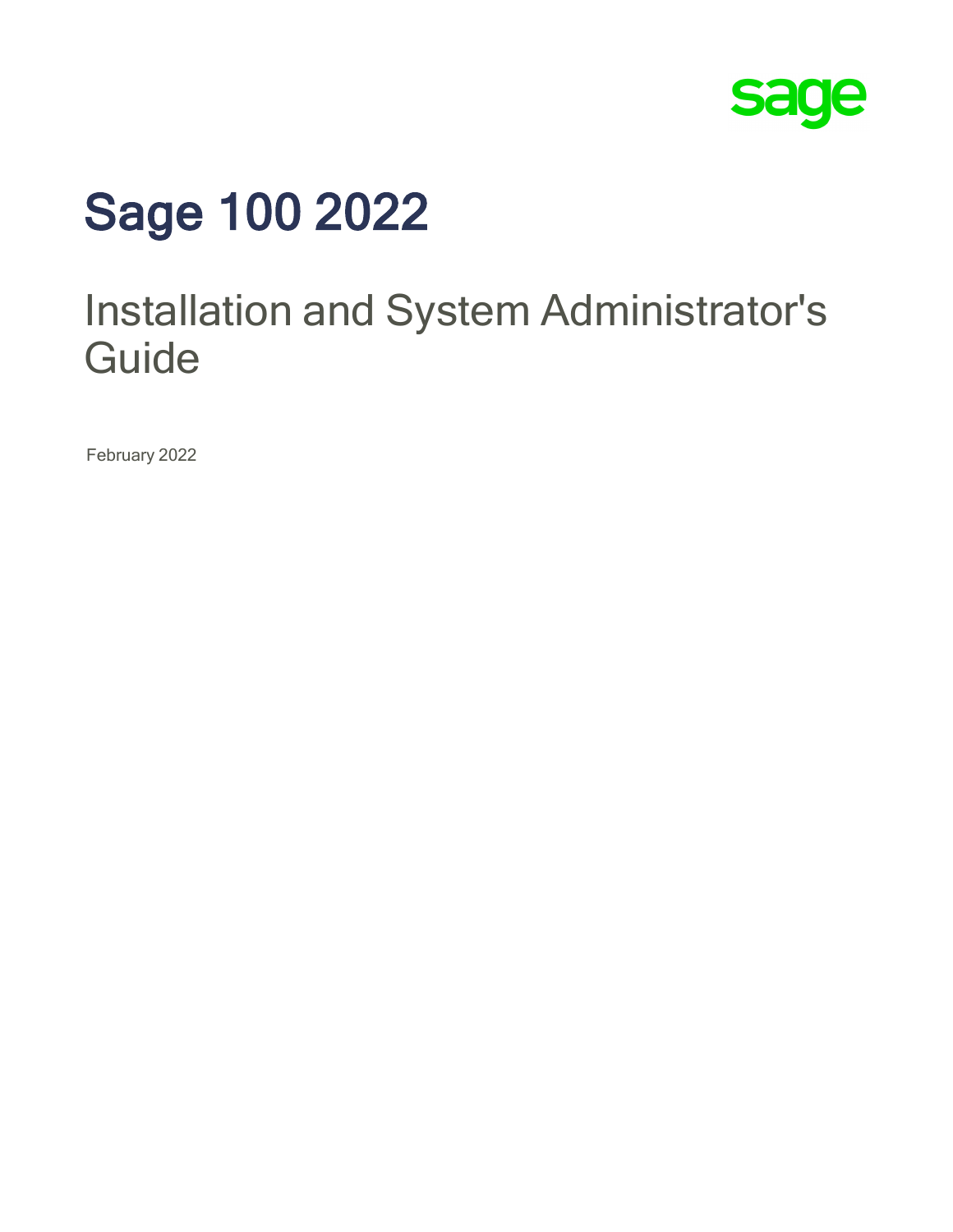This is a publication of Sage Software, Inc.

© 2022 The Sage Group plc or its licensors. All rights reserved. Sage, Sage logos, and Sage product and service names mentioned herein are the trademarks of The Sage Group plc or its licensors. All other trademarks are the property of their respective owners.

Last updated: February 16, 2022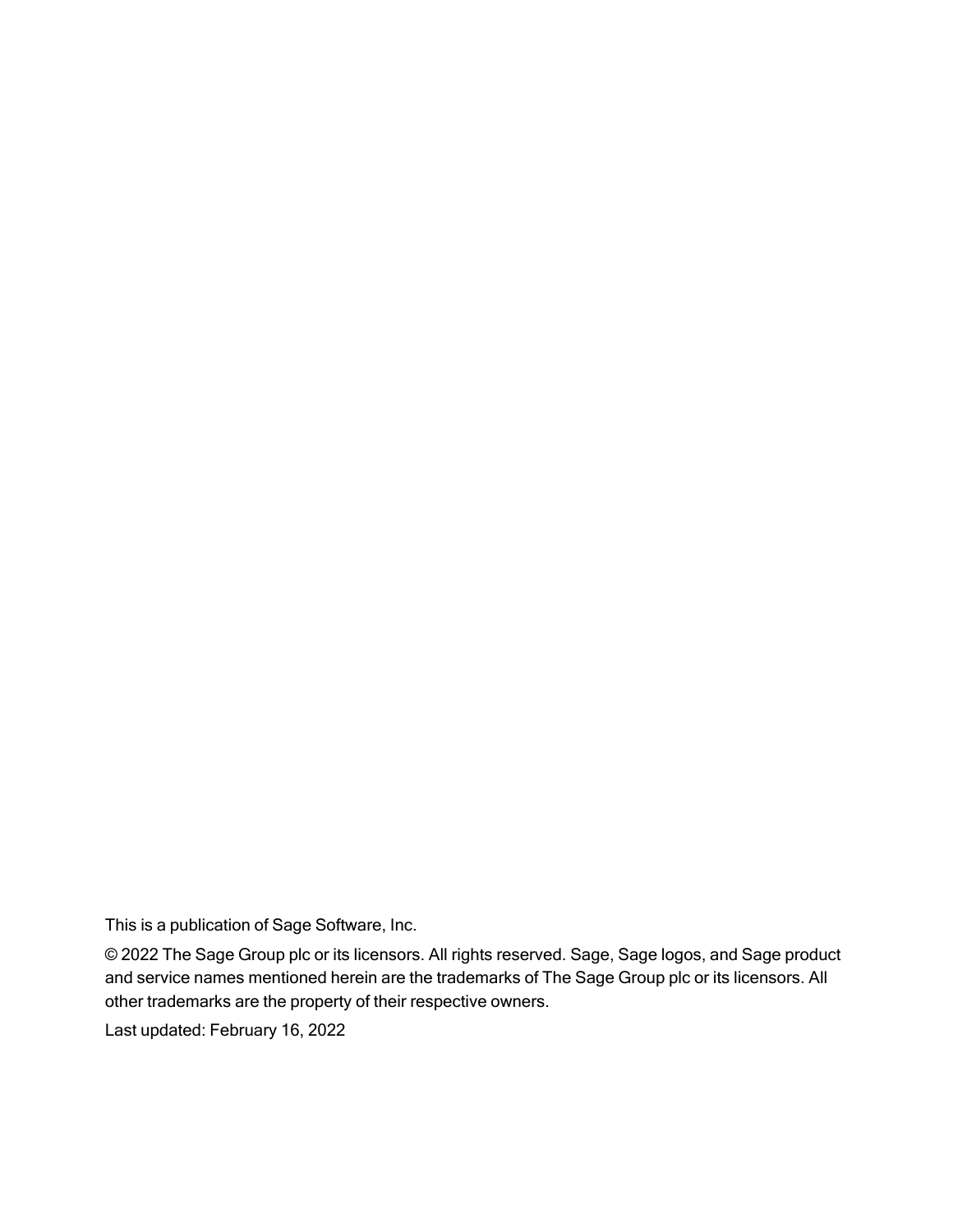## **Contents**

| Installing Sage 100 Standard Manual Manual Manual Manual 3      |  |
|-----------------------------------------------------------------|--|
|                                                                 |  |
|                                                                 |  |
|                                                                 |  |
|                                                                 |  |
|                                                                 |  |
|                                                                 |  |
|                                                                 |  |
|                                                                 |  |
| Installing Sage 100 Advanced <b>Mature 2016</b> 12              |  |
|                                                                 |  |
|                                                                 |  |
|                                                                 |  |
|                                                                 |  |
|                                                                 |  |
|                                                                 |  |
|                                                                 |  |
|                                                                 |  |
| Installing Sage 100 Premium <b>Manual According Contract 23</b> |  |
|                                                                 |  |
|                                                                 |  |
|                                                                 |  |
|                                                                 |  |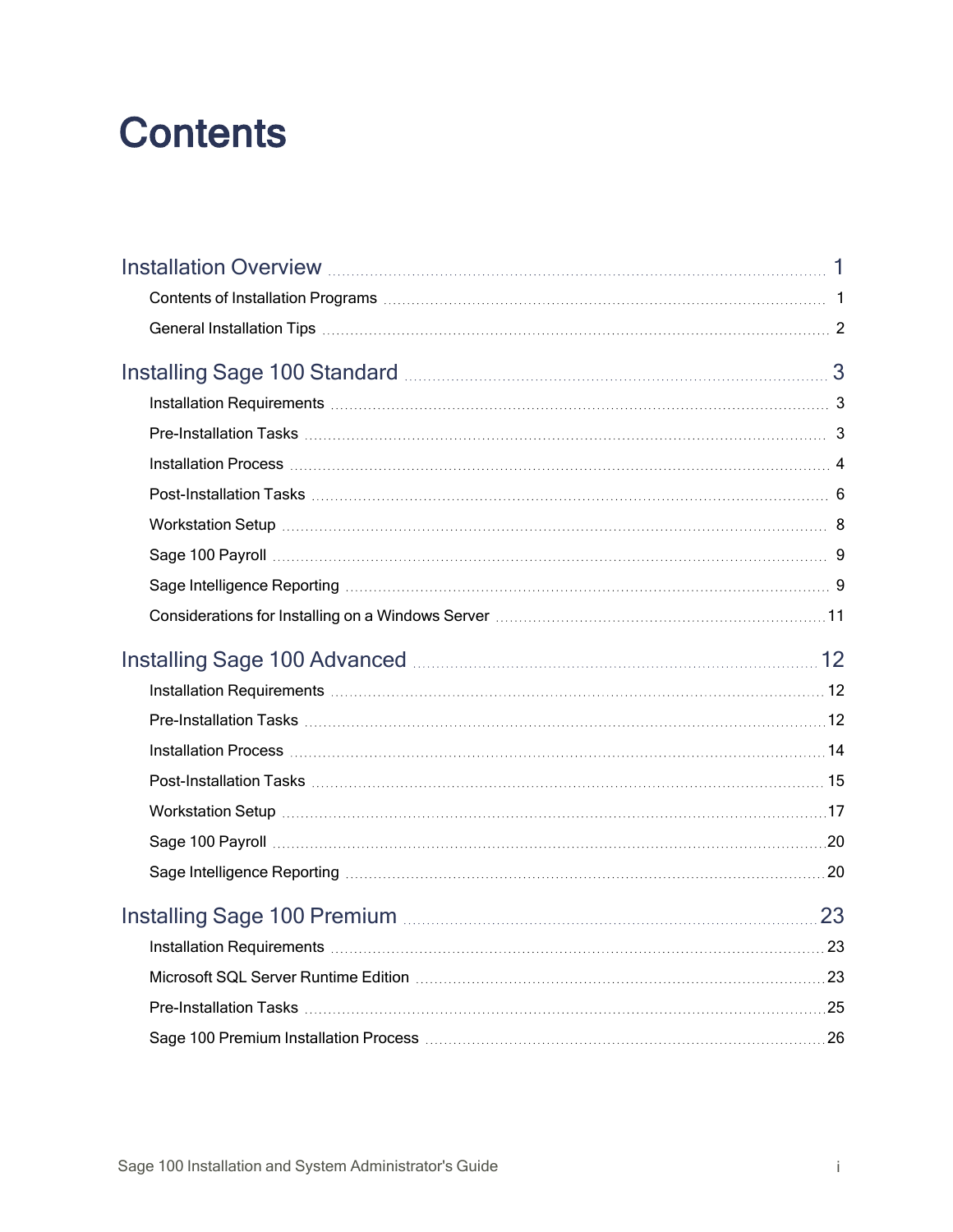| Uninstalling and Reinstalling <b>Manual</b> 2014 12 |    |
|-----------------------------------------------------|----|
|                                                     |    |
|                                                     |    |
|                                                     |    |
|                                                     |    |
|                                                     |    |
|                                                     |    |
|                                                     |    |
| Using the Application Server <b>Manufaction</b> 48  |    |
|                                                     |    |
|                                                     |    |
|                                                     | 53 |
|                                                     |    |
|                                                     |    |
|                                                     |    |
|                                                     |    |
|                                                     |    |
|                                                     |    |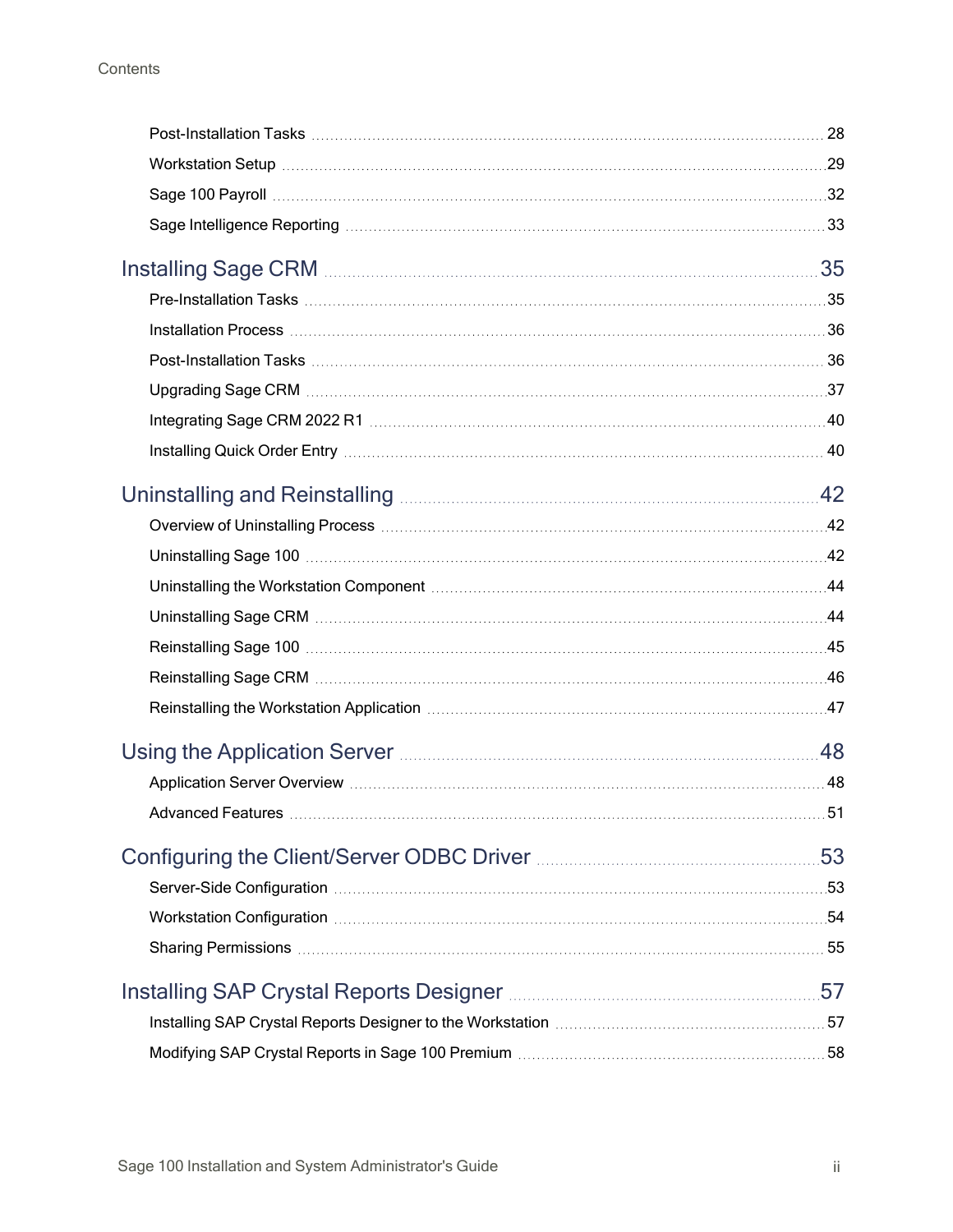**Contents** 

| Installing Federal and State Tax Reporting <b>Manual</b> 2014 10:43 10:44                                                                                                                                                      |    |
|--------------------------------------------------------------------------------------------------------------------------------------------------------------------------------------------------------------------------------|----|
|                                                                                                                                                                                                                                |    |
|                                                                                                                                                                                                                                |    |
|                                                                                                                                                                                                                                |    |
|                                                                                                                                                                                                                                |    |
| Performing System Startup <b>Maturing Community</b> 67                                                                                                                                                                         |    |
|                                                                                                                                                                                                                                |    |
|                                                                                                                                                                                                                                |    |
|                                                                                                                                                                                                                                |    |
|                                                                                                                                                                                                                                |    |
|                                                                                                                                                                                                                                |    |
|                                                                                                                                                                                                                                |    |
|                                                                                                                                                                                                                                |    |
|                                                                                                                                                                                                                                |    |
|                                                                                                                                                                                                                                |    |
|                                                                                                                                                                                                                                |    |
|                                                                                                                                                                                                                                |    |
| Pinging a Server or Workstation material content and the content of the Pinging a Server or Workstation material content and the content of the Pinging and Pinging and Pinging and Pinging and Pinging and Pinging and Pingin |    |
|                                                                                                                                                                                                                                |    |
|                                                                                                                                                                                                                                |    |
|                                                                                                                                                                                                                                |    |
|                                                                                                                                                                                                                                | 92 |
|                                                                                                                                                                                                                                |    |
|                                                                                                                                                                                                                                |    |
|                                                                                                                                                                                                                                |    |
|                                                                                                                                                                                                                                | 97 |
|                                                                                                                                                                                                                                |    |
|                                                                                                                                                                                                                                |    |
|                                                                                                                                                                                                                                |    |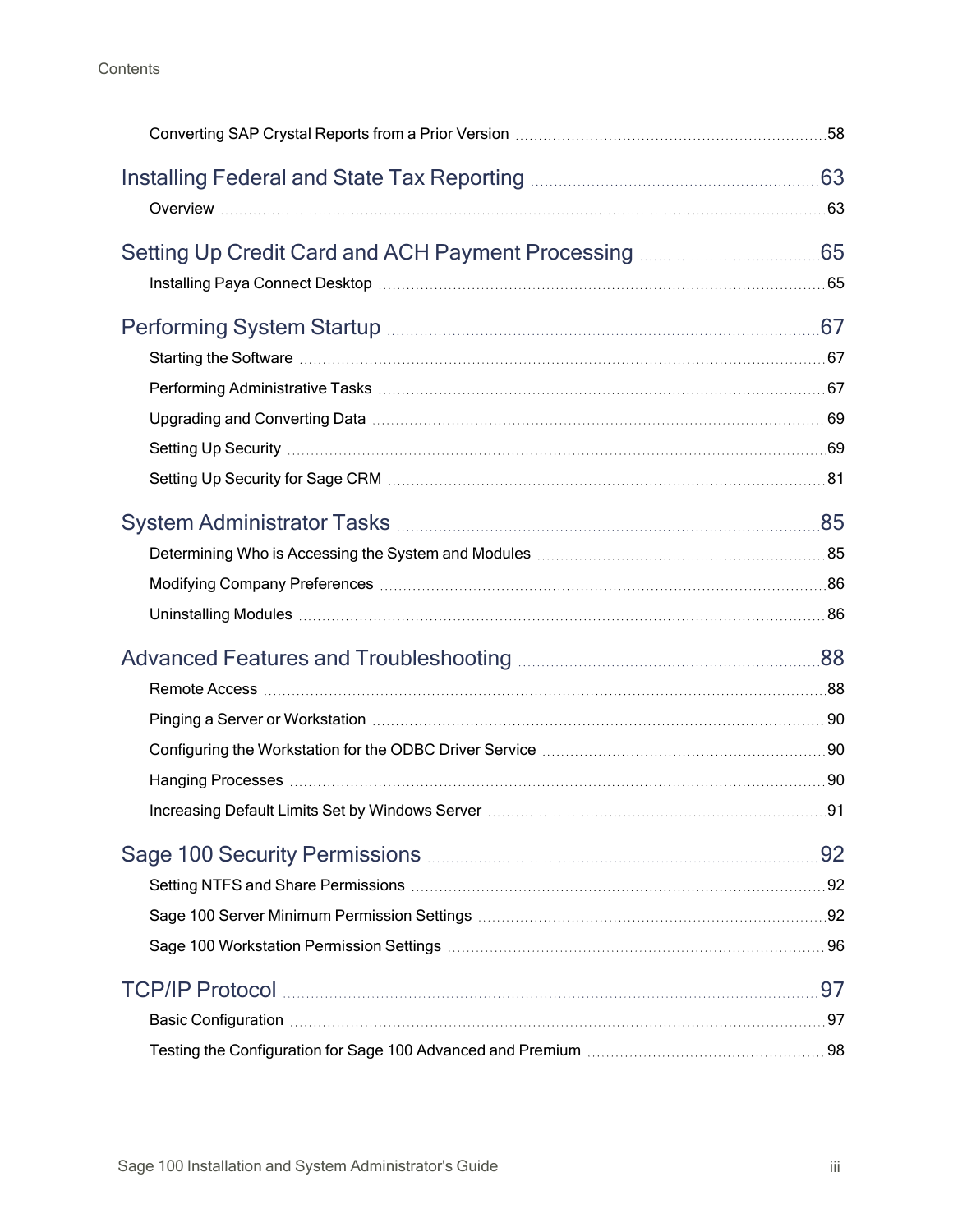| Running in a Remote Desktop Services or Citrix Environment <b>Municial</b> 99 |     |
|-------------------------------------------------------------------------------|-----|
|                                                                               |     |
|                                                                               |     |
|                                                                               |     |
| Running Sage Intelligence Reporting outside of Sage 100 <b>Multiple 101</b>   |     |
|                                                                               | 103 |
|                                                                               | 105 |
|                                                                               |     |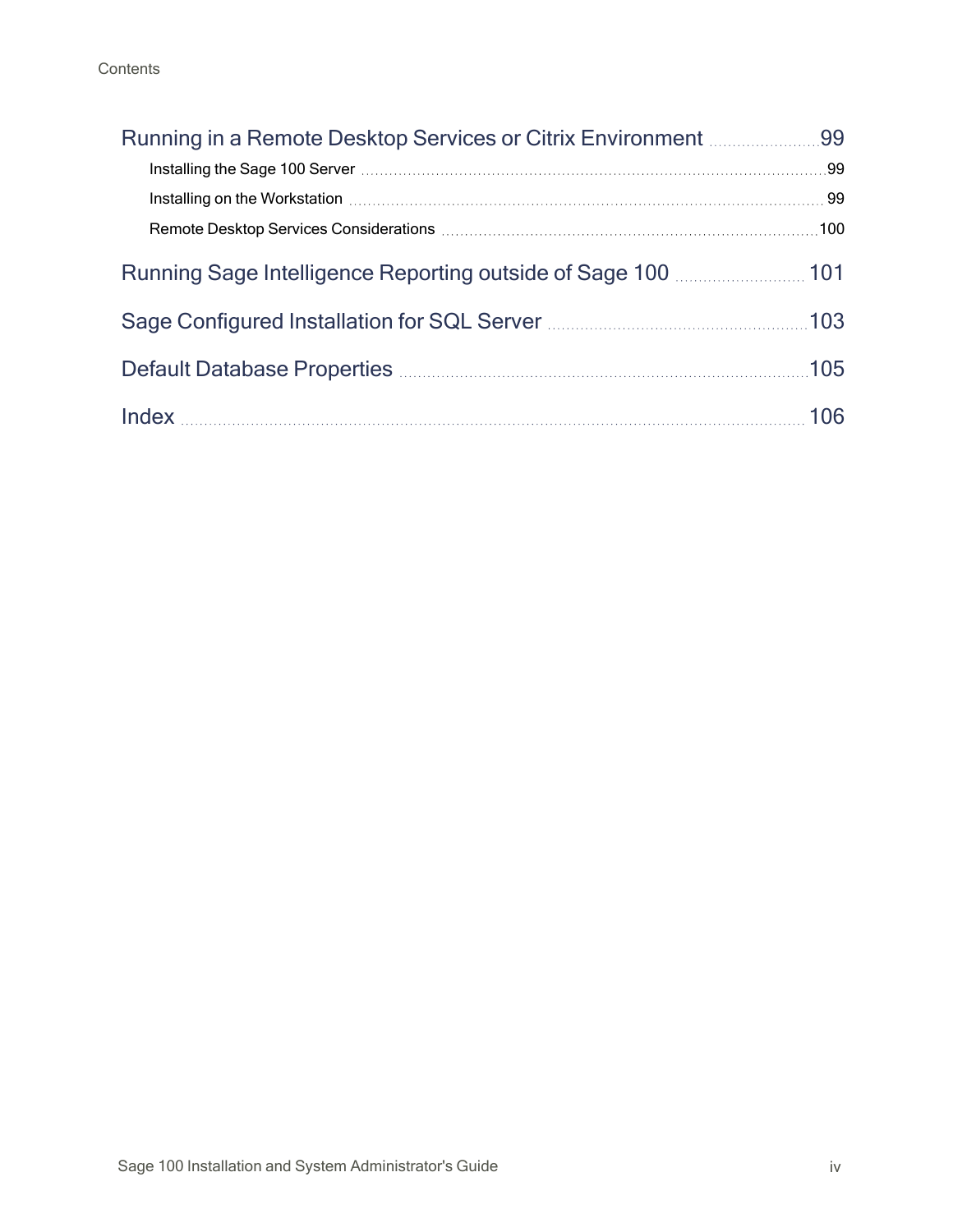## <span id="page-6-0"></span>Installation Overview

Read this guide completely before installing or upgrading your Sage 100 system. Before installing Sage 100, your hardware must be properly configured, and the appropriate operating system software must be fully installed and operational. Incorrect configurations of protocols and services running on the server can cause major delays in the implementation of Sage 100 .

The installation procedures in this document address Windows® environments. For a complete list of system requirements, refer to the Supported Platform Matrix, available in Sage [Knowledgebase](https://support.na.sage.com/selfservice/viewdocument.do?noCount=true&externalId=47649) article [47649](https://support.na.sage.com/selfservice/viewdocument.do?noCount=true&externalId=47649).

In some parts of this guide, the Sage 100 Integration Engine is referred to simply as the Integration Engine.

### <span id="page-6-1"></span>Contents of Installation Programs

The Sage 100 installation programs are divided into two separate self-extracting executable files. The Sage 100 2022 file contains the following:

• Installation programs for Sage 100. To access these programs, select a product from the Autorun screen.

Note: The Sage 100 installation programs include setup programs for three Sage 100 products; however, you will be able to install only the product for which your product key is valid.

- Installation programs for Sage Intelligence Reporting, which is automatically installed with Sage 100 Standard and when running Workstation Setup for all versions of the product.
- Documentation for Sage 100 products, which includes this guide, as well as the Getting Started Guide and the Customer Upgrade Guide. To access the documentation, select a product from the Autorun screen, and then click Documentation from the product screen.
- Additional programs, such as SAP Crystal Reports® Designer and Acrobat Reader, available on the Productivity Applications screen.
- A link to download the Production Management module, available on the Productivity Applications screen.

The Sage 100 2022 CRM file contains installation programs or Sage CRM.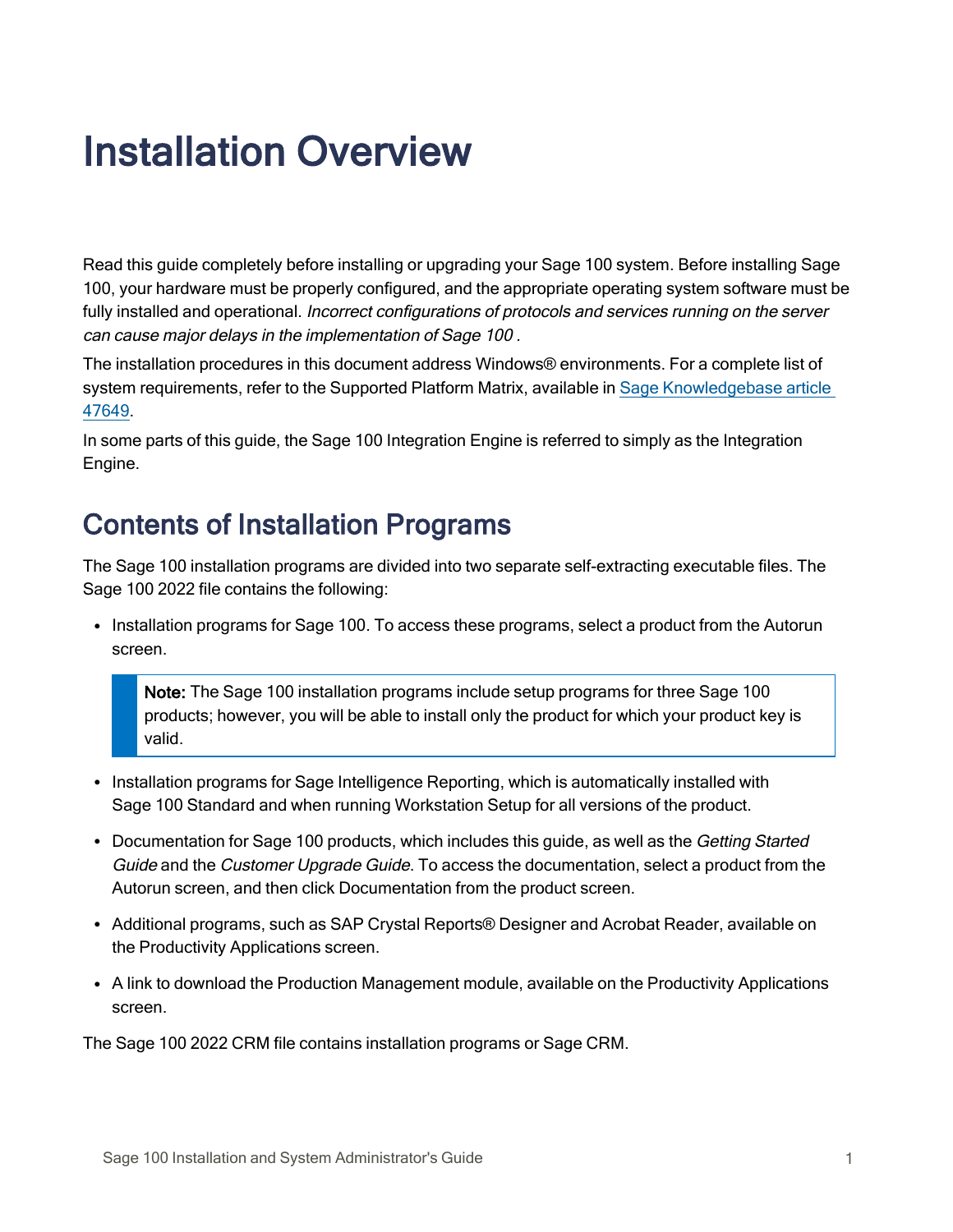### <span id="page-7-0"></span>General Installation Tips

Keep the following in mind when installing your Sage 100 system:

- If your serial number includes leading zeros, be sure to include all zeros when typing the number.
- When specifying where to install Sage 100, do not nest a destination folder in folders named MAS90 or SOA.
- Installing SAP Crystal Reports Designer is optional; however, it must be installed on the workstation if you want to create new reports and modify existing ones. For more information, "Installing SAP Crystal Reports [Designer"](#page-62-0) (page 57).
- You can install modules that have not been purchased and access most of them for 45 days before you are required to purchase and register them. The 45-day trial period begins the first time the module is accessed. The eBusiness Manager, Custom Office, and Visual Integrator modules must be registered before they can be accessed. Modules that have been purchased are automatically selected for installation.

Warning! Do not integrate your purchased modules with non-registered modules unless you plan to purchase those modules.

- The Customer Relationship Management module and the Sage 100 Integration Engine are installed along with Sage 100.
- If you are upgrading, all modules installed on your source system must be installed on the destination installation. After you have upgraded to the current version, you can uninstall modules that are no longer needed.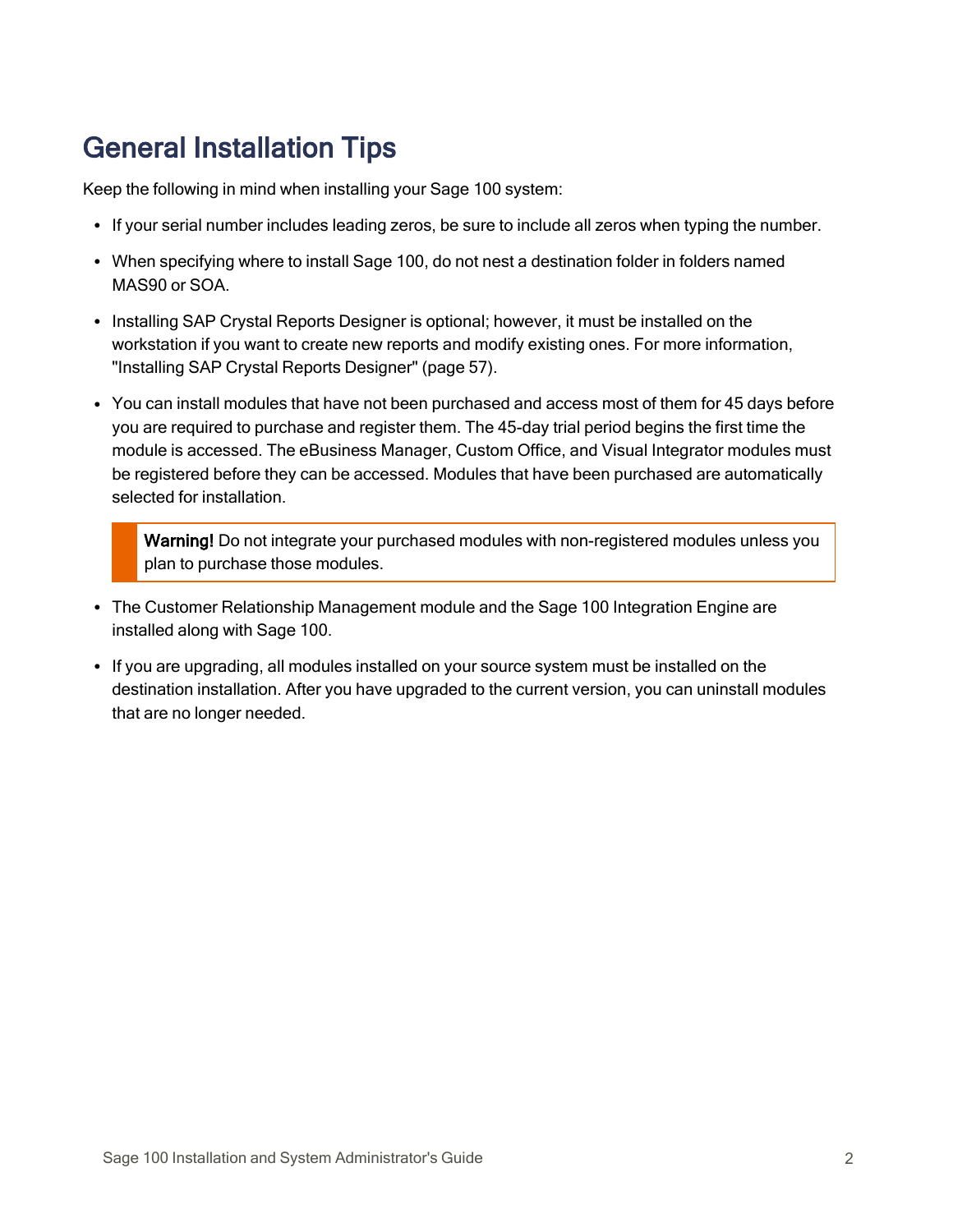## <span id="page-8-0"></span>Installing Sage 100 Standard

Read this guide completely before installing and setting up Sage 100 Standard. A series of procedures must be completed for new installations. For more information, read the Getting Started Guide, which is available in the Documentation folder within the Sage 100 installation program.

When upgrading a system, there are additional pre- and post-installation instructions for converting to the current version. For more information, read the *Customer Upgrade Guide*. To access this quide, select a product from the Autorun screen, and then click Documentation on the product screen.

### <span id="page-8-1"></span>Installation Requirements

All prerequisites must be installed before installing Sage 100 Standard; any prerequisite that is not on your system will be installed by the Sage 100 2022 installation program.

For a complete list of system requirements, refer to the Supported Platform Matrix. To access the matrix, see article ID 47649 in the Sage [Knowledgebase](https://support.na.sage.com/selfservice/viewdocument.do?noCount=true&externalId=47649).

Important! If you are upgrading from a prior version, you must install Sage 100 version 2022 to a new location and perform a parallel installation.

### <span id="page-8-2"></span>Pre-Installation Tasks

Perform these tasks before beginning the installation process.

- If you are upgrading from a prior version, read the Customer Upgrade Guide, which is available on the Sage 100 [Documents](http://cdn.na.sage.com/docs/en/customer/100erp/Documentation.htm) page and in the Documentation folder within the Sage 100 installation program.
- Verify that you have your Sage Download Notification e-mail, which includes the serial number, customer number, user key, and product key, which are required to install Sage 100 Standard for the correct number of users and to register the modules. This information is also available on the Sage Customer Portal under Products > Details.

Note: If you use the Payroll module and you're upgrading from version 2017 or earlier, you must enter your new product key when installing Sage 100 2022. If you enter a product key obtained when purchasing version 2017 or earlier, you will not be able to open any Payroll tasks.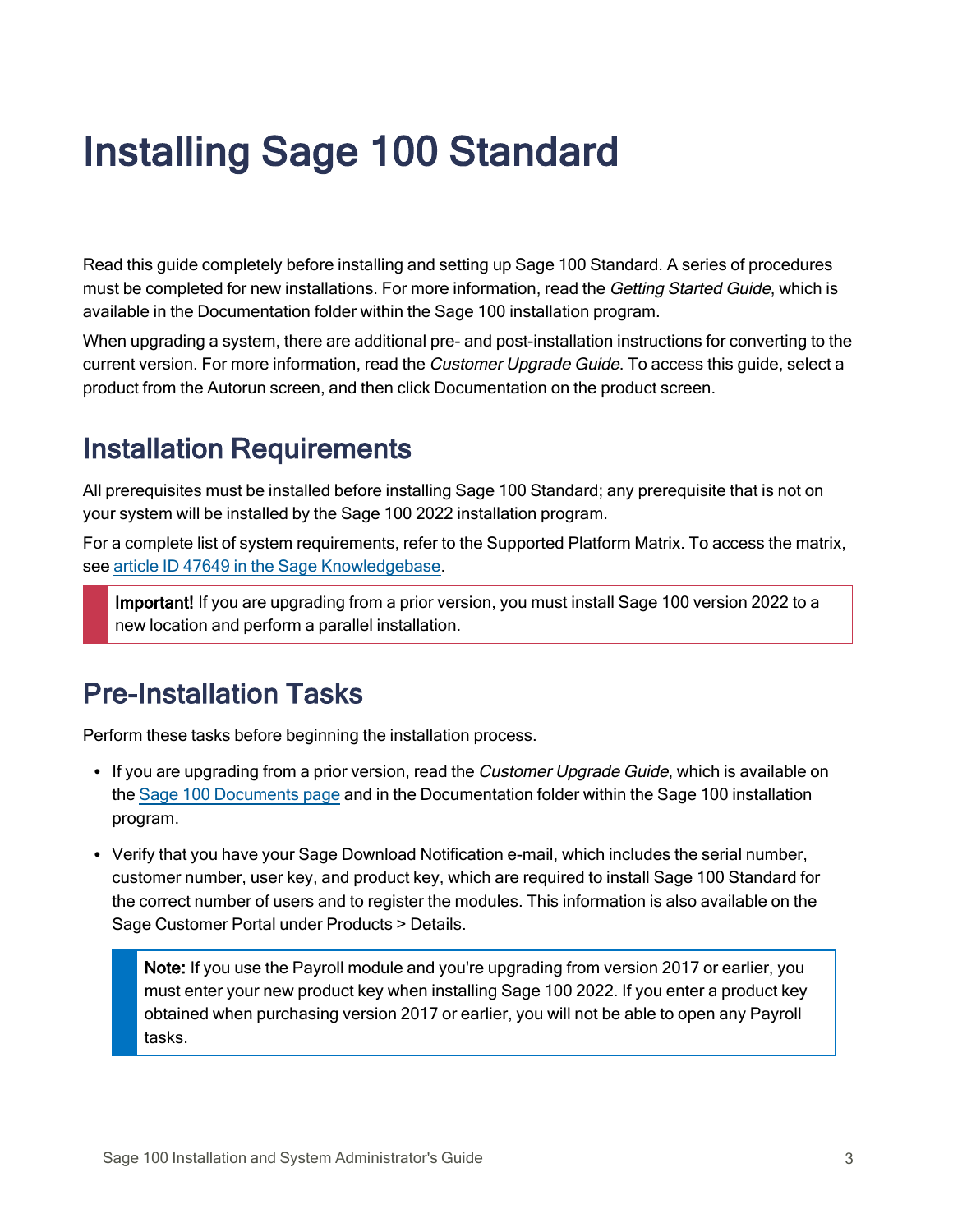- Depending on your Internet connection speed, downloading the installation files may take several hours; therefore, you may want to download the files in advance. The installation files should be downloaded directly onto the server where Sage 100 will be installed.
- Test and validate all of the hardware and network configurations using the following resources, which can be found in the Sage [Knowledgebase.](https://support.na.sage.com/selfservice/microsites/microsite.do)
	- The [Supported](https://support.na.sage.com/selfservice/viewdocument.do?noCount=true&externalId=47649) Platform Matrix (article ID 47649)
	- The Integrated Solutions [Compatibility](https://support.na.sage.com/selfservice/viewdocument.do?noCount=true&externalId=48274) Matrix (article ID 48274)

Important! If you install Sage 100 on a server with an unsupported operating system, Sage 100 Customer Support will be unable to assist you if you encounter any problems.

- If you plan to use Sage Intelligence Reporting, open Microsoft Excel to ensure that it has been licensed and activated.
- If you will be installing the Sage Web Engine, refer to the *eBusiness Manager Installation Guide*. The guide is available on the Sage 100 [Documents](http://cdn.na.sage.com/docs/en/customer/100erp/Documentation.htm) page.
- If a prior version of the Sage Web Engine is installed for the eBusiness Manager module, back up any customized templates in the IW folder to another location, and then uninstall the Sage Web Engine. After version 2022 of the Sage Web Engine is installed, move the templates back to the IW folder.
- <sup>l</sup> Third-party applications used with Sage 100 Standard may require a drive mapping or UNC path to the server where the data files are located. This drive must be mapped to a share point on the server above the MAS90 folder. Any application written to access the data files (including thirdparty or Sage developer partner applications) must have a valid logon to the server and may require a logical drive mapping or UNC path.
- If you are installing on a Windows server, review ["Considerations](#page-16-0) for Installing on a Windows [Server](#page-16-0) " (page 11).
- If you are installing Sage CRM and using the Integrated Logon for SQL Server, create a Windows user account with permissions to access both the server where Sage 100 Standard will be installed and the SQL Server database. This account is used by the Integration Engine to send data between the Sage 100 server and the Sage CRM server. You are asked to provide this information during the Sage 100 installation. For more information see ["Installing](#page-40-0) Sage CRM" (page 35).

### <span id="page-9-0"></span>Installation Process

Run the Sage 100 Standard installation wizard to install a new instance of Sage 100 Standard or to upgrade your system from a prior version. The installation wizard guides you through the installation.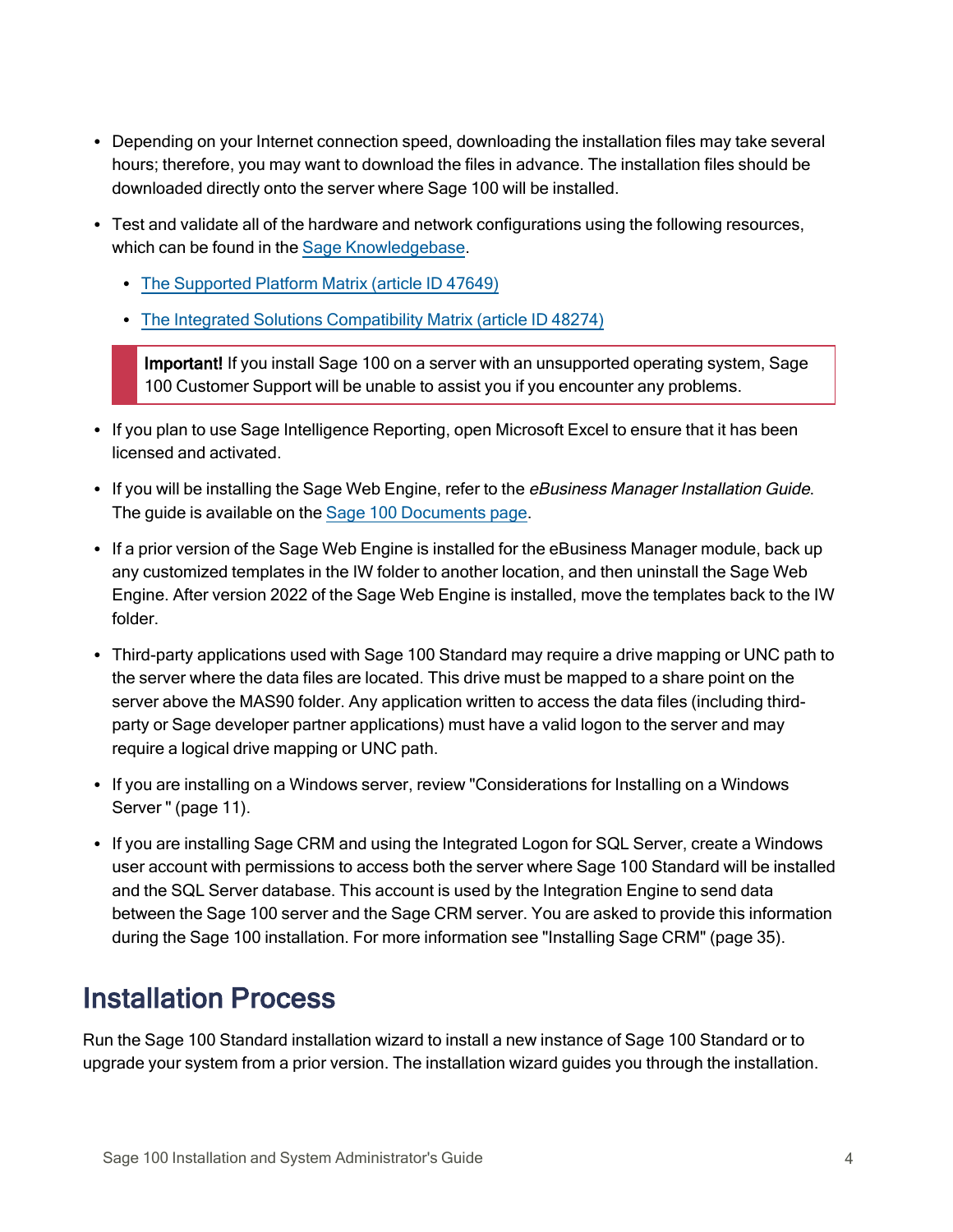#### To install Sage 100 Standard

- 1. Log on to the server where Sage 100 will be installed using the Administrator account. Please note:
	- You must use the Administrator account rather an account with administrator rights.
	- You must run the Setup program on the Windows server, not from a workstation connected to the server.
- 2. Close down other programs. Do not close antivirus, antispyware, and script-blocking software unless it is actually interfering with the installation.
- 3. Download the Sage 100 2022.exe file from the location specified in your Download Notification email from Sage.

Note: Save the download file in a folder located directly beneath the root directory. For example: C:\temp.

The installation program must be saved on the server where you are installing Sage 100.

- 4. If you aren't automatically asked to extract the installation files, click the Sage 100 2022.exe file to extract them. The Sage 100 2022 folder, which contains the installation files, will be extracted.
- 5. In the Sage 100 2022 folder, right-click Autorun.exe, and then select Run as administrator. You must start the installation program using the Autorun.exe file. Starting the program by running a different file may result in installation errors.
- 6. On the Autorun screen, click Sage 100 Standard, and then click Install Sage 100 Standard to start the installation.
- 7. Follow the steps in the installation wizard to install a new instance or upgrade an existing installation.

Note: When specifying where to install Sage 100, do not nest a destination folder in folders named MAS90 or SOA.

If you're installing on a computer running a 64-bit version of Windows, you'll have the option to install either the 64-bit or 32-bit version of Sage 100.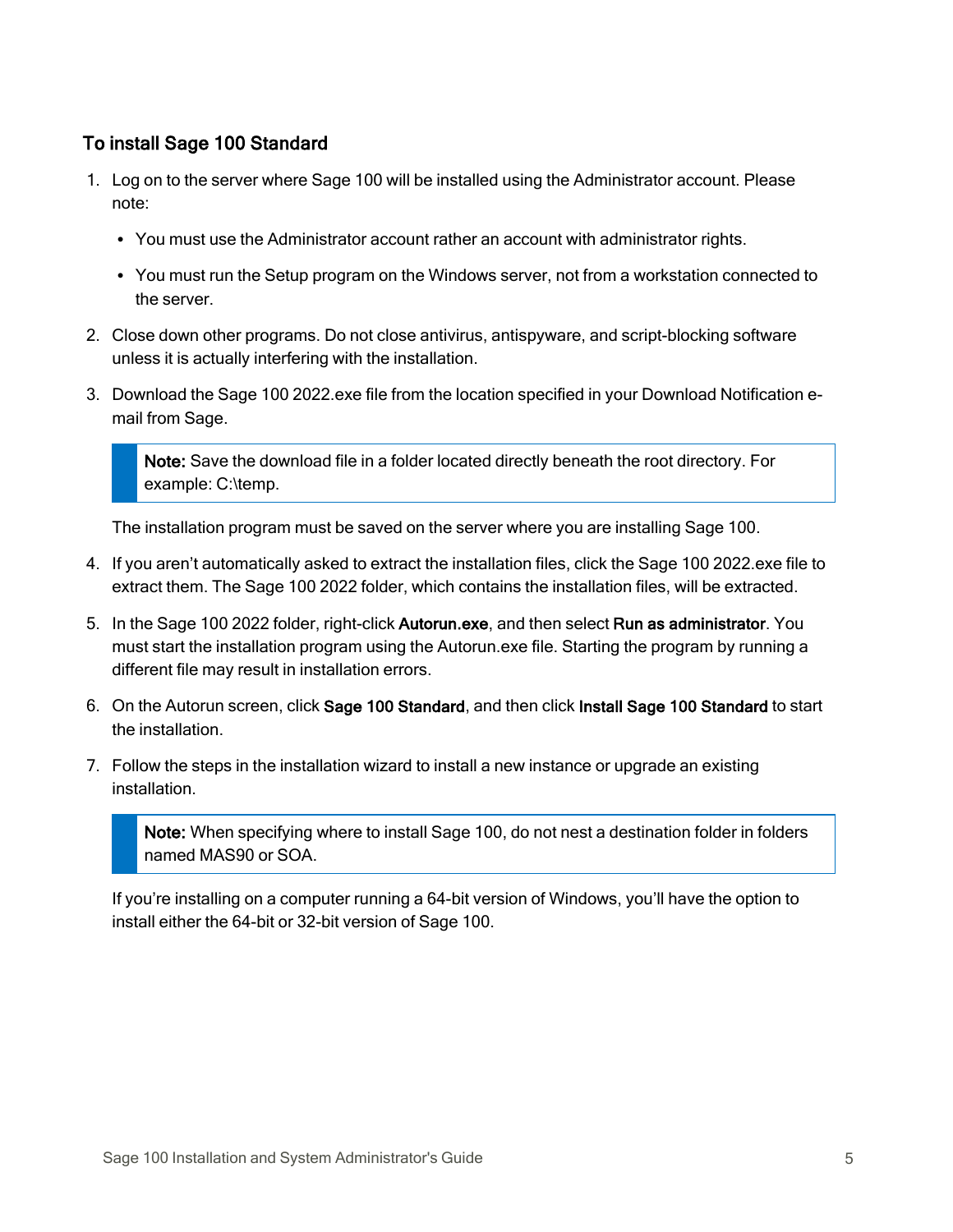#### Important:

- If you're installing on a computer with an earlier 32-bit version of Sage 100 installed, the 32bit version will no longer work if you install the 64-bit version.
- If you install the 64-bit version of Sage 100 then only workstations with the 64-bit version of Windows will be able to run Sage 100.

We recommend installing the 32-bit version, migrating your data, and then running the 32-bit/64-bit Switch Utility to convert version 2022 from 32-bit to 64-bit. For more information, see the Sage 100 2022 Upgrade Guide.

When you reach the Sage 100 Integration Engine Service screen, keep the following notes in mind:

- If you're integrating Sage 100 with Sage CRM, the user account that you enter must have access to run the Sage 100 Integration Engine service and also the server where Sage CRM is installed.
- The service is disabled by default. For more information, see ["Installing](#page-40-0) Sage CRM" (page 35).

The time required to install depends on the number of modules selected. If several modules are installed, this process may take several minutes.

If you receive a message stating that no installation of Adobe Acrobat Reader was detected, click OK to continue with the installation. To install the application, on the Sage 100 Standard screen, click Productivity Applications, and then click Install Acrobat Reader.

After the Sage 100 installation is completed, the Upgrade Checklist automatically appears if Acrobat Reader is installed. To manually access this document, click Documentation on the Sage 100 Standard screen.

Important! If a message appears asking you to restart the computer, you must do so before the installation will be fully functional.

### <span id="page-11-0"></span>Post-Installation Tasks

Perform the following tasks after installing Sage 100 Standard.

- 1. Create a backup of the MAS90 folder created when you installed Sage 100. The backup will be useful in case you need to reverse any changes; you may be able to do so without reinstalling the product.
- 2. If you are upgrading, refer to the *Customer Upgrade Guide*, which is available on the [Sage](http://cdn.na.sage.com/docs/en/customer/100erp/Documentation.htm) 100 [Documents](http://cdn.na.sage.com/docs/en/customer/100erp/Documentation.htm) page and in the Documentation folder within the Sage 100 installation program.

Review the changes that have been made in Sage 100, and follow instructions in the upgrade checklist to migrate and convert your data.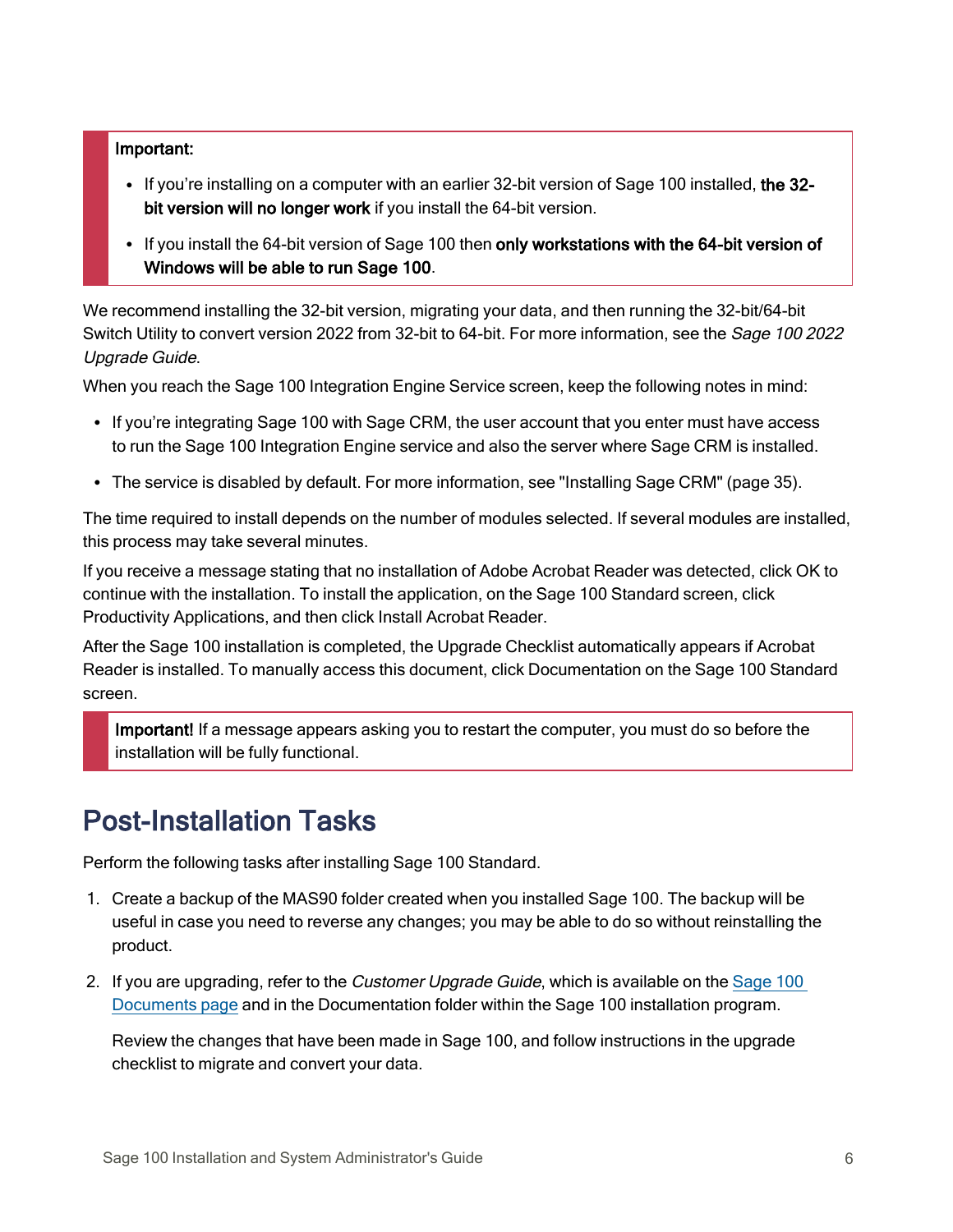- 3. Install any Sage 100 2022 updates that are available in the Sage [Knowledgebase](https://support.na.sage.com/selfservice/microsites/msbrowse.do?UMBrowseSelection=SG_SAGE100ERP_1).
- 4. To run Microsoft Script links, you must have the Microsoft Windows Script Host processor on your system. For information on installing the Microsoft Windows Script Host processor, refer to the Microsoft Download Center Web site.
- 5. Install Sage CRM if you plan to use that product (see ["Installing](#page-40-0) Sage CRM" (page 35)).
- 6. Run Workstation Setup on all workstations that will access the Sage 100 Standard installation.

For details, see ["Workstation](#page-13-0) Setup" (page 8).

- Workstations used to process credit card transactions or set up credit card processing require a working Internet connection.
- Add www.sageexchange.com to the list of trusted websites for any workstations that will be using the Paya Connect Desktop to set up credit card related data.
- 7. If you process credit cards or ACH payments through Paya (formerly Sage Payment Solutions), you must install Paya Connect Desktop. For more information, see ["Setting](#page-70-0) Up Credit Card and ACH Payment [Processing"](#page-70-0) (page 65).
- 8. If you plan to use Sage Intelligence reporting, see "Installing Sage [Intelligence](#page-14-2) Reporting " (page [9\).](#page-14-2)
- 9. Install optional productivity applications, such as SAP Crystal Reports Designer, on each workstation as needed. Installing SAP Crystal Reports Designer is necessary only if you plan to create or modify reports.
- 10. If you are installing Federal and State Tax Reporting, you must install it on each Sage 100 workstation. For more information see "Installing Federal and State Tax [Reporting"](#page-68-0) (page 63).
- 11. If you're using the Payroll module, to ensure that your system can communicate with the tax calculation engine, add the following URL to your browser's trusted sites list: sap.na.sage.com

Complete this step on all workstations that will be used to process payroll, and also on the server where Sage 100 is installed if the Process Tax Calculation on the Server check box is selected in System Configuration.

If you are upgrading from an earlier version of Sage 100, you can skip the following steps.

- 12. Create companies and activate modules (see "Creating and Activating [Companies"](#page-72-3) (page 67)).
- 13. Create roles and user codes, and set up system preferences (see ["Setting](#page-74-2) Up Roles and Users for [Security"](#page-74-2) (page 69)).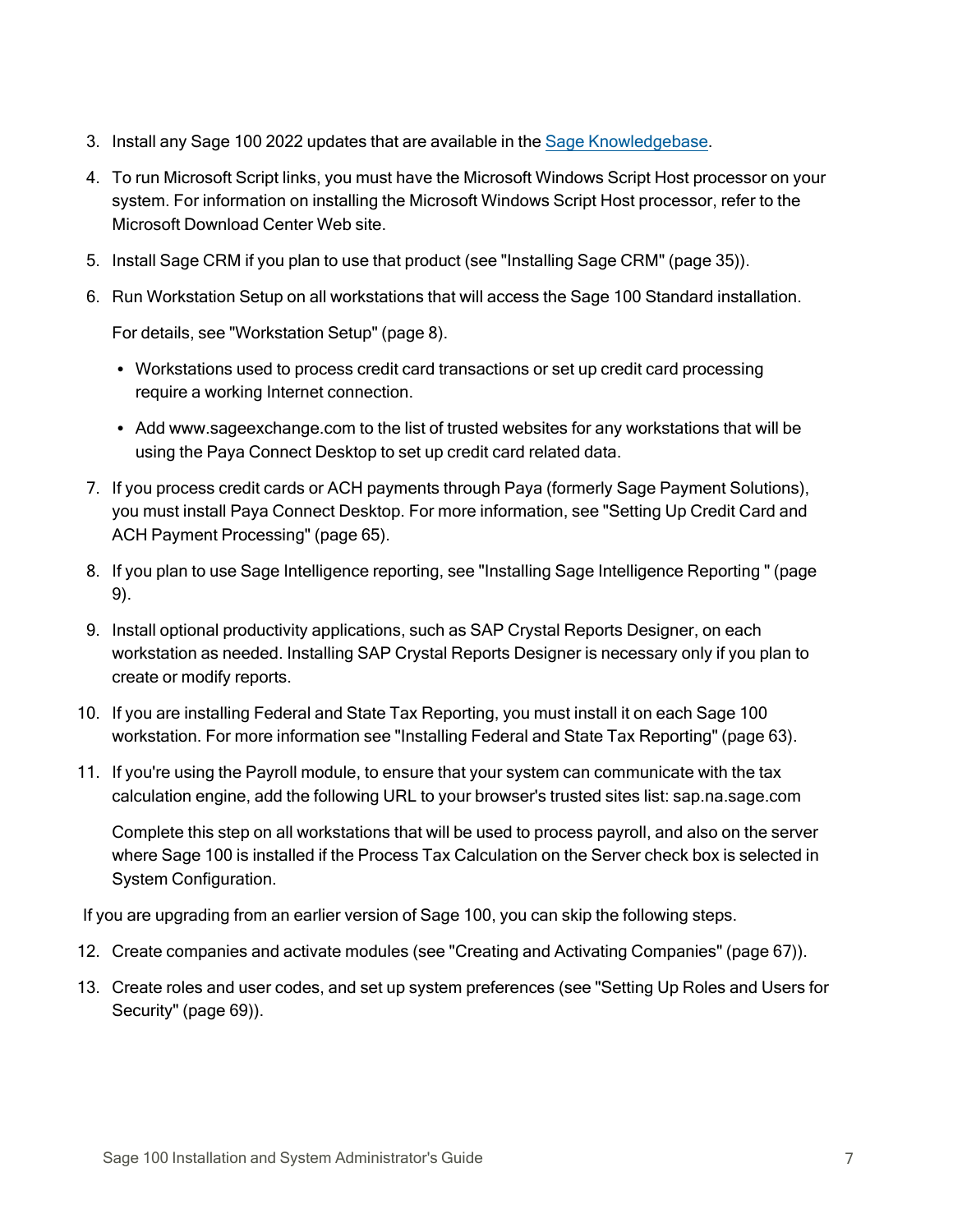14. Set up the modules for your companies. If you are converting your existing business management system to Sage 100 Standard, assemble the data you need to set up each module. For more information, refer to the Getting Started Guide.

### <span id="page-13-0"></span>Workstation Setup

The Workstation Setup wizard installs the required software, common programs, and Help files to the workstations that will access the Sage 100 Standard installation. The workstation installation wizard copies all of the necessary Dynamic Link Libraries, ActiveX controls, and other components to the local Windows\System folder and sets up the initialization files for the workstation.

Note: Run the Workstation Setup program after every Sage 100 software upgrade.

#### Workstation Setup Requirements

For a complete list of system requirements, refer to the Supported Platform Matrix. To access the matrix, see article ID 47649 in the Sage [Knowledgebase](https://support.na.sage.com/selfservice/viewdocument.do?noCount=true&externalId=47649).

Workstations used to process credit card transactions or set up credit card processing require a working Internet connection.

Add www.sageexchange.com to the list of trusted websites for any workstations that will be using Paya Connect Desktop to process credit card and ACH payments.

If you have installed Sage 100 Standard on only one computer, it is not necessary to run Workstation Setup to access Sage 100 Standard on that computer; Workstation Setup is necessary only for additional workstations that will be accessing the installation.

#### <span id="page-13-1"></span>Running Workstation Setup

To install Workstation Setup, you must access the program using the shared location or UNC path for the server where Sage 100 is installed.

#### To run Workstation Setup

1. Log onto the workstation using the Administrator account.

You must use the Administrator account rather an account with administrator rights.

- 2. Close down other programs. Do not close antivirus, antispyware, and script-blocking software unless it is actually interfering with the installation.
- 3. Map a drive letter to a share at least one folder above the MAS90 folder where the Sage 100 server component is installed.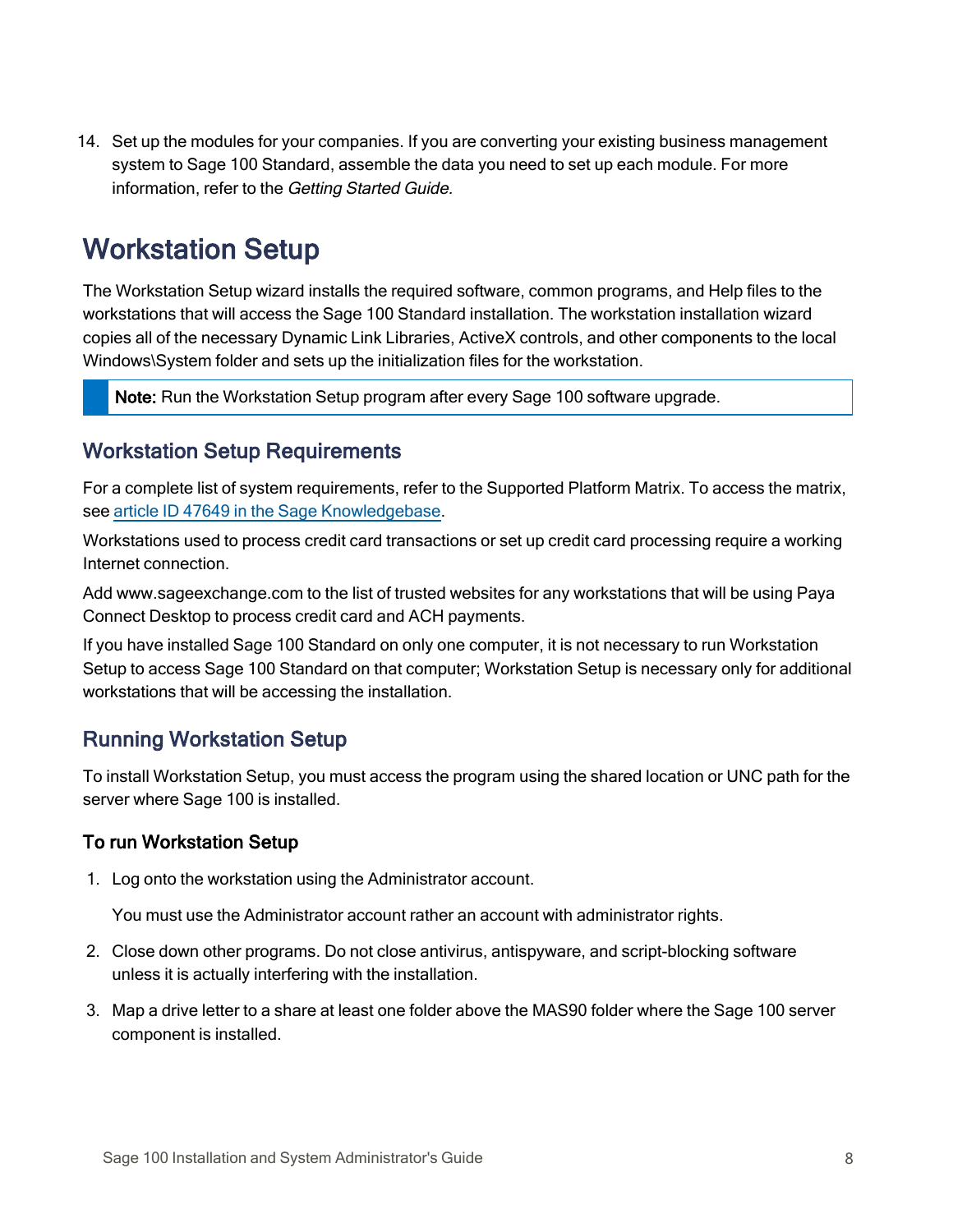- 4. Use Windows Explorer to attach to the server share point where Sage 100 is installed, and locate the MAS90\Wksetup folder.
- 5. Double-click Autorun.exe to run the program; it takes a few seconds to launch.
- 6. Follow the steps in the Workstation Setup wizard.

If you receive a message stating that no installation of Adobe Acrobat Reader was detected, click OK to continue with the installation. To install Acrobat Reader, start the Sage 100 installation program, and select your product from the Autorun screen. Click Productivity Applications, and then click Install Acrobat Reader.

Important! If a message appears asking you to restart the computer, you must do so before the installation will be fully functional.

If Sage Intelligence Reporting will be used on this workstation, see "Setting Up Sage [Intelligence](#page-15-0) [Reporting](#page-15-0) " (page 10).

To create a Workstation Setup DVD, copy the contents of the MAS90\WKSETUP folder to the root folder of a blank DVD. For detailed information on creating a DVD, refer to your DVD burner software.

### <span id="page-14-0"></span>Sage 100 Payroll

If you plan to use the Sage 100 Payroll module, it must be installed separately. The Sage 100 Payroll Installation and Upgrade Guide is available on the Sage [100 Documents](http://cdn.na.sage.com/docs/en/customer/100erp/Documentation.htm) page.

### <span id="page-14-1"></span>Sage Intelligence Reporting

Sage Intelligence Reporting is selected by default on the Module Selection screen when installing Sage 100 Standard; therefore, it is automatically installed.

For additional workstations that will access the Sage 100 Standard installation, Sage Intelligence Reporting is automatically installed when running Workstation Setup if you select the Complete setup type.

If you select the Custom setup type, Sage Intelligence Reporting is installed unless you change the default options on the Custom Setup screen.

#### <span id="page-14-2"></span>Installing Sage Intelligence Reporting

If you change the default installation options so that Sage Intelligence Reporting is not included when you first install Sage 100 or run Workstation Setup, you can install it later by running Workstation Setup.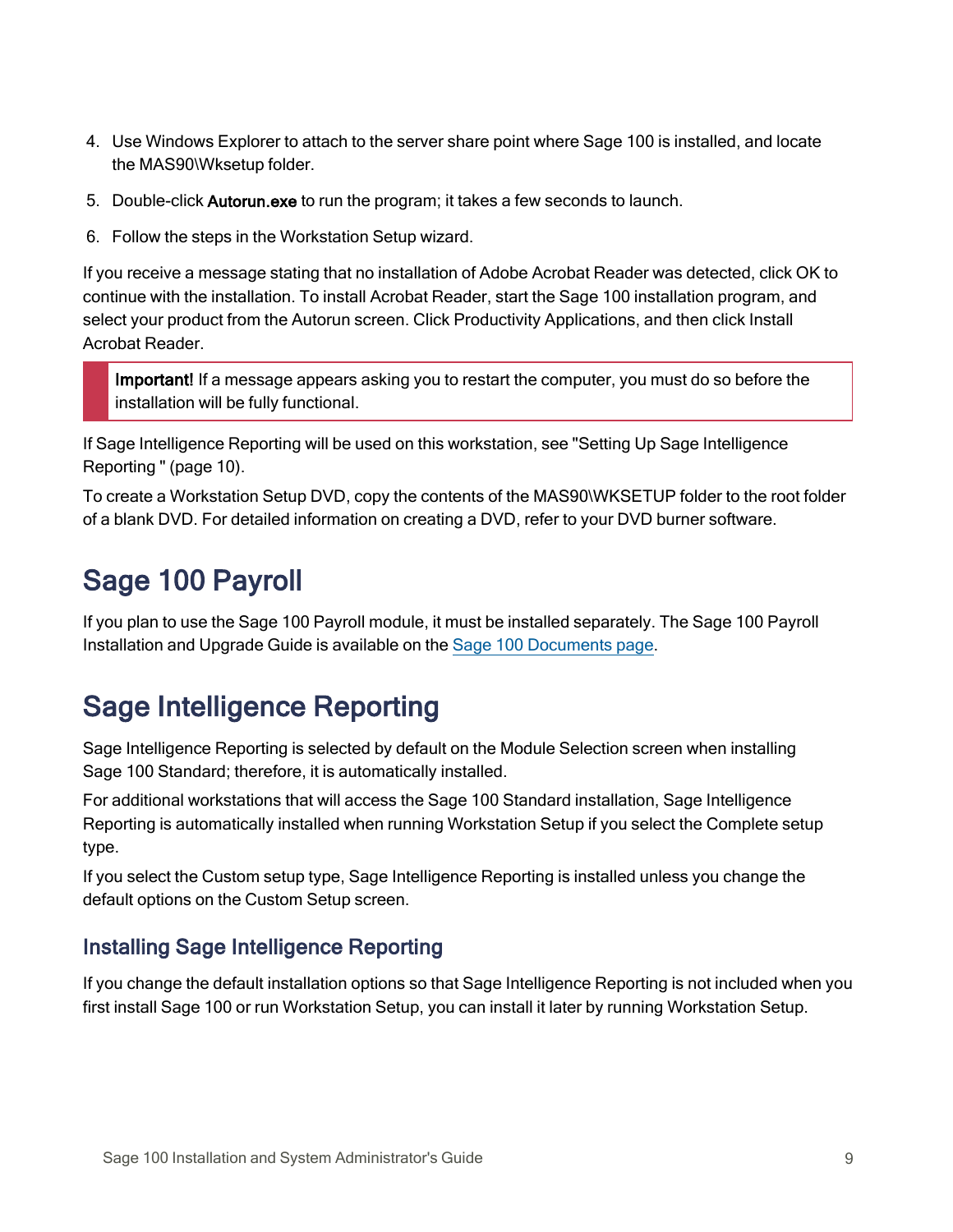#### To install Sage Intelligence Reporting

- 1. Make sure that Microsoft Excel is installed and activated, and then close Excel.
- 2. Start the Workstation Setup wizard.

For details, see "Running [Workstation](#page-13-1) Setup" (page 8).

- 3. Proceed through the wizard to the Setup Type screen.
- 4. Select the Custom option and then click Next.
- 5. Select the Sage Intelligence Reporting option and proceed through the rest of the wizard.

After the installation is complete, follow the steps under "Setting Up Sage [Intelligence](#page-15-0) Reporting " (page [10\).](#page-15-0)

#### <span id="page-15-0"></span>Setting Up Sage Intelligence Reporting

Before using Sage Intelligence Reporting, follow the steps below to set up a repository and register the product.

The repository will be used to store Sage Intelligence Reporting data, reporting trees, report templates and other settings. Centralizing this information in one folder has the following advantages:

- Using a single folder makes it easier to back up and restore the information.
- Multiple users can access the information.

#### To set up Sage Intelligence Reporting

1. Create a shared folder to serve as the repository. The folder can be created locally or on a network; however, you must use a UNC format when entering the repository path: \\server\share name\repository folder name

If you are upgrading from a previous version of Sage 100, you must create a new repository. If you have custom reports that you want to use in version 2022, export them from your preexisting repository and import them into the new one.

For more information, see the Upgrading Sage Intelligence Reporting section in the Sage 100 Customer Upgrade Guide.

- 2. Grant Sage Intelligence Reporting users read and write permissions to the folder.
- 3. Open the Report Manager from within Sage 100. Select Sage Intelligence Reporting > Reports > Report Manager.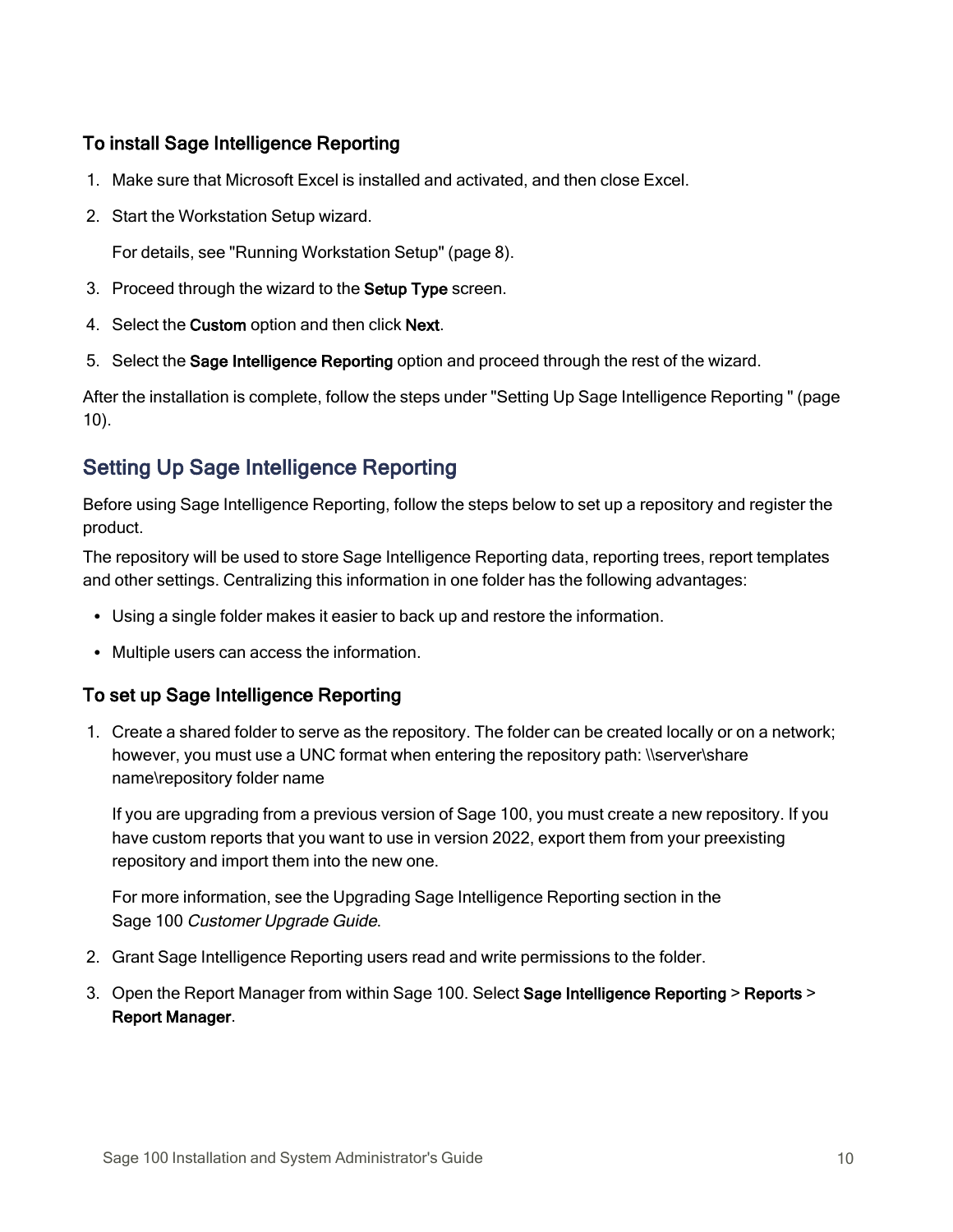- 4. When the window appears asking for the path to the repository, enter the UNC path to the shared folder that you created, and click OK.
- 5. When a window appears asking you to run the license manager, click Yes.
- 6. In the License Manager window, enter your Sage customer account number and serial number, and then click Apply.
- 7. Click Perform Registration.

Click the Help button on any Sage Intelligence Reporting window for detailed information about the product's features.

For instructions on running Sage Intelligence Reporting outside of Sage 100, see ["Running](#page-106-0) Sage [Intelligence](#page-106-0) Reporting outside of Sage 100" (page 101).

### <span id="page-16-0"></span>Considerations for Installing on a Windows Server

The following are special considerations to be aware of before installing or upgrading Sage 100 Standard on a Windows network.

For a complete list of system requirements, refer to the Supported Platform Matrix. The matrix is available in article ID 47649 in the Sage [Knowledgebase.](https://support.na.sage.com/selfservice/viewdocument.do?noCount=true&externalId=47649)

- Perform the installation on Sage 100 Standard directly on the server.
- When installing, close down all other visible desktop applications (for example, Microsoft Office applications). Do not shutdown antivirus and antispyware software unless it is actually interfering with the installation
- At the server, create a share at least one folder above the MAS90 folder. Do not create the share directly at the MAS90 folder. Every workstation will access Sage 100 through this share point.
- Each workstation must recognize the network drive on which Sage 100 Standard is loaded using a mapped drive letter. Using Universal Naming Convention (UNC) paths is not supported.

If company data is moved to a different data location using Library Master Company Maintenance, the same drive letter must be used from all workstations to point to the alternate folders, including the server if it is used as a workstation.

Make sure the drive mapping is created so it remains persistent after restarting the workstation. Generally this is accomplished either through a logon script or by selecting the Reconnect at Logon check box in the Map Network Drive window on the workstation.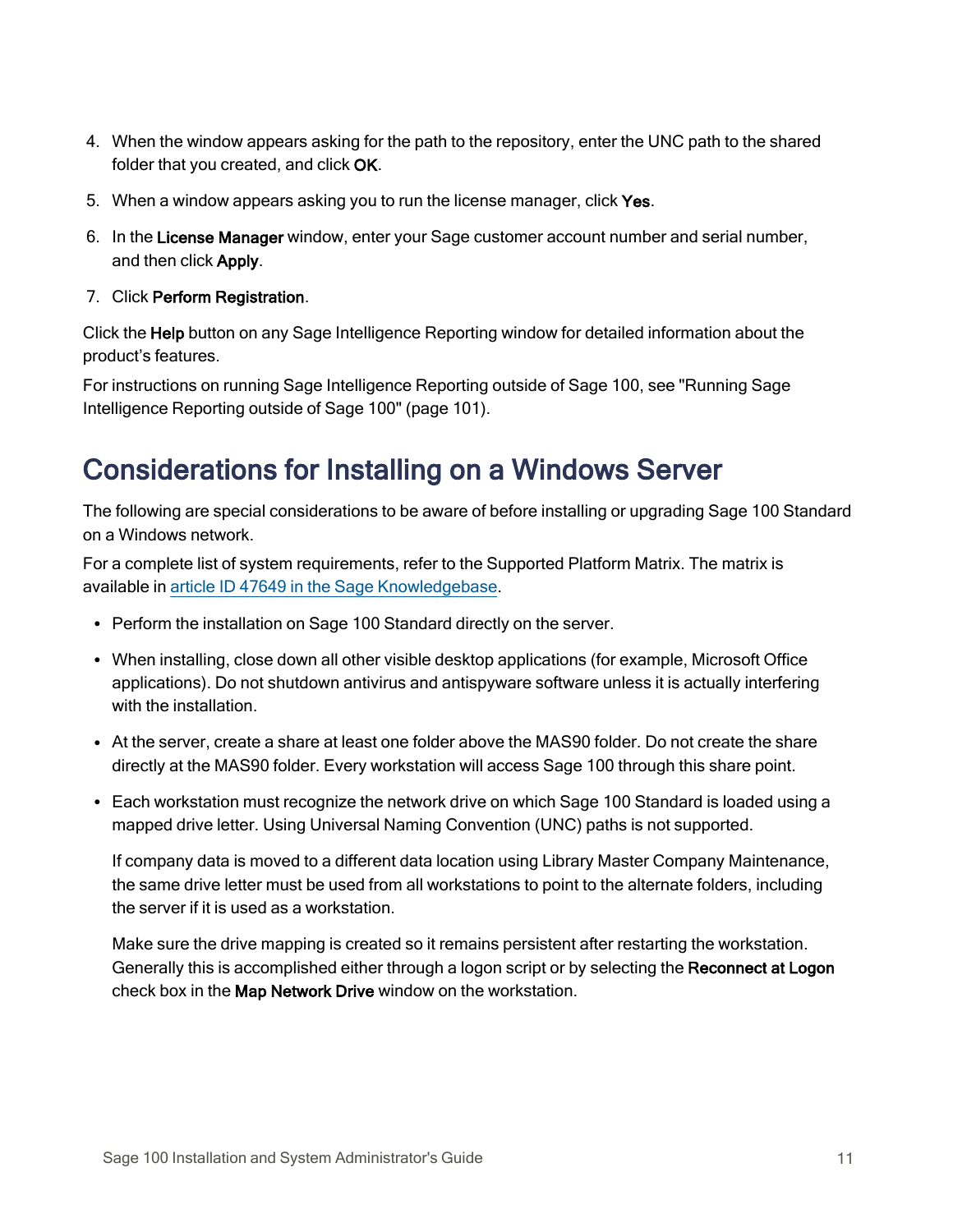## <span id="page-17-0"></span>Installing Sage 100 Advanced

Read this guide completely before installing and setting up Sage 100 Advanced. A series of procedures must be completed for new installations. For more information, read the Getting Started Guide, which is available in the Documentation folder within the Sage 100 installation program.

When upgrading a system, there are additional pre- and post-installation instructions for converting to the current version. For more information, read the *Customer Upgrade Guide*. To access this quide, select a product from the Autorun screen, and then click Documentation on the product screen.

### <span id="page-17-1"></span>Installation Requirements

Sage 100 Advanceduses the TCP/IP protocol for all communications between the workstation and server. To run Sage 100 Advanced, TCP/IP must be properly configured on both the Windows Server and all workstations that will run Sage 100 Advanced on the server. For more information, see ["TCP/IP](#page-102-0) [Protocol"](#page-102-0) (page 97).

If you are installing Sage 100 Advanced on a Windows Server with Terminal Services enabled, ["Remote](#page-105-0) Desktop Services [Considerations"](#page-105-0) (page 100).

For a complete list of system requirements, refer to the Supported Platform Matrix. To access the matrix, see article ID 47649 in the Sage [Knowledgebase](https://support.na.sage.com/selfservice/viewdocument.do?noCount=true&externalId=47649).

All prerequisites must be installed before installing Sage 100 Advanced; any prerequisite that is not on your system will be installed by the Sage 100 2022 installation program.

Important! If you are upgrading from a prior version, you must install Sage 100 version 2022 to a new location and perform a parallel installation.

### <span id="page-17-2"></span>Pre-Installation Tasks

Perform these tasks before beginning the installation process.

- If you are upgrading from a prior version, read the Customer Upgrade Guide, which is available on the Sage 100 [Documents](http://cdn.na.sage.com/docs/en/customer/100erp/Documentation.htm) page and in the Documentation folder within the Sage 100 installation program.
- Verify that you have your Sage Download Notification e-mail, which includes the serial number, customer number, user key, and product key, which are required to install Sage 100 Advanced for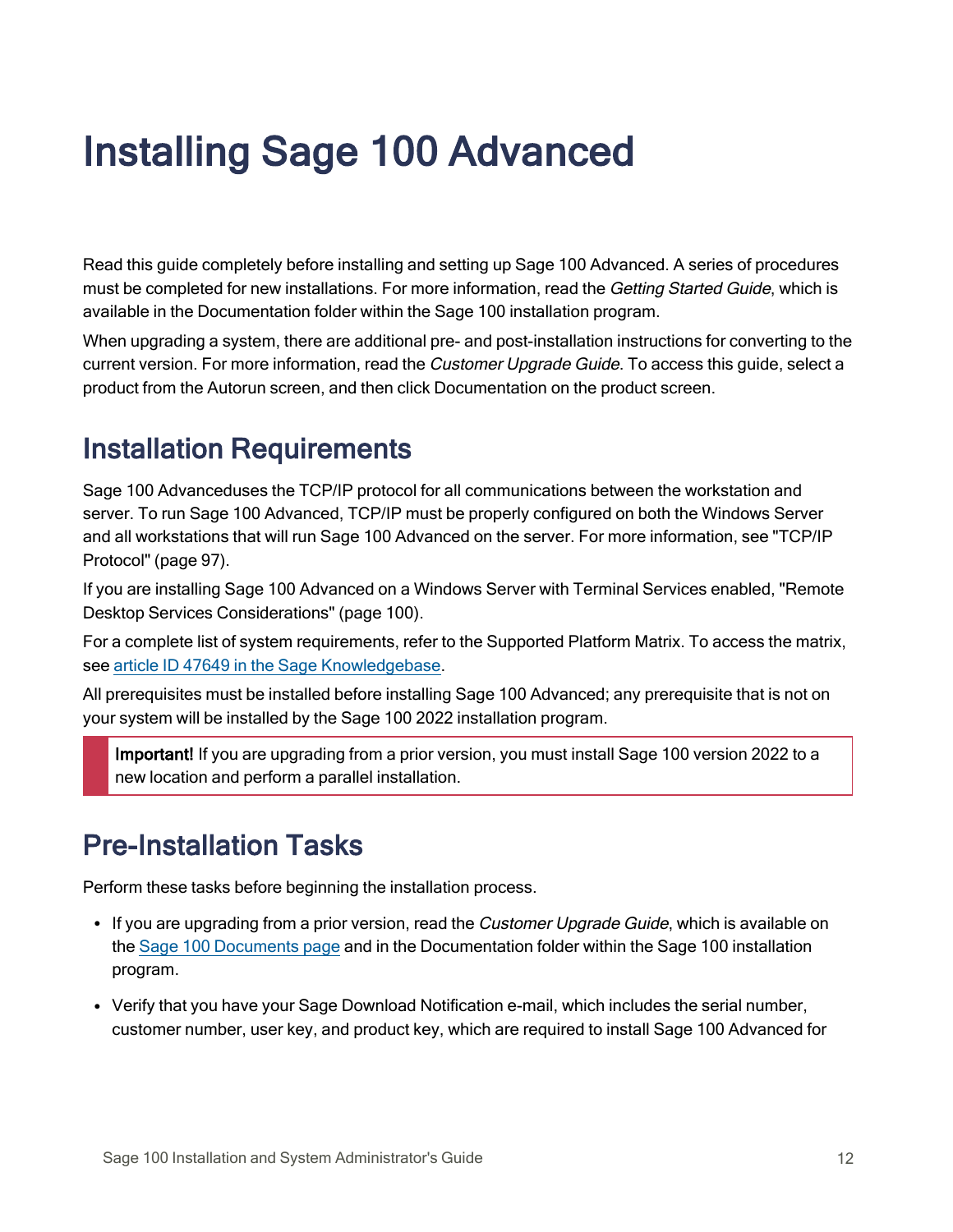the correct number of users and to register the modules. This information is also available on the Sage Customer Portal under Products > Details.

Note: If you use the Payroll module and you're upgrading from version 2017 or earlier, you must enter your new product key when installing Sage 100 2022. If you enter a product key obtained when purchasing version 2017 or earlier, you will not be able to open any Payroll tasks.

- Depending on your Internet connection speed, downloading the installation files may take several hours; therefore, you may want to download the files in advance. The installation files should be downloaded directly onto the server where Sage 100 will be installed.
- Test and validate all of the hardware and network configurations using the following resources, which can be found in the Sage [Knowledgebase.](https://support.na.sage.com/selfservice/microsites/microsite.do)
	- The [Supported](https://support.na.sage.com/selfservice/viewdocument.do?noCount=true&externalId=47649) Platform Matrix (article ID 47649)
	- The Integrated Solutions [Compatibility](https://support.na.sage.com/selfservice/viewdocument.do?noCount=true&externalId=48274) Matrix (article ID 48274)

Important! If you install Sage 100 on a server with an unsupported operating system, Sage 100 Customer Support will be unable to assist you if you encounter any problems.

- If you will be installing the Sage 100 Web Engine, verify that IIS is installed and running.
- If a prior version of the Sage Web Engine is installed for the eBusiness Manager module, back up any customized templates in the IW folder to another location, and then uninstall the Sage Web Engine. After version 2022 of the Sage Web Engine is installed, move the templates back to the IW folder.
- Configure TCP/IP as a protocol on your server and workstations. All workstations must be able to ping the server and the server must be able to ping all of the workstations. For information on pinging the server, see "Basic [Configuration"](#page-102-1) (page 97).
- Third-party applications used with Sage 100 Advanced may require a drive mapping or UNC path to the server where the data files are located. This drive must be mapped to a share point on the server above the MAS90 folder. Any application written to access the data files (including thirdparty or Sage developer partner applications) must have a valid logon to the server and may require a logical drive mapping or UNC path.
- If you are installing Sage CRM and using the Integrated Logon for SQL Server, create a Windows user account with permissions to access both the server where Sage 100 Advanced will be installed and the SQL Server database. This account is used by the Integration Engine to send data between the Sage 100 server and the Sage CRM server. You are asked to provide this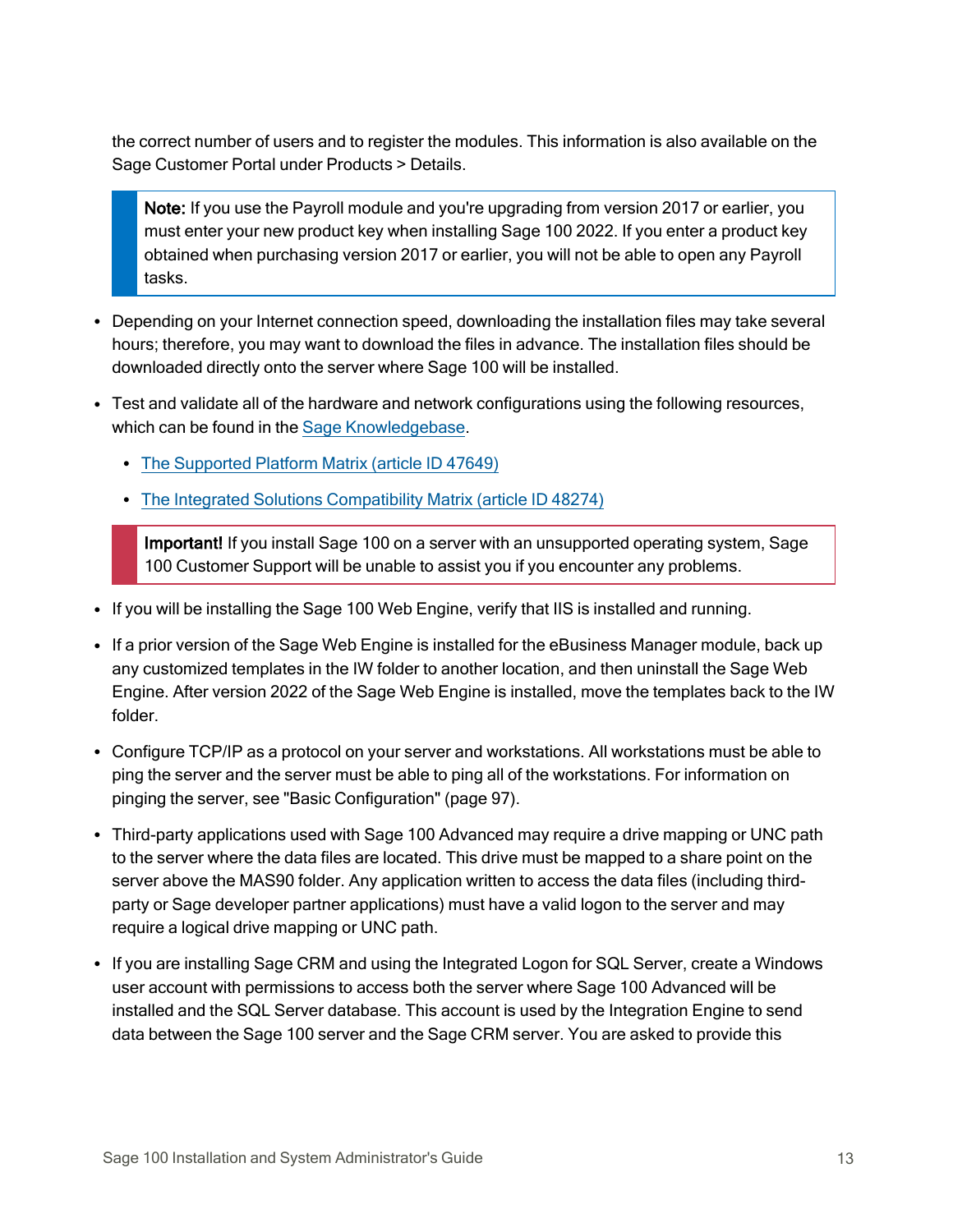information during the Sage 100 installation. For more information see ["Installing](#page-40-0) Sage CRM" [\(page](#page-40-0) 35).

### <span id="page-19-0"></span>Installation Process

Run the Sage 100 Advanced installation wizard to install a new instance of Sage 100 Advanced or to upgrade your system from a prior version. The installation wizard guides you through the installation.

#### To install Sage 100 Advanced

- 1. Log on to the server where Sage 100 will be installed using the Administrator account. Please note:
	- You must use the Administrator account rather an account with administrator rights.
	- You must run the Setup program on the Windows server, not from a workstation connected to the server.
- 2. Close down other programs. Do not close antivirus, antispyware, and script-blocking software unless it is actually interfering with the installation.
- 3. Download the Sage 100 2022.exe file from the location specified in your Download Notification email from Sage.

Note: Save the download file in a folder located directly beneath the root directory. For example: C:\temp.

The installation program must be saved on the server where you are installing Sage 100.

- 4. If you aren't automatically asked to extract the installation files, click the Sage 100 2022.exe file to extract them. The Sage 100 2022 folder, which contains the installation files, will be extracted.
- 5. In the Sage 100 2022 folder, right-click Autorun.exe, and then select Run as administrator. You must start the installation program using the Autorun.exe file. Starting the program by running a different file may result in installation errors.
- 6. On the Autorun screen, click Sage 100 Advanced, and then click Install Sage 100 Advanced to start the installation.
- 7. Follow the steps in the installation wizard to install a new instance or upgrade an existing installation.

Note: When specifying where to install Sage 100, do not nest a destination folder in folders named MAS90 or SOA.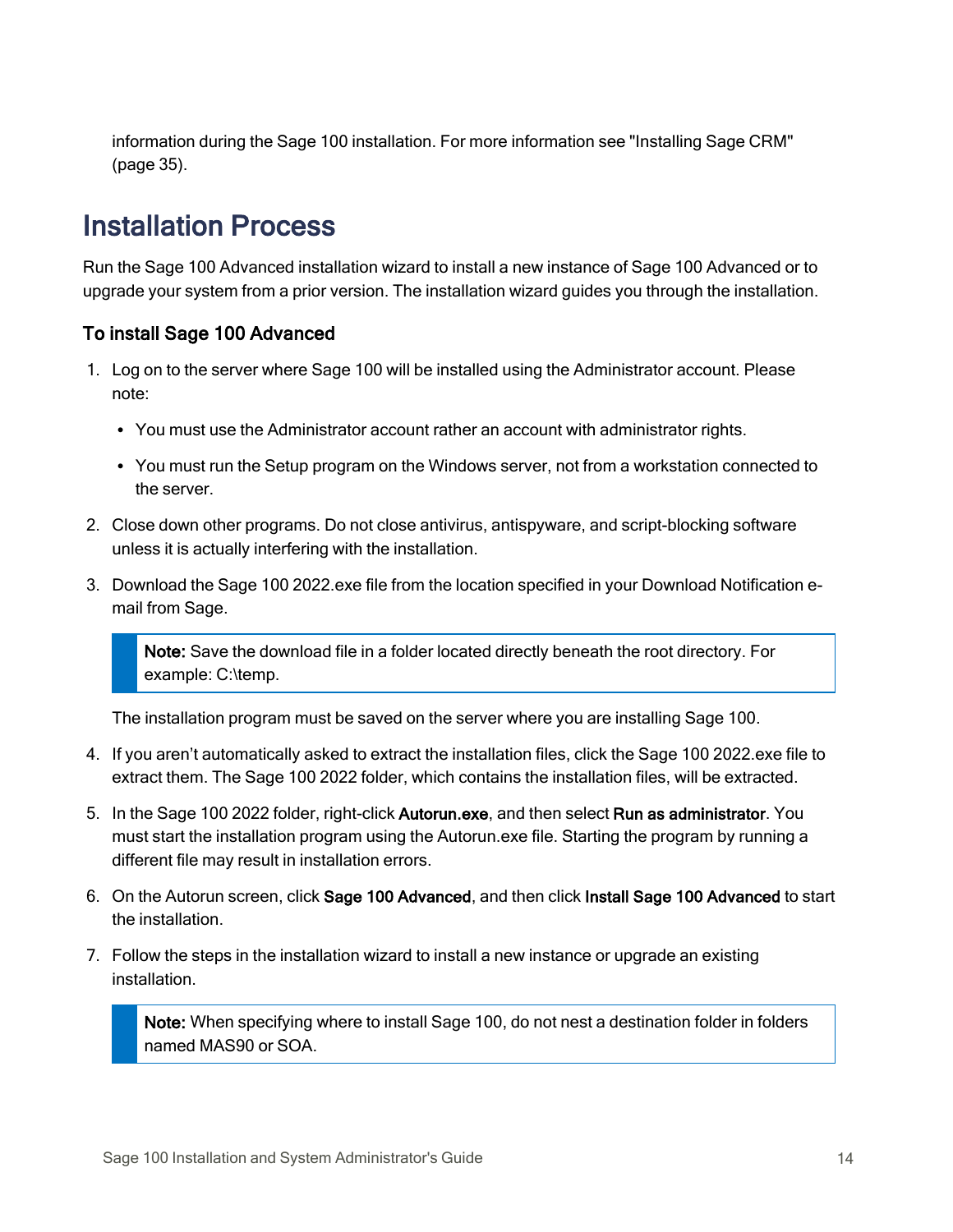If you're installing on a computer running a 64-bit version of Windows, you'll have the option to install either the 64-bit or 32-bit version of Sage 100.

#### Important:

- If you're installing on a computer with an earlier 32-bit version of Sage 100 installed, the 32bit version will no longer work if you install the 64-bit version.
- If you install the 64-bit version of Sage 100 then only workstations with the 64-bit version of Windows will be able to run Sage 100.

We recommend installing the 32-bit version, migrating your data, and then running the 32-bit/64-bit Switch Utility to convert version 2022 from 32-bit to 64-bit. For more information, see the Sage 100 2022 Upgrade Guide.

When you reach the Sage 100 Integration Engine Service screen, keep the following notes in mind:

- If you're integrating Sage 100 with Sage CRM, the user account that you enter must have access to run the Sage 100 Integration Engine service and also the server where Sage CRM is installed.
- The service is disabled by default. For more information, see ["Installing](#page-40-0) Sage CRM" (page 35).
- The default port number is used only for the integration with Sage CRM, not for the Sage 100 Application Server.

The time required to install depends on the number of modules selected. If several modules are installed, this process may take several minutes.

If you receive a message stating that no installation of Adobe Acrobat Reader was detected, click OK to continue with the installation. To install the application, on the Sage 100 Standard screen, click Productivity Applications, and then click Install Acrobat Reader.

After the Sage 100 installation is completed, the Upgrade Checklist automatically appears if Acrobat Reader is installed. To manually access this document, click Documentation on the Sage 100 Advanced screen.

Important! If a message appears asking you to restart the computer, you must do so before the installation will be fully functional.

### <span id="page-20-0"></span>Post-Installation Tasks

Perform the following tasks after installing Sage 100 Advanced.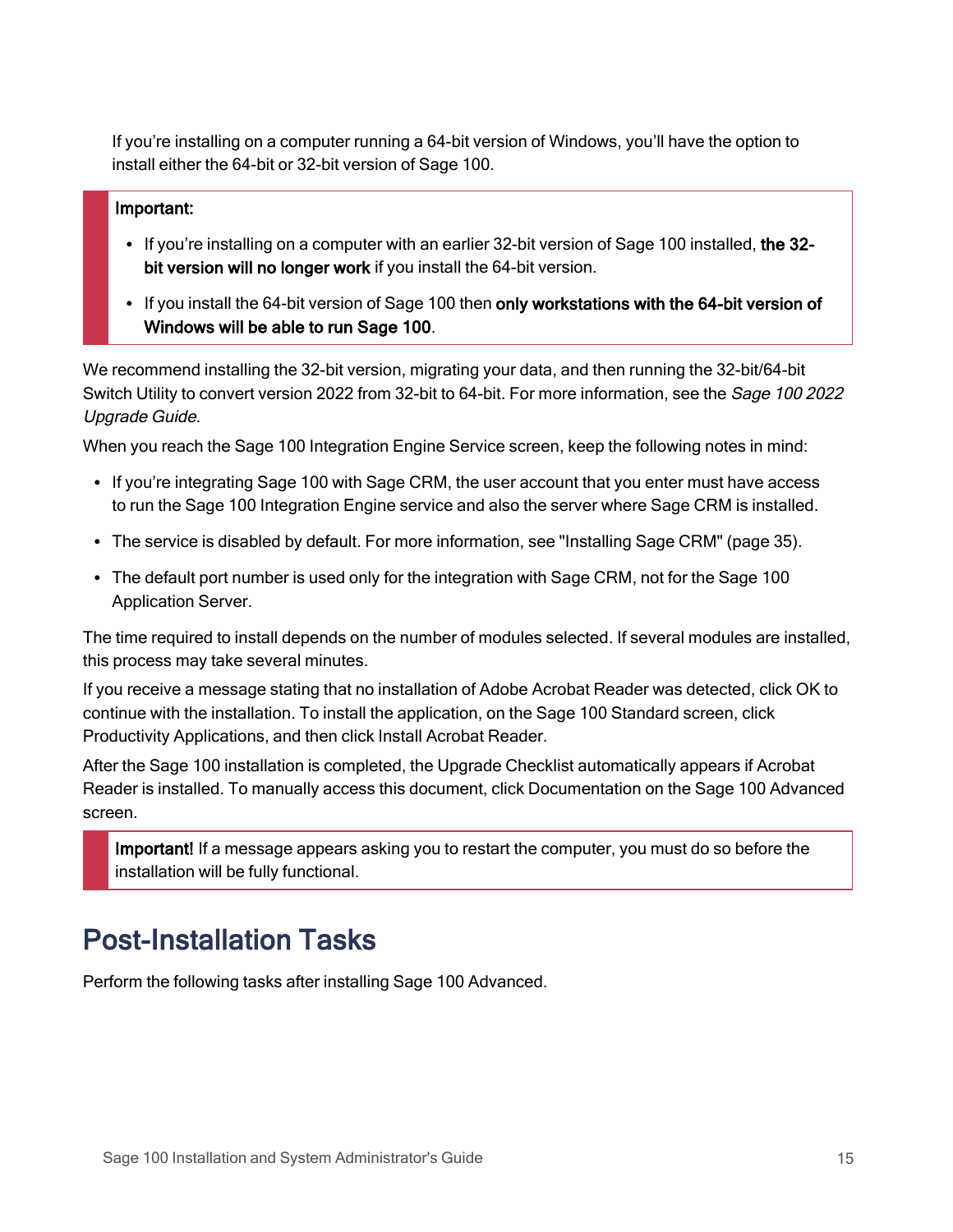- 1. Create a backup of the MAS90 folder created when you installed Sage 100. The backup will be useful in case you need to reverse any changes; you may be able to do so without reinstalling the product.
- 2. If you are upgrading, refer to the Customer Upgrade Guide, which is available on the [Sage](http://cdn.na.sage.com/docs/en/customer/100erp/Documentation.htm) 100 [Documents](http://cdn.na.sage.com/docs/en/customer/100erp/Documentation.htm) page and in the Documentation folder within the Sage 100 installation program.

Review the changes that have been made in Sage 100, and follow instructions in the upgrade checklist to migrate and convert your data.

- 3. Install any Sage 100 2022 updates that are available in the Sage [Knowledgebase](https://support.na.sage.com/selfservice/microsites/msbrowse.do?UMBrowseSelection=SG_SAGE100ERP_1).
- 4. Create a share at least one folder above the MAS90 folder. This is required before running Workstation Setup. For more information, see "Sage 100 Security [Permissions](#page-97-0) " (page 92).
- 5. Set up and start the Application Server (see "Using the [Application](#page-53-0) Server" (page 48)).
- 6. To run Microsoft Script links, you must have the Microsoft Windows Script Host processor on your system. For information on installing the Microsoft Windows Script Host processor, refer to the Microsoft Download Center Web site.
- 7. Install Sage CRM if you plan to use that product (see ["Installing](#page-40-0) Sage CRM" (page 35)).
- 8. Run Workstation Setup on all workstations that will access the Sage 100 Advanced installation.

For details, see ["Workstation](#page-22-0) Setup" (page 17).

- Workstations used to process credit card transactions or set up credit card processing require a working Internet connection.
- Add www.sageexchange.com to the list of trusted websites for any workstations that will be using the Paya Connect Desktop to set up credit card related data.
- 9. If you process credit cards or ACH payments through Paya (formerly Sage Payment Solutions), you must install Paya Connect Desktop. For more information, see ["Setting](#page-70-0) Up Credit Card and ACH Payment [Processing"](#page-70-0) (page 65).
- 10. If you plan to use Sage Intelligence reporting, see "Installing Sage [Intelligence](#page-25-2) Reporting " (page [20\).](#page-25-2)
- 11. Install optional productivity applications, such as SAP Crystal Reports Designer, on each workstation as needed. Installing SAP Crystal Reports Designer is necessary only if you plan to create or modify reports.
- 12. If you are installing Federal and State Tax Reporting, you must install it on each Sage 100 workstation. For more information see "Installing Federal and State Tax [Reporting"](#page-68-0) (page 63).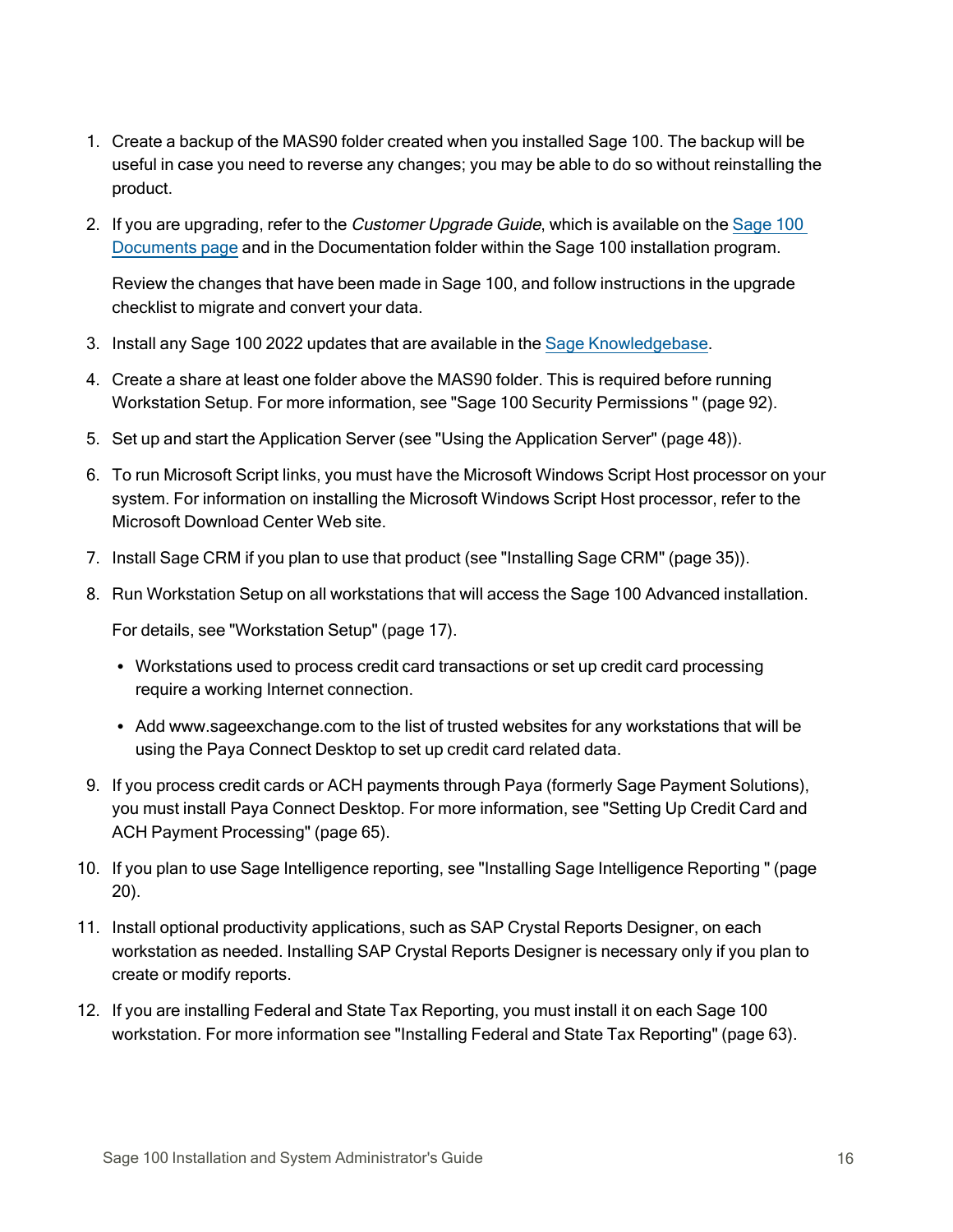13. If you're using the Payroll module, to ensure that your system can communicate with the tax calculation engine, add the following URL to your browser's trusted sites list: sap.na.sage.com

Complete this step on all workstations that will be used to process payroll, and also on the server where Sage 100 is installed if the Process Tax Calculation on the Server check box is selected in System Configuration.

If you are upgrading from an earlier version of Sage 100, you can skip the following steps.

- 14. Create companies and activate modules (see "Creating and Activating [Companies"](#page-72-3) (page 67)).
- 15. Create roles and user codes, and set up system preferences (see ["Setting](#page-74-2) Up Roles and Users for [Security"](#page-74-2) (page 69)).
- 16. Set up the modules for your companies. If you are converting your existing business management system to Sage 100 Standard, assemble the data you need to set up each module. For more information, refer to the Getting Started Guide.

### <span id="page-22-0"></span>Workstation Setup

The Workstation Setup wizard installs the required software, common programs, and Help files to the workstations that will access the Sage 100 Advanced installation. The workstation installation wizard copies all of the necessary Dynamic Link Libraries, ActiveX controls, and other components to the local Windows\System folder and sets up the initialization files for the workstation.

Note: Run the Workstation Setup program after every Sage 100 software upgrade.

#### Workstation Setup Requirements

Each workstation must have its own set of workstation components on a local hard drive. Installing Workstation Setup on the server is helpful for testing and troubleshooting, but using a server operating system as a Sage 100 workstation is not supported.

Workstations used to process credit card or ACH payment transactions or set up credit card and ACH payment processing require a working Internet connection.

Add www.sageexchange.com to the list of trusted websites for any workstations that will be using Paya Connect Desktop to set up credit card and ACH payment related data.

If you are running Sage 100 through Remote Desktop Services (RDS) or Citrix, do not run the workstation installation wizard directly at the Terminal Server or Citrix server. Instead, run the workstation installation wizard only once through a remote session. Running the workstation installation wizard from an RDS session will set up the correct registry entries for Crystal forms and reports access and copy the multi-user activation file from the Application Server to the Terminal or Citrix server. For more information, see "Running in a Remote Desktop Services or Citrix [Environment"](#page-104-0) (page 99).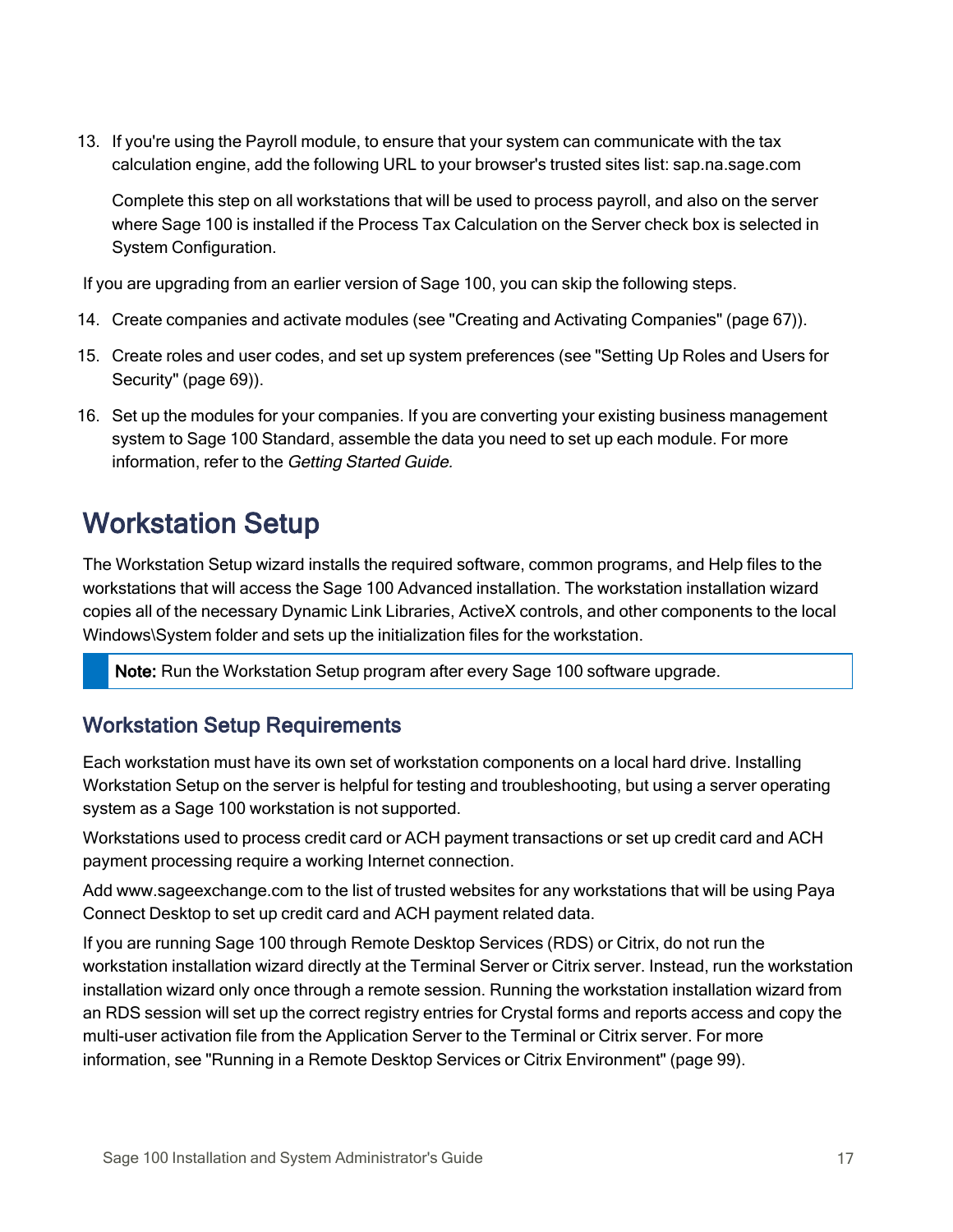#### <span id="page-23-0"></span>Running Workstation Setup

To install Workstation Setup, you must access the program using the shared location or UNC path for the server where Sage 100 is installed.

#### To run Workstation Setup

1. Log onto the workstation using the Administrator account.

You must use the Administrator account rather an account with administrator rights.

- 2. Close down other programs. Do not close antivirus, antispyware, and script-blocking software unless it is actually interfering with the installation.
- 3. Connect to the server using the UNC path to the share point where Sage 100 Advanced is installed.
- 4. Use Windows Explorer to attach to the server share point where Sage 100 is installed, and locate the MAS90\Wksetup folder.
- 5. Double-click Autorun.exe to run the program; it takes a few seconds to launch.
- 6. Follow the steps in the Workstation Setup wizard.

If you receive a message stating that no installation of Adobe Acrobat Reader was detected, click OK to continue with the installation. To install Acrobat Reader, start the Sage 100 installation program, and select your product from the Autorun screen. Click Productivity Applications, and then click Install Acrobat Reader.

Important! If a message appears asking you to restart the computer, you must do so before the installation will be fully functional.

If you are running through Remote Desktop Services or Citrix, you are prompted to indicate whether Sage 100 Advanced will be accessed through the Terminal Server.

- Click Yes to copy the activation key file. This allows multiple Remote Desktop Services/Citrix sessions to access Sage 100 Advanced at the same time.
- Click No to leave the activation set for a single user.

If you typed NO ACCESS at the Server field in the Sage 100 Advanced Server Path page, this message does not appear.

If you click Yes to copy the activation key file but receive a message indicating the copy was not successful, you must manually copy the file to the MAS90/Home/Lib/Keys folder.

To create a Workstation Setup DVD, copy the contents of the MAS90\WKSETUP folder to the root folder of a blank DVD. For detailed information on creating a DVD, refer to your DVD burner software.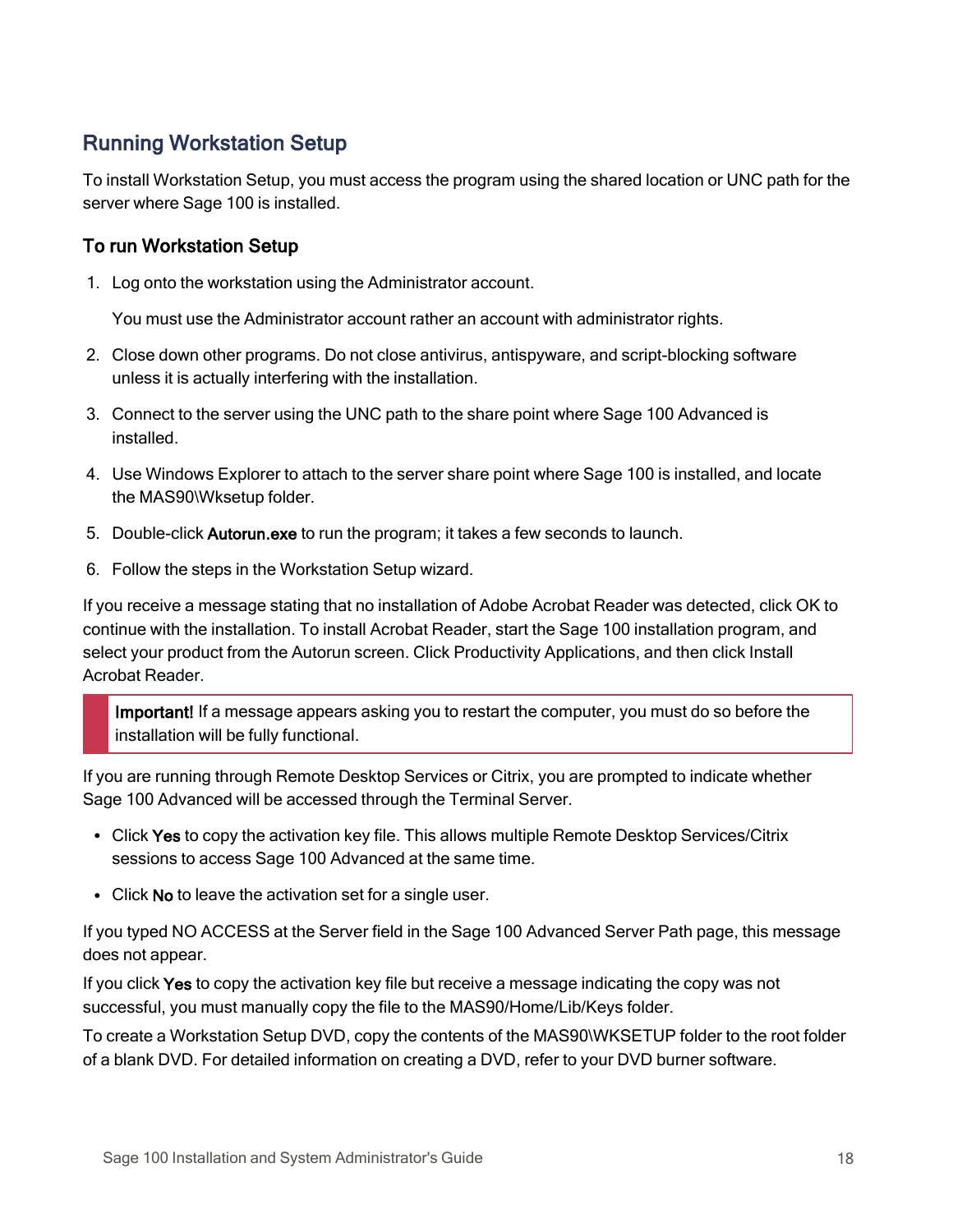#### Multiple Installations

A Sage 100 Advanced workstation can attach to multiple servers. For example, if your site has three servers and Sage 100 Advanced is installed on each server, you can connect to the appropriate server by clicking a single icon rather than having a separate icon for each installation.

Only one current version on a server is supported.

#### Adding a Server to Existing Workstation

To add a server to an existing workstation, launch the Install Sage 100 Advanced Workstation program from the Sage 100 Advanced server installation folder and double-click Autorun.exe to run the program. On the Program Maintenance page, click Add and enter the server name, path, and port ID associated with the server you want to add. After Workstation Setup is complete, click Finish.

#### Selecting a Server

If the Workstation Setup wizard has been run for only one server, your system is configured automatically for that server. Running the Workstation Setup wizard again (from a different server path) allows you to select from multiple servers using the same workstation files.

If multiple servers are found in your local configuration file, a dialog box opens and lists both the server name and the socket number on which the program is running. Select the server and socket number pair to attach to and then click OK. If you do not want to start Sage 100, click Cancel to close the program.

You cannot have multiple installations for the same version of the Sage 100 Advanced server component on the same server.

#### Editing, Adding, and Removing Servers

Use the Select Server window to edit, add, or remove entries in the window by clicking the appropriate button.

Click Add to open a window in which you can enter a server name, alias, and socket number. After all the information is entered, click Accept to save the entry.

The Edit feature functions similarly to the Add feature, except that the window contains all of the current information about the server and port ID. The Edit Server window can be used to modify existing data or change the socket number, if necessary. To remove the server entry from the configuration file, click Remove in the Select Server window.

#### Aliasing a Server

It may be practical to assign an alias to the server and socket number pairs. For example, you can label one installation as "Accounting" and a second installation as "Payroll." You can assign an alias to any server and socket number pair in the list of installed servers by clicking Alias in the Select Server window.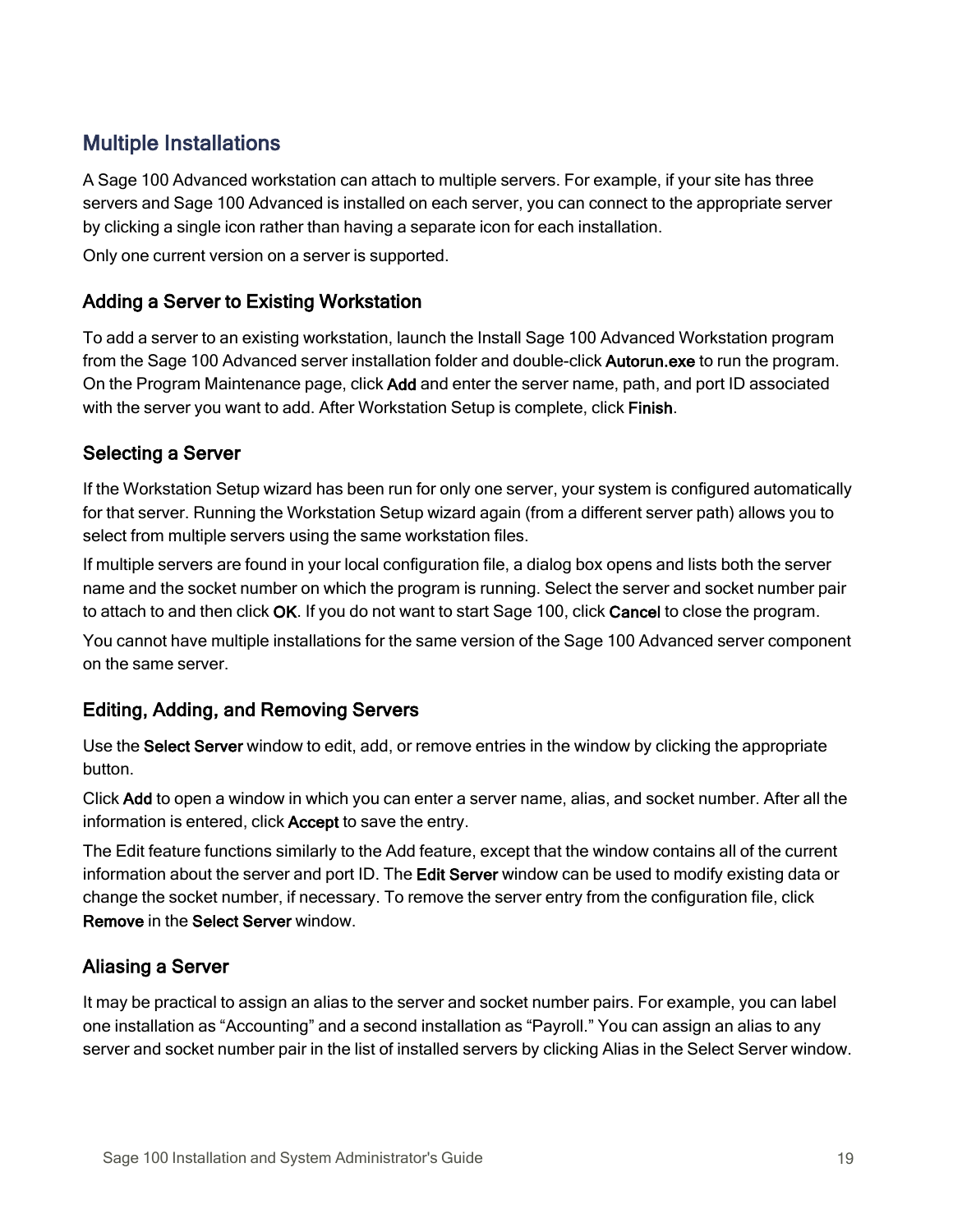Select the server and socket number pair to alias by selecting the line and clicking Alias. Type the name of the alias to use for this server and socket number, and click Accept. If you do not want to alias this server, click Cancel.

The aliases associated with servers are local to each individual workstation. The configuration information is stored in the SOTA.INI file located in the \MAS90\Launcher folder. To use the same configuration files on multiple workstations, copy the SOTA.INI file to each workstation's \MAS90\Launcher folder.

#### Setting a Default Server

When multiple servers are present, you may want to set a default server and port ID to start up. Even if the server and port are set to Default, the Select Server window always appears; however, the selected server is the one chosen as the default. To start Sage 100 on the default server, click OK.

To set a server and socket number as the default, select the server and socket number pair by clicking the line, and selecting the Default check box. When Sage 100 is started from this workstation, the server and socket number selected as the defaults are highlighted.

### <span id="page-25-0"></span>Sage 100 Payroll

If you plan to use the Sage 100 Payroll module, it must be installed separately. The Sage 100 Payroll Installation and Upgrade Guide is available on the Sage [100 Documents](http://cdn.na.sage.com/docs/en/customer/100erp/Documentation.htm) page.

### <span id="page-25-1"></span>Sage Intelligence Reporting

Sage Intelligence Reporting is automatically installed when running Workstation Setup if you select the Complete setup type.

If you select the Custom setup type and clear the Sage Intelligence Reporting option, you can install the program at a later time by rerunning Workstation Setup.

#### <span id="page-25-2"></span>Installing Sage Intelligence Reporting

#### To install Sage Intelligence Reporting

- 1. Make sure that Microsoft Excel is installed and activated, and then close Excel.
- 2. Start the Workstation Setup wizard.

For details, see "Running [Workstation](#page-23-0) Setup" (page 18).

3. Proceed through the wizard to the Setup Type screen.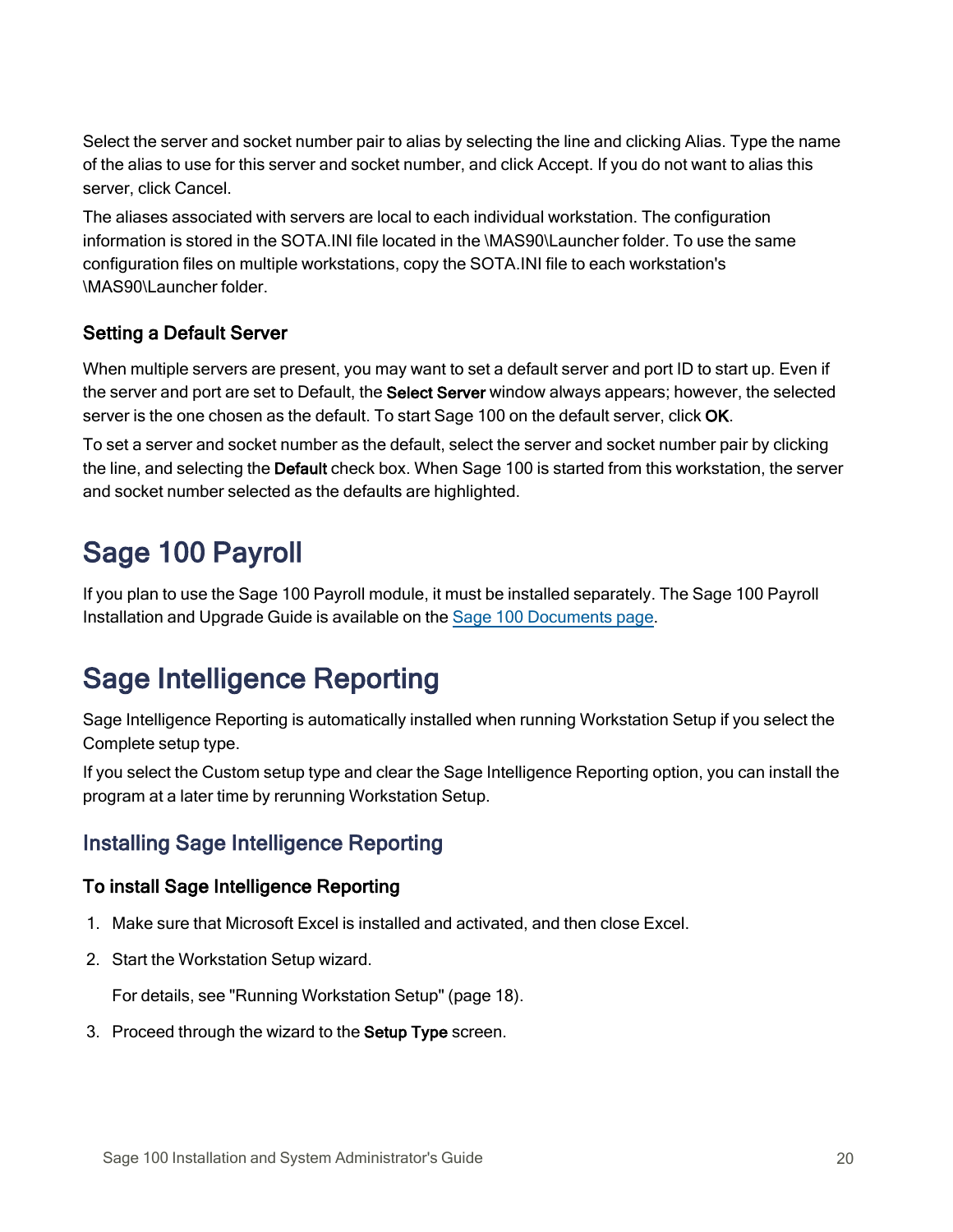- 4. Select the Custom option and then click Next.
- 5. Select the Sage Intelligence Reporting option and proceed through the rest of the wizard.

After the installation is complete, follow the steps under "Setting Up Sage [Intelligence](#page-26-0) Reporting" (page [21\).](#page-26-0)

#### <span id="page-26-0"></span>Setting Up Sage Intelligence Reporting

Before using Sage Intelligence Reporting, follow the steps below to set up a repository and register the product.

The repository will be used to store Sage Intelligence Reporting data, reporting trees, report templates and other settings. Centralizing this information in one folder has the following advantages:

- Using a single folder makes it easier to back up and restore the information.
- Multiple users can access the information.

#### To set up Sage Intelligence Reporting

1. Create a shared folder to serve as the repository. The folder can be created locally or on a network; however, you must use a UNC format when entering the repository path: \\server\share name\repository folder name

If you are upgrading from a previous version of Sage 100, you must create a new repository. If you have custom reports that you want to use in version 2022, export them from your preexisting repository and import them into the new one.

For more information, see the Upgrading Sage Intelligence Reporting section in the Sage 100 Customer Upgrade Guide.

- 2. Grant Sage Intelligence Reporting users read and write permissions to the folder.
- 3. Open the Report Manager from within Sage 100. Select Sage Intelligence Reporting > Reports > Report Manager.
- 4. When the window appears asking for the path to the repository, enter the UNC path to the shared folder that you created, and click OK.
- 5. When a window appears asking you to run the license manager, click Yes.
- 6. In the License Manager window, enter your Sage customer account number and serial number, and then click Apply.
- 7. Click Perform Registration.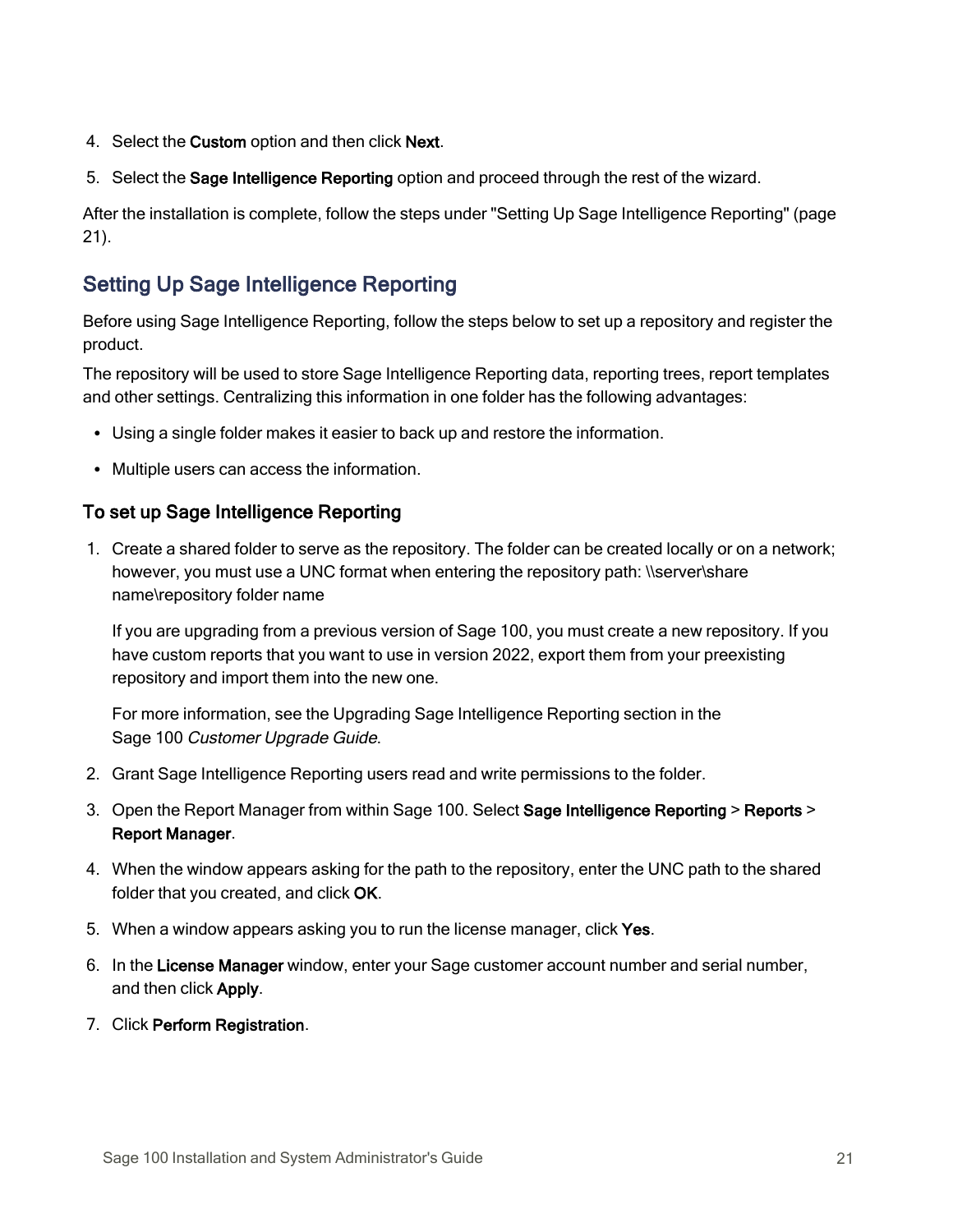Click the Help button on any Sage Intelligence Reporting window for detailed information about the product's features.

For instructions on running Sage Intelligence Reporting outside of Sage 100, see ["Running](#page-106-0) Sage [Intelligence](#page-106-0) Reporting outside of Sage 100" (page 101).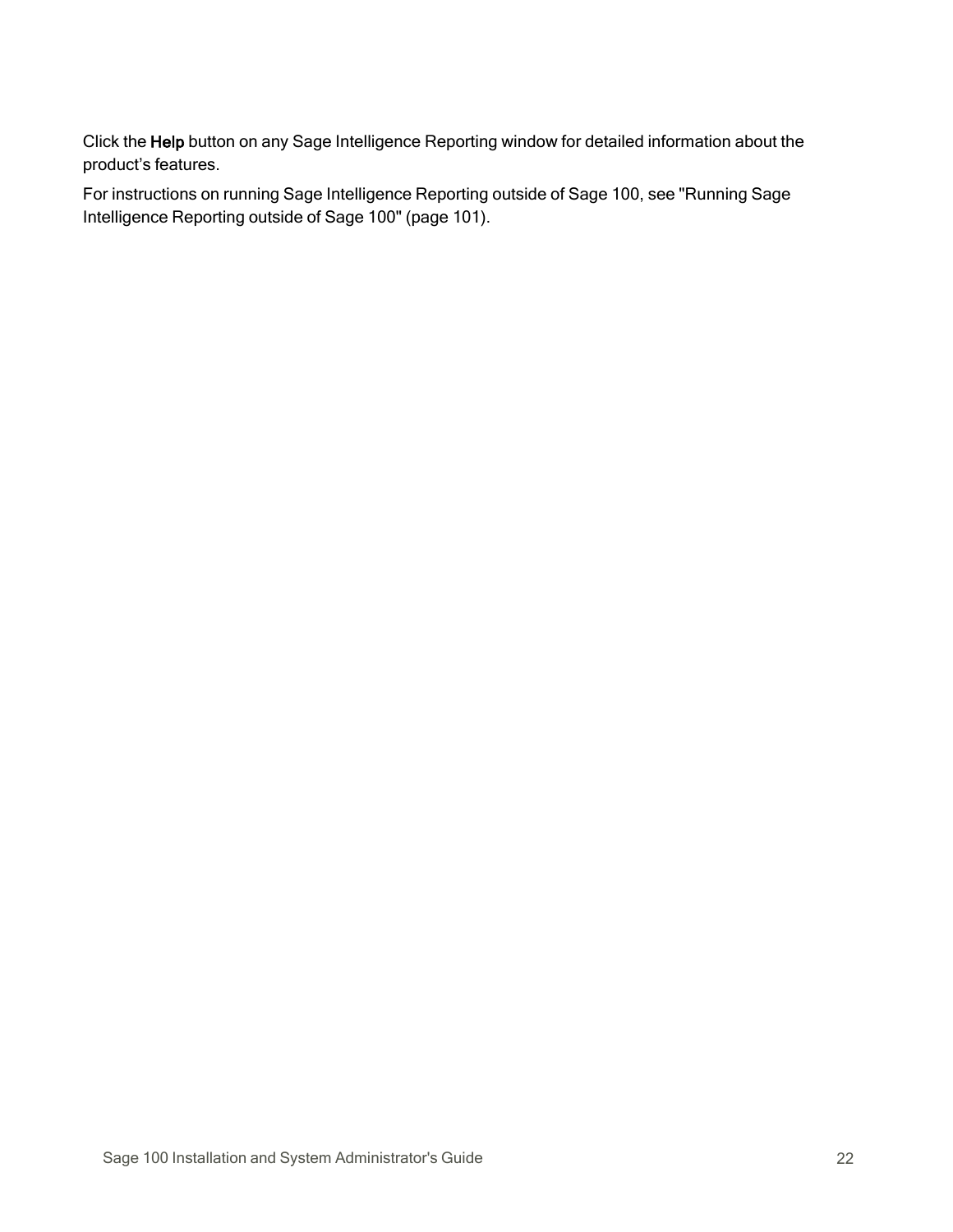## <span id="page-28-0"></span>Installing Sage 100 Premium

Read this guide completely before installing and setting up Sage 100 Premium. A series of procedures must be completed for new installations. For more information, read the Getting Started Guide, which is available in the Documentation folder within the Sage 100 installation program.

When upgrading a system, there are additional pre- and post-installation instructions for converting to the current version. For more information, read the *Customer Upgrade Guide*. To access this quide, select a product from the Autorun screen, and then click Documentation on the product screen.

### <span id="page-28-1"></span>Installation Requirements

Microsoft SQL Server must be installed before installing Sage 100 Premium. Sage supports the installation of Sage 100 Premium and Microsoft SQL Server on the same server as well as the installation of the two products on separate servers. For information on the version of Microsoft SQL Server available through Sage, see ["Microsoft](#page-28-2) SQL Server Runtime Edition" (page 23).

Sage 100 Premium uses the TCP/IP protocol for all communications between the workstation and server. To run Sage 100 Premium, TCP/IP must be properly configured on both the Windows Server and all workstations that will run Sage 100 Premium on the server. For more information, see "TCP/IP [Protocol"](#page-102-0) [\(page](#page-102-0) 97).

If you are installing Sage 100 Premium on a Windows Server with Terminal Services enabled, see "Remote Desktop Services [Considerations"](#page-105-0) (page 100).

For a complete list of system requirements, refer to the Supported Platform Matrix. To access the matrix, see article ID 47649 in the Sage [Knowledgebase](https://support.na.sage.com/selfservice/viewdocument.do?noCount=true&externalId=47649).

All prerequisites must be installed before installing Sage 100 Premium; any prerequisite that is not on your system will be installed by the Sage 100 2022 installation program.

Important! If you are upgrading from a prior version, you must install Sage 100 version 2022 to a new location and perform a parallel installation.

### <span id="page-28-2"></span>Microsoft SQL Server Runtime Edition

If you purchased SQL Server directly from Sage, you will install Microsoft SQL Server Runtime Edition. The only difference between this version and the standard edition of SQL Server is that Microsoft SQL Server Runtime Edition can be used only with Sage products. The performance of the two versions is the same, both come with the same database administration tools, and neither have restrictions on the database size.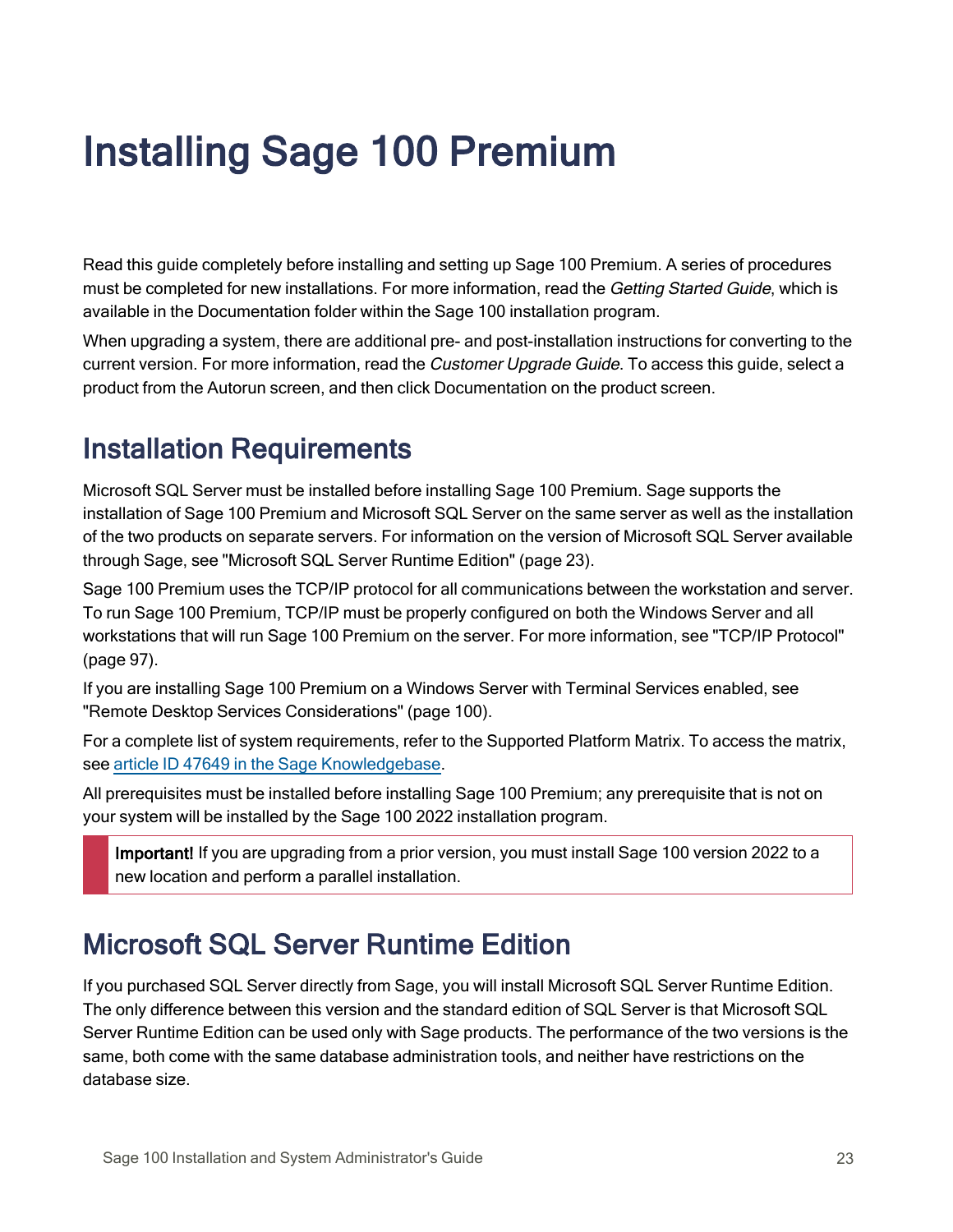#### SQL Server Installation Types

There are two installation types available: Sage Configured and Advanced. The Sage Configured option allows you to bypass the Microsoft SQL Server Setup program; SQL Server is automatically optimally configured for Sage 100 Premium.

For information on how parameters are defined, see "Sage [Configured](#page-108-0) Installation for SQL Server" (page [103\).](#page-108-0)

If you select the Advanced installation option, you will exit the Sage installation wizard. The Microsoft SQL Server Setup program's Autorun screen appears, and you can use that program to configure and install SQL Server.

If the installation wizard detects an existing SQL Server installation, you have only the Advanced installation option.

#### Microsoft SQL Server Runtime Edition Installation Process

If you purchased SQL Server from Sage, follow the steps below to perform the installation.

#### To install SQL Server

1. Log onto the server where SQL Server will be installed using the Administrator account.

You must use the Administrator account rather an account with administrator rights.

- 2. Close down other programs. Do not close antivirus, antispyware, and script-blocking software unless it is actually interfering with the installation.
- 3. Download the Microsoft SQL Server installation file from the location specified in your Download Notification e-mail from Sage.

Note: Save the download file in a folder located directly beneath the root directory. For example: C:\temp.

- 4. If you aren't automatically asked to extract the installation files, click the executable file to extract them. The Microsoft SQL Server folder, which contains the installation files, will be extracted.
- 5. In the Microsoft SQL Server folder, right-click Autorun.exe, and then select Run as administrator.
- 6. On the Autorun screen, click Install Microsoft SQL Server Runtime Edition.

A message appears if SQL Server is already installed on your system. The Sage Configured installation type will be unavailable; you must use the Advanced SQL Server Installation option.

If no installation is encountered, the Sage Configured SQL Server Installation is available. This is the recommended option.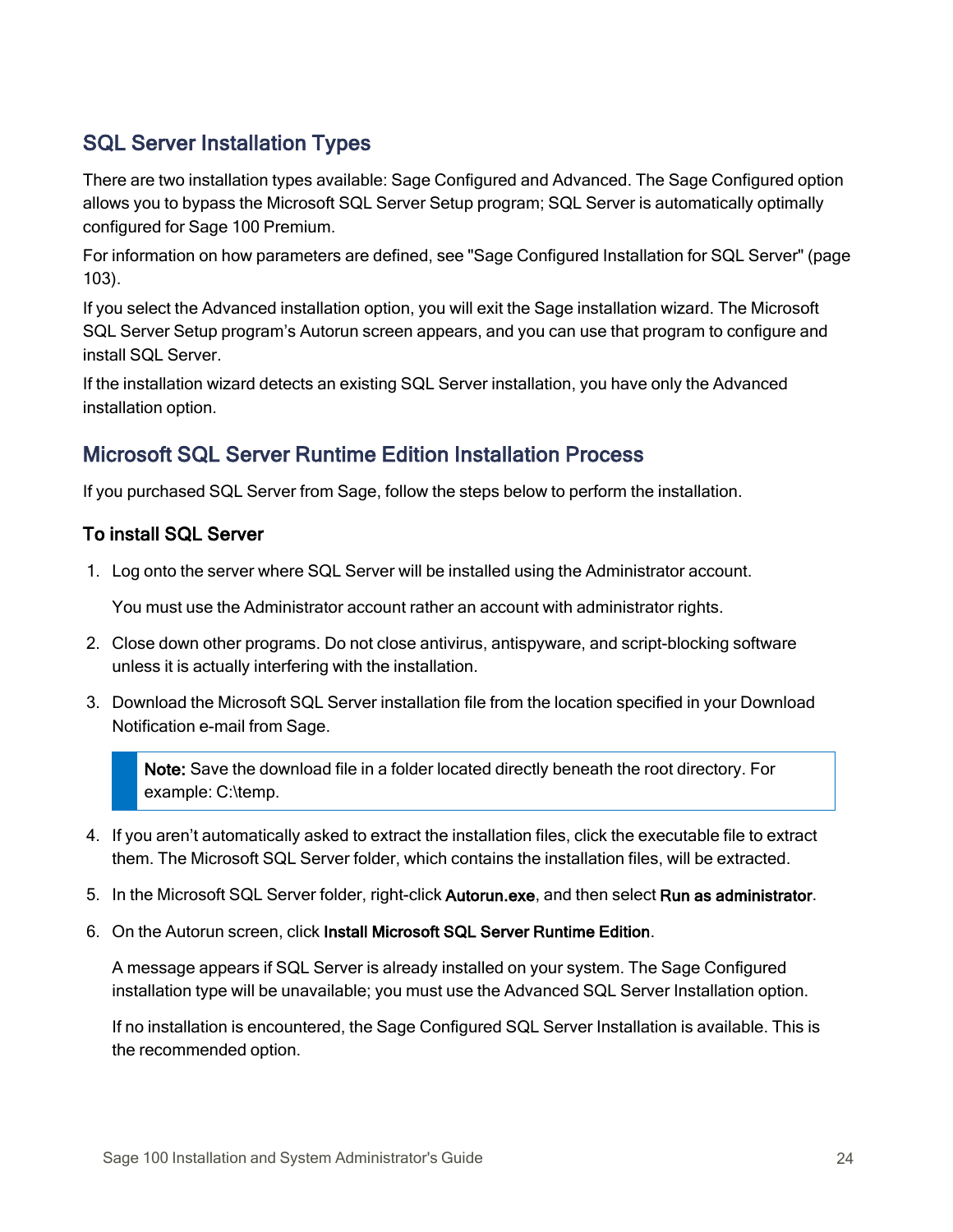7. Follow the steps in the installation wizard to install SQL Server. If you select the Advanced SQL Server Installation, you will use the Microsoft SQL Server Setup program to configure and install SQL Server.

If one or more of the required components are missing from your server, a message appears. Click Yes to install the missing components, or click No to exit the installation process.

8. If you are asked to restart your system after components are installed, restart the computer, and then resume the installation.

Note: The SQL Server Setup window appears during the installation, which may take up to an hour.

### <span id="page-30-0"></span>Pre-Installation Tasks

Perform these tasks before installing Sage 100 Premium.

- If you are upgrading from a prior version, read the Customer Upgrade Guide, which is available on the Sage 100 [Documents](http://cdn.na.sage.com/docs/en/customer/100erp/Documentation.htm) page and in the Documentation folder within the Sage 100 installation program.
- Verify that you have your Sage Download Notification e-mail, which includes the serial number, customer number, user key, and product key, which are required to install Sage 100 Premium for the correct number of users and to register the modules. This information is also available on the Sage Customer Portal under Products > Details.
- Depending on your Internet connection speed, downloading the installation files may take several hours; therefore, you may want to download the files in advance. The installation files should be downloaded directly onto the server where Sage 100 will be installed.
- Test and validate all of the hardware and network configurations using the following resources, which can be found in the Sage [Knowledgebase.](https://support.na.sage.com/selfservice/microsites/microsite.do)
	- The [Supported](https://support.na.sage.com/selfservice/viewdocument.do?noCount=true&externalId=47649) Platform Matrix (article ID 47649)
	- The Integrated Solutions [Compatibility](https://support.na.sage.com/selfservice/viewdocument.do?noCount=true&externalId=48274) Matrix (article ID 48274)

Important! If you install Sage 100 on a server with an unsupported operating system, Sage 100 Customer Support will be unable to assist you if you encounter any problems.

- Configure TCP/IP as a protocol on your server and workstations. All workstations must be able to ping the server and the server must be able to ping all of the workstations. For information on pinging the server, see "Basic [Configuration"](#page-102-1) (page 97).
- Verify that the Application Server port ID is open, and create an inbound rule, if necessary.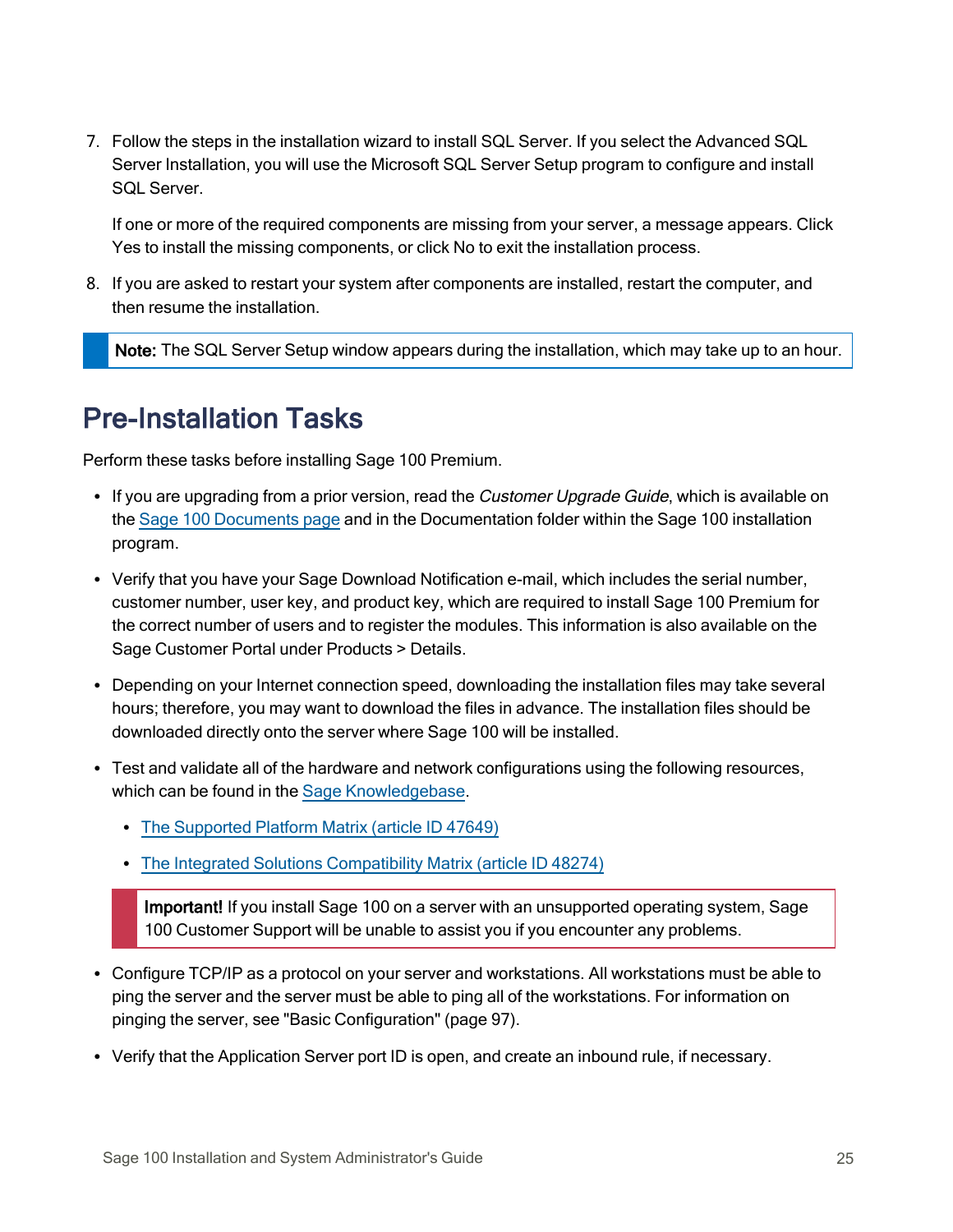- Third-party applications used with Sage 100 Premium may require a drive mapping or UNC path to the server where the data files are located. This drive must be mapped to a share point on the server above the MAS90 folder. Although Sage 100 Premium itself does not require a logical drive mapping, any application written to access the data files (including third-party or Sage developer partner applications) must have a valid logon to the server and may require a logical drive mapping or UNC path.
- If you are installing Sage CRM and using the Integrated Logon for SQL Server, create a Windows user account with permissions to access both the server where Sage 100 Premium will be installed and the SQL Server database. This account is used by the Integration Engine to send data between the Sage 100 server and the Sage CRM server. You are asked to provide this information during the Sage 100 installation. For more information see ["Installing](#page-40-0) Sage CRM" (page 35).

### <span id="page-31-0"></span>Sage 100 Premium Installation Process

Run the Sage 100 Premium installation wizard to install a new instance of Sage 100 Premium or to upgrade your system from a prior version. The installation wizard guides you through the installation.

#### To install Sage 100 Premium

- 1. Log on to the server where Sage 100 will be installed using the Administrator account. Please note:
	- You must use the Administrator account rather an account with administrator rights.
	- You must run the Setup program on the Windows server, not from a workstation connected to the server.
	- If you plan to select the Windows authentication option when running the installation wizard, the account must be a member of the sysadmin role on the server. This is necessary to ensure that the MAS\_SYSTEM SQL database is created correctly.
- 2. Close down other programs. Do not close antivirus, antispyware, and script-blocking software unless it is actually interfering with the installation.
- 3. Download the Sage 100 2022.exe file from the location specified in your Download Notification email from Sage.

Note: Save the download file in a folder located directly beneath the root directory. For example: C:\temp.

The installation program must be saved on the server where you are installing Sage 100.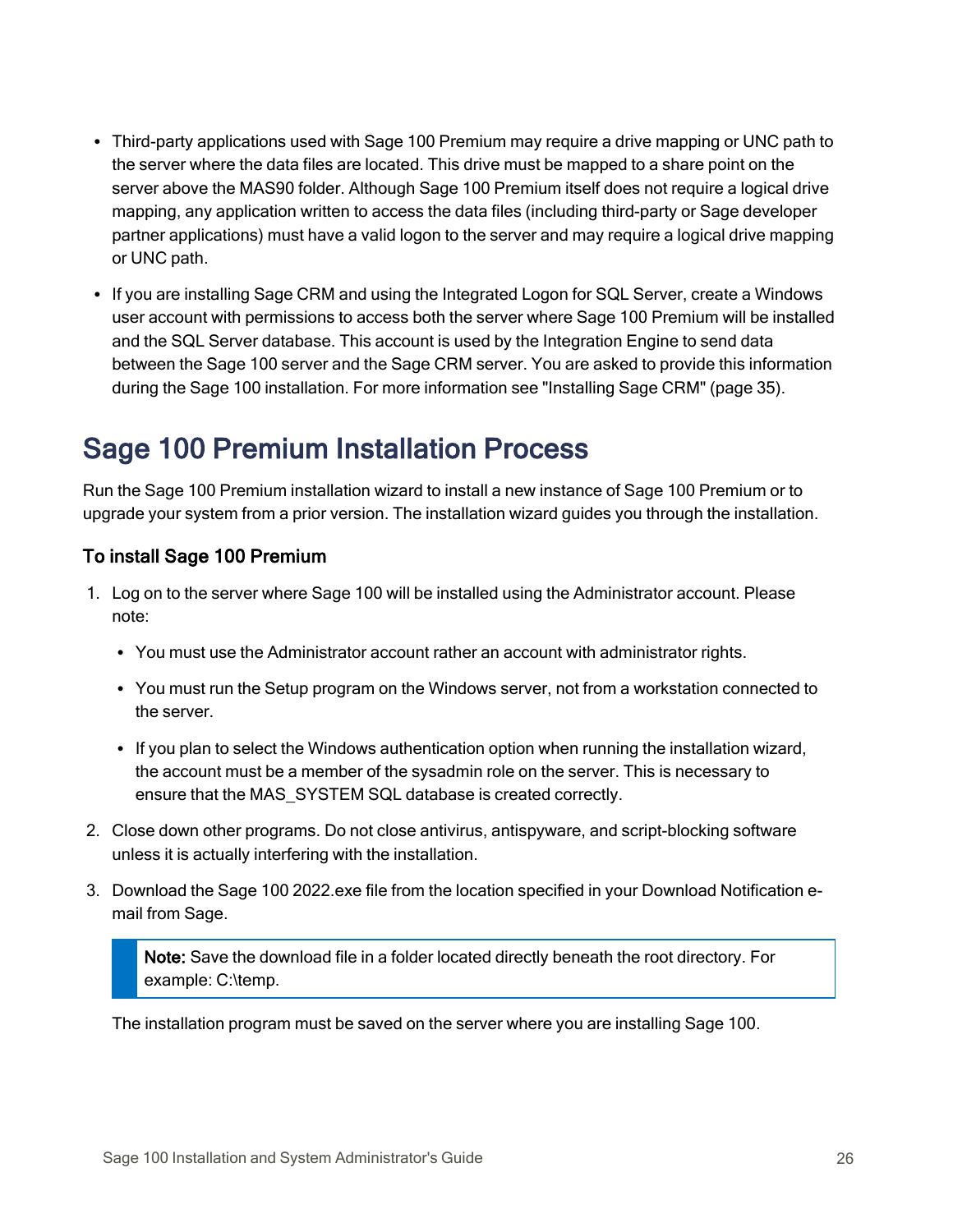- 4. If you aren't automatically asked to extract the installation files, click the Sage 100 2022.exe file to extract them. The Sage 100 2022 folder, which contains the installation files, will be extracted.
- 5. In the Sage 100 2022 folder, right-click Autorun.exe, and then select Run as administrator. You must start the installation program using the Autorun.exe file. Starting the program by running a different file may result in installation errors.
- 6. On the Autorun screen, click Sage 100 Premium, and then click Install Sage 100 Premium to start the installation.
- 7. Follow the steps in the installation wizard to install a new instance or upgrade an existing installation.

Note: When specifying where to install Sage 100, do not nest a destination folder in folders named MAS90 or SOA.

If you're installing on a computer running a 64-bit version of Windows, you'll have the option to install either the 64-bit or 32-bit version of Sage 100.

#### Important:

- If you're installing on a computer with an earlier 32-bit version of Sage 100 installed, the 32bit version will no longer work if you install the 64-bit version.
- If you install the 64-bit version of Sage 100 then only workstations with the 64-bit version of Windows will be able to run Sage 100.

We recommend installing the 32-bit version, migrating your data, and then running the 32-bit/64-bit Switch Utility to convert version 2022 from 32-bit to 64-bit. For more information, see the Sage 100 2022 Upgrade Guide.

When you reach the Sage 100 Integration Engine Service screen, keep the following notes in mind:

- If you're integrating Sage 100 with Sage CRM, the user account that you enter must have access to run the Sage 100 Integration Engine service and also the server where Sage CRM is installed.
- The service is disabled by default. For more information, see ["Installing](#page-40-0) Sage CRM" (page 35).
- The default port number is used only for the integration with Sage CRM, not for the Sage 100 Application Server.

The time required to install depends on the number of modules selected. If several modules are installed, this process may take several minutes.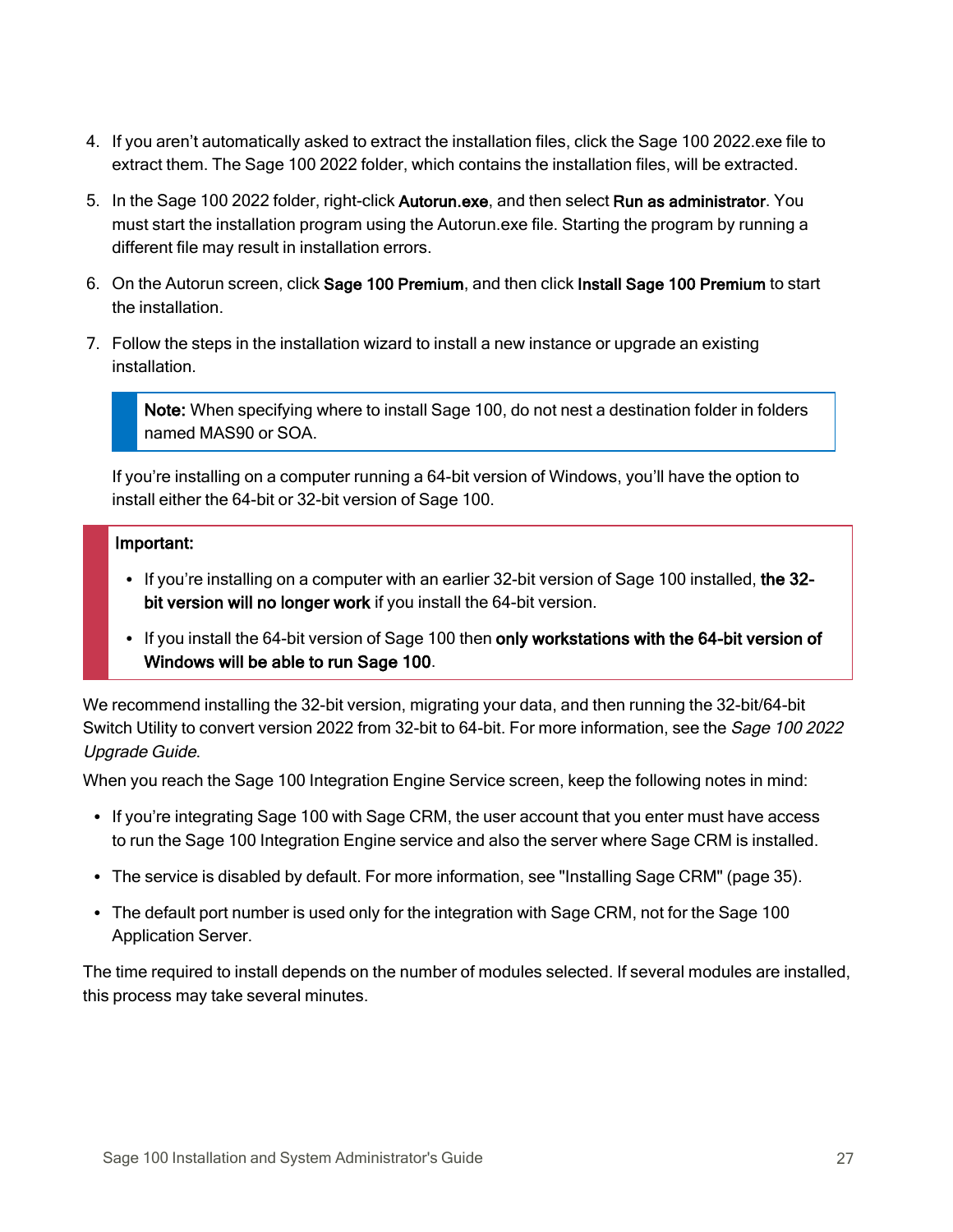If you receive a message stating that no installation of Adobe Acrobat Reader was detected, click OK to continue with the installation. To install the application, on the Sage 100 Standard screen, click Productivity Applications, and then click Install Acrobat Reader.

After the Sage 100 installation is completed, the Upgrade Checklist automatically appears if Acrobat Reader is installed. To manually access this document, click Documentation on the Sage 100 Premium screen.

Important! If a message appears asking you to restart the computer, you must do so before the installation will be fully functional.

### <span id="page-33-0"></span>Post-Installation Tasks

Perform the following tasks after installing Sage 100 Premium.

- 1. Create a backup of the MAS90 folder created when you installed Sage 100. The backup will be useful in case you need to reverse any changes; you may be able to do so without reinstalling the product.
- 2. If you are upgrading, refer to the Customer Upgrade Guide, which is available on the [Sage](http://cdn.na.sage.com/docs/en/customer/100erp/Documentation.htm) 100 [Documents](http://cdn.na.sage.com/docs/en/customer/100erp/Documentation.htm) page and in the Documentation folder within the Sage 100 installation program.

Review the changes that have been made in Sage 100, and follow instructions in the upgrade checklist to migrate and convert your data.

- 3. Install any Sage 100 2022 updates that are available in the Sage [Knowledgebase](https://support.na.sage.com/selfservice/microsites/msbrowse.do?UMBrowseSelection=SG_SAGE100ERP_1).
- 4. Create a share at least one folder above the MAS90 folder. This is required before running Workstation Setup. For more information, see "Sage 100 Security [Permissions](#page-97-0) " (page 92).
- 5. Set up and start the Application Server (see "Using the [Application](#page-53-0) Server" (page 48)).
- 6. To run Microsoft Script links, you must have the Microsoft Windows Script Host processor on your system. For information on installing the Microsoft Windows Script Host processor, refer to the Microsoft Download Center Web site.
- 7. Install Sage CRM if you plan to use that product (see ["Installing](#page-40-0) Sage CRM" (page 35)).
- 8. Run Workstation Setup on all workstations that will access the Sage 100 Premium installation.

For details, see ["Workstation](#page-34-0) Setup" (page 29).

• Workstations used to process credit card transactions or set up credit card processing require a working Internet connection.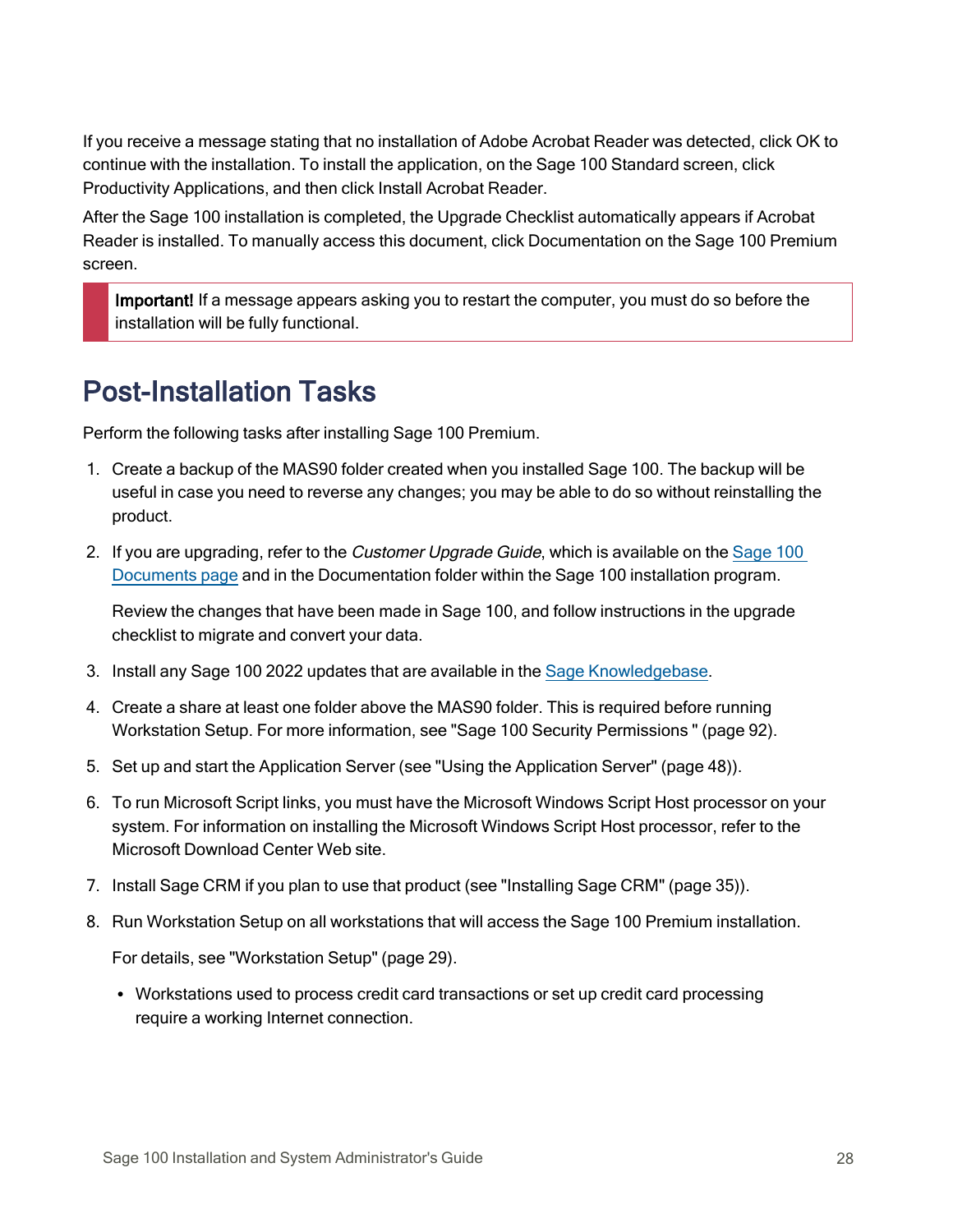- Add www.sageexchange.com to the list of trusted websites for any workstations that will be using the Paya Connect Desktop to set up credit card related data.
- 9. If you process credit cards or ACH payments through Paya (formerly Sage Payment Solutions), you must install Paya Connect Desktop. For more information, see ["Setting](#page-70-0) Up Credit Card and ACH Payment [Processing"](#page-70-0) (page 65).
- 10. If you plan to use Sage Intelligence reporting, see "Installing Sage [Intelligence](#page-38-1) Reporting " (page [33\).](#page-38-1)
- 11. Install optional productivity applications, such as SAP Crystal Reports Designer, on each workstation as needed. Installing SAP Crystal Reports Designer is necessary only if you plan to create or modify reports.
- 12. If you are installing Federal and State Tax Reporting, you must install it on each Sage 100 workstation. For more information see "Installing Federal and State Tax [Reporting"](#page-68-0) (page 63).
- 13. If you're using the Payroll module, to ensure that your system can communicate with the tax calculation engine, add the following URL to your browser's trusted sites list: sap.na.sage.com

Complete this step on all workstations that will be used to process payroll, and also on the server where Sage 100 is installed if the Process Tax Calculation on the Server check box is selected in System Configuration.

If you are upgrading from an earlier version of Sage 100, you can skip the following steps.

- 14. Create companies and activate modules (see "Creating and Activating [Companies"](#page-72-3) (page 67)).
- 15. Create roles and user codes, and set up system preferences (see ["Setting](#page-74-2) Up Roles and Users for [Security"](#page-74-2) (page 69)).
- 16. Set up the modules for your companies. If you are converting your existing business management system to Sage 100 Standard, assemble the data you need to set up each module. For more information, refer to the Getting Started Guide.

### <span id="page-34-0"></span>Workstation Setup

The Workstation Setup wizard installs the required software, common programs, and Help files to the workstations that will access the Sage 100 Premium installation. The workstation installation wizard copies all of the necessary Dynamic Link Libraries, ActiveX controls, and other components to the local Windows\System folder and sets up the initialization files for the workstation.

Note: Run the Workstation Setup program after every Sage 100 software upgrade.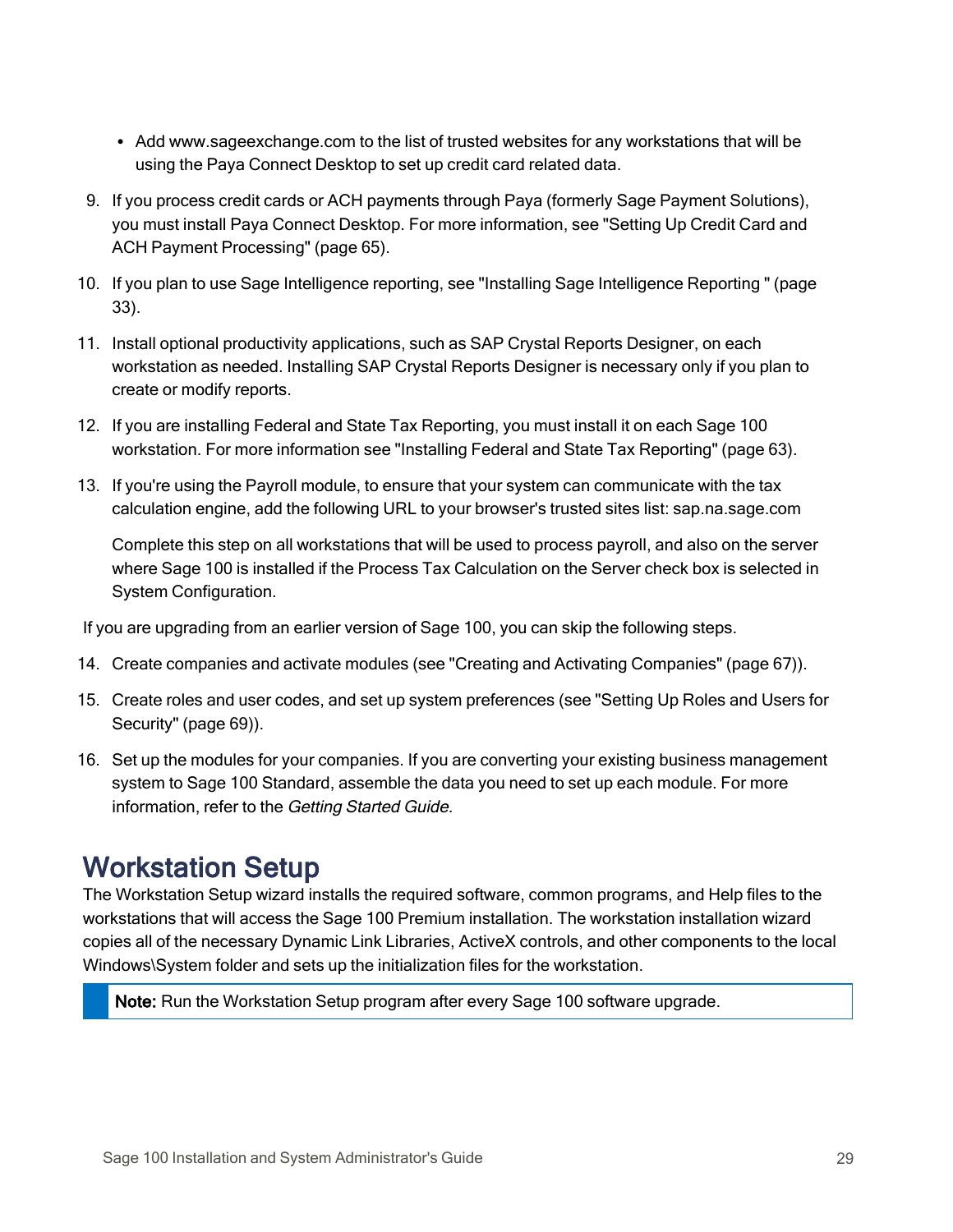#### Workstation Setup Requirements

Each workstation must have its own set of workstation components on a local hard drive. Installing Workstation Setup on the server is helpful for testing and troubleshooting, but using a server operating system as a Sage 100 workstation is not supported.

Workstations used to process credit card or ACH payment transactions or set up credit card and ACH payment processing require a working Internet connection.

Add www.sageexchange.com to the list of trusted websites for any workstations that will be using the Sage Exchange Desktop to set up credit card and ACH payment related data.

If you are running Sage 100 through Remote Desktop Services (RDS) or Citrix, do not run the workstation installation wizard directly at the Terminal Server or Citrix server. Instead, run the workstation installation wizard only once through a remote session. Running the workstation installation wizard from an RDS session will set up the correct registry entries for Crystal forms and reports access and copy the multi-user activation file from the Application Server to the Terminal or Citrix server. For more information, see "Running in a Remote Desktop Services or Citrix [Environment"](#page-104-0) (page 99).

If you have multiple installations of the same version of Sage 100 Premium, see "Multiple [Installations"](#page-36-0) [\(page](#page-36-0) 31).

#### Running Workstation Setup

To install Workstation Setup, you must access the program using the shared location or UNC path for the server where Sage 100 is installed.

#### To run Workstation Setup

1. Log onto the workstation using the Administrator account.

You must use the Administrator account rather an account with administrator rights.

- 2. Close down other programs. Do not close antivirus, antispyware, and script-blocking software unless it is actually interfering with the installation.
- 3. Connect to the server using the UNC path to the share point where Sage 100 Advanced is installed.
- 4. Use Windows Explorer to attach to the server share point where Sage 100 is installed, and locate the MAS90\Wksetup folder.
- 5. Double-click Autorun.exe to run the program; it takes a few seconds to launch.
- 6. Follow the steps in the Workstation Setup wizard.

If you receive a message stating that no installation of Adobe Acrobat Reader was detected, click OK to continue with the installation. To install Acrobat Reader, start the Sage 100 installation program, and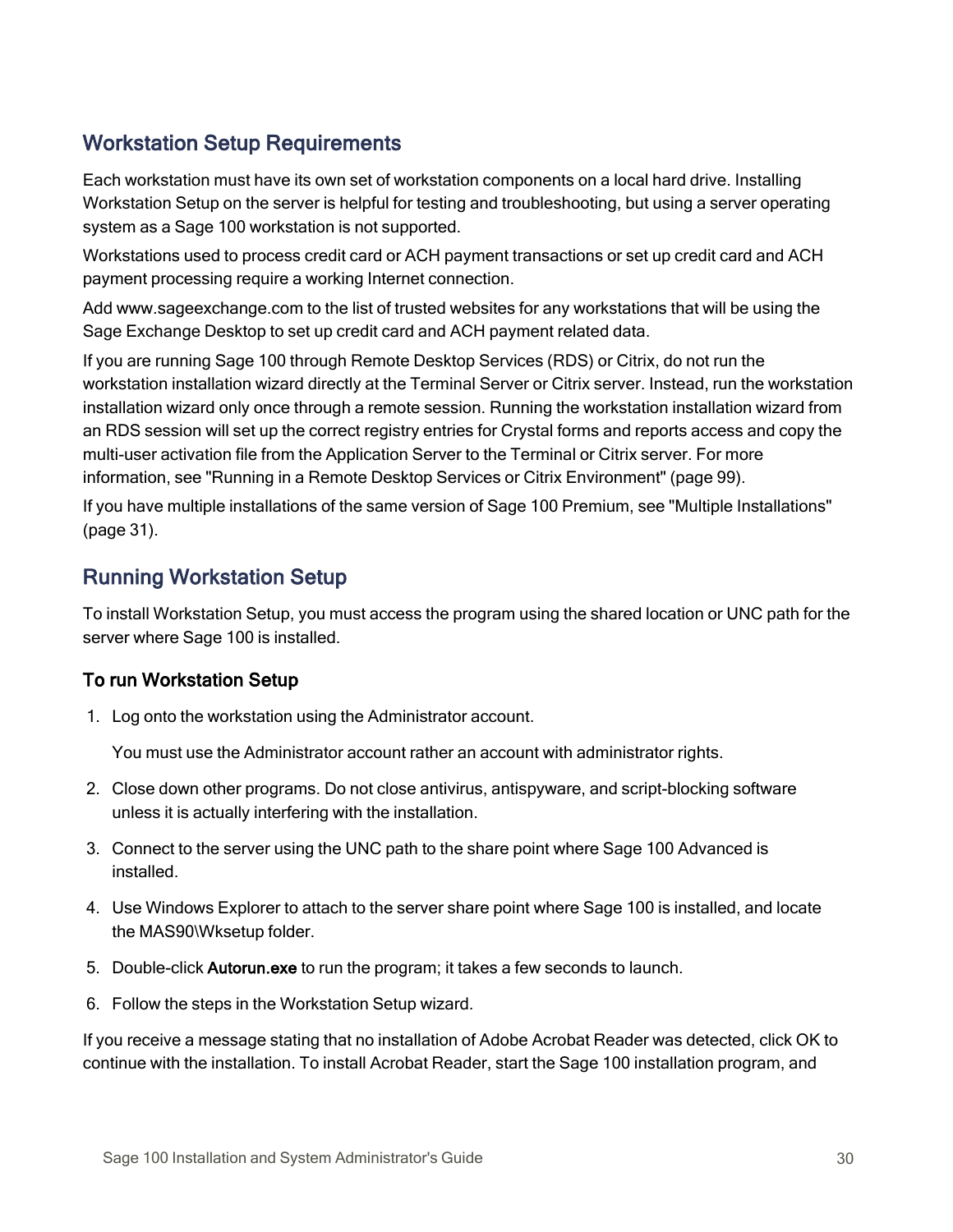select your product from the Autorun screen. Click Productivity Applications, and then click Install Acrobat Reader.

Important! If a message appears asking you to restart the computer, you must do so before the installation will be fully functional.

If you are running through Remote Desktop Services or Citrix, you are prompted to indicate whether Sage 100 Premium will be accessed through the Terminal Server.

- Click Yes to copy the activation key file. This allows multiple Remote Desktop Services/Citrix sessions to access Sage 100 Advanced at the same time.
- Click No to leave the activation set for a single user.

If you typed NO ACCESS at the Server field in the Sage 100 Premium Server Path page, this message does not appear.

If you click Yes to copy the activation key file but receive a message indicating the copy was not successful, you must manually copy the file to the MAS90/Home/Lib/Keys folder.

To create a Workstation Setup DVD, copy the contents of the MAS90\WKSETUP folder to the root folder of a blank DVD. For detailed information on creating a DVD, refer to your DVD burner software.

## Multiple Installations

A Sage 100 Premium workstation can attach to multiple servers. For example, if your site has three servers and Sage 100 Premium is installed on each server, you can connect to the appropriate server by clicking a single icon rather than having a separate icon for each installation.

Only one current version on a server is supported.

### Adding a Server to Existing Workstation

To add a server to an existing workstation, launch the Install Sage 100 Premium Workstation program from the Sage 100 Premium server installation folder and double-click Autorun.exe to run the program. On the Program Maintenance page, click Add and enter the server name, path, and port ID associated with the server you want to add. After Workstation Setup is complete, click Finish.

### Selecting a Server

If the Workstation Setup wizard has been run for only one server, your system is configured automatically for that server. Running the Workstation Setup wizard again (from a different server path) allows you to select from multiple servers using the same workstation files.

If multiple servers are found in your local configuration file, a dialog box opens and lists both the server name and the socket number on which the program is running. Select the server and socket number pair to attach to and then click OK. If you do not want to start Sage 100, click Cancel to close the program.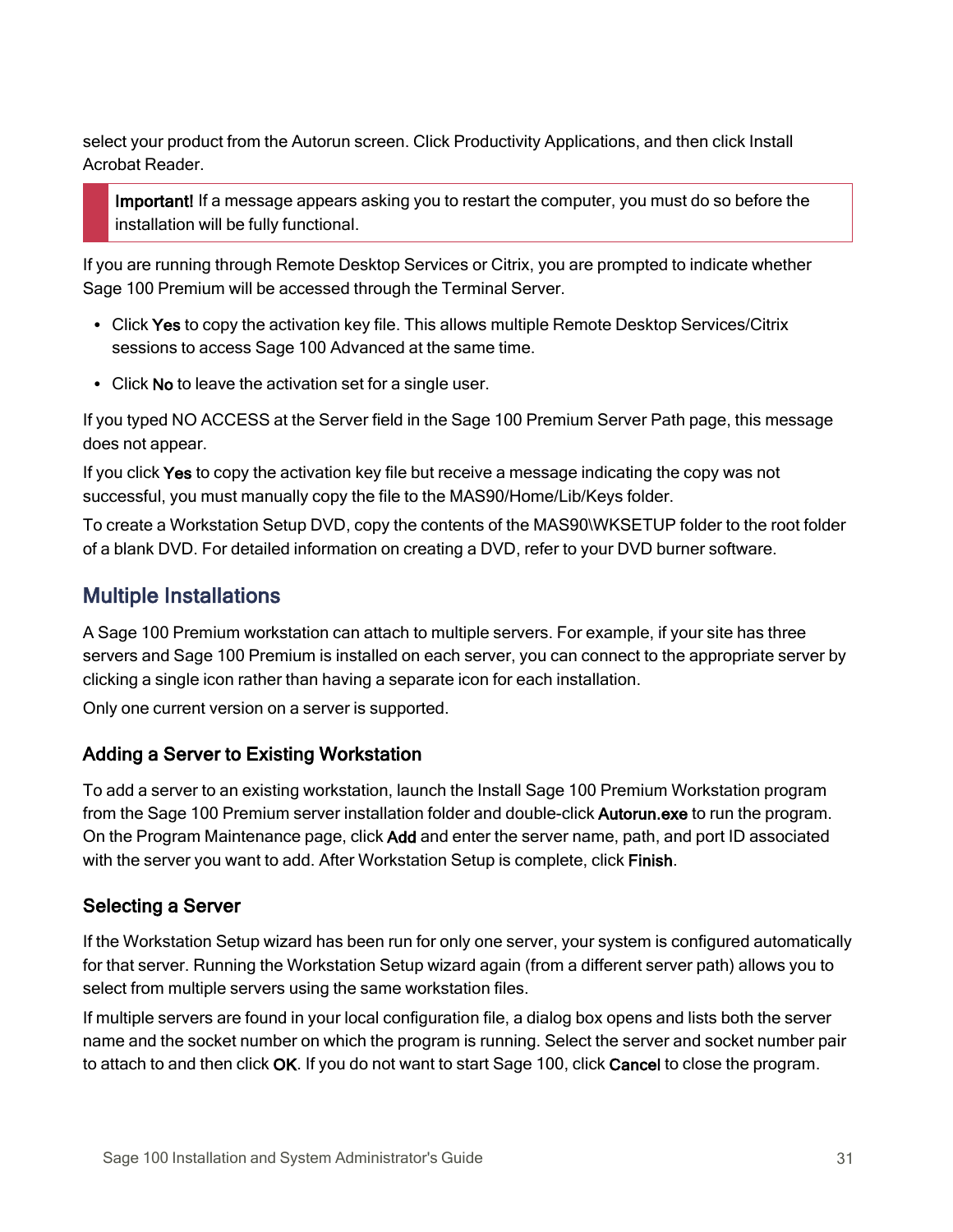You cannot have multiple installations for the same version of the Sage 100 Premium server component on the same server.

### Editing, Adding, and Removing Servers

Use the Select Server window to edit, add, or remove entries in the window by clicking the appropriate button.

Click Add to open a window in which you can enter a server name, alias, and socket number. After all the information is entered, click Accept to save the entry.

The Edit feature functions similarly to the Add feature, except that the window contains all of the current information about the server and port ID. The Edit Server window can be used to modify existing data or change the socket number, if necessary. To remove the server entry from the configuration file, click Remove in the Select Server window.

### Aliasing a Server

It may be practical to assign an alias to the server and socket number pairs. For example, you can label one installation as "Accounting" and a second installation as "Payroll." You can assign an alias to any server and socket number pair in the list of installed servers by clicking Alias in the Select Server window.

Select the server and socket number pair to alias by selecting the line and clicking Alias. Type the name of the alias to use for this server and socket number, and click Accept. If you do not want to alias this server, click Cancel.

The aliases associated with servers are local to each individual workstation. The configuration information is stored in the SOTA.INI file located in the \MAS90\Launcher folder. To use the same configuration files on multiple workstations, copy the SOTA.INI file to each workstation's \MAS90\Launcher folder.

## Setting a Default Server

When multiple servers are present, you may want to set a default server and port ID to start up. Even if the server and port are set to Default, the Select Server window always appears; however, the selected server is the one chosen as the default. To start Sage 100 on the default server, click OK.

To set a server and socket number as the default, select the server and socket number pair by clicking the line, and selecting the Default check box. When Sage 100 is started from this workstation, the server and socket number selected as the defaults are highlighted.

# Sage 100 Payroll

If you plan to use the Sage 100 Payroll module, it must be installed separately. The Sage 100 Payroll Installation and Upgrade Guide is available on the Sage [100 Documents](http://cdn.na.sage.com/docs/en/customer/100erp/Documentation.htm) page.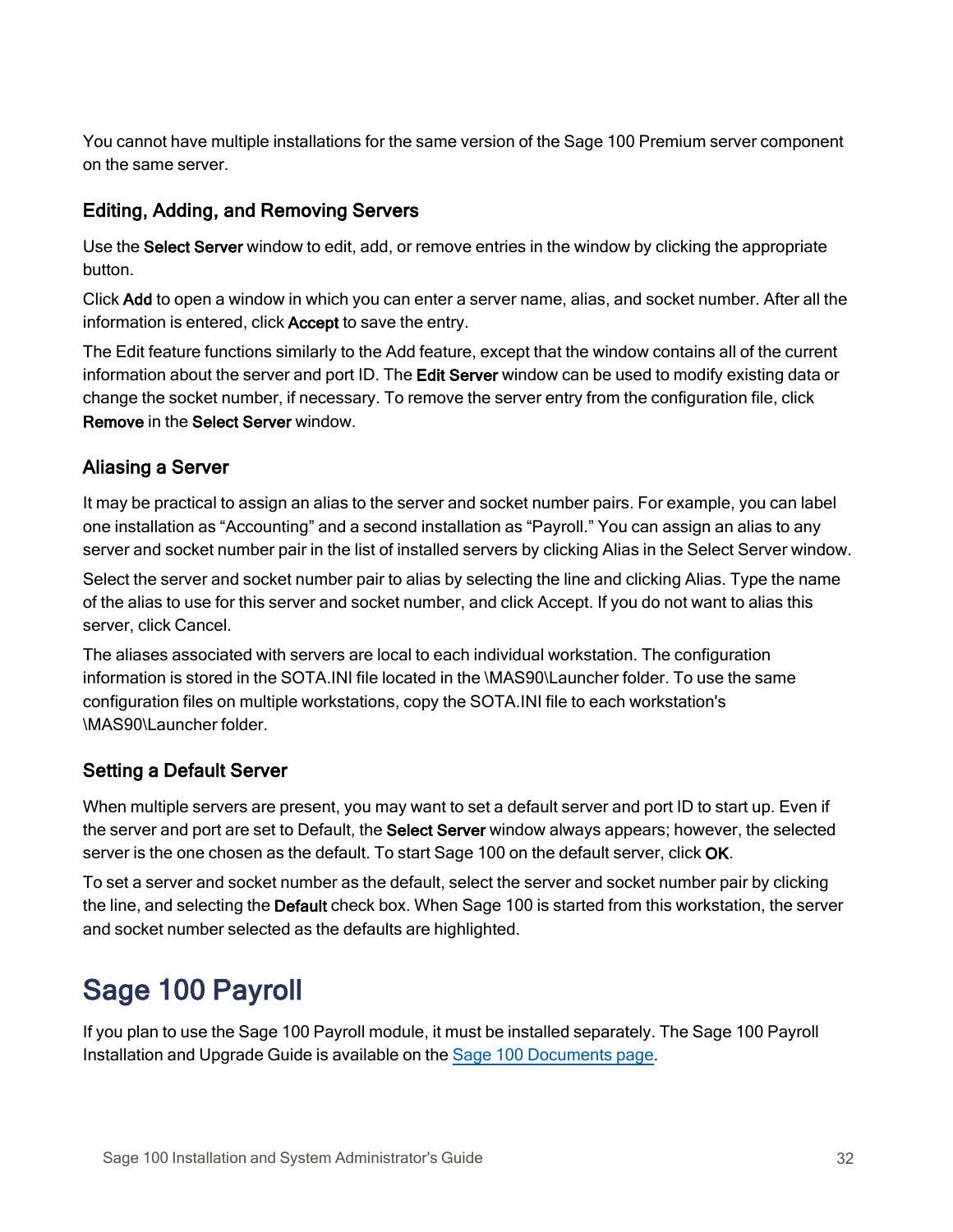# Sage Intelligence Reporting

Sage Intelligence Reporting is automatically installed when running Workstation Setup if you select the Recommended setup type.

If you select the Custom setup type and clear the Sage Intelligence Reporting option, you can install the program at a later time by rerunning Workstation Setup.

## Installing Sage Intelligence Reporting

#### To install Sage Intelligence Reporting

- 1. Make sure that Microsoft Excel is installed and activated, and then close Excel.
- 2. Start the Workstation Setup wizard.

For details, see "Running [Workstation](#page-35-0) Setup" (page 30).

- 3. Proceed through the wizard to the Setup Type screen.
- 4. Select the Custom option and then click Next.
- 5. Select the Sage Intelligence Reporting option and proceed through the rest of the wizard.

After the installation is complete, follow the steps under "Setting Up Sage [Intelligence](#page-38-0) Reporting" (page [33\).](#page-38-0)

## <span id="page-38-0"></span>Setting Up Sage Intelligence Reporting

Before using Sage Intelligence Reporting, follow the steps below to set up a repository and register the product.

The repository will be used to store Sage Intelligence Reporting data, reporting trees, report templates and other settings. Centralizing this information in one folder has the following advantages:

- Using a single folder makes it easier to back up and restore the information.
- Multiple users can access the information.

#### To set up Sage Intelligence Reporting

1. Create a shared folder to serve as the repository. The folder can be created locally or on a network; however, you must use a UNC format when entering the repository path: \\server\share name\repository folder name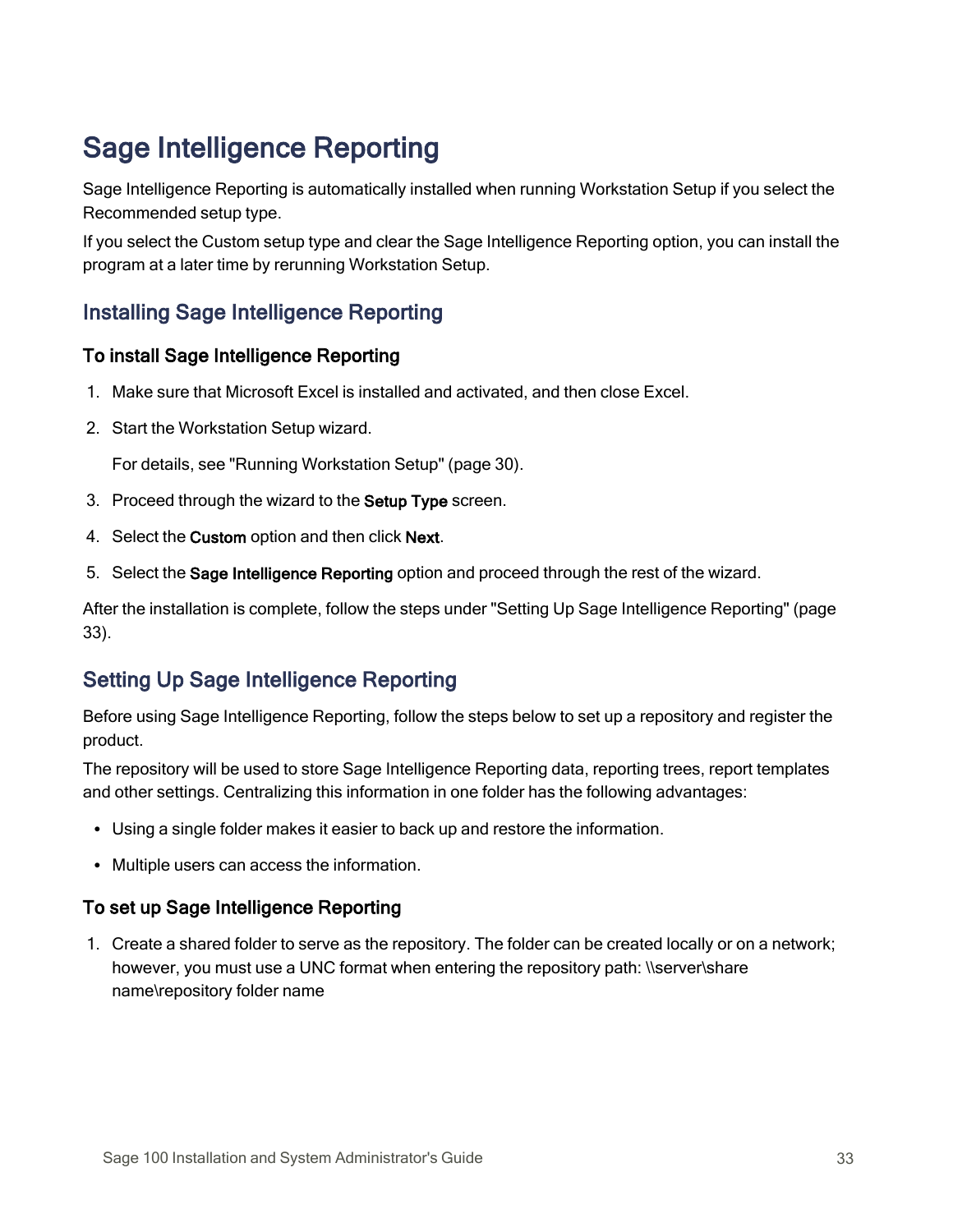If you are upgrading from a previous version of Sage 100, you must create a new repository. If you have custom reports that you want to use in version 2022, export them from your preexisting repository and import them into the new one.

For more information, see the Upgrading Sage Intelligence Reporting section in the Sage 100 Customer Upgrade Guide.

- 2. Grant Sage Intelligence Reporting users read and write permissions to the folder.
- 3. Open the Report Manager from within Sage 100. Select Sage Intelligence Reporting > Reports > Report Manager.
- 4. When the window appears asking for the path to the repository, enter the UNC path to the shared folder that you created, and click OK.
- 5. When a window appears asking you to run the license manager, click Yes.
- 6. In the License Manager window, enter your Sage customer account number and serial number, and then click Apply.
- 7. Click Perform Registration.

Click the Help button on any Sage Intelligence Reporting window for detailed information about the product's features.

For instructions on running Sage Intelligence Reporting outside of Sage 100, see ["Running](#page-106-0) Sage [Intelligence](#page-106-0) Reporting outside of Sage 100" (page 101).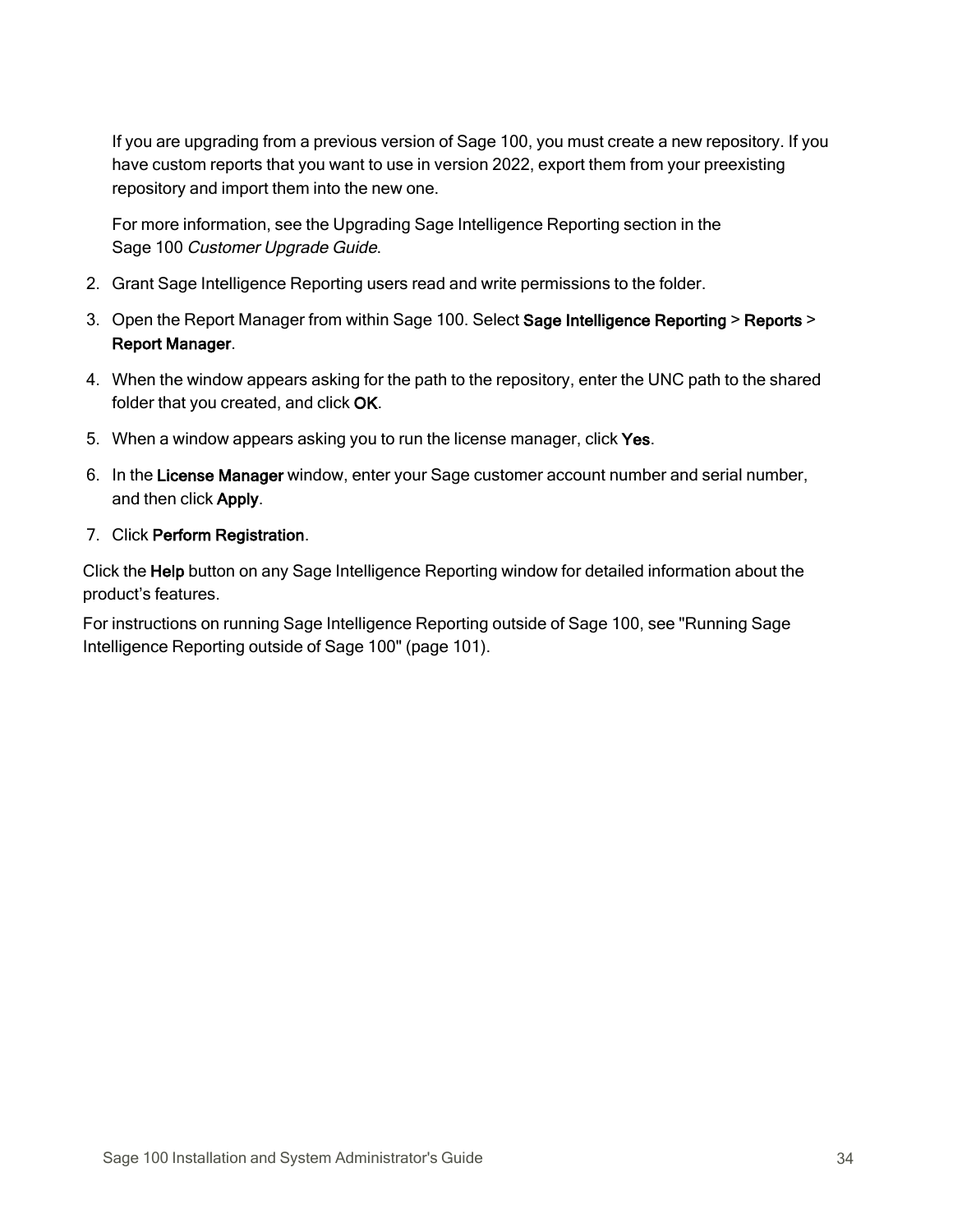# <span id="page-40-1"></span>Installing Sage CRM

The Sage CRM server(s) host the Sage CRM program files, Internet Information Services (IIS) Web Server, and SQL Server database. These components should be installed on a separate server from the one with Sage 100 installed. Depending on the number of users accessing the Sage CRM server, it may be necessary to split the Sage CRM SQL Server database and the IIS Web server across two or more servers.

For Sage CRM hardware and software requirements, refer to the Sage CRM Sage CRM 2022 R1 Software Requirements guide, available in the Sage CRM Help [Center.](http://help.sagecrm.com/)

- If you're not upgrading from an earlier version of Sage CRM, start with the ["Pre-Installation](#page-40-0) Tasks" [\(page](#page-40-0) 35).
- If you're upgrading from an earlier version of Sage CRM, see ["Upgrading](#page-42-0) Sage CRM " (page 37).
- If you already have Sage CRM 2022 R1 installed and need to integrate it with Sage 100 2022, see ["Integrating](#page-45-0) Sage CRM 2022 R1" (page 40).

# <span id="page-40-0"></span>Pre-Installation Tasks

Perform these tasks before beginning the installation process.

- Ideally, Sage 100 should be installed before installing Sage CRM.
- If you are upgrading from a prior version of Sage CRM, third-party customizations may be overwritten. Contact your Sage business partner for assistance. For more information, see ["Upgrading](#page-42-0) Sage CRM " (page 37).
- Determine the name of the database server you will install to and the port number that SQL Server is using for TCP/IP connectivity.
- When installing an additional instance of Microsoft SQL Server, you must enter a specific port number and make note of that port number so that you can enter it in CRM Company Options.
- Depending on your Internet connection speed, downloading the installation files may take several hours; therefore, you may want to download the files in advance.

Note: Microsoft SQL Server Express is not supported in a production environment.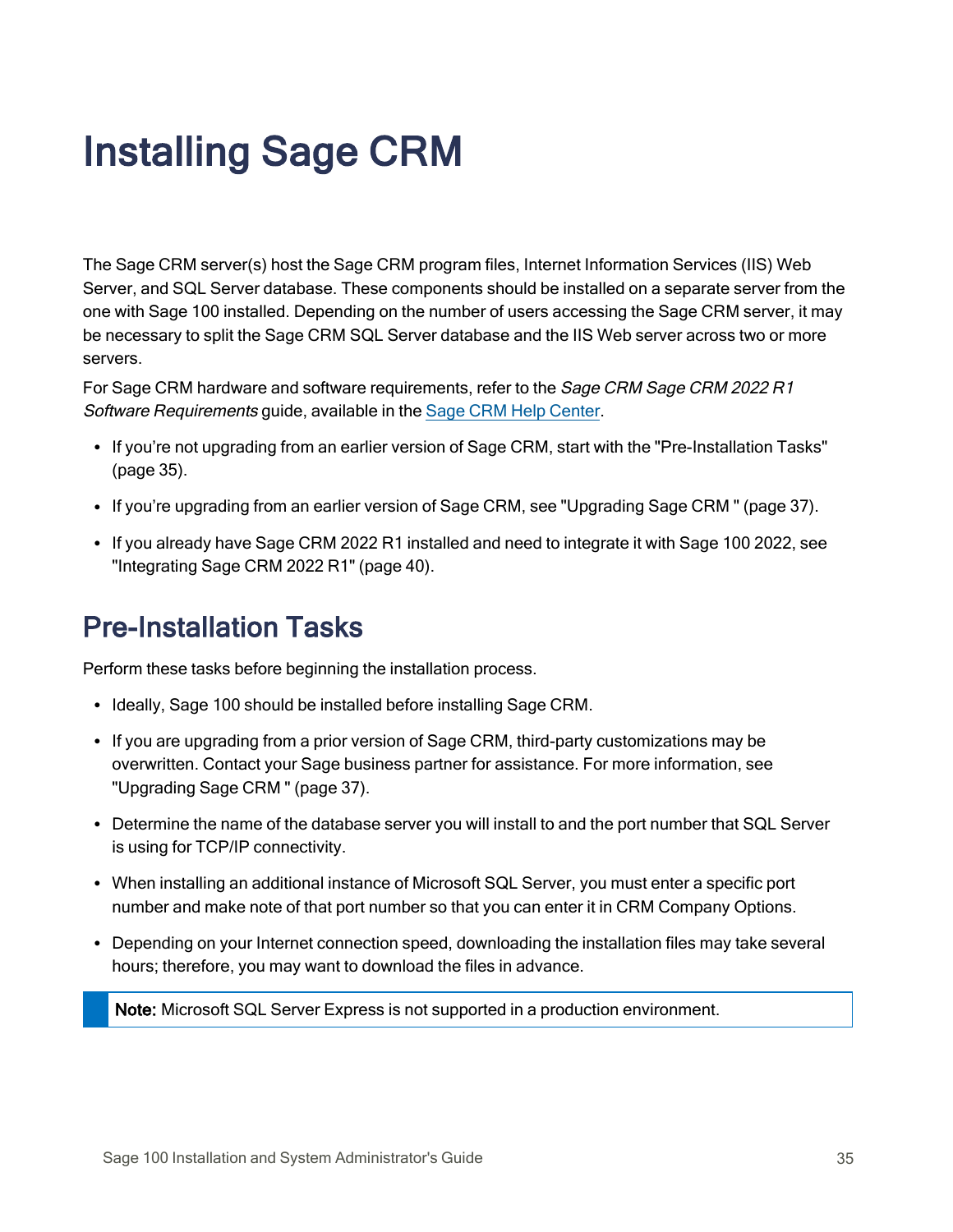# Installation Process

Perform this installation at the IIS Web server. This section refers only to a new installation. For information on upgrading, see ["Upgrading](#page-42-0) Sage CRM " (page 37).

### To install Sage CRM

- 1. Log on to the IIS Web server where you are installing the Sage CRM software.
- 2. Close down other programs. Do not close antivirus, antispyware, and script-blocking software unless it is actually interfering with the installation.
- 3. Download the Sage 100 2022 CRM 2022 R1.exe file from the location specified in your Download Notification e-mail from Sage.

Note: To avoid errors when extracting the installation program from the download file, save the file in a folder located directly beneath the root directory. For example: C:\temp

- 4. If you're not automatically asked to extract the files, click the EXE file to extract them. The folder that contains the installation files is extracted.
- 5. In the folder, click Autorun.exe.
- 6. On the Autorun screen, click Install Sage CRM 2022 R1 or Upgrade from Sage CRM 7.3 R3 or Later. The installation program may take a few seconds to start.
- 7. Follow the steps in the installation wizard to install Sage CRM.

Note the name of the Sage CRM SQL Server database and logon information. When setting up the Customer Relationship Management module in Sage 100, you will be required to provide this information.

If Internet Information Services (IIS) is running on the server, you are asked to stop IIS before the installation process begins.

Warning! Stopping the IIS server disconnects all users who are currently using any Web site connected to the IIS server.

Click OK to stop the IIS server and perform the installation. After the installation has completed, IIS will be restarted automatically.

# Post-Installation Tasks

Perform the following tasks after installing Sage CRM and Sage 100.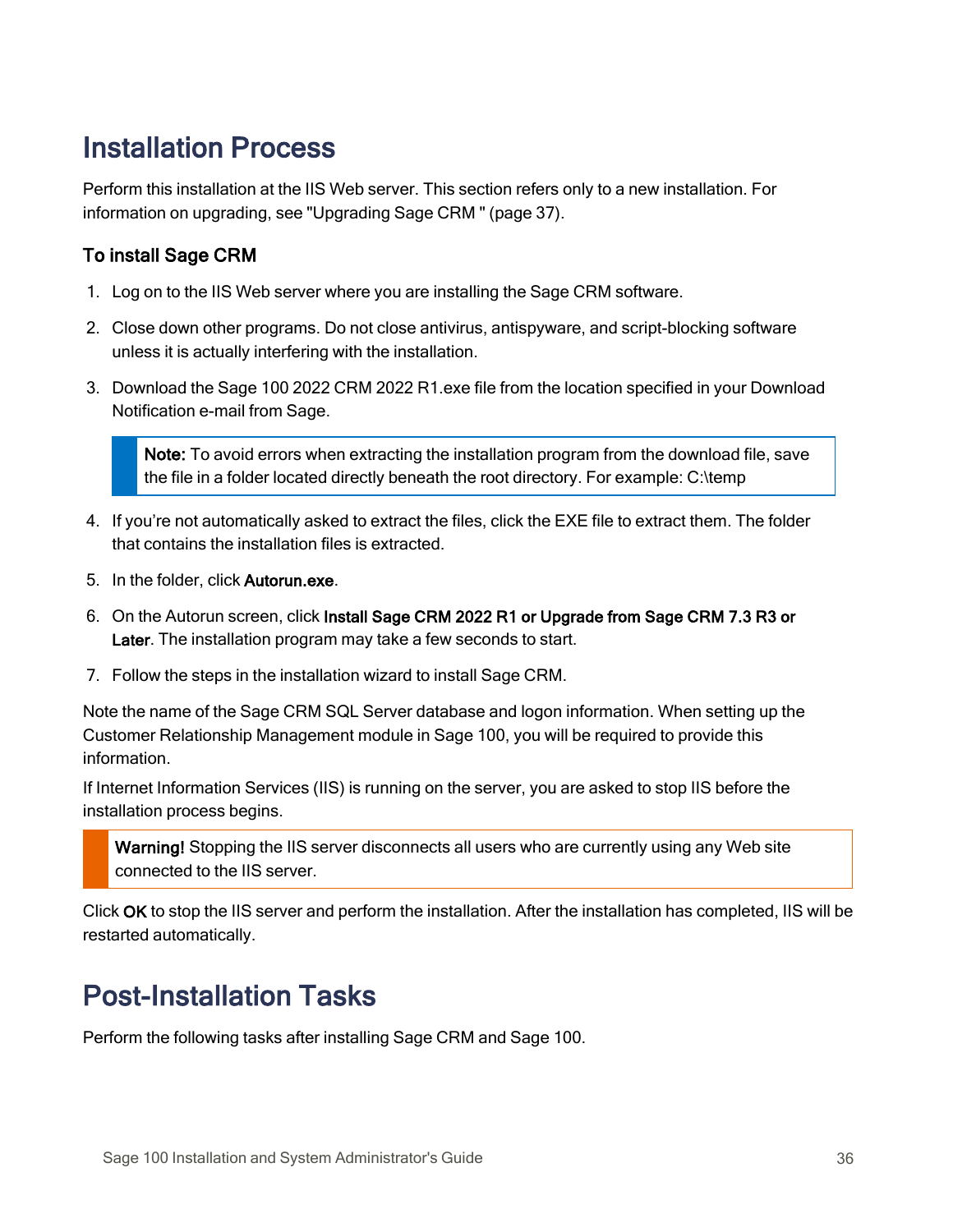- 1. The Integration Engine must be started before setting up Sage CRM. Perform the following steps to start the Integration Engine:
	- a. Select Windows Start menu > Control Panel > Administrative Tools > Services.
	- b. Right-click Sage 100 Integration Engine and then click Properties.
	- c. In the Startup Type field, select Automatic, and then click Apply. Close the Properties window.
	- d. Right-click Sage 100 Integration Engine and then click Start.
- 2. Set up and create users, territories, and security profiles in Sage CRM. One Sage CRM user must be created for each Sage 100 user who will be creating quotes and orders or maintaining customer information.

For more information, refer to the Sage CRM System Administrator Guide.

3. Set up the Customer Relationship Management module in your Sage 100 installation. Sage 100 and Sage CRM will not be integrated until you set up the module in CRM Server Options and CRM Company Options.

For more information, see Set Up Customer Relationship Management for a new Company in the Sage 100 help.

# <span id="page-42-0"></span>Upgrading Sage CRM

If you are upgrading from a previous version of Sage CRM, refer to the Sage CRM 2022 R1 System Administrator Help and the Release Notes for full details on completing the upgrade. This information is available in the Sage [CRM Help](http://help.sagecrm.com/) Center.

The steps provided in this guide are an overview of the upgrade process. This chapter is not a substitute for the information in the Sage CRM Help Center, which should serve as your reference.

Important! There is one exception to the information provided in the Upgrading article. The Licensing section suggests using a trial license key to create a test installation. However, the mirror installation that you will create is the one that will be upgraded and integrated with your Sage 100 2022 installation; therefore, you must use a valid Sage CRM 2022 R1 license key. You can use the same 2022 R1 license key for two installations as long as they are not on the same server.

If your existing installation has third-party customizations, they may be overwritten. Contact your Sage business partner for assistance. After completing the upgrade process and migrating your data, you can simultaneously run your 2022 installation and your previous installation for a test period.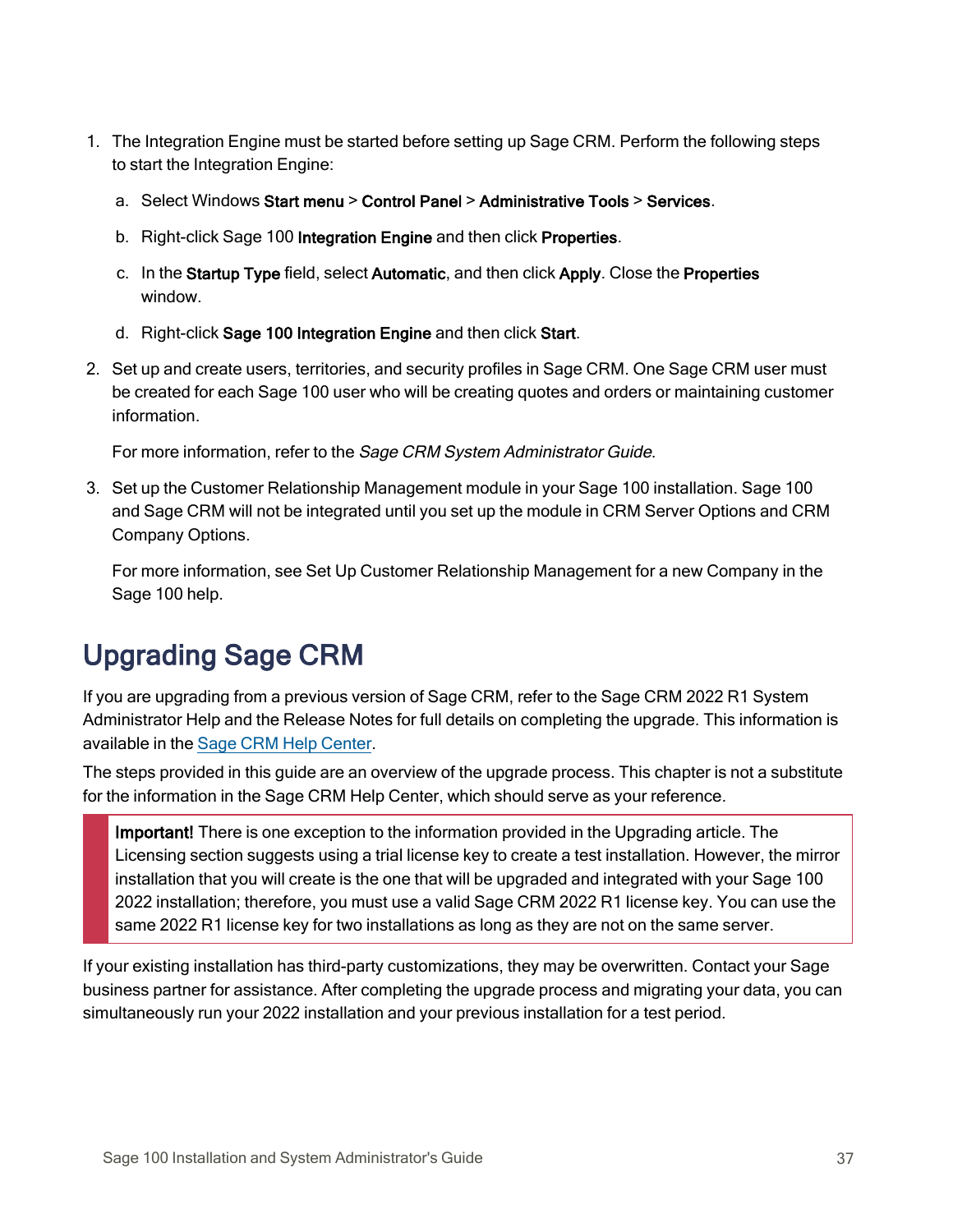## <span id="page-43-0"></span>Upgrading From Sage CRM 2019 R1 or Later

Follow these steps if you are using Sage CRM version 2019 R1 or later.

Note: If your Sage 100 2022 installation is on the same server as the Sage 100 system you are upgrading, you must use a different Integration Engine port ID for your version 2022 installation.

- 1. Create a backup of your Sage CRM database.
- 2. Create a fully functioning duplicate copy of your existing Sage CRM installation. This mirror copy must be set up exactly the same as your production installation. This is the Sage CRM installation that will be integrated with Sage 100 2022.
- 3. Restore the backup of your Sage CRM database to the mirror installation created in the prior step.
- 4. Upgrade the mirror installation to Sage CRM 2022 R1.
	- a. Close down other programs. Do not close antivirus, antispyware, and script-blocking software unless it is actually interfering with the installation.
	- b. Download the Sage 100 2022 CRM 2022 R1.exe file from the location specified in your Download Notification e-mail from Sage.

Note: To avoid errors when extracting the installation program from the download file, save the file in a folder located directly beneath the root directory. For example: C:\temp

- c. The Sage Download Manager window opens and indicates the amount of time remaining to download the file.
- d. Click the EXE file to extract the installation files. The folder that contains the installation files will be extracted.
- e. In the folder, click Autorun.exe.
- f. On the Autorun screen, click Install Sage CRM 2022 R1 or Upgrade from Sage CRM 2019 R1 or Later.
- g. Proceed through the steps in the wizard to update your mirror installation, and to install the components necessary for integration with Sage 100.
- 5. If you've not yet migrated your Sage 100 data, complete that process before completing the next step.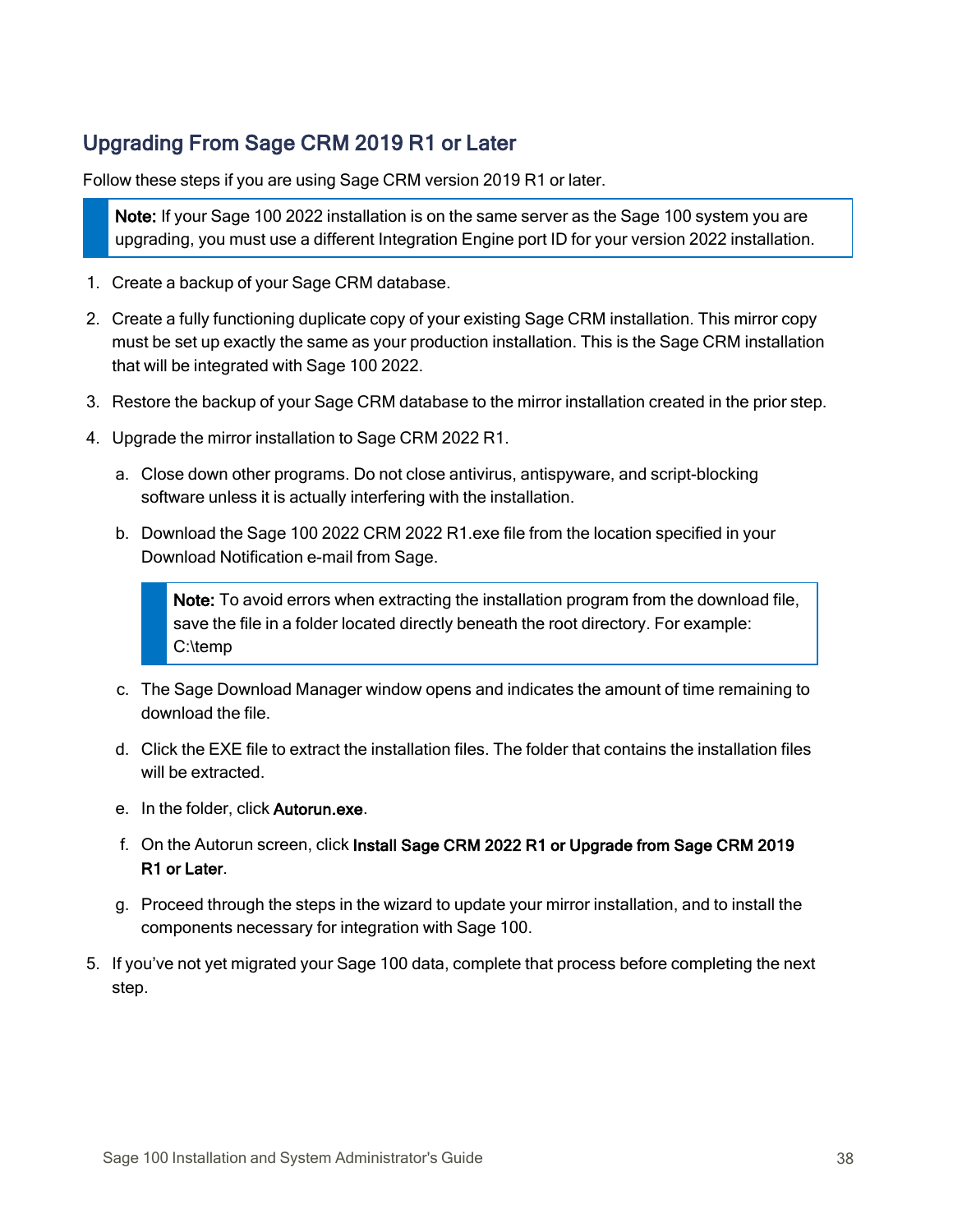6. After migrating your data, log into Sage 100 and check the settings in CRM Server Options. Update the settings as needed. For more information, see the CRM Server Options help.

For information on migrating your data, see the Upgrade Checklist in the *Sage 100 Customer* Upgrade Guide.

7. If you are using Quick Order Entry, see ["Resetting](#page-44-0) the Tomcat Port Number for Quick Order Entry" [\(page](#page-44-0) 39).

## Upgrading From Earlier Versions of Sage CRM

If you are upgrading from a version of Sage CRM released earlier than 2019 R1, you can use the version 2019 R1 installation program to upgrade from the following versions:

- $\cdot$  2018 R1, R2, or R3
- $\cdot$  2017 R1, R2, or R3

To upgrade from an earlier version of Sage CRM, first upgrade to one of the versions listed above. After you've upgraded to Sage CRM 2019 R1, follow the steps under ["Upgrading](#page-43-0) From Sage CRM 2019 R1 or [Later"](#page-43-0) (page 38).

For information on obtaining prior versions of Sage CRM to complete the upgrade path, contact Sage 100 Customer Support.

Important! After upgrading Sage CRM, you must log on to Sage CRM as a system administrator at least once before upgrading to the next version. This is required to correctly update the Sage CRM database.

## <span id="page-44-0"></span>Resetting the Tomcat Port Number for Quick Order Entry

Upgrading Sage CRM may change the Tomcat port number that is used for Quick Order Entry. If you use Quick Order Entry, follow these steps to reset the port number.

#### To reset the Tomcat port number

- 1. On the server where Sage CRM is installed, open the Windows Control Panel.
- 2. Select Administrative Tools > Internet Information Services (IIS) Manager.
- 3. In the Connections pane, under Sites > Default Web Site, select the Sage CRM installation that you need to update.
- 4. In the pane on the right, click Features View.
- 5. In the IIS area, click URL Rewrite.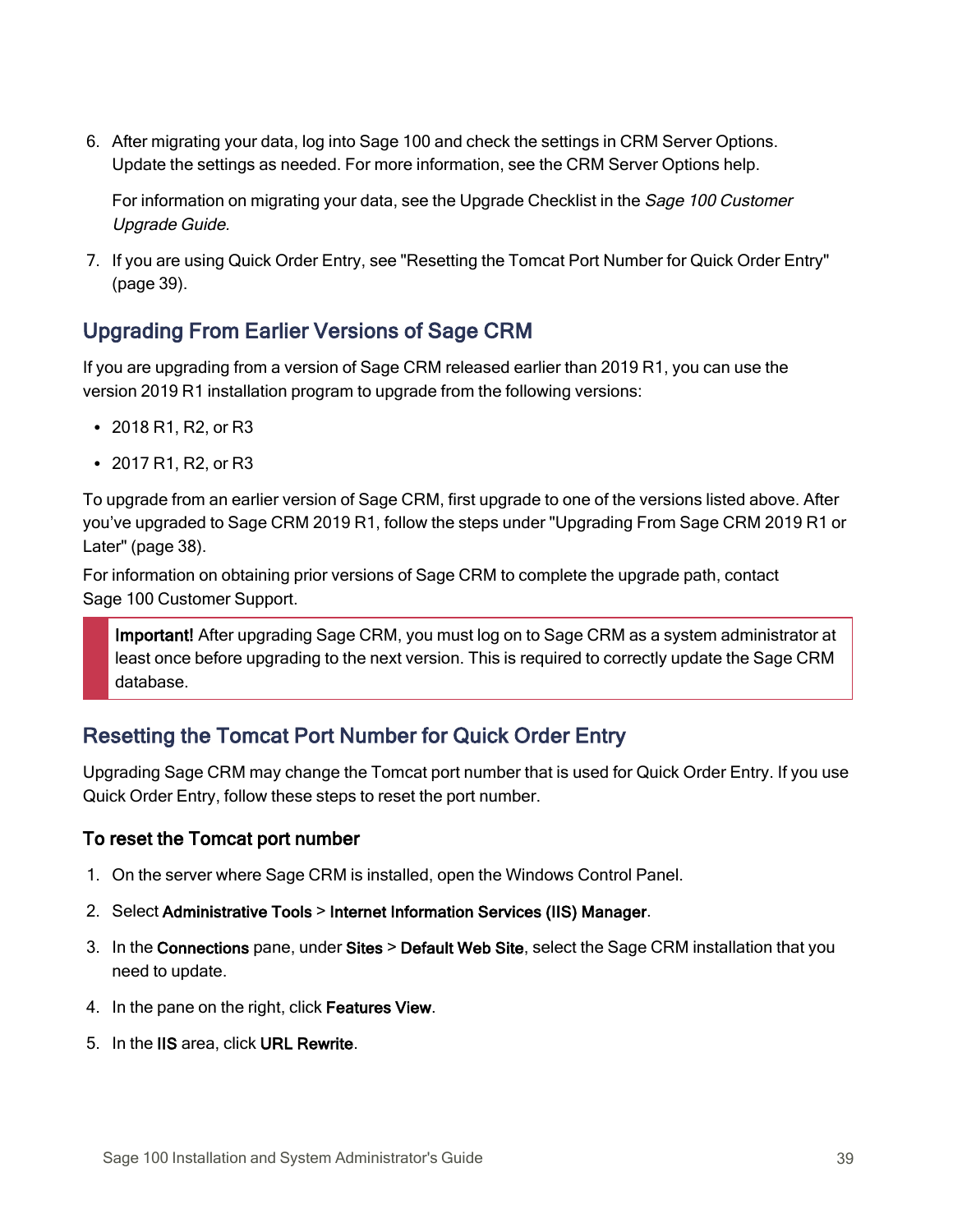- 6. In the URL Rewrite window, select sage100erp\_rwc.
- 7. On the Actions menu, click Edit.
- 8. In the Edit window, scroll to the Action area.
- 9. In the Rewrite URL field, change the port number to the value used for the Sage CRM instance that you've upgraded.

If you aren't sure of the port number, you can find it by executing the following command in SQL Server Manager on the server where the Sage CRM instance that's you've upgraded is installed:

select parm\_name, parm\_value from custom\_sysparams where parm\_name='CRMTomcatPort'

<span id="page-45-0"></span>10. Restart IIS and the Tomcat service.

# Integrating Sage CRM 2022 R1

If you already have Sage CRM 2022 R1 installed, and you need to integrate it with Sage 100 2022, follow the steps below.

- 1. In the folder containing the installation files used to install Sage CRM, click Autorun.exe.
- 2. On the Autorun screen, click Integrate Existing Sage CRM 2022 R1 Installation with Sage 100 2022.
- 3. Follow the steps in the wizard to set up the integration.

# Installing Quick Order Entry

To use Quick Order Entry for entering orders and quotes within Sage CRM, you must install the Quick Order Entry Component. Quick Order Entry is available for use only with Sage 100 Advanced and Premium.

#### To install Quick Order Entry

- 1. In the folder containing the installation files used to install Sage CRM, click Autorun.exe.
- 2. On the Autorun screen, click Install Quick Order Entry Component, and follow the steps in the wizard to complete the installation.
- 3. If you have Sage CRM and Sage 100 installed on two different servers, or if they are on the same server and you are not using the default port number (10000), edit the web.xml file: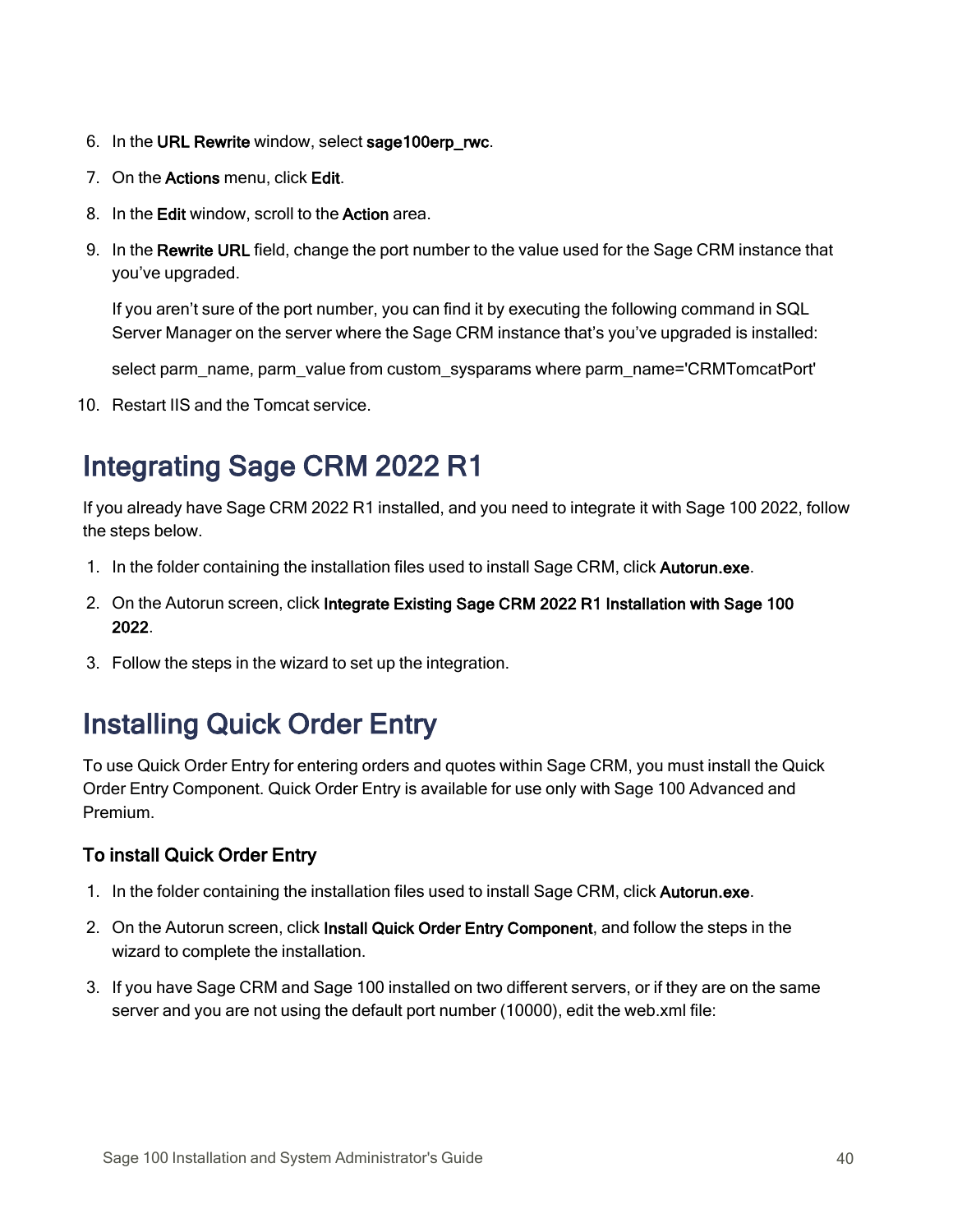- a. On the server, browse to the following location within the Sage CRM installation folder: ..\tomcat\webapps\richwebclient\_swt\WEB-INF
- b. Right-click the web.xml file and click Edit to edit the file in Notepad.

You must run Notepad as the administrator. If you are not logged in as the administrator, open Notepad by right-clicking it on the Windows Start menu and then clicking Run as administrator.

c. Review the settings in the table below and update them as needed.

| Setting         | <b>Note</b>                                                                                                                                                                    |
|-----------------|--------------------------------------------------------------------------------------------------------------------------------------------------------------------------------|
| pvx host name   | The name of the server where Sage 100 is installed.<br>The default value is localhost, which is applicable only<br>if Sage 100 is installed on the same server as<br>Sage CRM. |
| pvx host socket | The port number used by the Sage 100 server to<br>listen for client connections. The default host socket<br>value is 10000.                                                    |

4. Stop and then restart the Tomcat service on the server where Sage CRM is installed.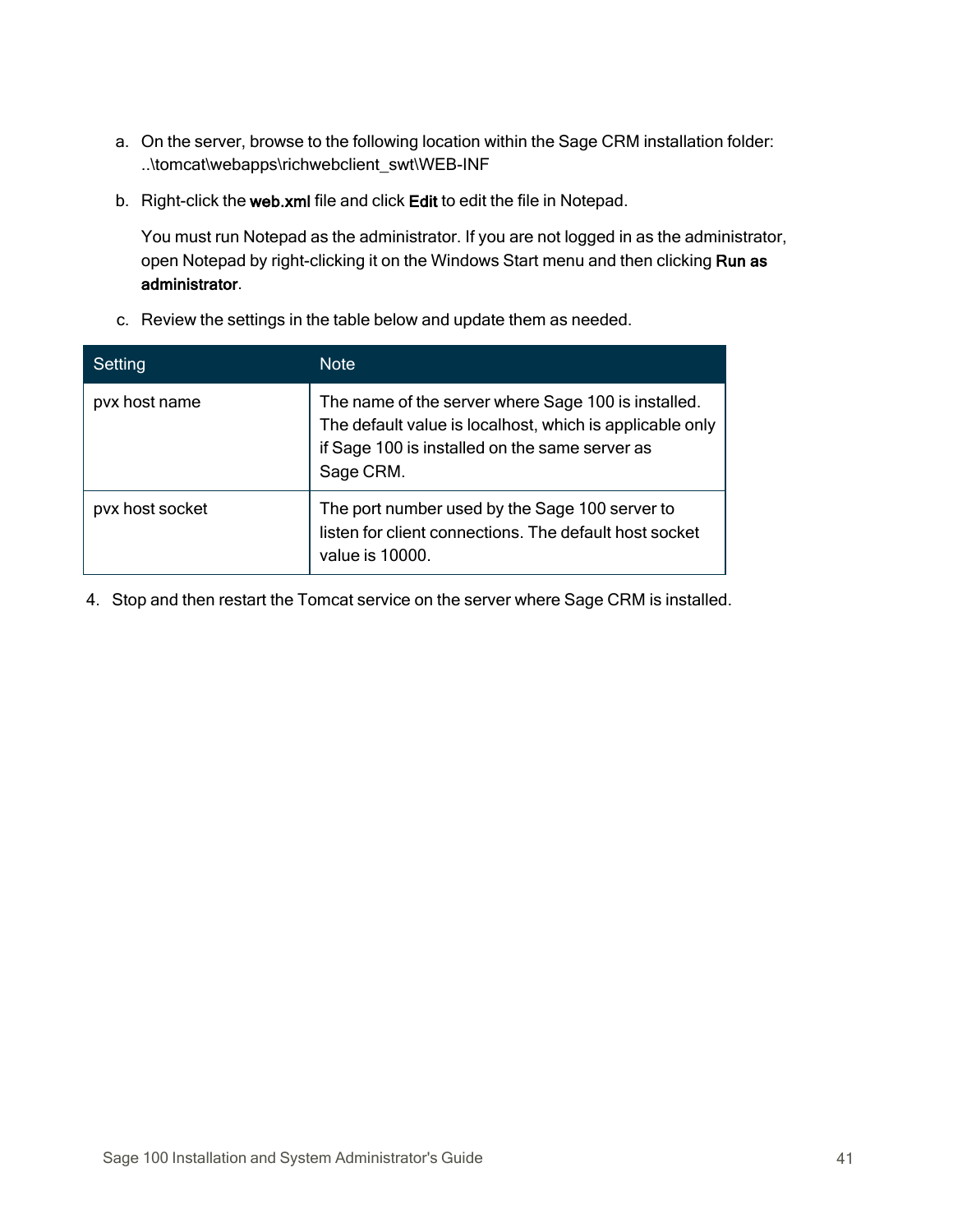# Uninstalling and Reinstalling

Uninstalling Sage 100 requires uninstalling each component separately. The server and workstation uninstall routines will remove all program files and registry entries made by the Sage 100 installation routines.

The program does not remove your Sage 100 data files. To remove these files, you must manually delete the MAS90 folder. All Sage 100 client workstation files are removed automatically by the workstation uninstall program.

# Overview of Uninstalling Process

The installation process below describes all the procedures that must be performed to uninstall Sage 100.

- 1. If you are using Sage Fixed Assets, uninstall Sage Fixed Assets from the server and each workstation.
- 2. Uninstall Sage 100 from the Application Server and each workstation (see ["Uninstalling](#page-47-0) Sage 100" [\(page](#page-47-0) 42)).
- 3. Uninstall the Sage CRM software, if it is installed (see ["Uninstalling](#page-49-0) Sage CRM" (page 44)).
- 4. If you are using Web Services, uninstall it.
- 5. If you are using the Web Engine, uninstall it.
- 6. If you have no other Sage products installed, uninstall Sage Advisor. Do not uninstall Sage Advisor if you have other Sage products installed that use Sage Advisor to receive updates.

# <span id="page-47-0"></span>Uninstalling Sage 100

The uninstall program performs a complete deletion of all Sage 100 related files other than the data files; they must be manually removed by deleting the MAS90 folder.

If your system is integrated with Sage CRM, and you plan to continue using Sage CRM after uninstalling Sage 100, delete the linked Sage 100 companies before uninstalling. This will remove references to those companies from the Sage CRM database. For more information, see Delete a Company in the Help System.

Note: If the Integration Engine is running, stop the engine before uninstalling Sage 100.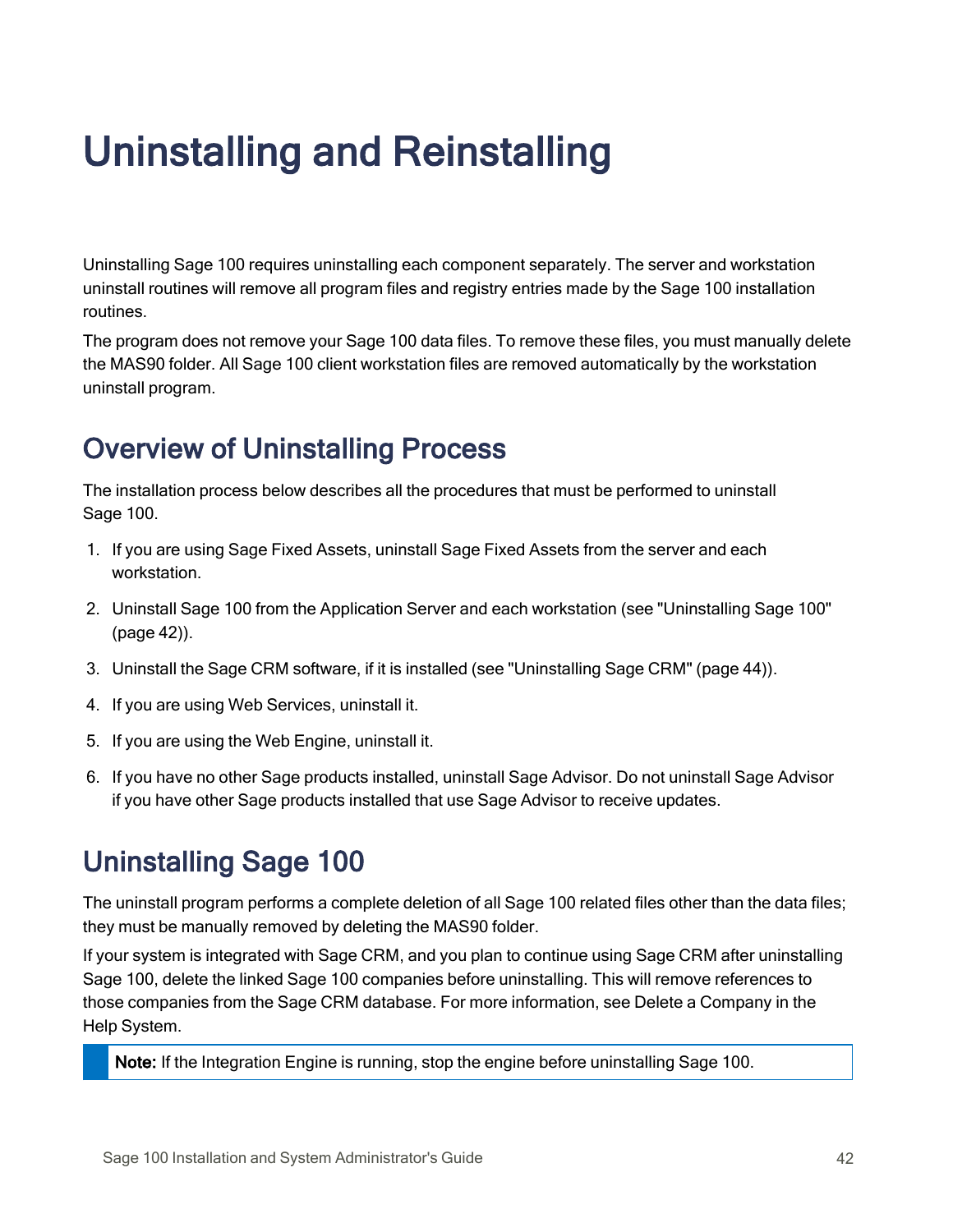#### To uninstall the server component

- 1. Ensure that all users are logged out of the system.
- 2. In the Windows Control Panel, click the Programs and Features icon.
- 3. Select the Sage 100 server component from the list. Click Uninstall to start the uninstall process. If you have more than one installation of Sage 100 on your server, each installation will be identified by its version or installation path.
- 4. The uninstall splash screen appears briefly and is replaced by the Confirm Uninstall window. Click OK.
- 5. The Uninstall Options screen appears. Select the type of uninstall to perform.

Important! If you choose to remove registry entries, you will be removing them from all installations of Sage 100 on the server.

- 6. Click Next. The uninstall program will begin removing the components of the server application according to what is contained in the Uninstallation Log. This includes the following components:
	- All system files installed by Sage 100. This reduces the usage count of the shared system files, except for core components.
	- All files copied during installation
	- The program folder and program items created during installation
- 7. If you want to remove your Sage 100 data files, manually delete the MAS90 folder.

If there are any files that the uninstall program was unable to delete, a message appears stating that you can click the Details button to view a listing of the files and/or registry entries that could not be removed; otherwise, a message stating that the uninstallation process was successful appears.

If you're uninstalling Sage 100 as troubleshooting step and plan to reinstall, verify that the following files were uninstalled. Delete them if they remain on the system.

Important! If you have other instances of Sage 100 on the same server, deleting the following files will cause problems with those instances.

- In the C:\WINDOWS\SYSWOW64\ folder:
	- pvxio.dll
	- pvxsec32.dll
	- pvxodbc.dll
- In the C:\ProgramData\Sage\Common Components\ folder: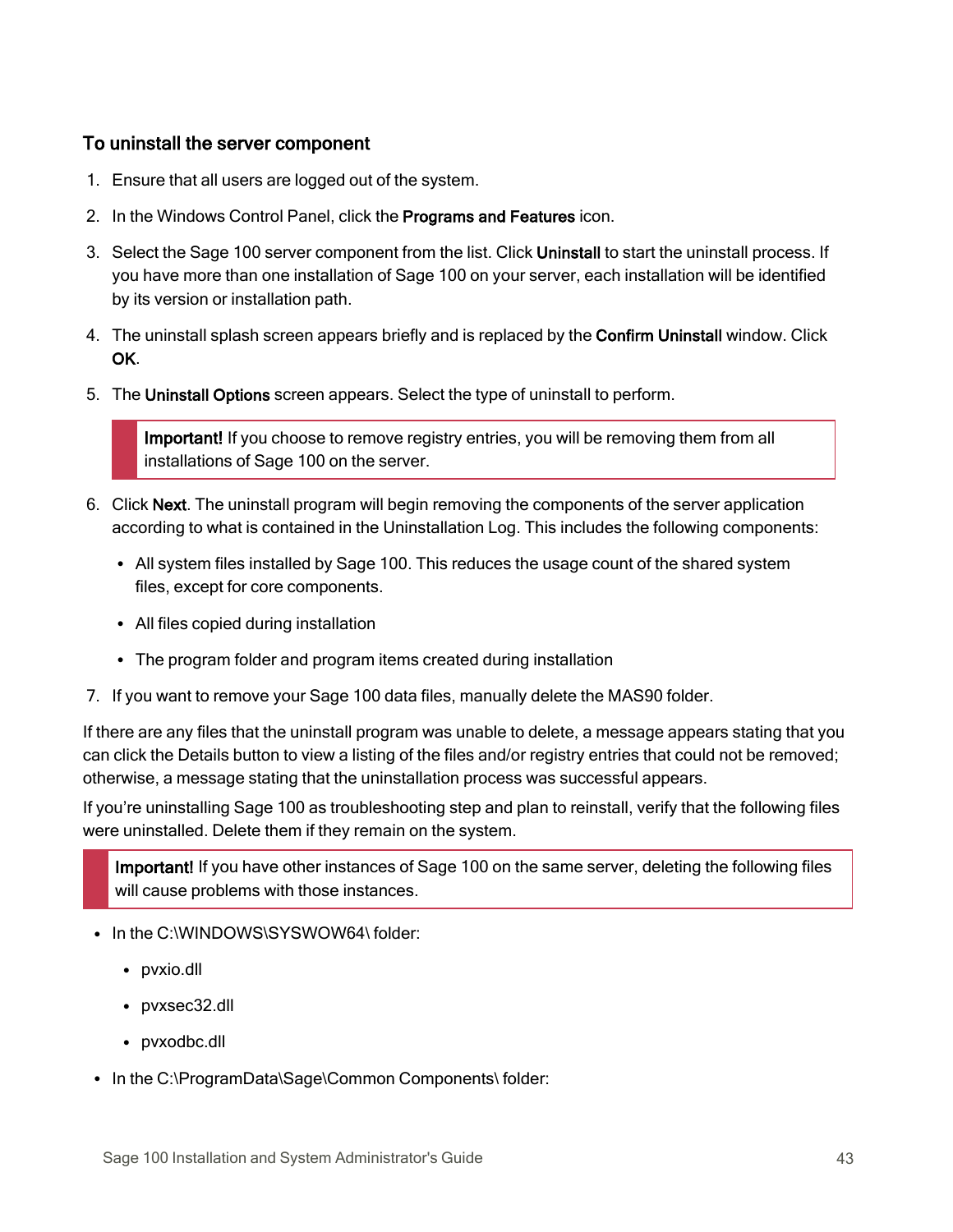- Common Components
- MAS Fixed Assets

Note: When uninstalling Sage 100 Premium from the server, the SQL database is not removed. Use the Microsoft database tools to remove the SQL database.

# Uninstalling the Workstation Component

The uninstall process for the Sage 100 workstation component is similar to the server component uninstall process.

#### To uninstall the workstation component

- 1. In the Windows Control Panel, click the Programs and Features icon.
- 2. Select the Sage 100 workstation component from the list.
- 3. Click Uninstall/Change to start the uninstall process. When asked to confirm your selection, click Yes.
- 4. Some registry entries may be needed by other installations of the Sage 100 workstation. The uninstall program asks if you want to remove those entries.

Click Yes to remove the registry entries that are shared with other installations of Sage 100 on this workstation. Click No to keep those registry entries.

After the uninstall process is complete, if there are any files or registry entries that the uninstall program could not delete, a message states that you can click Details to view a listing of those files and/or registry entries. Otherwise, a message stating that the uninstallation process was successful appears.

# <span id="page-49-0"></span>Uninstalling Sage CRM

Before uninstalling, verify that all users are logged out of Sage CRM, and shut down Internet Information Services (IIS). The Sage CRM uninstallation program removes the Sage CRM program files.

## To uninstall Sage CRM

- 1. In the Windows Control Panel, double-click the Programs and Features icon.
- 2. Select Sage CRM 200, and then click Uninstall.
- 3. Follow the steps in the wizard to uninstall Sage CRM.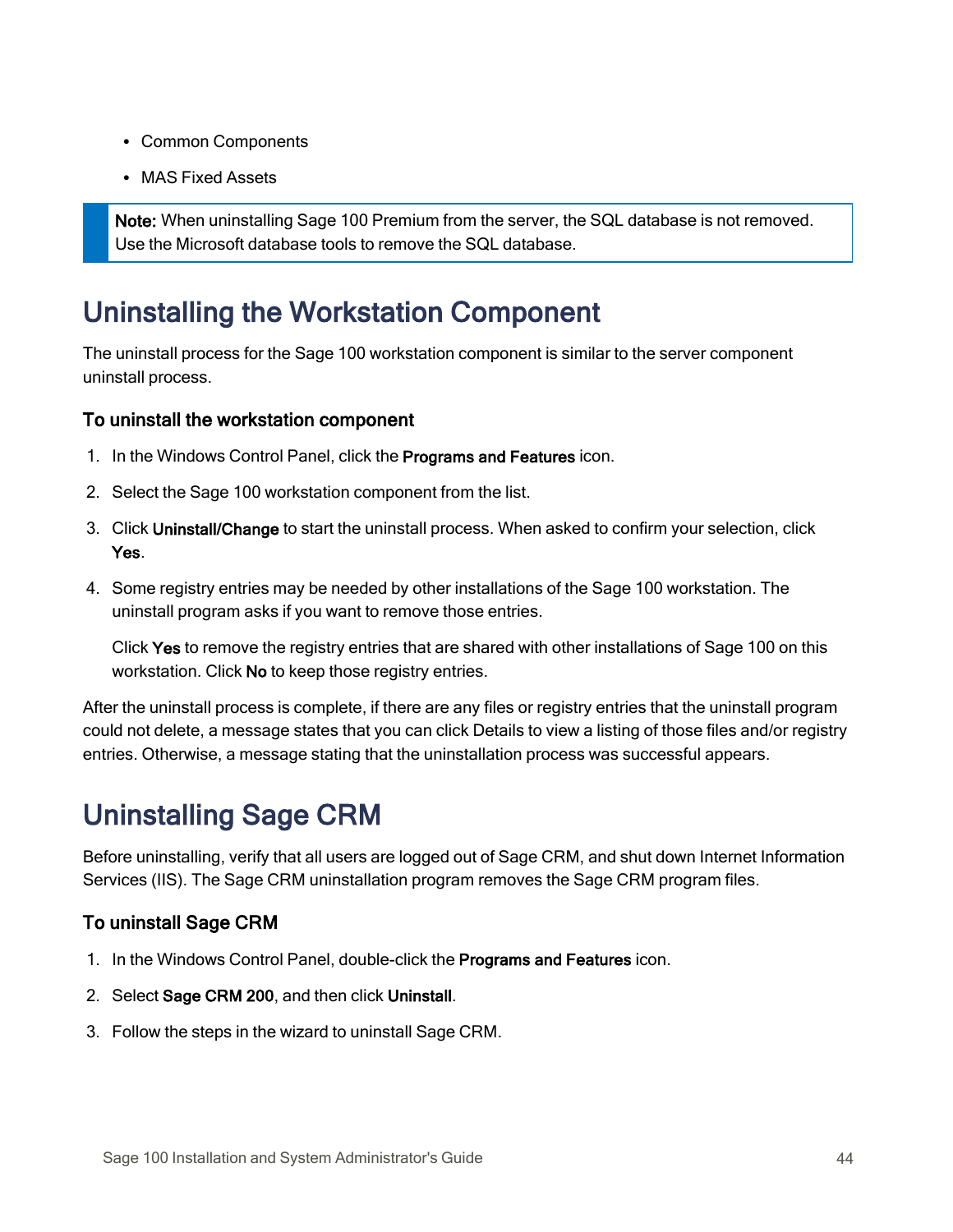- 4. When the uninstallation is complete, select the View Uninstall Log File check box to view logging information.
- 5. Click Finish. The log file is displayed.
	- If you need to manually delete any files, details are specified in the log.
	- Review the log file to make sure there are no errors. Resolve any errors listed in the log file before reinstalling Sage CRM.

Unresolved errors may prevent future installations of Sage CRM from functioning correctly.

# Reinstalling Sage 100

If you previously installed the 2022 version of the software, you can install over the existing 2022 installation or install a new copy of the software. Installing over an existing 2022 version of the software streamlines the installation process.

Before reinstalling Sage 100, if the Sage Web Engine is installed for the eBusiness Manager module, back up any customized templates in the IW folder to another location, and then uninstall the Sage Web Engine. After version 2022 of the Sage Web Engine is installed, move the templates back to the IW folder.

## To reinstall Sage 100

- 1. In the Sage 100 installation program Autorun screen, click your edition of Sage 100.
- 2. On the next screen, click the option to install that product.
- 3. When the wizard starts, click Next, enter the administrator password, and then click Next.
- 4. Select Reinstall and click Next.

If the Integration Engine is running, a message appears stating that you must stop the Integration Engine before continuing. To stop the Integration Engine:

- a. Start the Windows Control Panel and then click Administrative Tools > Services.
- b. In the Services window, select Integration Engine.
- c. Click the Stop Service button.
- d. In the message dialog box, click OK.
- 5. Proceed through the remaining steps in the installation wizard to complete the reinstallation.
- 6. When the reinstallation is complete, restart the Integration Engine using the following steps: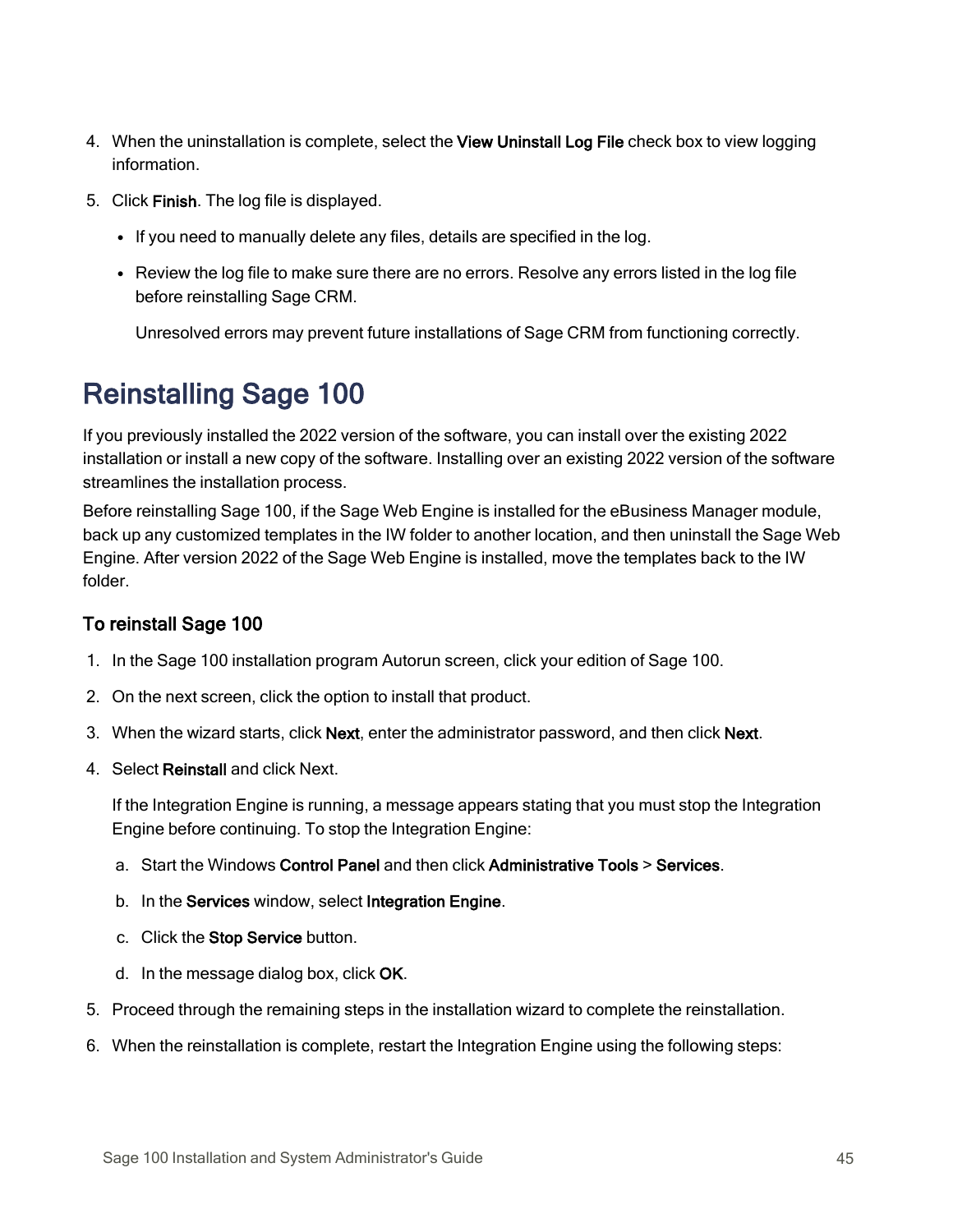- a. Start the Windows Control Panel and then click Administrative Tools > Services.
- b. In the Services window, select Integration Engine.
- c. Click the Start Service button.

# Reinstalling Sage CRM

If you previously installed Sage CRM, you'll have the option to do a complete reinstall when running the installation wizard. after the License Agreement page, the Sage CRM 200 Setup page appears that provides you setup options to install, upgrade, change, or reinstall the Sage CRM software.

Warning! Selecting the Complete Reinstall option will remove all data from the database.

#### To reinstall Sage CRM

- 1. Start the Sage CRM installation program and proceed through the wizard.
- 2. On the Sage CRM 200 Setup page, select the Complete Reinstall installation option.
- 3. If you have more than one Sage CRM installation, select the installation to reinstall. Click Next.
- 4. Follow the steps in the installation wizard to complete the reinstallation. For more information, see ["Installing](#page-40-1) Sage CRM" (page 35).

## Changing an Existing Sage CRM Installation

The Sage CRM installation wizard allows you to change specific components in Sage CRM without performing a full reinstallation. You can reinstall the database, registry, program files, IIS aliases, and license key. Changing the license key allows you to add features or increase the number of licensed users.

#### To change an existing installation of Sage CRM

- 1. Start the Sage CRM installation program and proceed through the wizard.
- 2. On the Sage CRM 200 Setup page, select the Change existing install of CRM option.
- 3. If you have more than one Sage CRM installation, select the installation to update. Click Next.
- 4. Follow the steps in the installation wizard to complete the update. For more information, see ["Installing](#page-40-1) Sage CRM" (page 35).

If you selected options other than the license key, you are prompted to back up components that will be affected. Perform the backup before you proceed.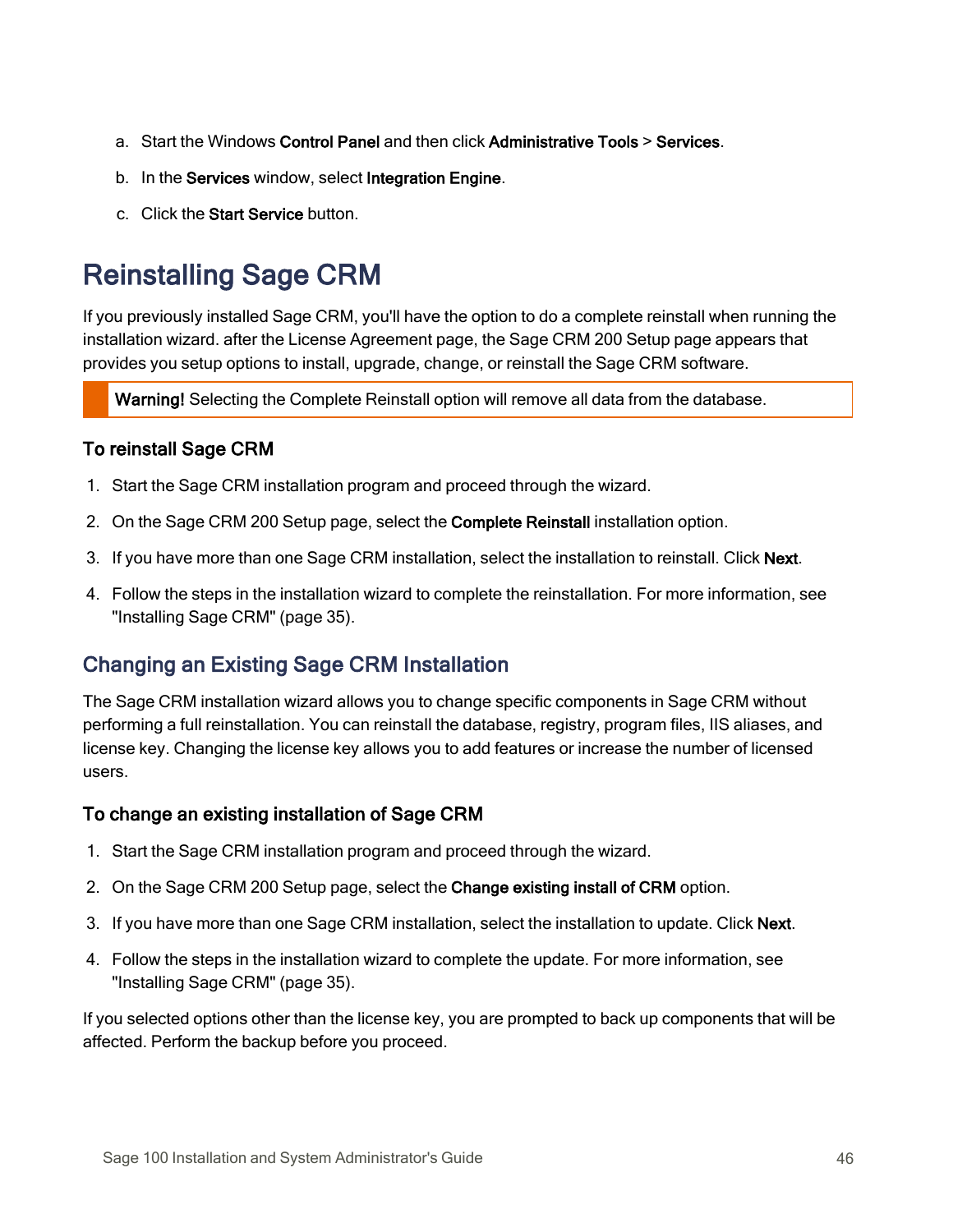# Reinstalling the Workstation Application

If you previously installed the 2022 version of Workstation Setup, you can either install over the existing installation or install a new copy. Installing over an existing 2022 version of the software streamlines the installation process.

#### To reinstall the workstation application

- 1. Use Windows Explorer to attach to the server share point where the Application Server is installed and browse to the MAS90\Wksetup folder.
- 2. In the Wksetup folder, double-click WkSetup.exe to run the workstation installation wizard. It takes the workstation installation wizard a few seconds to launch.
- 3. Follow the steps in the installation wizard to reinstall the workstation.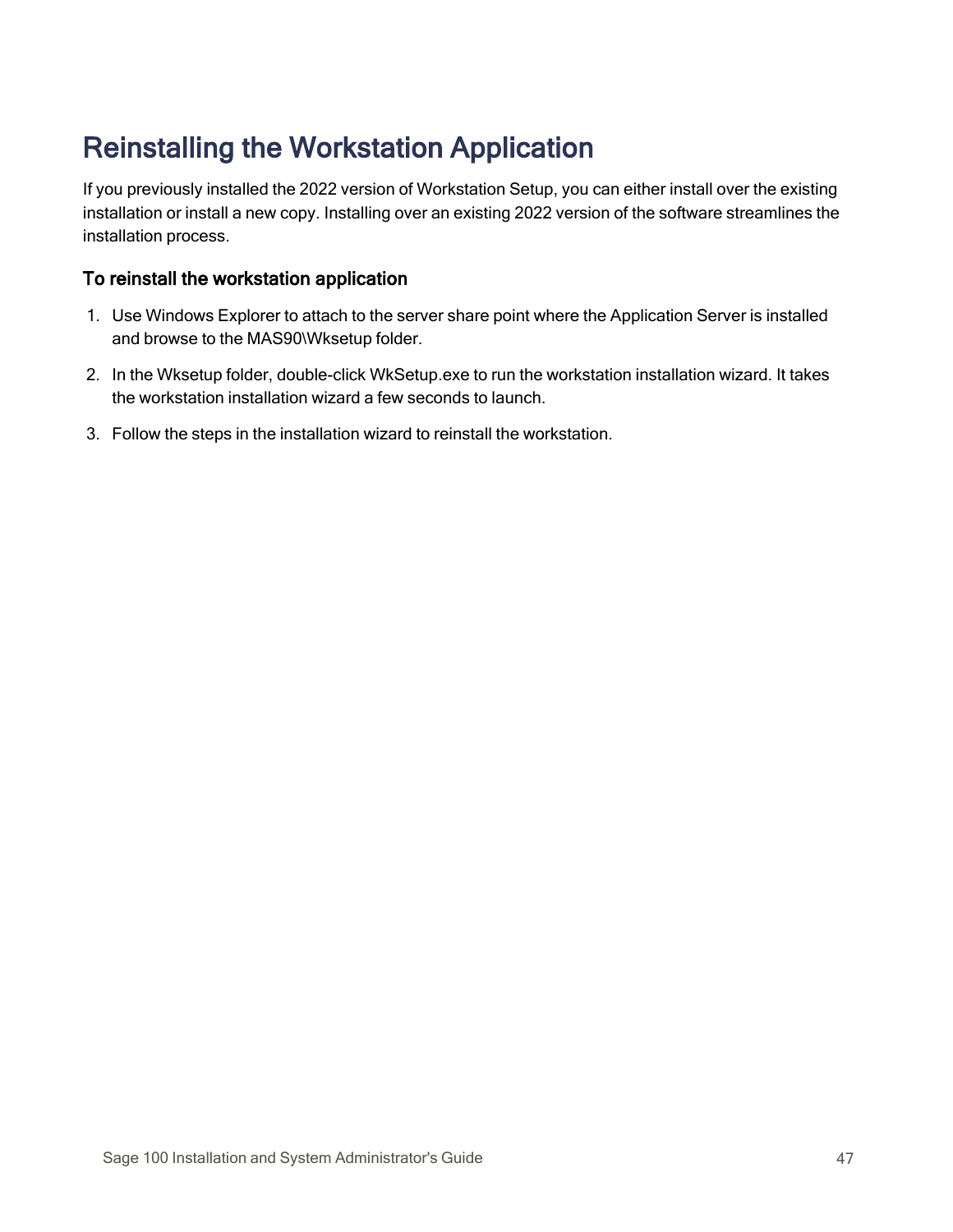# Using the Application Server

Note: This chapter applies to Sage 100 Advanced and Premium.

# Application Server Overview

Sage 100 Advanced and Premium are powered by the Application Server, which allows multiple users to remotely access the server using TCP/IP. Users can be connected on an internal LAN or externally through an intranet or WAN. The Application Server also allows for encryption using SSL to protect your data if operating in an environment that is not secure, such as over the Internet.

## <span id="page-53-0"></span>Configuring the Application Server

Before you can start Sage 100 Advanced or Premium, you must first configure the Application Server. The Application Server can be configured to run as a service; it must be configured using the following steps to access the Sage 100 server.

#### To configure the Application Server

- 1. On the server where Sage 100 is installed, from the Windows Start menu, run the Application Server Configuration program. This program should be a shortcut in the Sage program group.
- 2. In the Application Server Configuration window, click the Server tab.

The server selected in the Server field is the logical name to identify the Application Server. This does not refer to the physical machine name of the server.

Verify the KeepAlives check box is cleared.

- 3. For security purposes, the first setting you should change is the socket number on which the Application Server listens for requests. By default, this is set to 10000, but can be any valid socket (port) between 9000 and 10000. Make sure the socket you choose is not being used by another service or application on this server.
- 4. Click Start to start the Application Server. In the upper-right corner, the Status field changes from Stopped to Running.
- 5. Click Exit to exit the Application Server Configuration program. Users can now access Sage 100 after performing workstation setup.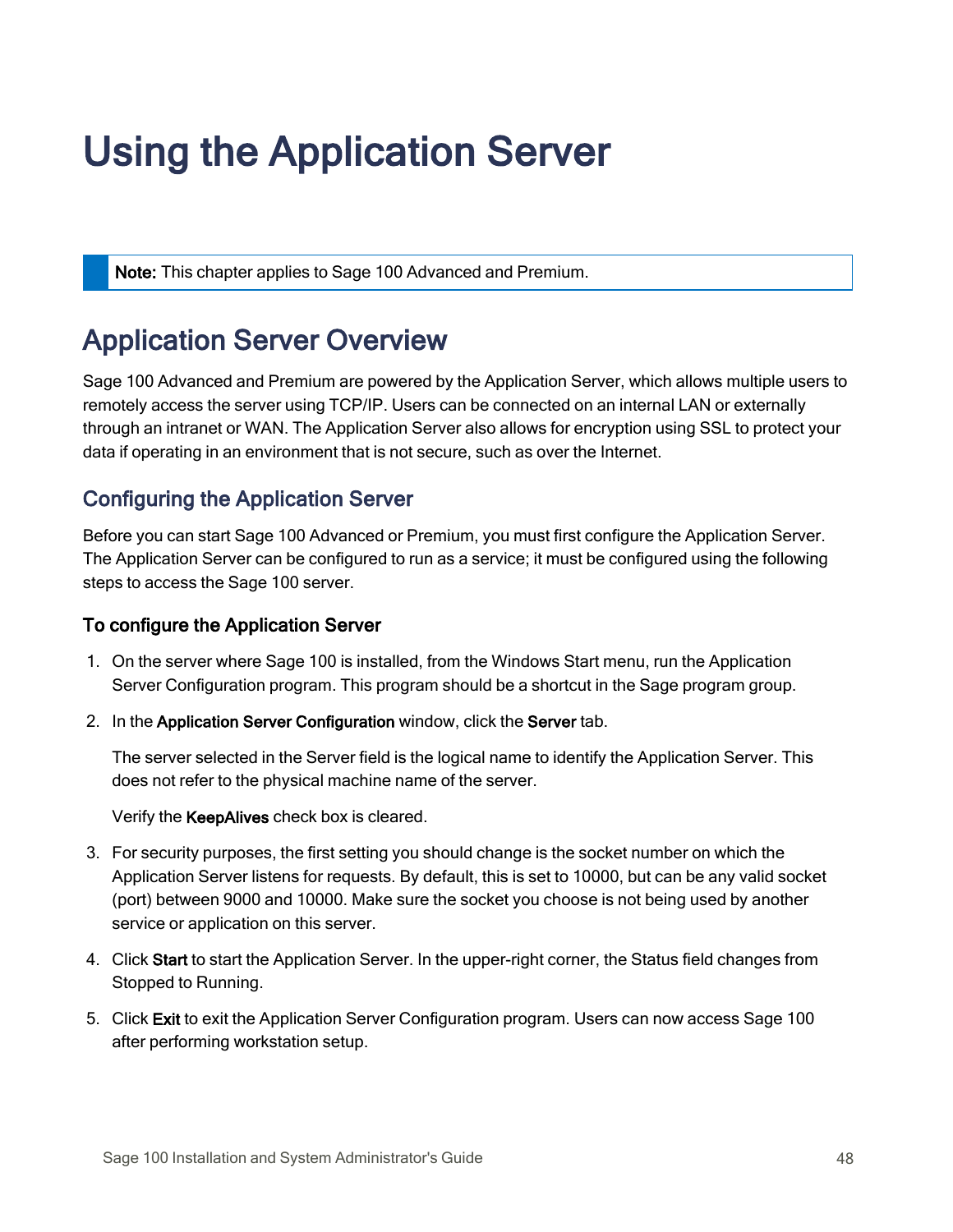The Application Server continues to run and will service incoming requests from Sage 100 clients, even though you have exited the Application Server Configuration program.

In this current configuration, a user must remain logged onto the server where the Application Server is running. The user logged on to this server must have access to all resources required by Sage 100 (all rights to all program and data folders in Sage 100).

After the Application Server has been configured once, you do not need to re-run the Application Server Configuration program to start the Application Server.

You can start the Application Server by selecting the Application Server Startup menu item from the Windows Start menu. This starts the Application Server, which will continue to run until the user is logged off or the server is shut down.

To view users currently running Sage 100 and the tasks that users are running, click the Sessions tab.

## Turning Off the Application Server

There may be instances when you want to turn off the Application Server, such as before installing an operating system update.

### To turn off the Application Server

- 1. Run the Application Server Configuration program.
- 2. Click the Servers tab and then click Stop. The Status field changes from Running to Stopped.

You can also turn off the Application Server by closing the Application Server task that appears on the Task Bar of the server. To do this, right-click the task and click Close from the pop-up menu. The Application Server will shut down after a few seconds.

## Configuring as a Service

Depending on your needs, you may want to start the Application Server as a service of the operating system. Running as a service has a number of advantages:

- The Application Server can be configured to start automatically so that if the server is rebooted, you do not have to re-start the Application Server.
- It is more secure because someone does not need to be logged onto the server in order for the Application Server to run.

### To configure the Application Server as a service

1. Configure the Application Server. For instructions, see ["Configuring](#page-53-0) the Application Server" (page [48\).](#page-53-0)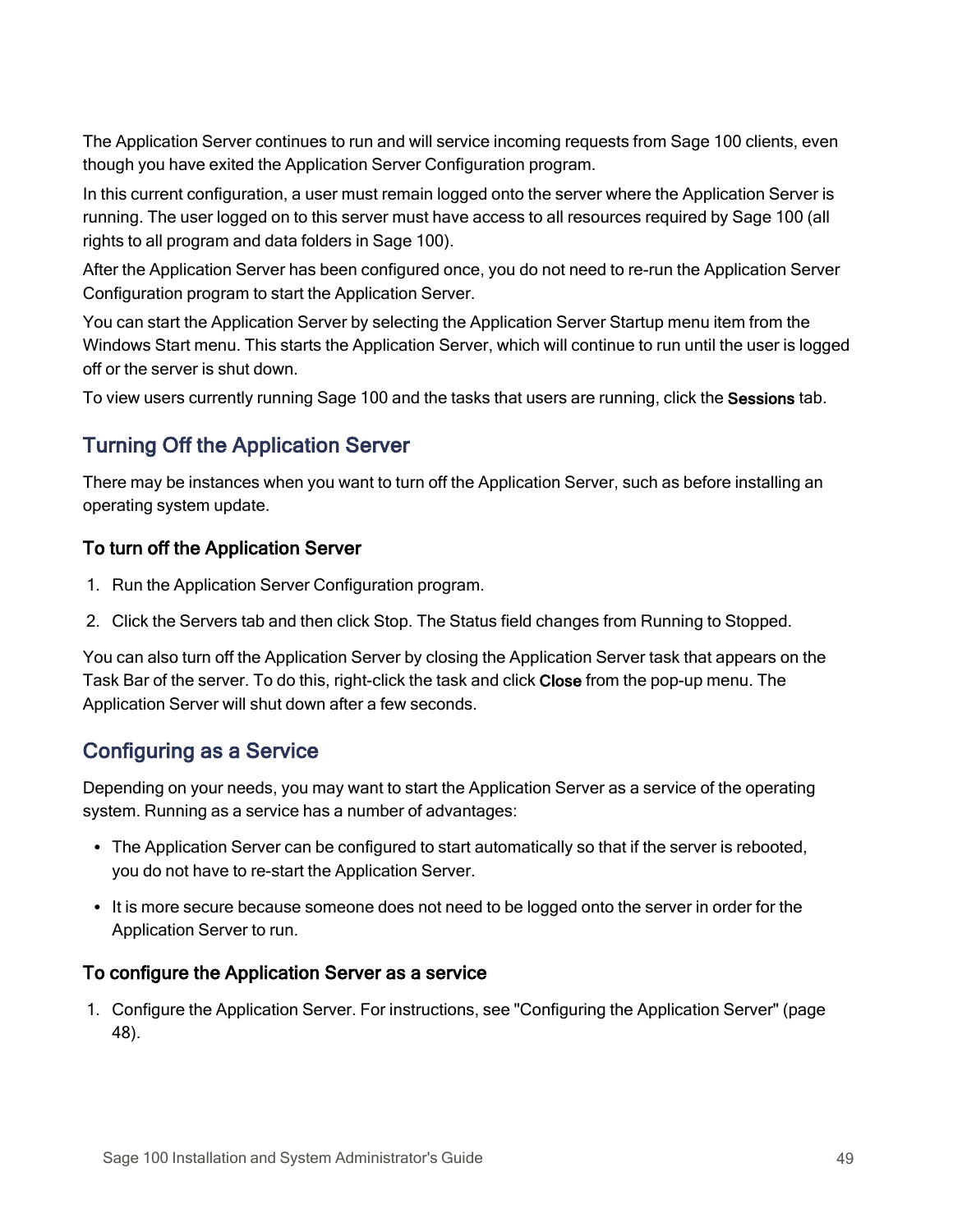- 2. Exit the Application Server Configuration program after the Application Server has been configured.
- 3. If you already have a Windows domain user account set up to run the Application Server, skip this step; otherwise, create a new domain user on your server that has appropriate access rights to run all the functions and features of Sage 100. This should include the Modify permission to the application folder, any folders where Sage 100 data is located, the Windows folder, and access to the Registry. This account must also be granted the Log On as a Service right.

If you are not running in a domain environment, create and use a local computer account for your workgroup; however, you must ensure this account can execute a UNC path to the MAS90 folder. Test this by entering the UNC path in Windows Explorer. If you are prompted for a user name and password, the account is not set up properly.

- 4. After a user is created, on the Windows Start menu, select All Programs > Sage > Application Server Service Setup. A dialog box appears.
- 5. Select the path of the Sage 100 installation, if it is different than the default Sage 100 installation path. The Application Server Service installation wizard installs the service components necessary to run the Application Server as a service.
- 6. Use the Services applet to configure the service.

Note: Your screens may vary slightly depending on the version of Windows you are using.

- a. Right-click the Computer shortcut on the Window's Desktop, and then select Manage. The Server Manager window opens.
- b. In the left pane of the Server Manager window, select Configuration. The Services item appears in the right pane of the window.
- c. Double-click Services. All of the services available on the server appear in the right pane of the window.
- d. Double-click either Sage 100 Advanced Service or Sage 100 Premium Service, depending on which product you are using. The properties window for the service opens.
- e. There are two settings you may want to change:
	- The startup type, by default, is set to Manual. To have the service start automatically whenever the system is restarted, change the startup method to Automatic.

If the service is set to Manual, you will need to launch this window to start up the service each time the server is reset. You may want to set the service to **Manual** if you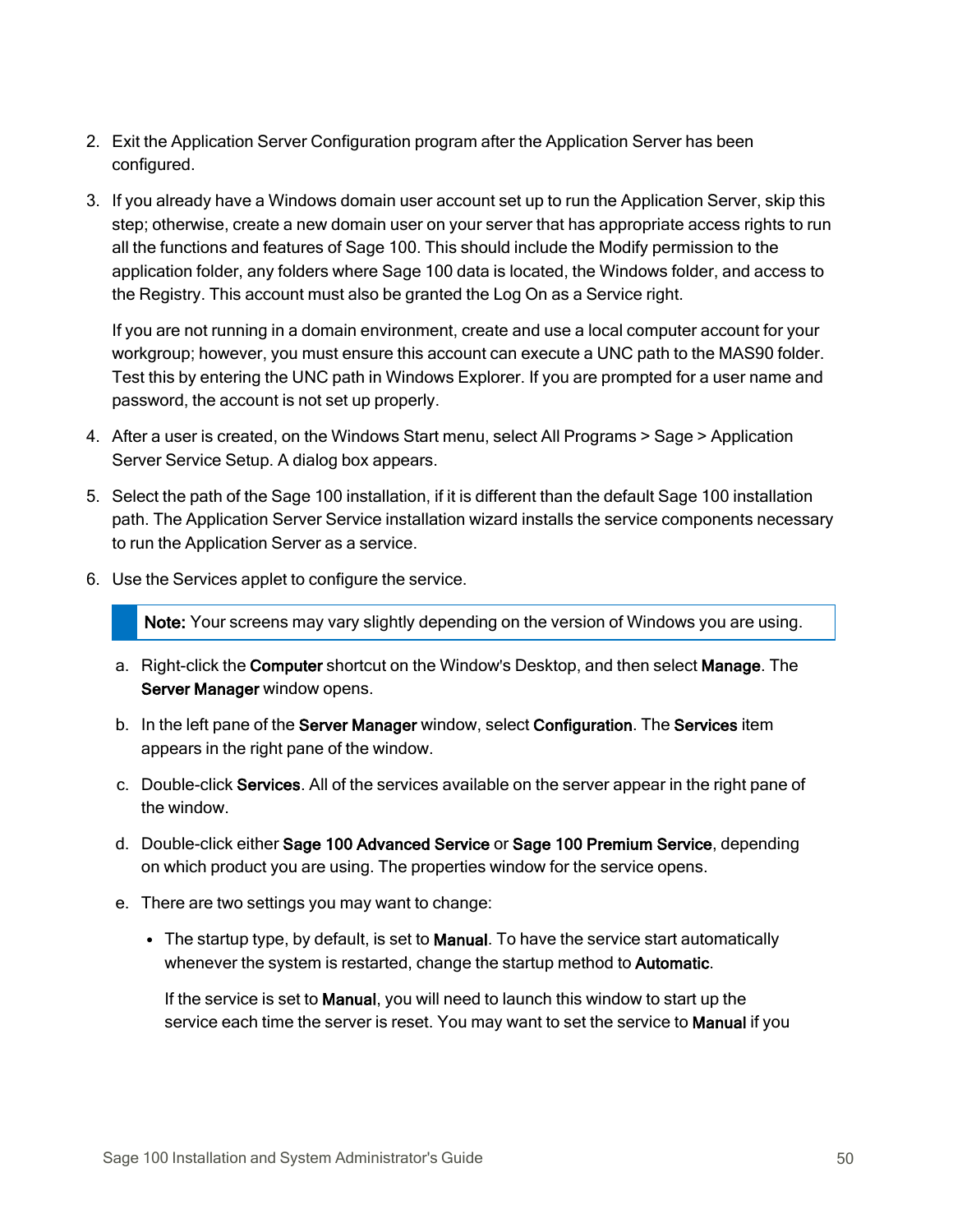plan on performing maintenance on the server and do not want the Application Server service to start up after restarting.

• Change the logon user to the domain user that was created previously to run the Sage 100 Application Server. Provide the user logon and password information where specified.

Warning! Do not run the Sage 100 Application Server service under the Local System account. The Local System account does not have access to certain network resources that Sage 100 requires.

- 7. Click Apply to save any changes.
- 8. On the General tab, click Start to begin the service. The Service Status message changes to Started, and users can now access Sage 100.

# Advanced Features

The Application Server has a number of additional features that can be useful for system administrators. You can enable some of these features for added security or logging purposes; however, these are not required to run Sage 100. To enable these features, you must log on to the server and start the Application Server Configuration program.

## Session Tracking

In the Application Server Configuration window, on the Sessions tab, you can view a list of all the users who are currently in the system and which task they are running. This window also provides you with more detailed information about the machine name, IP address, and connection time for each process. This is useful when trying to find users on the system or people in a particular application. Master Console in Sage 100 can also be used for this purpose.

Individual sessions can be terminated if they appear to be locked up or become unresponsive. Terminating a process in this manner can cause data corruption issues and should be done only as a last resort. To terminate a session, select the session from the list and then click Terminate.

## SSL Encryption

The Application Server can be configured to use SSL to encrypt data being sent to and from the Application Server. This can be extremely useful when using the Internet or any other unsecure medium to connect workstations to the server; however, SSL does add extra overhead in terms of performance. This feature should be enabled only if it is necessary. Using SSL in a secured, intranet environment or over an already protected tunneling protocol (like VPN) is not recommended due to the potential performance impact.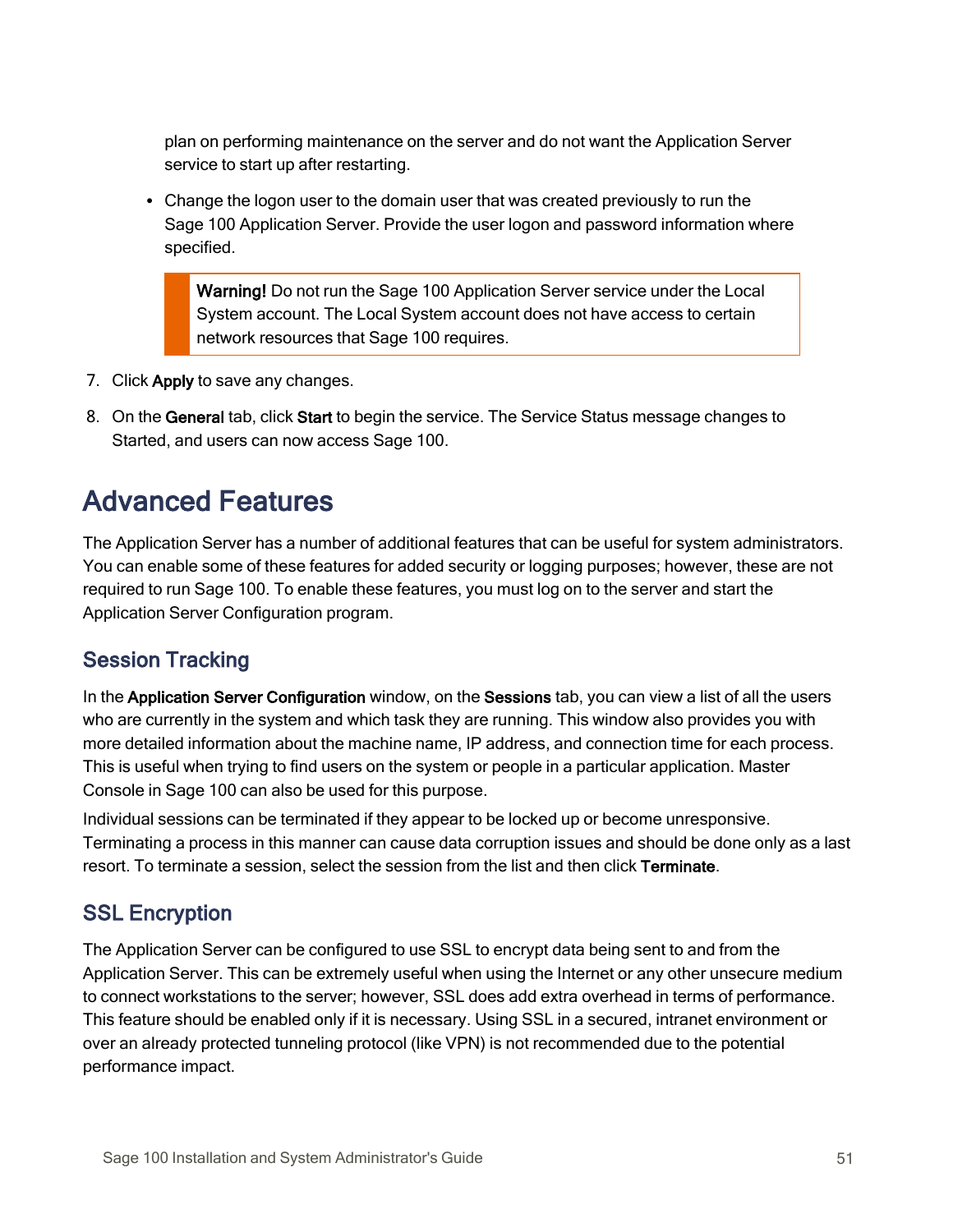The SSL component of the Application Server uses the OpenSSL protocol and drivers. To use SSL, you must first configure the Sage 100 Application Server to use SSL and then generate an SSL certificate. For more information, ["Generating](#page-57-0) an SSL Certificate" (page 52).

### To configure the Sage 100 Application Server to use SSL

- 1. Make sure all users are out of Sage 100. After SSL is enabled, a different connection string is required for each of the workstations connecting to the server. Workstations that do not have this additional information will not be allowed to connect to Sage 100.
- 2. Run the Application Server Configuration program.
- 3. In the Application Server Configuration window, click the Server tab and select the Encrypt check box. The Certificate field becomes enabled so that you can enter the path to the SSL certificate.
- 4. Enter the full path to the certificate relative to the server where Sage 100 is installed. After the certificate is entered and validated, the server automatically updates its configuration.
- 5. On each workstation that will be connecting to Sage 100, change the Sage 100 shortcut as follows: in the Target command line, add -SSL to the end of the parameter list.

If you receive an error trying to connect to the server after configuring SSL, perform the following:

- Verify that the workstation startup shortcut was modified.
- Verify which start-up icon the user used when trying to connect to the server, and verify that the -SSL argument is in the target command line. Users may have multiple shortcuts connecting to the server that need to be modified.

## <span id="page-57-0"></span>Generating an SSL Certificate

To use the SSL capabilities of the Application Server, create a .pem file that contains both the certificate and your private key in X509 format.

For information on generating an SSL certificate, see article ID [45855](https://support.na.sage.com/selfservice/viewdocument.do?noCount=true&externalId=45855) in the Sage Knowledgebase.

If you are unfamiliar with generating a certificate for secure transactions, consult a network consultant or business partner.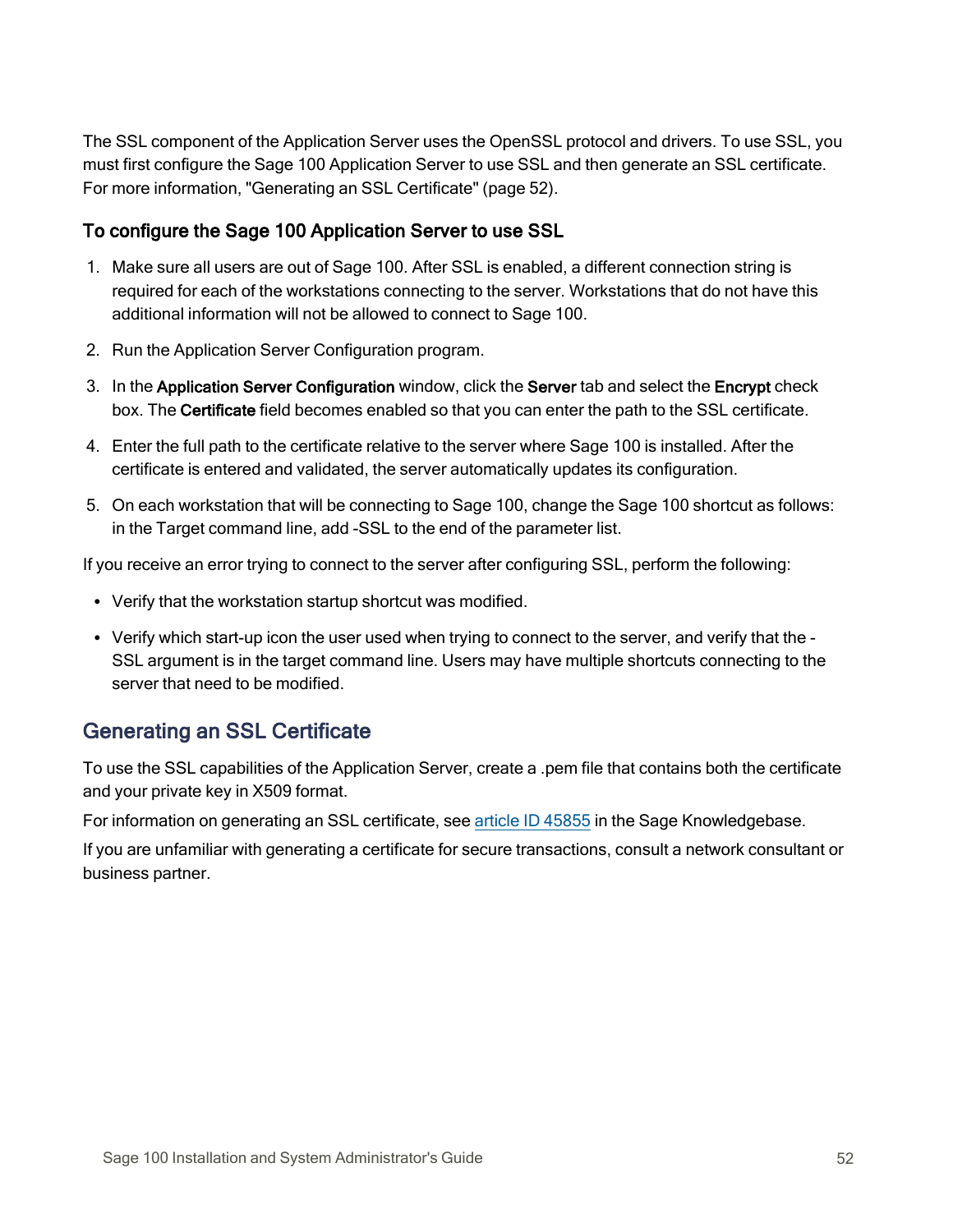# Configuring the Client/Server ODBC **Driver**

Note: This article applies to Sage 100 Advanced.

The Sage 100 Advanced server installs client/server ODBC driver components, which allow remote workstations to process worktables using server-side ODBC processing. Report rendering is completed using a locally cached copy of the form or report and a local SAP Crystal Reports print engine.

# Server-Side Configuration

Set up the client/server ODBC driver to run as an application or as a service before configuring the server.

## Running as an Application or Service

Determine whether to run the client/server ODBC driver as an application or as a service, and perform one of the following:

• To run the client/server ODBC driver as an application, in Windows Explorer, locate and doubleclick the pvxiosvr.exe file in the following location:

..\MAS90\Home\pvxiosvr.exe

• To run the client/server ODBC driver as a service, select File > Run on the server and enter the server's local path to pvxiosvr.exe followed by the -i parameter. For example:

X:\Sage\Sage 100 Advanced\MAS90\Home\pvxiosvr.exe -i

• To uninstall previous versions of the client/server ODBC driver as a service, select File > Run on the server and enter the server's local path to pvxiosvr.exe followed by the -u parameter. For example:

X:\Sage\Sage 100 Advanced\MAS90\Home\pvxiosvr.exe -u

## Configuring the Server

If you set up the client/server ODBC driver to run as a service, follow the procedure for your server's operating system to configure the server.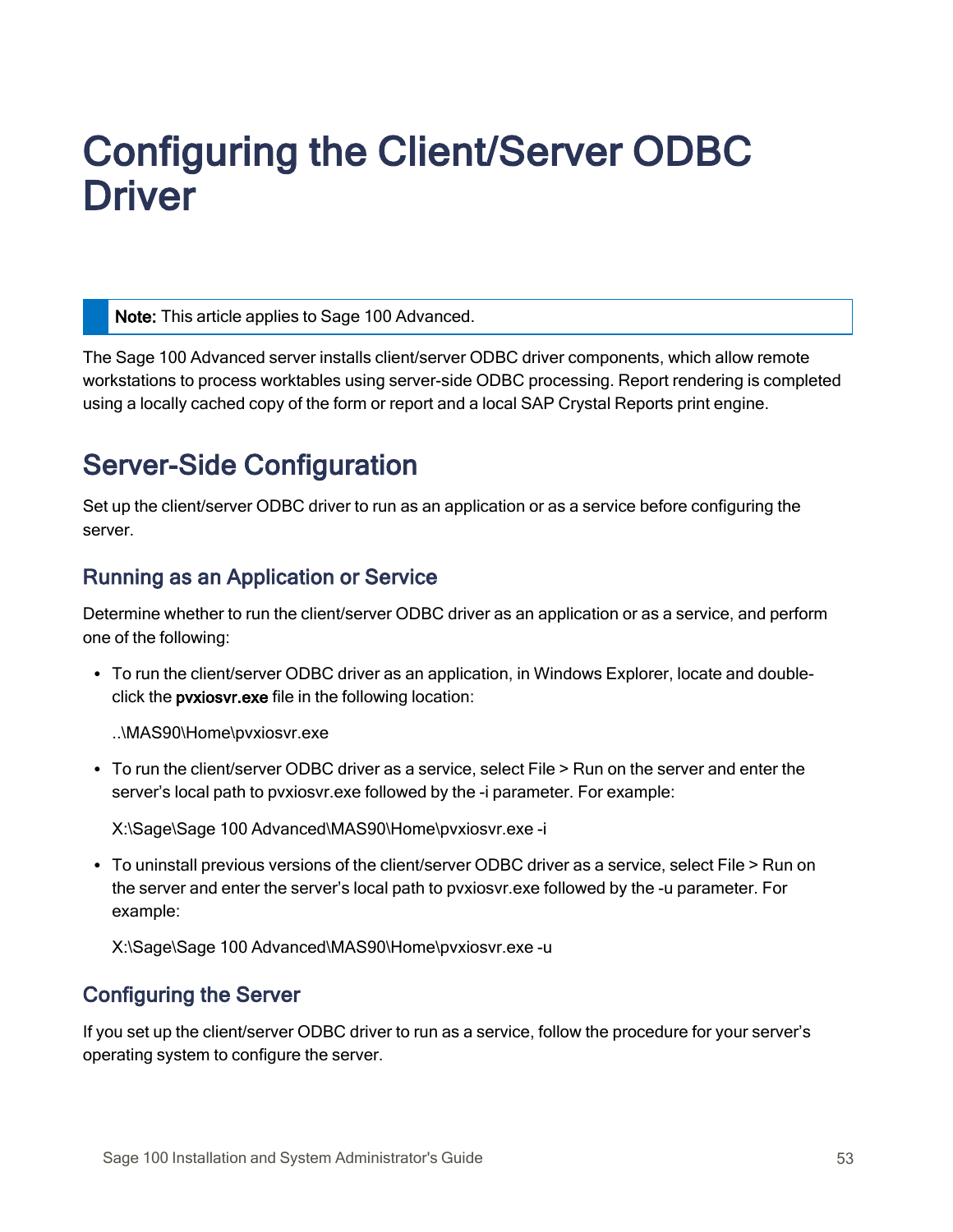Note: The screens may vary depending on your version of Windows Server.

#### To configure the server

- 1. On the Sage 100 Advanced server, open Server Manager.
- 2. In the Server Manager window, on the Tools menu, click Services. The Services window opens.
- 3. In the services list, double-click Sage 100 Client Server ODCB Driver Service. The Properties window for the service opens.
- 4. In the Properties window, on the General tab, select Automatic in the Startup type field.
- 5. On the Log On tab, enter the login and password for a domain administrator-level account.

Note: In some environments, not having the correct permissions may lead to a "Database logon failure" message when attempting to run reports

- 6. Click the General tab, and then click Apply.
- 7. Click Start and verify that the service starts successfully.
- 8. Click OK.

# Workstation Configuration

Use the Library Master System Configuration task to configure the workstation and then test the ODBC data source.

#### To configure the workstation

- 1. In Sage 100 Advanced, select Library Master > Setup > System Configuration. The System Configuration window opens.
- 2. On the ODBC Driver tab, select the Enable C/S ODBC Driver check box.
- 3. In the ODBC Server Name field, enter the server name or IP address where the client/server ODBC application or service is running.
- 4. In the ODBC Server Port field, enter an accessible server port or leave the field blank to use the default port, 20222.
- 5. Perform one of the following: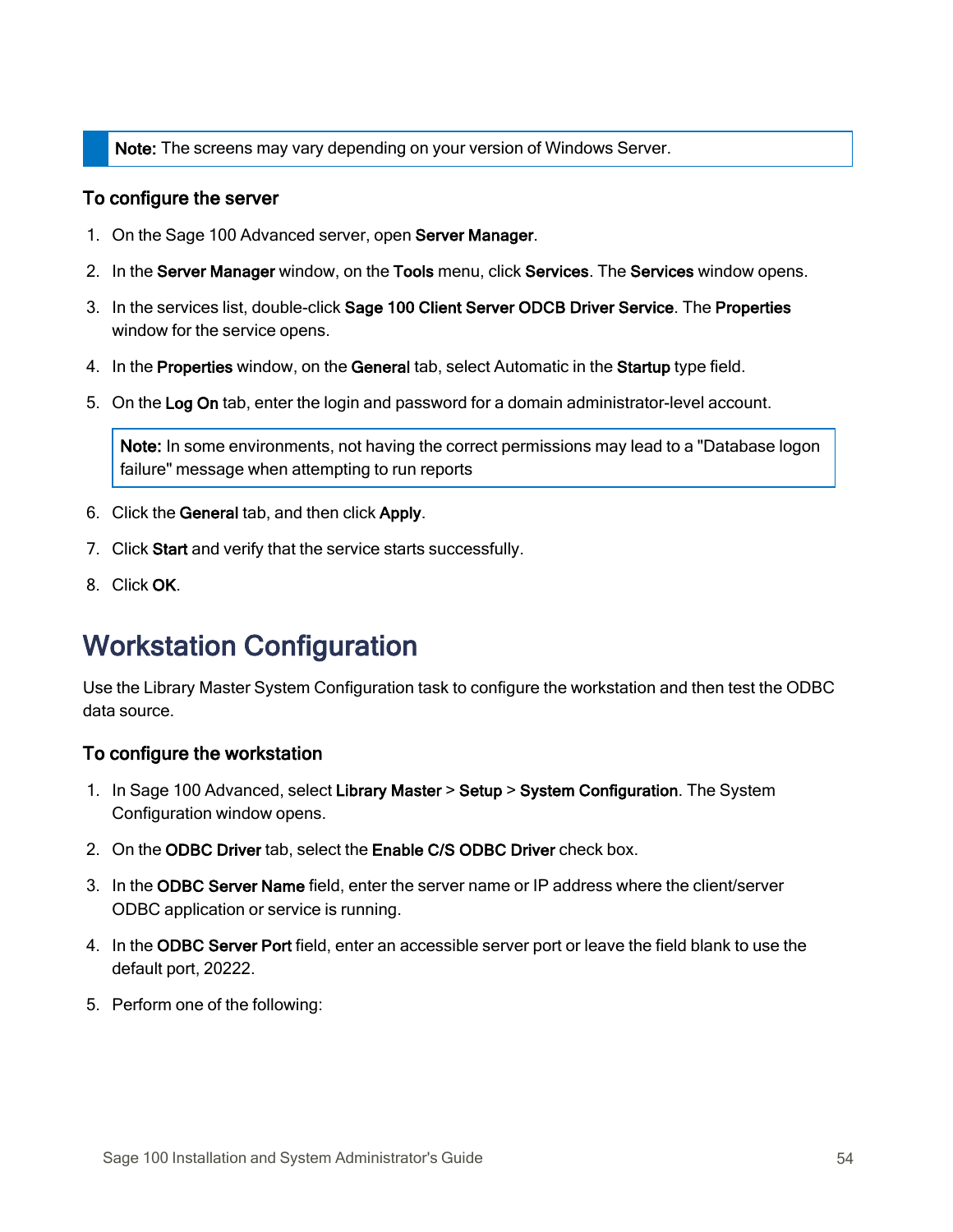- If all users (both LAN and remote) will be using the client/server ODBC driver, select the Enable for All Users check box.
- To enable the ODBC driver for an individual user, select Library Master > Main > User Maintenance. On the Preferences tab, select the Enable C/S ODBC Driver check box.
- 6. Close and restart the workstation client.
- 7. Access and test the ODBC data source.

If you're running a 32-bit system, perform the following steps:

- a. Open the Windows Control Panel and double-click Administrative Tools.
- b. Double-click Data Sources (ODBC). The ODBC Data Source Administrator window opens.
- c. On the User DSN tab, double-click SOTAMAS90. The ProvideX ODBC Driver Setup window opens.
- d. Click the Debug tab, and then click Test Connection.

If a message appears stating that the connection was successful, the client/server ODBC service is running correctly.

If you're running on a 64-bit system, perform the following steps:

- a. On the Windows desktop, double-click the Computer icon.
- b. In the Computer window, locate the c:\windows\SysWOW64 folder.
- c. Double-click Odbcad32.exe. The ODBC Data Source Administrator window appears.
- d. On the User DSN tab, double-click the SOTAMAS90 item. The ProvideX ODBC Driver Setup window appears. Click the Debug tab, and then click Test Connection.

If a message appears stating that the connection was successful, the client/server ODBC service is running correctly.

Note: If you encounter problems connecting to the client/server ODBC service, see ["Configuring](#page-95-0)" the [Workstation](#page-95-0) for the ODBC Driver Service" (page 90).

# Sharing Permissions

On the Sage 100 Advanced server, you can set the share permissions to allow users to print server reports. You can grant permissions at the share point to allow for Read, Change, or Full Control access. When printing a form or report, the user can print to any valid Windows printer, defer reports, or export or e-mail the report.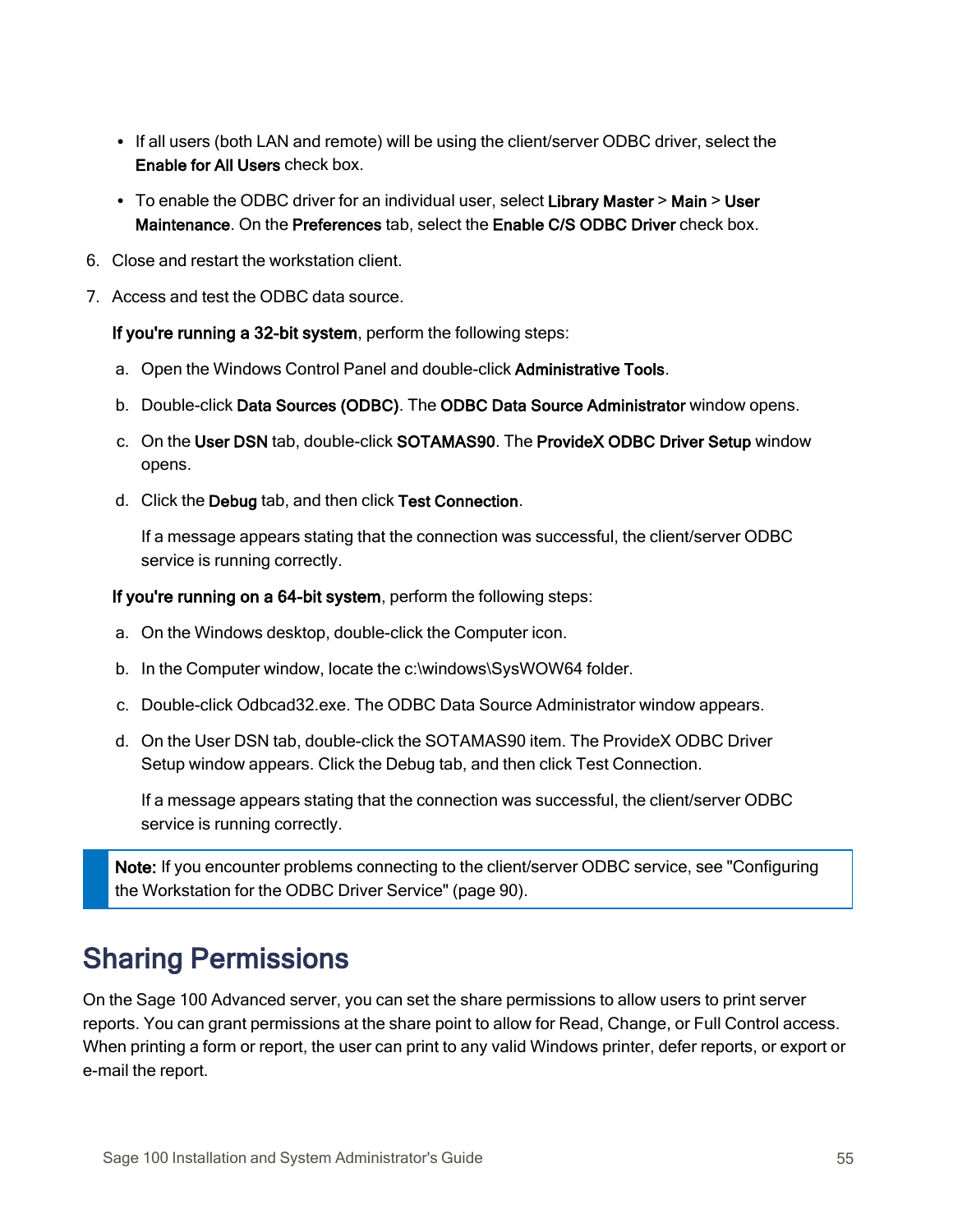Users with no access to the Sage 100 Advanced share point on the server will be able to print to Deferred. To print or preview from Deferred Printing, users must have a minimum of Read access to the Sage 100 Advanced server share point.

For more information about setting permissions, see "Sage 100 Security [Permissions](#page-97-0) " (page 92).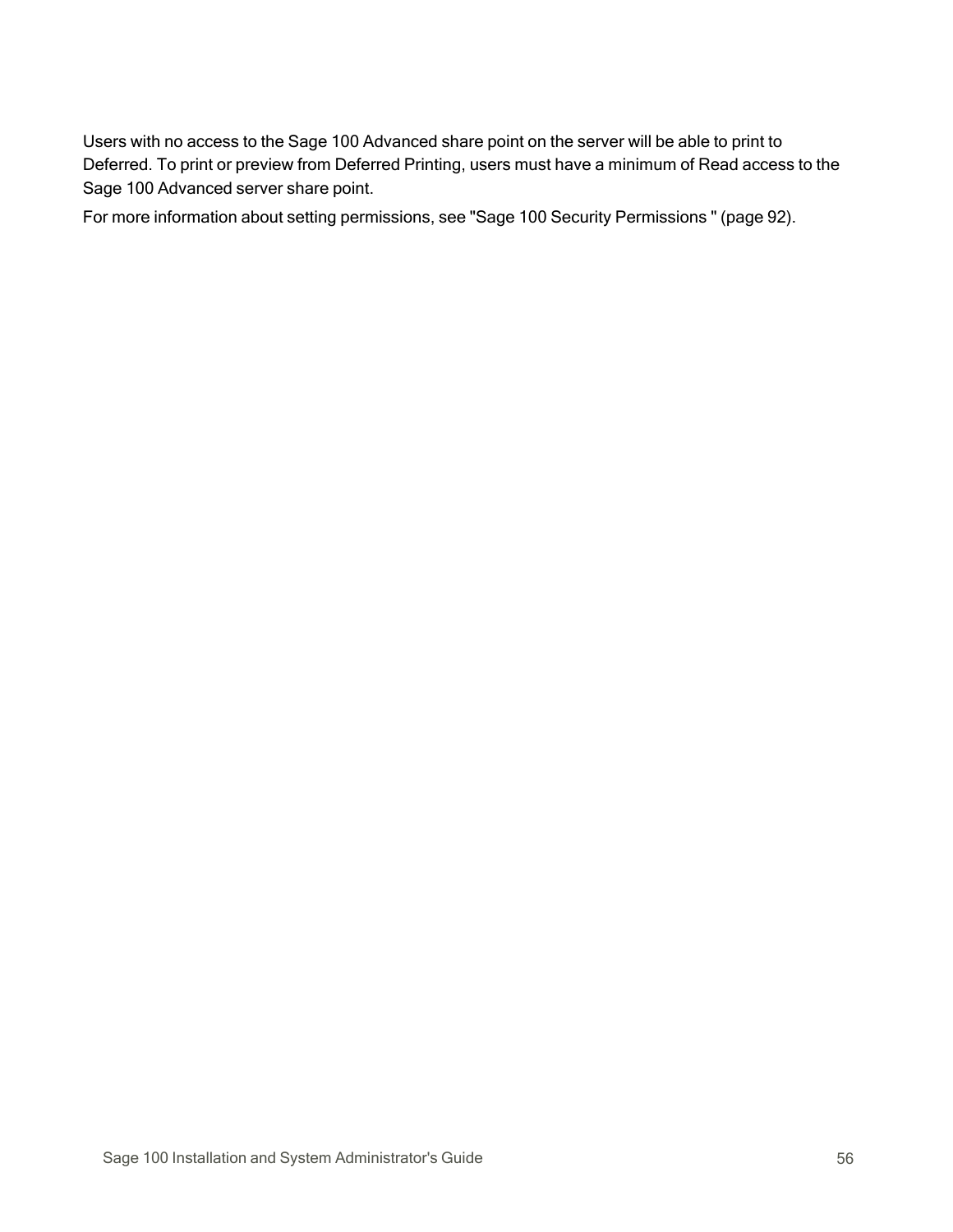# Installing SAP Crystal Reports Designer

SAP Crystal Reports Designer is a powerful, graphics-oriented reporting program that allows users to customize their graphical forms. SAP Crystal Reports Designer is fully integrated with Sage 100. Sage 100 provides a number of customizable SAP Crystal Reports forms as part of the standard installation.

The Workstation Setup program for Sage 100 installs the standard SAP Crystal Reports Run-Time Engine on each workstation, which allows all users to view and print reports created through SAP Crystal Reports; however, to modify the standard forms included with Sage 100, or to create your own reports, you must install the SAP Crystal Reports Designer.

SAP Crystal Reports Designer is licensed for use with the Sage 100 ODBC driver as well as the standard Microsoft SQL Server ODBC driver.

If you are using Sage 100 Premium, you will need read access to the applicable database. For information, see ["Modifying](#page-63-0) SAP Crystal Reports in Sage 100 Premium" (page 58).

# Installing SAP Crystal Reports Designer to the Workstation

To modify or create SAP Crystal Reports forms and reports, install SAP Crystal Reports Designer to the workstation and select the Typical installation option, which uses pre-assigned settings.

### To install SAP Crystal Reports Designer to the workstation

1. Start the Sage 100 installation program and then select your edition of Sage 100.

#### Click Productivity Applications.

- 2. On the Productivity Applications screen, click Install SAP Crystal Reports Designer.
- 3. The SAP Crystal Reports 2016 for Sage Setup page appears. Follow the steps in the installation wizard to install SAP Crystal Reports Designer.

Tip: Select the Typical installation type.

A progress meter appears while the installation is in progress.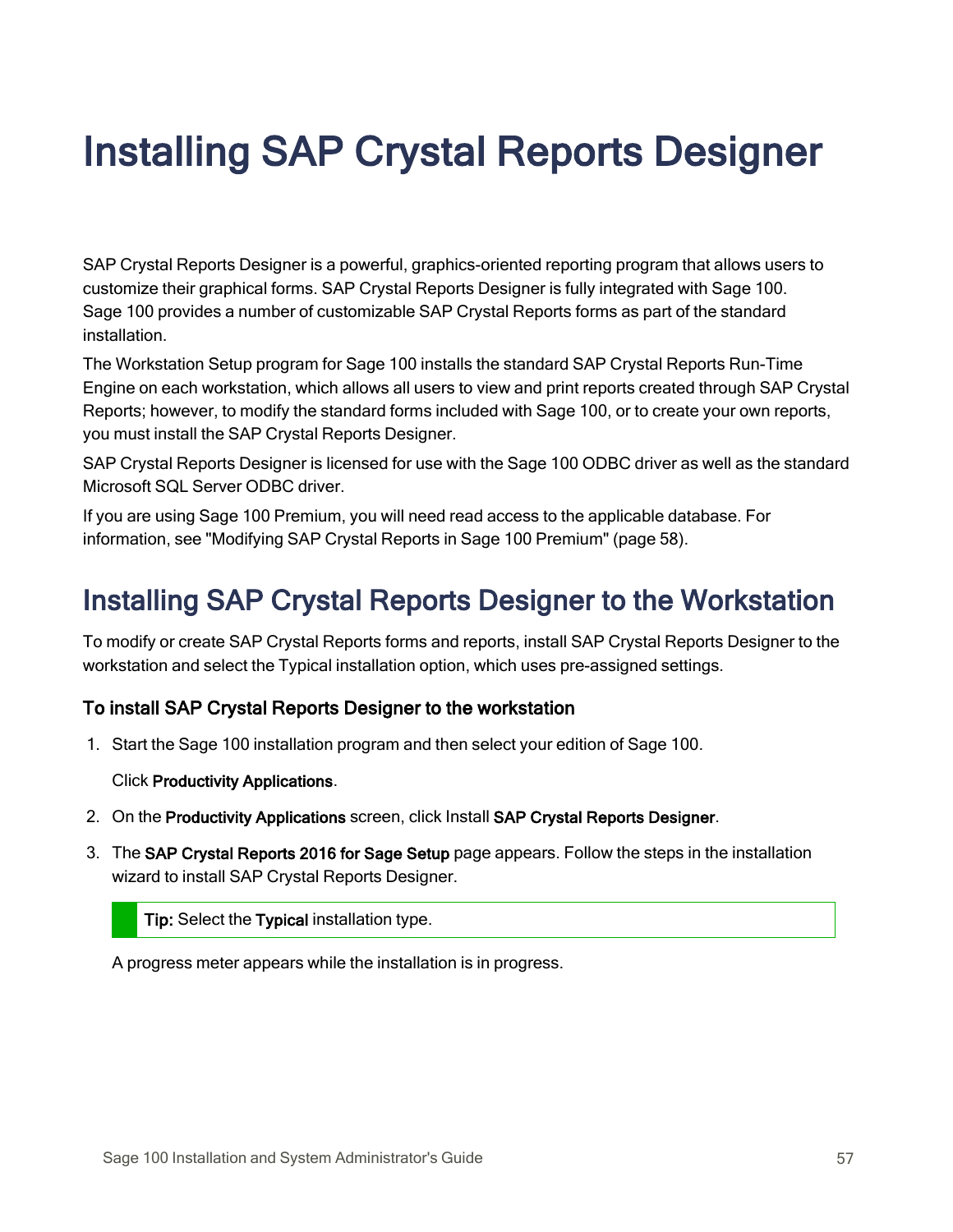# <span id="page-63-0"></span>Modifying SAP Crystal Reports in Sage 100 Premium

To modify reports in Sage 100 Premium using SAP Crystal Reports Designer, you must either be logged on using a Windows account that has read access to the applicable SQL Server database, or you must have a separate SQL Server authenticated logon ID and password.

Integrated Security is used by default; if your Windows account does not have rights to the database, a logon dialog box appears, allowing you to enter a different logon ID and password for database access.

## Set up an OLE DB (ADO) Connection

In addition to using SAP Crystal Reports Designer to modify reports, you can also modify the reports through the operating system by setting up an OLE DB (ADO) connection to the SQL Server database. Only modifications such as moving items around on the report, changing font information, and hiding or showing information already in the database is supported.

### To set up an OLE DB (ADO) connection

- 1. In Windows Explorer, browse to the .rpt file to modify in the MAS90\Reports folder, and open the file.
- 2. Select Database > Database Expert.
- 3. Expand Create New Connection and then expand OLE DB (ADO) to open the OLE DB (ADO) window.
- 4. From the Provider list, select Microsoft OLE DB Provider for SQL Server and click Next.
- 5. Type the server name where the database is installed, select the database, and select the Integrated Security check box.
- 6. Click Finish and then, in the Database Expert window, click OK.
- 7. Save the report.

The report is now linked to the SQL Server database. Any dictionary changes that have been made to the table are now available in SAP Crystal Reports Designer.

# Converting SAP Crystal Reports from a Prior Version

When upgrading from a prior version of Sage 100, any custom SAP Crystal reports and forms must be converted to run in version 2022.

Note: If you're using the Premium edition, see ["Converting](#page-65-0) Reports for Sage 100 Premium" (page [60\).](#page-65-0)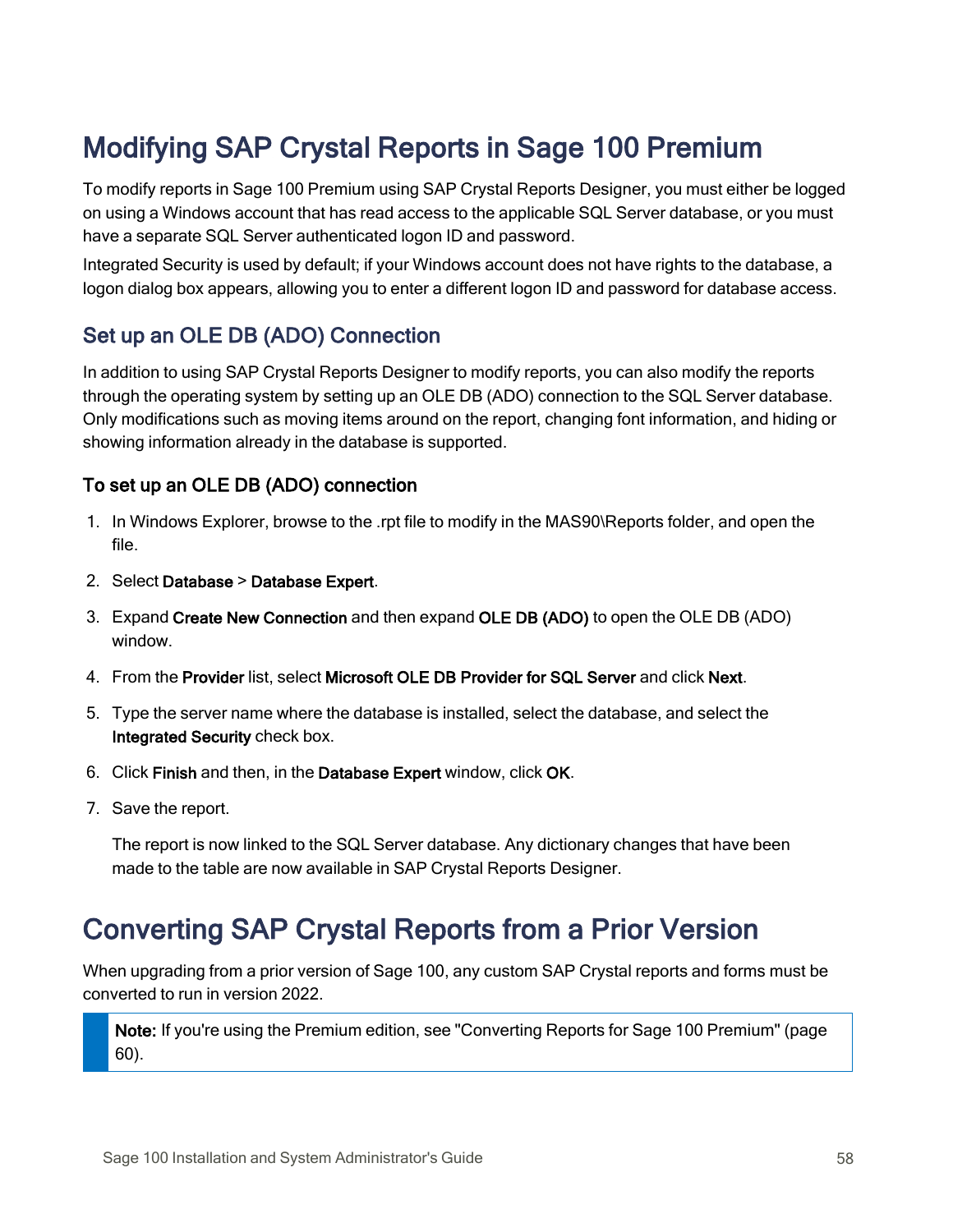## Converting Reports

The Sage 100 Crystal Report Conversion Wizard converts prior versions of Sage 100 Crystal Reports forms and reports to the latest data dictionary revisions and SAP Crystal Reports format.

This wizard runs the first time you access a SAP Crystal Report created using a level of Sage 100 earlier than 2022.

### To convert reports

- 1. In the MAS90\Home folder, double-click mascrcw.exe. The Sage 100 Crystal Report Conversion Wizard appears. Click Next.
- 2. In the Select Reports page, verify the connection type.
- 3. In the User Name field, type the user logon and type the password in the Password field.
- 4. In the Company field, type your company code in uppercase.

Verify that the company selected has the appropriate modules installed. For example, do not convert Bill of Materials reports for demo company code ABC. Those modules do not exist in company ABC, and the conversion will not complete for those reports.

- 5. In the Directory field, verify that the path is correct. Click Next.
- 6. In the Reports Path field, enter the path, or click Browse and select the folder to search for reports that require conversion. All forms and reports that have been previously converted and those that contain the current Sage 100 version as a keyword will not be selected for conversion.
- 7. Click Search to generate a list of reports. Click Cancel to stop the search.

You can select individual or multiple reports within the listing to convert. Select the report, or press CTRL to make multiple selections. Click Select All to convert all reports within the listing. Click Clear to clear the listing. To complete the conversion, click Next.

- 8. In the Completing the Sage 100 Crystal Report Conversion Wizard page, perform one of the following:
	- Click Finish to initiate the conversion process.
	- Click Back to return to the previous wizard or page.
	- Click Cancel to exit the wizard.
- 9. If you clicked Finish, the Converting Reports window opens. Click Save to save the listing of the selected reports and the conversion status of each report. The listing can be printed to the default Windows printer.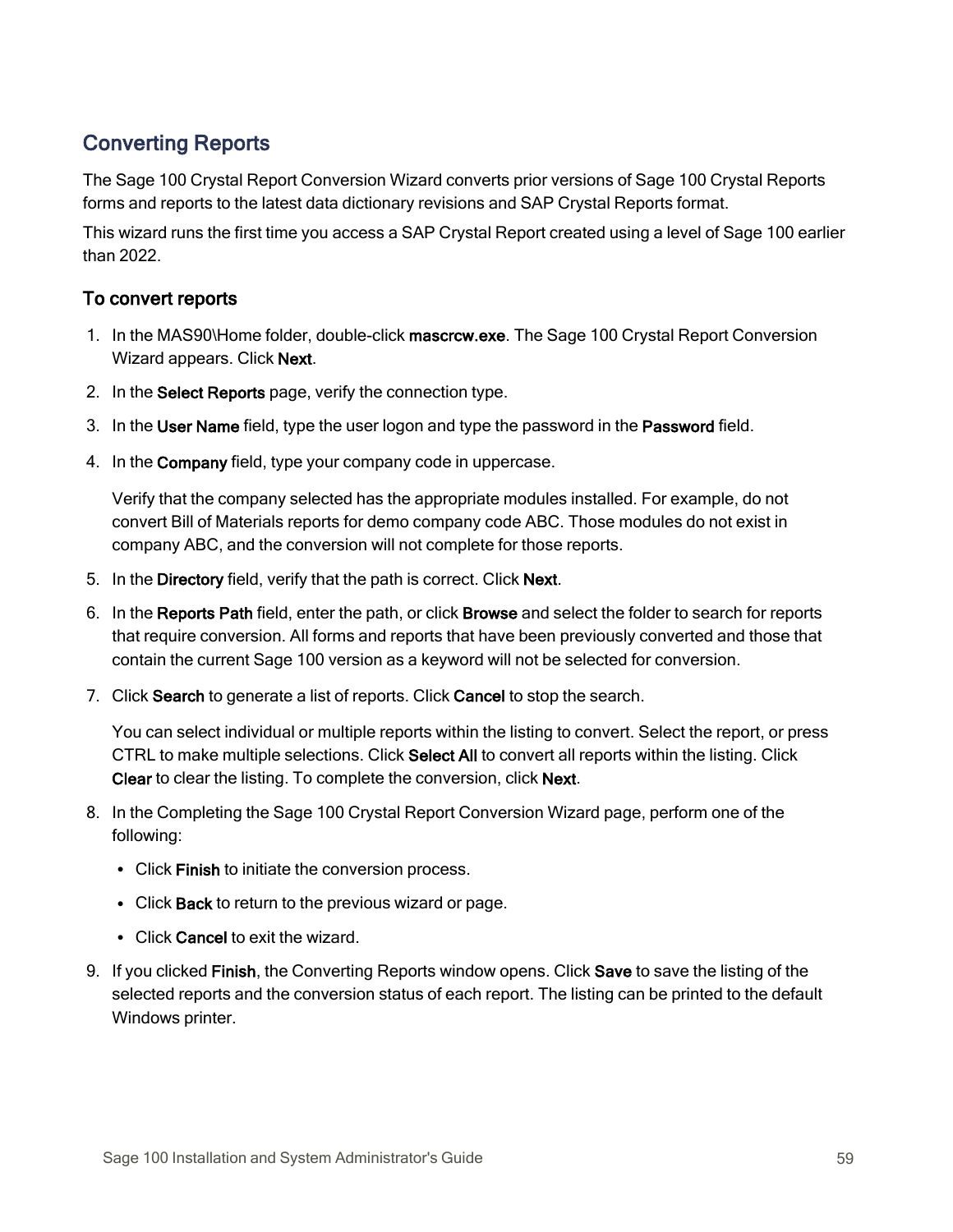If a field name used within the report or form no longer exists in the data source, it will be noted on the listing and removed from the report or form. If the removed field is contained in a formula, an SAP Crystal Reports error in printing message will appear when printing.

Successfully converted reports generate an unconverted backup file in the same folder with a file extension of .rp.

- If Status: Complete appears, the report is successfully converted.
- If Status: Failed appears, note the error message and verify that the company you are logged onto using ODBC contains application data files for the selected report.

If the conversion wizard cannot convert that report, the report must be manually converted. If errors are encountered during the conversion, the wizard will skip the report and continue with the next selected report.

## <span id="page-65-0"></span>Converting Reports for Sage 100 Premium

Follow the steps below to convert customized Crystal forms and reports from a prior version for Sage 100 Premium.

1. In the form or report printing window, click the drop-down arrow in the top-right corner, and then click Designer.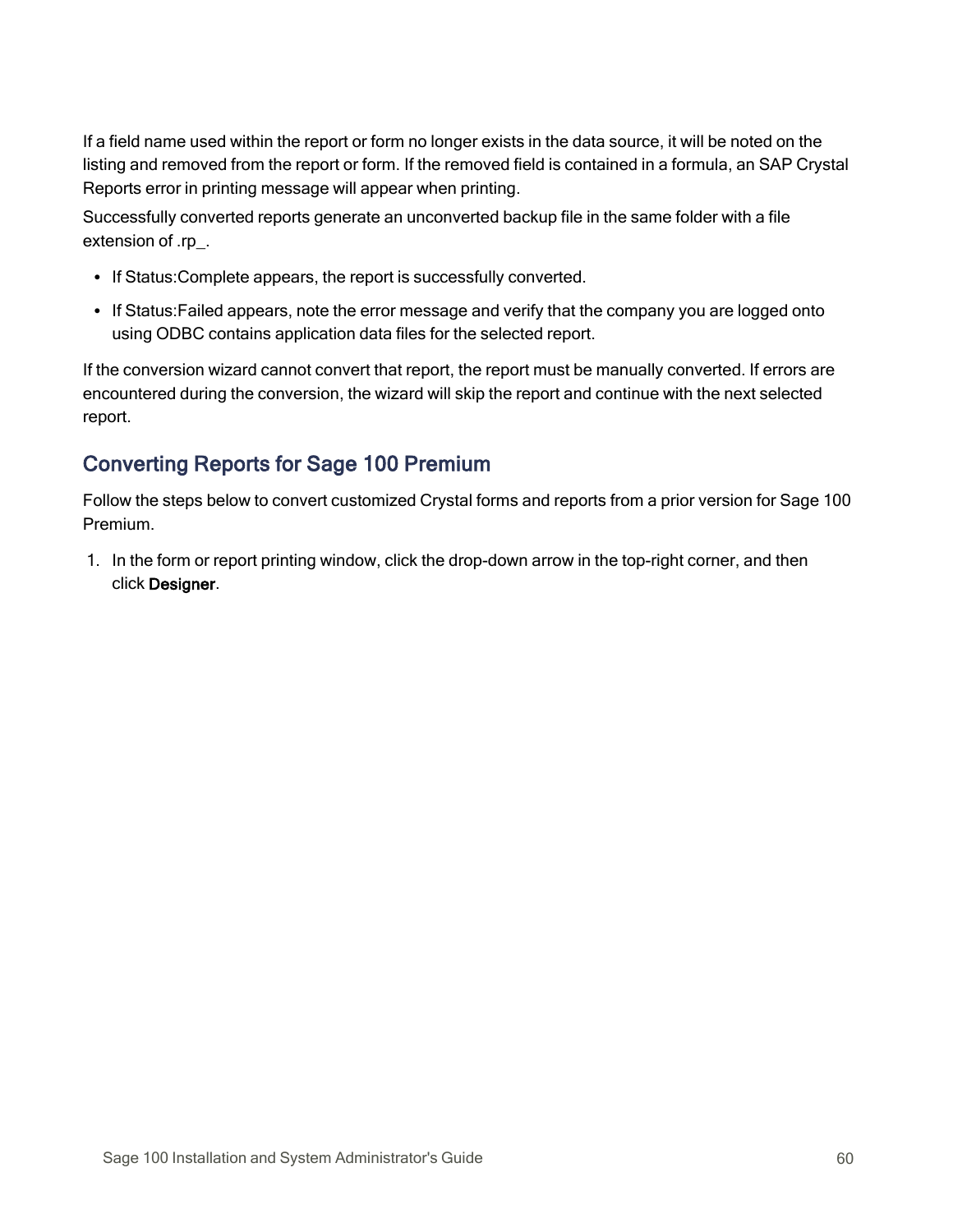| <b>Report Setting</b>    | <b>STANDARD</b>         |              | Q        |                              |  |                  | <br>Save |
|--------------------------|-------------------------|--------------|----------|------------------------------|--|------------------|----------|
| <b>Description</b>       | Customer Sales Analysis |              |          |                              |  | Save             |          |
| Setting Options          |                         |              |          |                              |  |                  | Save As  |
| Type                     | Public                  | ÷            |          | <b>Print Report Settings</b> |  | Number of Copies | Delete   |
| Default Report           | ☑                       |              |          | Three Hole Punch             |  | Collated         | Designer |
| Sort Report By           | <b>Customer Number</b>  |              | ▼        |                              |  |                  |          |
| Options                  |                         |              |          |                              |  |                  |          |
| <b>Fiscal Year</b>       |                         | 2020<br>▼    |          |                              |  |                  |          |
| <b>Accounting Period</b> |                         | 05 5/31/2020 | ▼        |                              |  |                  |          |
| Data to Print            |                         |              |          |                              |  |                  |          |
| Period to Date Data      | ☑                       |              |          |                              |  |                  |          |
| Year to Date Data        | ☑                       |              |          |                              |  |                  |          |
| Prior Year Data          | ☑                       |              |          |                              |  |                  |          |
| Selections               |                         |              |          |                              |  |                  |          |
| <b>Select Field</b>      |                         | Operand      |          | Value                        |  |                  | ۸        |
| <b>Customer Number</b>   |                         | All          | ▼        |                              |  |                  |          |
| <b>Customer Name</b>     |                         | All          | ۰        |                              |  |                  |          |
|                          |                         | Αll          | <b>v</b> |                              |  |                  |          |
| Salesperson              |                         | All          | ۰        |                              |  |                  | v        |

- 2. In the SAP Crystal Reports Designer window, on the File menu, select Summary Info.
- 3. In the Document Properties window, in the Keywords field, verify that the version shown is the current version, and then click OK.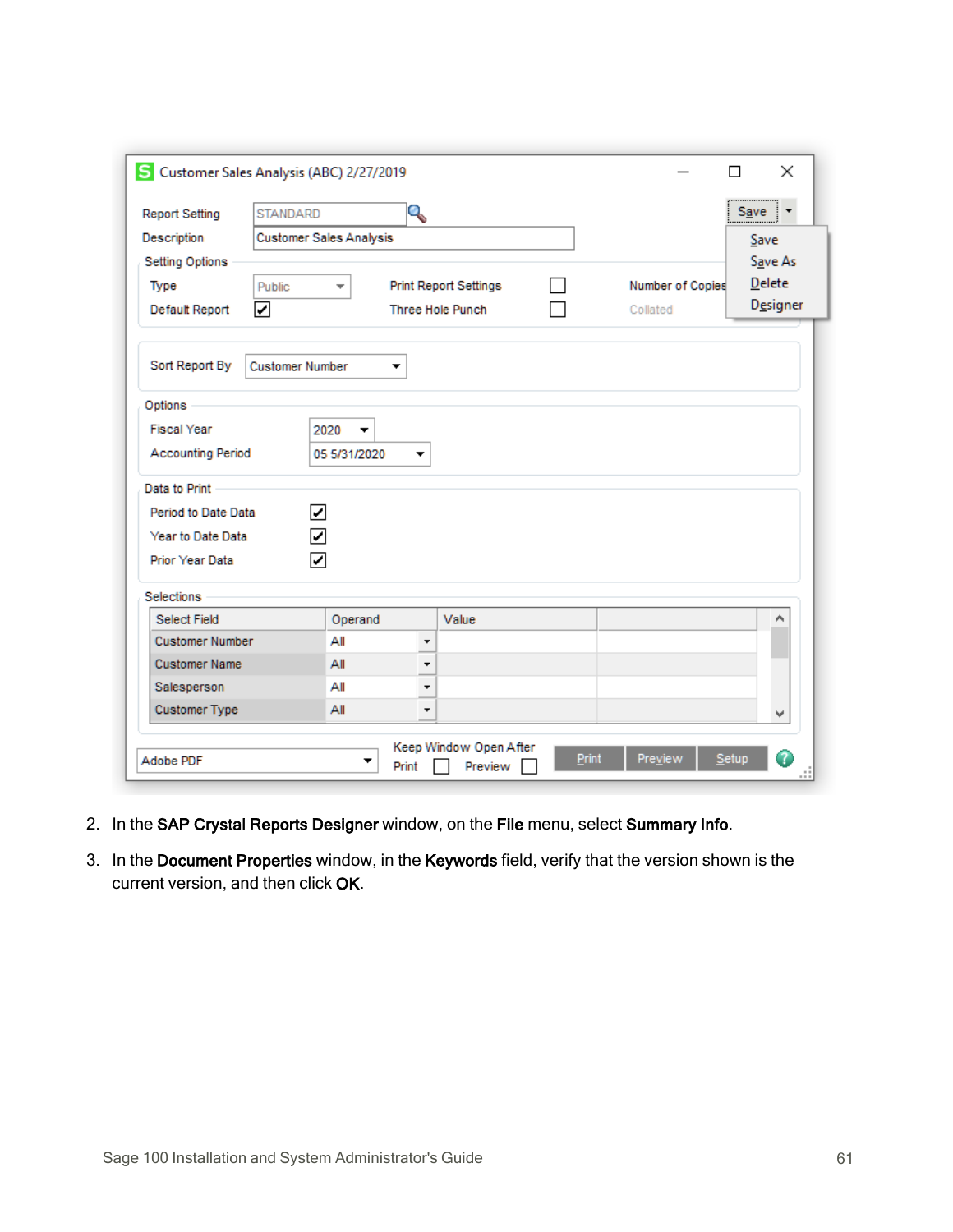| <b>Document Properties</b> |                            | × |  |  |  |  |  |
|----------------------------|----------------------------|---|--|--|--|--|--|
| Summary<br>Statistics      |                            |   |  |  |  |  |  |
| Application:               | <b>SAP Crystal Reports</b> |   |  |  |  |  |  |
| Author:                    | Sage Software, Inc.        |   |  |  |  |  |  |
| Keywords:                  | Converted to version 6.10  |   |  |  |  |  |  |
| Comments:                  | r.                         |   |  |  |  |  |  |
|                            |                            |   |  |  |  |  |  |
|                            | $\sim$                     |   |  |  |  |  |  |
| Title:                     | Customer Sales Analysis    |   |  |  |  |  |  |
| Subject:                   |                            |   |  |  |  |  |  |
| Template:                  |                            |   |  |  |  |  |  |
| Save Preview Picture       |                            |   |  |  |  |  |  |
|                            | ОΚ<br>Cancel<br>Help       |   |  |  |  |  |  |

- 4. On the Database menu, select Verify Database. The OLE DB (ADO) window opens.
- 5. Perform one of the following:
	- If your Windows logon account has Read access to the database, click Finish.
	- If your Windows logon account does not have Read access to the database, clear the Integrated Security check box, enter a user ID with access to the database and its password, and then click Finish.
	- If it is necessary to remap any fields, follow the instructions in the SAP Crystal Reports Designer Help system. Complete these steps for all forms and reports that were customized in the previous version.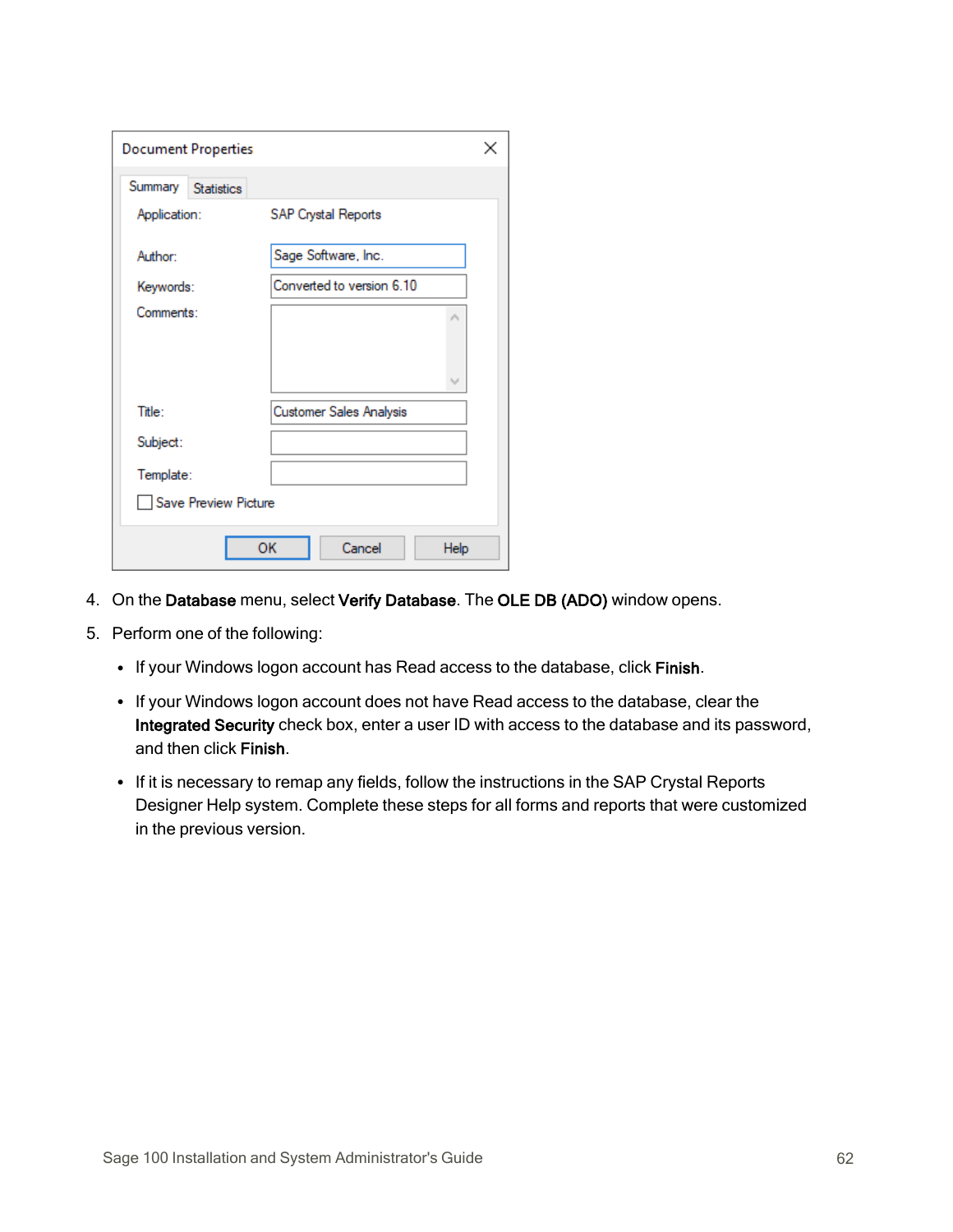# Installing Federal and State Tax Reporting

# **Overview**

Federal and State Tax Reporting software allows you to print and electronically file your payroll tax forms and 1099 forms using signature-ready plain paper tax forms. Every report is saved in its own history or draft file for easy retrieval.

## Installing Federal and State Tax Reporting on a Workstation

You must install Federal and State Tax Reporting separately on each Sage 100 workstation. Do not install the program on the server.

### To install Federal and State Tax Reporting on a workstation

- 1. Log on to the workstation as a user with Administrator rights.
- 2. Start the Sage 100 installation program by clicking the Autorun.ext file, and then select your edition of the product.
- 3. Click Productivity Applications.
- 4. On the Productivity Applications screen, click Install Federal and State Tax Reporting.
	- To begin the installation process from a server installation of Sage 100 Standard, map a drive letter to a share point on the server above the MAS90 folder. In the MAS90\Wksetup folder, double-click Autorun.exe, and then click Install Federal and State Tax Reporting.
	- To begin the installation process from a server installation of Sage 100 Advanced or Premium, use Windows Explorer to attach to the server share point where Sage 100 is installed. In the MAS90\Wksetup folder, double-click Autorun.exe, and then click Install Federal and State Tax Reporting.
- 5. Proceed through the steps in the Federal and State Tax Reporting installation wizard to complete the installation.
- 6. Click Accept to accept the terms of the license agreement. You must accept the agreement to continue with the installation. A progress meter appears while the installation is in progress.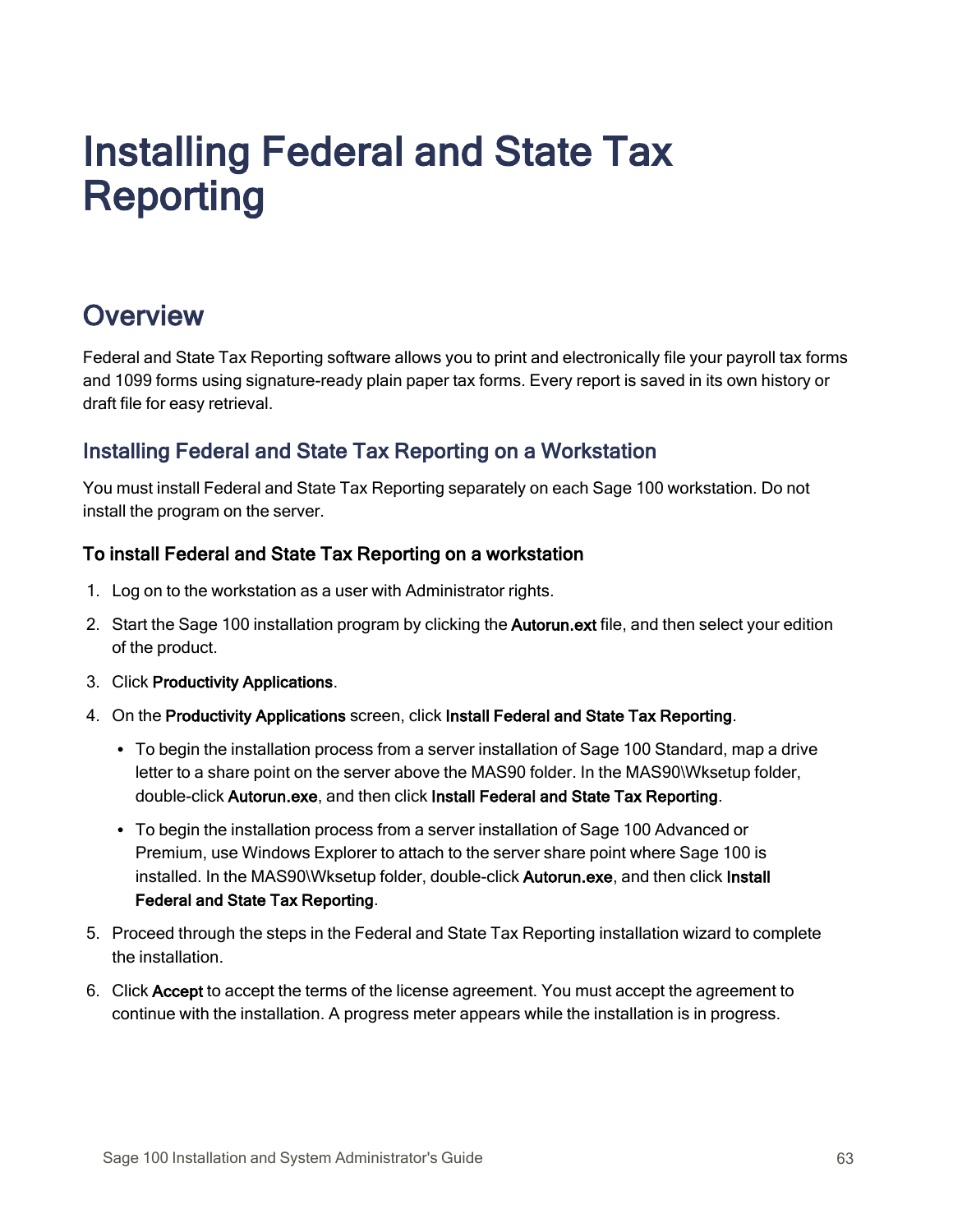## Share and NT File System (NTFS) Permissions

For Sage 100 Advanced and Premium, on the server where Sage 100 is installed, you must set the share permissions to Change. For users that will generate eFiling forms and reports, set the Write permissions to the following folders (where XXX is the company code):

...\MAS\_XXX\APXXX\eFilingReporting

...\MAS\_XXX\PRXXX\eFilingReporting

The share permissions and folder NTFS permission must be set up before users can use Federal and State Tax Reporting.

Note: For more information about setting permissions, see "Sage 100 Security [Permissions](#page-97-0) " (page [92\).](#page-97-0)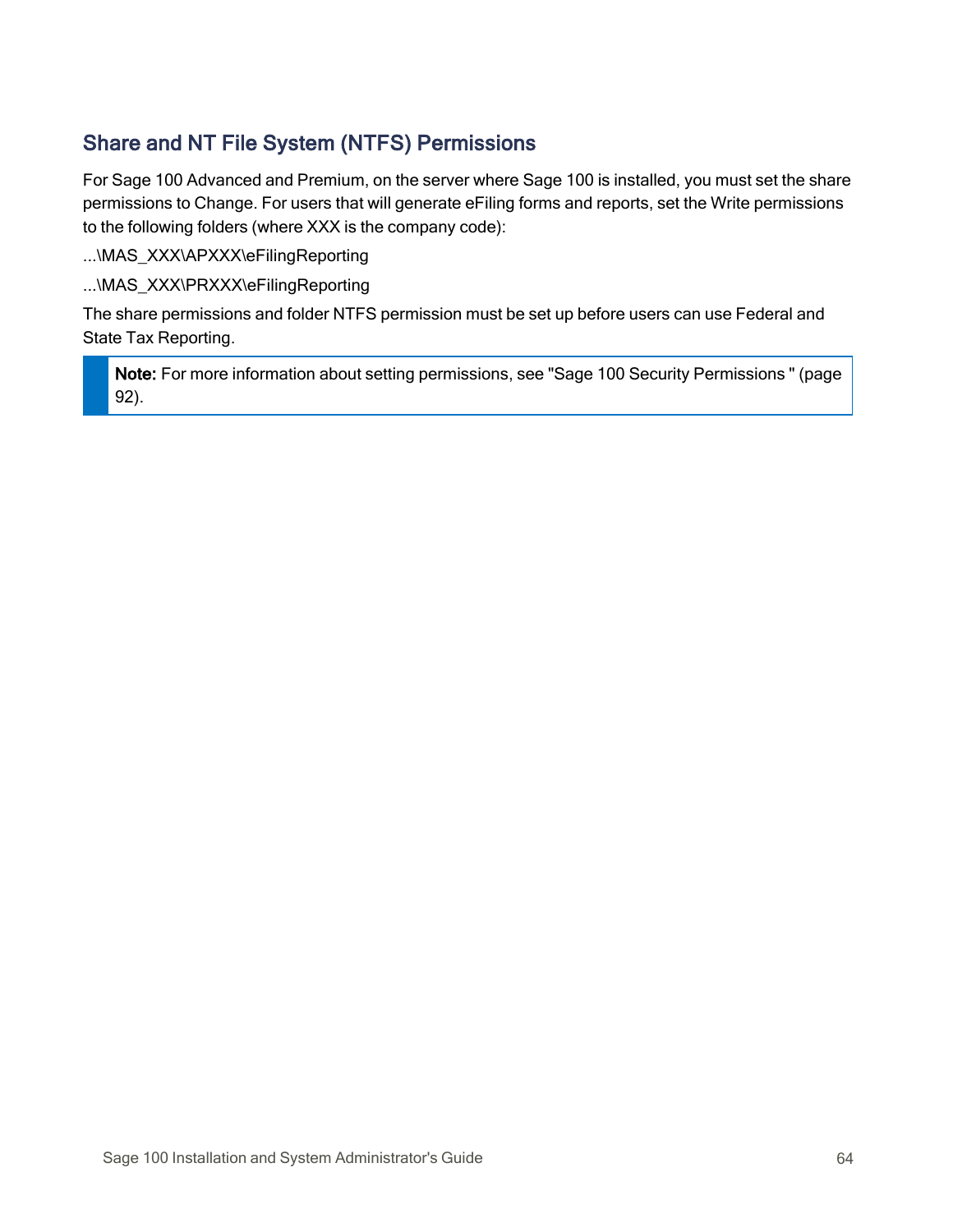# Setting Up Credit Card and ACH Payment Processing

Use the credit card and ACH payment processing feature to authorize credit card and ACH payment transactions. You must have the Accounts Receivable module installed and have a valid merchant account with Paya (formerly Sage Payment Solutions).

# Installing Paya Connect Desktop

You must install Paya Connect Desktop on each workstation that will be used to access credit card or ACH payment information in Sage 100.

The first step is to install Paya Connect Desktop. Then when you start the program, you'll be asked to upgrade to Paya Connect Desktop.

## Considerations for Using Paya Connect Desktop

- Workstations used to process credit card and ACH payment transactions or set up credit card and ACH payment processing require a working internet connection.
- Add www.sageexchange.com to the list of trusted websites for any workstations that will be using Paya Connect Desktop to set up credit card and ACH payment features.

### To install Paya Connect Desktop

1. Use Windows Explorer to browse to the server where Sage 100 is installed, and locate the MAS90\Wksetup folder.

If you're using a stand-along installation of Sage 100 Standard, browse to the MAS90\Wksetup folder on the computer.

- 2. Double-click Autorun.exe to open the Workstation Setup program; it takes a few seconds to launch.
- 3. Click Install Paya Connect Desktop.
- 4. Proceed through the steps in the Paya Connect Desktop installation wizard to install the program.
- 5. When the installation is complete, a window appears to let you know that a software update is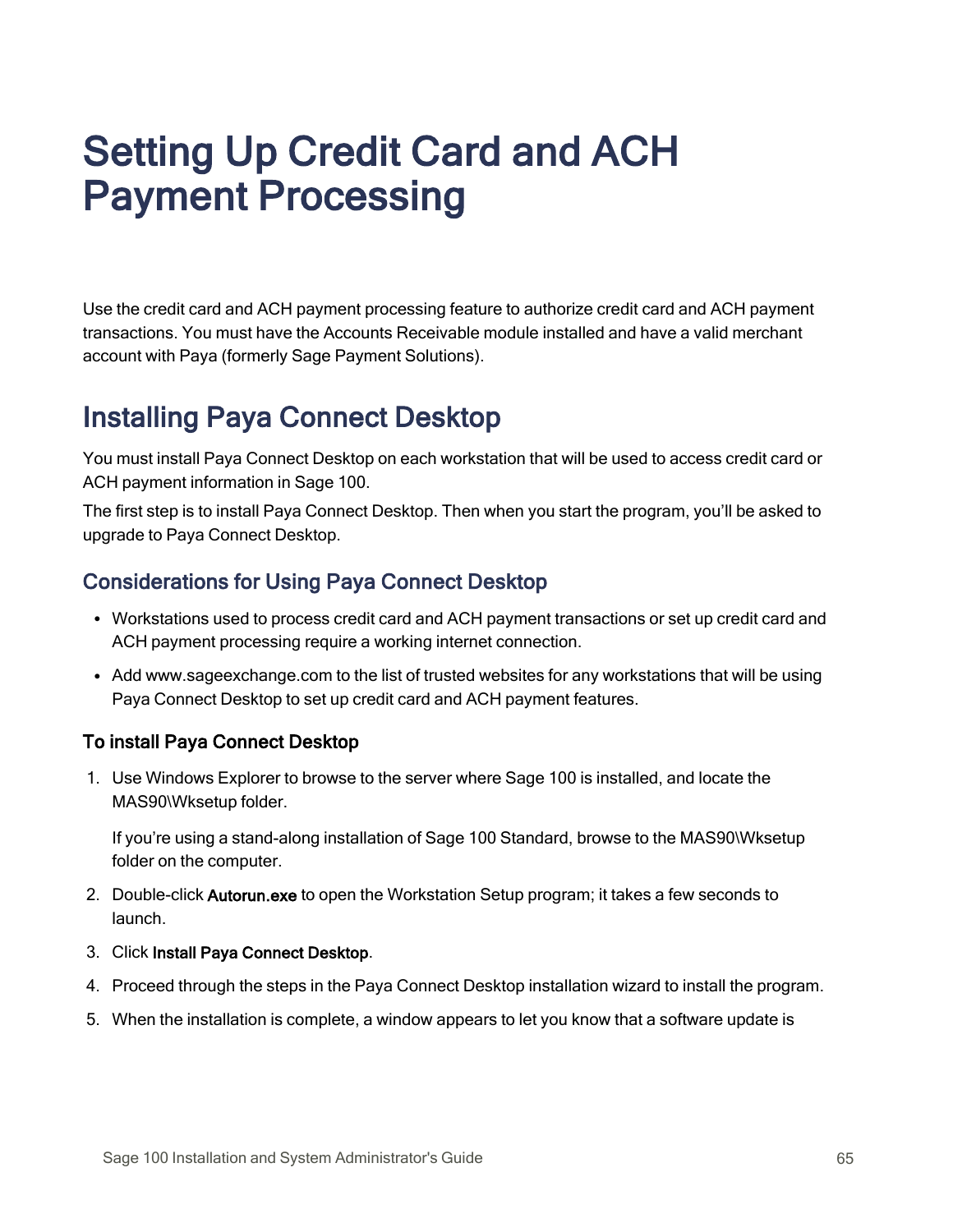available.

6. Follow the prompts to install Paya Connect Desktop.

## Enabling Credit Card and ACH Payment Processing

The simplest way to enable credit card and/or ACH payment processing is to use the setup wizard. The wizard guides you through enabling the feature and creating payment types.

You will need to enter the merchant ID and merchant key for your Paya account, so have that available before you start the wizard.

To start the wizard, select Accounts Receivable > Setup > Payment Setup Wizard.

For information on setting up credit card and ACH payment processing without using the wizard, see Set Up Credit Card and ACH Payment Processing in the Help.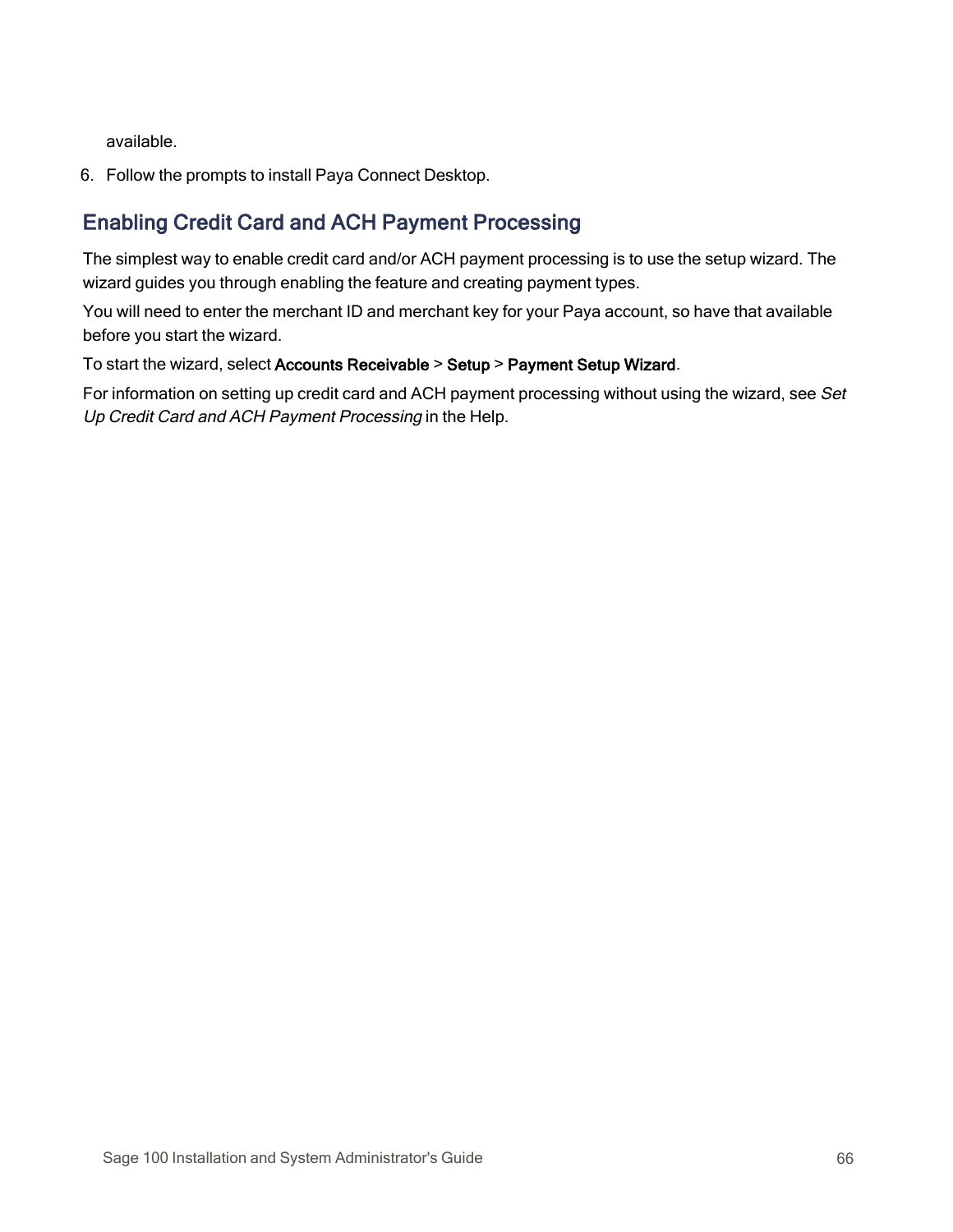# Performing System Startup

After installing Sage 100, you are ready to set up companies, security, and system preferences. One company must be created in Sage 100 before anyone can access the system.

During the installation, a program group is added to the Windows Start > All Programs menu. Click the Sage 100 Desktop icon in this program group to start the software.

# Starting the Software

When first starting Sage 100, you are prompted to enter the Administrator password that you entered during the installation.

After entering your Administrator password, the Administrative Tools screen appears.

Logging on as Administrator does not give you full access to the software. Only certain Library Master tasks are available. To access the software, you must set up a user logon (other than the Administrator logon) and password in User Maintenance. For more information, see "Setting Up [Security"](#page-74-0) (page 69).

# Performing Administrative Tasks

You can perform the following tasks from the Administrative Tools screen:

- Create and activate companies for new installations (see "Creating and Activating [Companies"](#page-72-0) [\(page](#page-72-0) 67))
- Define user roles, create users, and assign roles to users (see ["Setting](#page-74-1) Up Roles and Users for [Security"](#page-74-1) (page 69))

Note: You must create and activate companies and then create user roles before creating users.

- Set up system preferences (see "Setting System [Preferences"](#page-83-0) (page 78))
- Change your administrator password (see "Changing Your [Administrator](#page-85-0) Password" (page 80))
- <span id="page-72-0"></span>• Change your participation in the Sage Product Enhancement Program.

### Creating and Activating Companies

You must create and activate the companies for which data will be processed. Many systems are set up with multiple companies to keep financial records for individual companies separate, and to separate real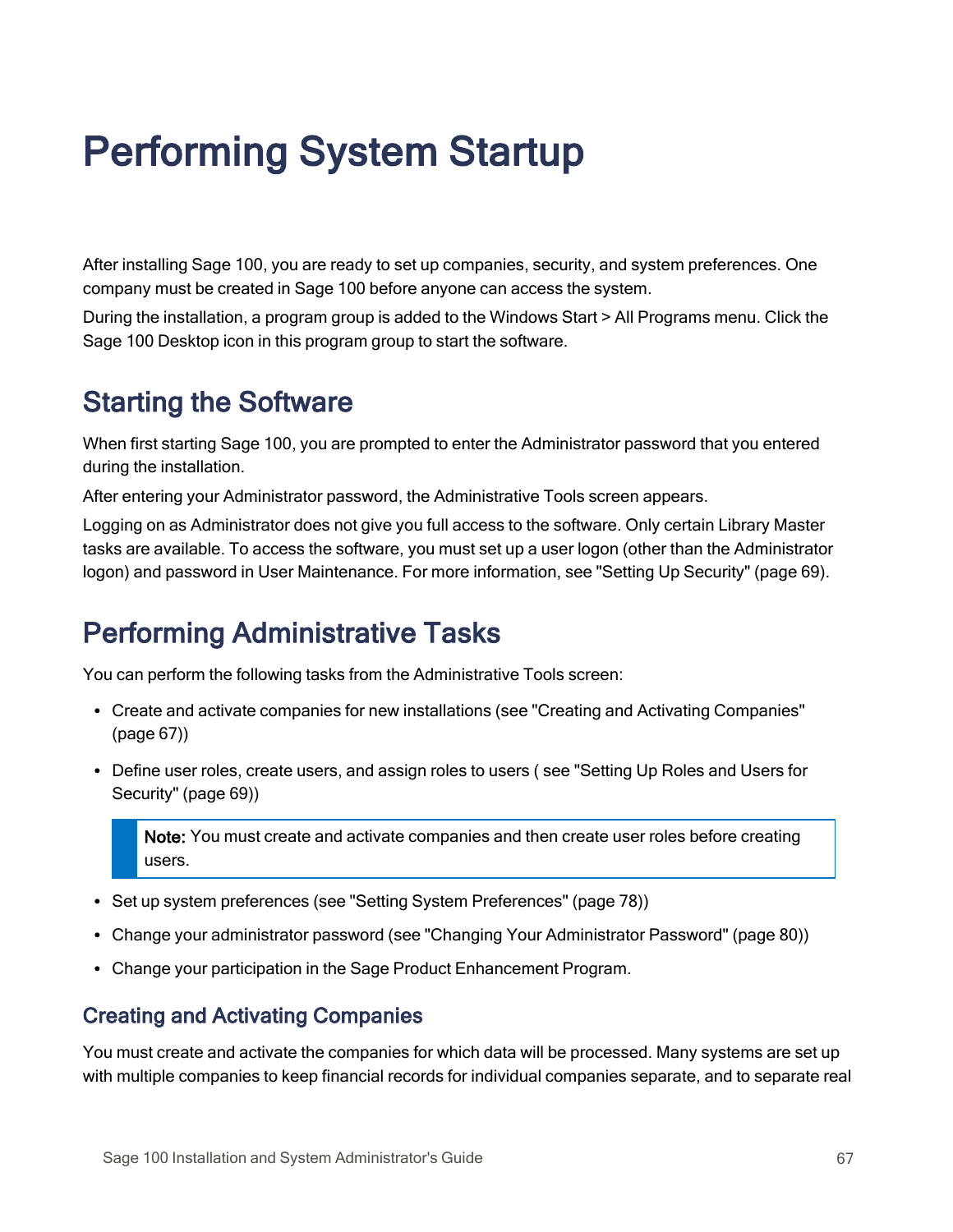company data from test company data. Each company is identified using a three-character company code. Within the modules, you can set up data files for each company.

If you are creating companies that contain similar information, you can create companies from an existing company by copying information from the source company. For more information, see ["Copying](#page-73-0) a [Company"](#page-73-0) (page 68).

Note: You must define at least one company code before activating any modules.

#### To create and activate a company

- 1. Use any of the following methods to open the Company Maintenance window:
	- On the Administrative Tools screen, click Company Maintenance.
	- In Sage 100 select Library Master > Main > Company Maintenance.

Note: You must create at least one role and user before you can sign into Sage 100 and access the Library Master menu.

- 2. In the Company Maintenance window, enter a company code and company name.
- 3. Enter the information for your company.
- 4. Click Activate to activate one or more modules. When you are asked to save the new company, click Yes.
- 5. In the Activate Module window, select the module(s) to activate and click Proceed. This process creates data files for each selected module for the company.
- 6. The Company Maintenance window appears again after the activation process is complete. Verify that the modules you selected appear in the Activated Modules section of the window.

The demo data company codes are automatically created with activated if they were selected during the installation process.

### <span id="page-73-0"></span>Copying a Company

You can create a new company from an existing company. You can copy information, including company data and company forms, from the source company.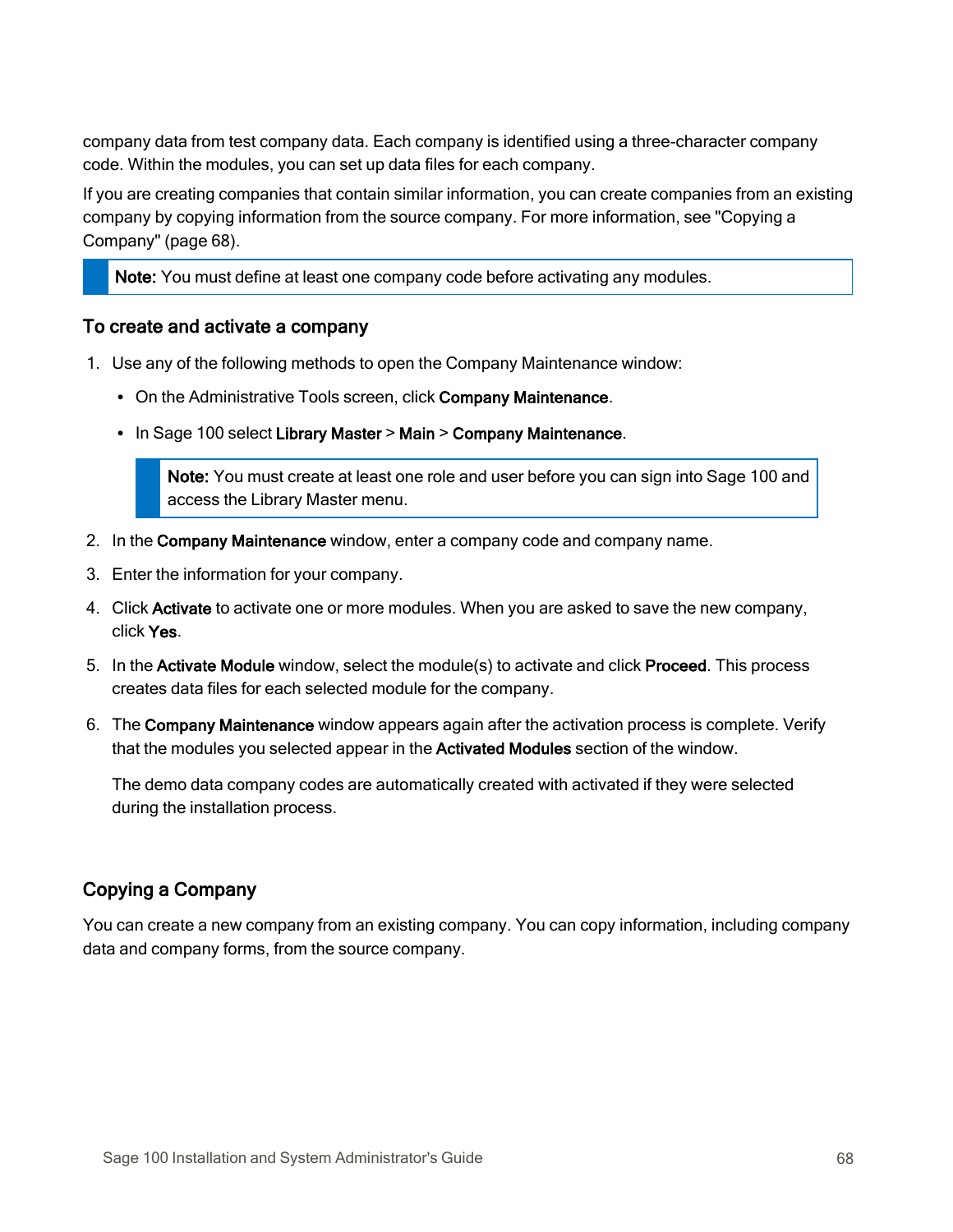### To copy a company

- 1. Use any of the following methods to open the Company Maintenance window:
	- On the Administrative Tools screen, click Company Maintenance.
	- In Sage 100 select Library Master > Main > Company Maintenance.

Note: You must create at least one role and user before you can sign into Sage 100 and access the Library Master menu.

- 2. In the Company Maintenance window, enter a company code and company name.
- 3. Click Copy.
- 4. In the Copy Data window, in the Source Company field, enter the company you are copying from.
- 5. To copy data and/or forms, select the corresponding check boxes.

Note: For Sage 100 Premium, only data can be copied.

6. Click Proceed.

# Upgrading and Converting Data

If you are upgrading data from a previous installation, refer to the Customer Upgrade Guide for upgrading instructions. The guide is available on the Sage 100 [Documents](http://cdn.na.sage.com/docs/en/customer/100erp/Documentation.htm) page.

# <span id="page-74-0"></span>Setting Up Security

Sage 100 offers flexible security that can be used to provide appropriate access to the system and to meet your company's specific requirements. The security system can be either simple or elaborate, protecting various combinations of companies, modules, menus, tasks, and security permissions by creating multiple roles, and assigning these roles to users. Roles are assigned to users so that users are restricted to only the tasks that pertain to the roles they are assigned to. If the user attempts to access a secured area, access is denied.

# <span id="page-74-1"></span>Setting Up Roles and Users for Security

To implement effective security, you must define roles for your system, and then create user codes and assign users to specific roles.

Roles should be set up to reflect the functional roles of your organization. You should define roles with access to certain modules, tasks, and security options that allow users to perform tasks related to their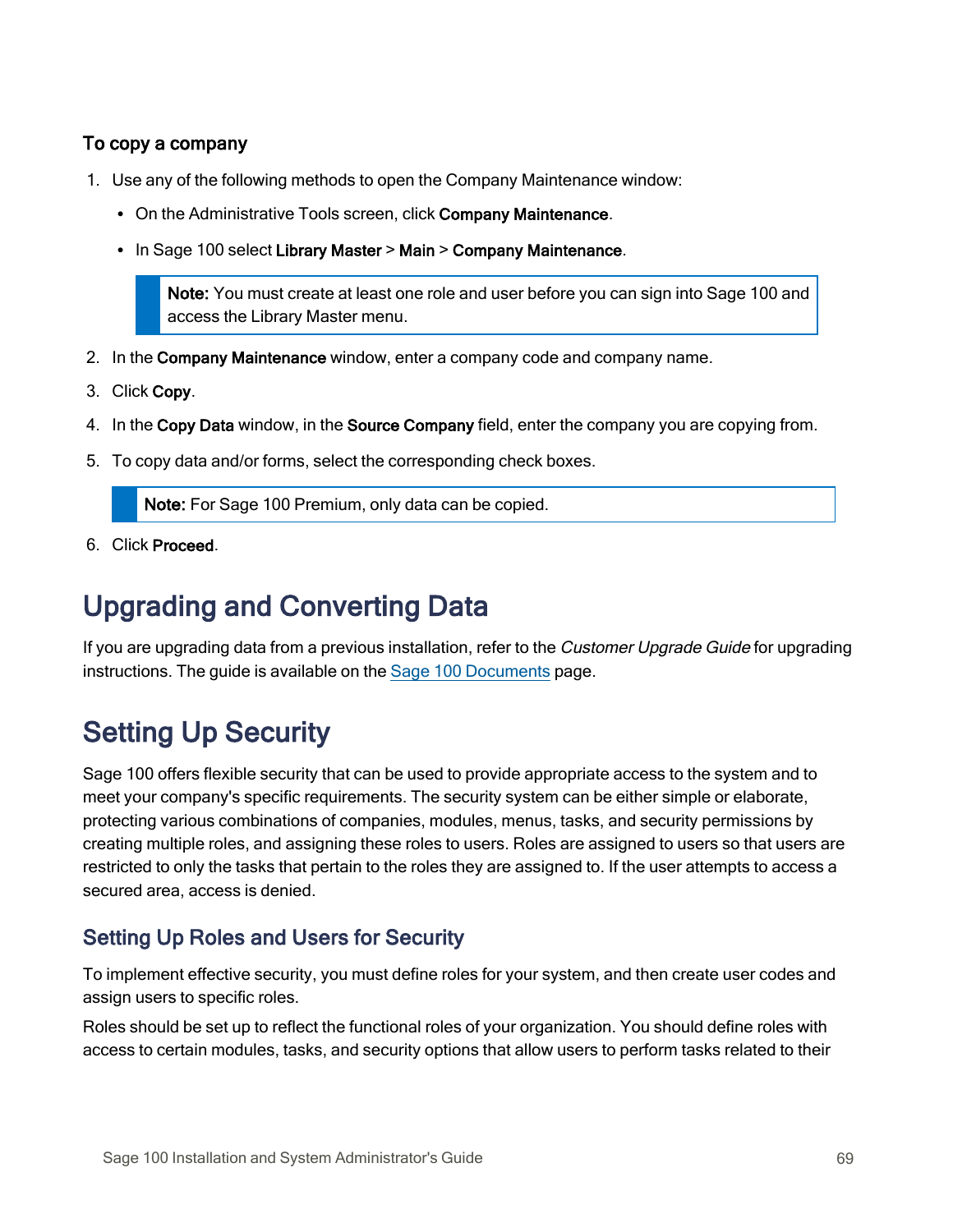jobs. Roles are company independent, though you can assign roles to users who are restricted from entering certain companies.

A Default role is included in Sage 100. Users assigned to the Default role have access to all modules and certain security options. The Default role cannot be modified in Role Maintenance.

If you purchased Sage 100 through a subscription plan, there are additional

When establishing your system's security, use the concept of roles to identify the specific tasks and options you want users to be able to access. Users can be assigned to multiple roles so design your roles to be as granular as you like. Role permissions are cumulative, which means if a user is assigned to two roles where one role gives the user access to a program while another role does not, the user will be granted access to this program.

You must determine the requirements for your security system. In most cases, it is better to start with a simple arrangement. As more sophistication is needed, this flexible system can be easily refined.

### Defining Roles

Roles are set up to reflect the functional roles within an organization. These roles are global to the software and are company independent. Permissions assigned to roles allow assigned users access to the areas of the software they need to perform their job functions.

For modules other than Material Requirements Planning and Work Order, security can be further refined by assigning Create, Modify, Remove, or View permissions to maintenance tasks, or by setting Update or Print Only permissions to update tasks. For setup tasks, permissions can be set to Modify or View. Additionally, some security options, such as allowing batches to be merged can be allowed or restricted.

Defining roles is considered the first step in enabling security for your system. Before you define roles in your system, determine the functional roles needed for your organization.

After you have created a role, you can create a copy of it for use as a starting point when creating additional roles.

#### Notes:

- To access Role Maintenance, you must be logged on as Administrator, or have a role assigned to you that allows access to Role Maintenance.
- Library Master tasks are not company-specific.

### To define roles if you purchased Sage 100 through a subscription plan

- 1. Use one of the following methods to open the Role Maintenance window:
	- In the Administrative Tools screen, click Role Maintenance.
	- Select Library Master > Security > Role Maintenance.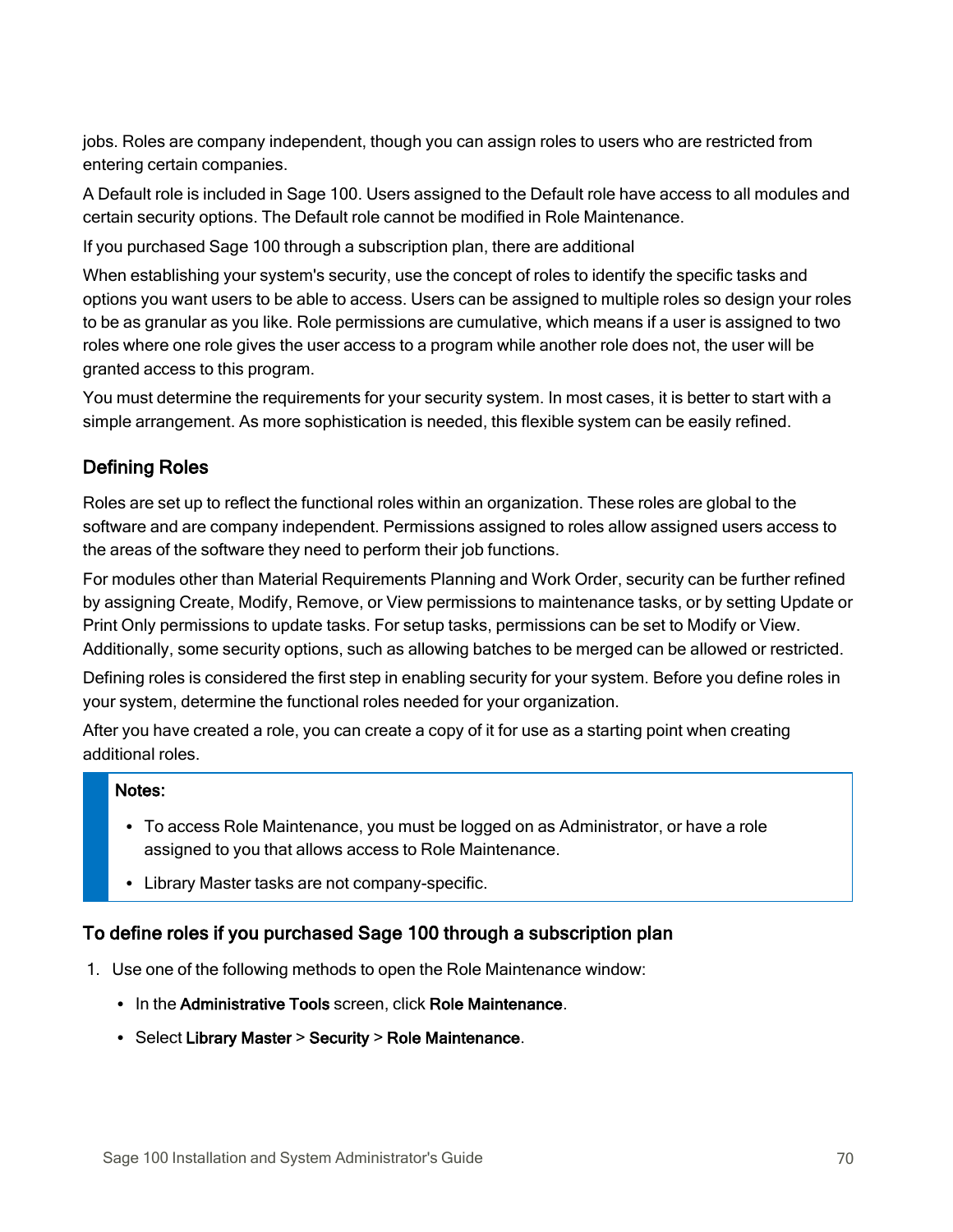- 2. Enter a role name and description.
- 3. In the Type field, select a role type.
- 4. To copy role settings from a template or another role:
	- a. Click Copy.
	- b. Select either a template or an existing role.
	- c. Select one or more check boxes to specify which settings to copy.
	- d. Click OK.
	- e. Continue with the next step to modify the role as needed.

Note: To view a detailed list of permissions available for each role template, print the Role Report and select Role Template Details in the Type of Report to Print field.

5. On the Tasks tab, select the check boxes for the modules and tasks to which users should have access. To allow access to all modules and tasks, select the Sage 100 check box.

To refine the level of security for each task, click the + icon to expand the list of related permissions. When you select the task check box, the permissions are selected by default, but you can clear them for more granular access control.

6. On the Security Options tab, select the check boxes next to the security options that you want to enable for the role. Select the Sage 100 check box to select all security options.

If you group the list by Security Option, the module grouping is removed. Then you can select a check box for a security option that's applicable to multiple modules to enable it for all modules.

7. On the SData Security tab, select check boxes to assign SData security permissions and allow access to individual data tables. Select the Sage 100 check box to select all SData security permissions.

Note: This tab is available only if the Enable Native SData Provider and Access within Role Maintenance check box is selected in System Configuration.

Within each data table, you can further allow or restrict the following levels of security for the role.

| <b>Business</b><br><b>Table</b> | <b>HTTP Verbs used in SData Developer</b> |
|---------------------------------|-------------------------------------------|
| Create                          | Post                                      |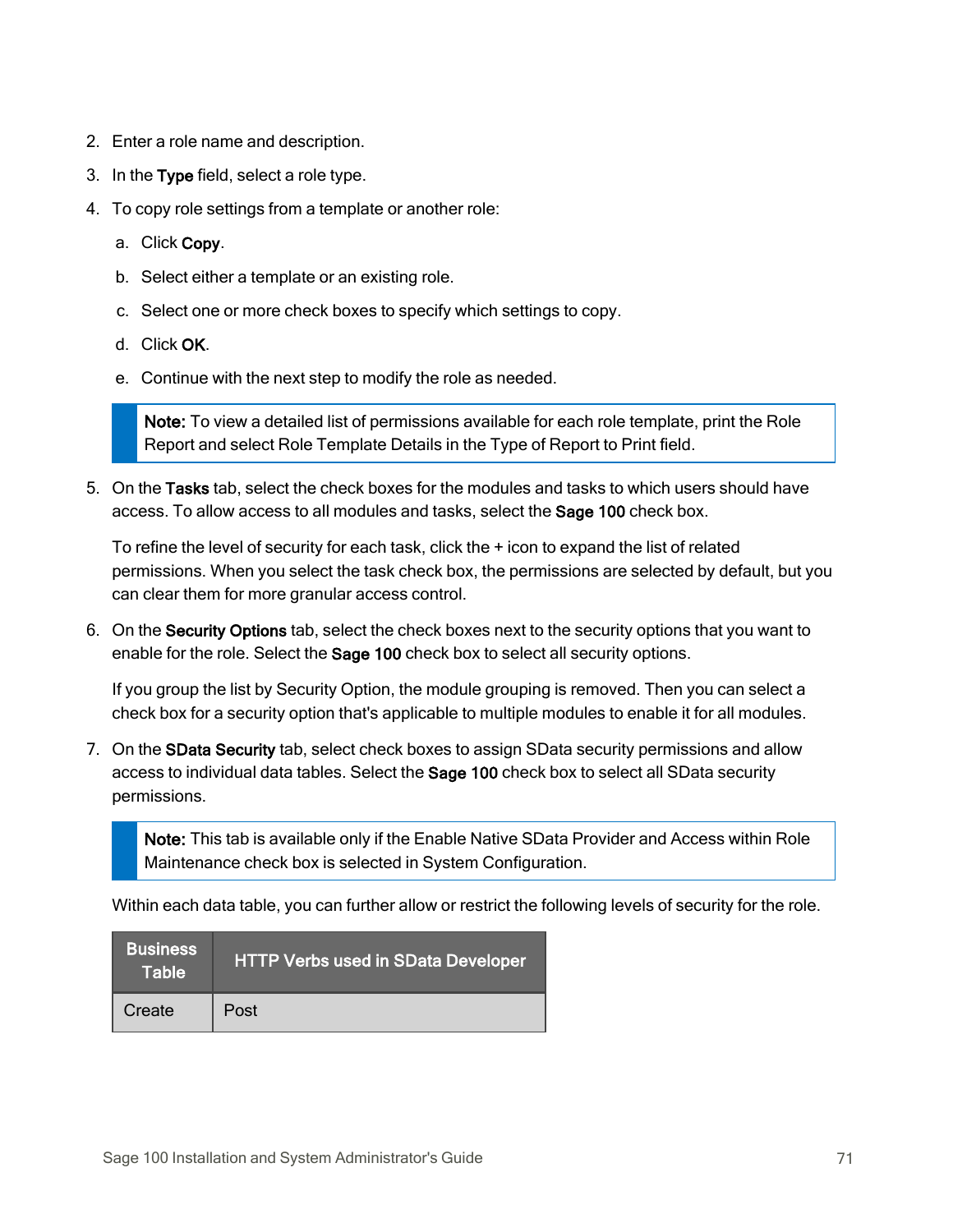| <b>Business</b><br><b>Table</b> | <b>HTTP Verbs used in SData Developer</b> |
|---------------------------------|-------------------------------------------|
| Read                            | Get                                       |
| Update                          | Put                                       |
| Delete                          | <b>Delete</b>                             |

8. On the ODBC Security tab, select the Sage 100 check box to select all ODBC security permissions or select the individual check boxes to assign ODBC security permissions and allow access to individual data tables and fields.

Note: This tab is available only if the Enable ODBC Security within Role Maintenance check box is selected in System Configuration. Also this tab is not available for Sage 100 Premium.

9. Click Accept.

The role can now be assigned to users in User Maintenance.

### To copy settings from an existing role or template to a new role (available only with subscription)

- 1. Use one of the following methods to open the Role Maintenance window:
	- In the Administrative Tools screen, click Role Maintenance.
	- Select Library Master > Security > Role Maintenance.
- 2. Enter a role name.
- 3. Click Copy.
- 4. In the Copy From window, select either a template or an existing role to copy from.
- 5. Select the check boxes for the settings that you want to copy.
- 6. Click OK.
- 7. In Role Maintenance, make any needed changes to the role, and then click Accept.
- 8. The role can now be assigned to users in User Maintenance.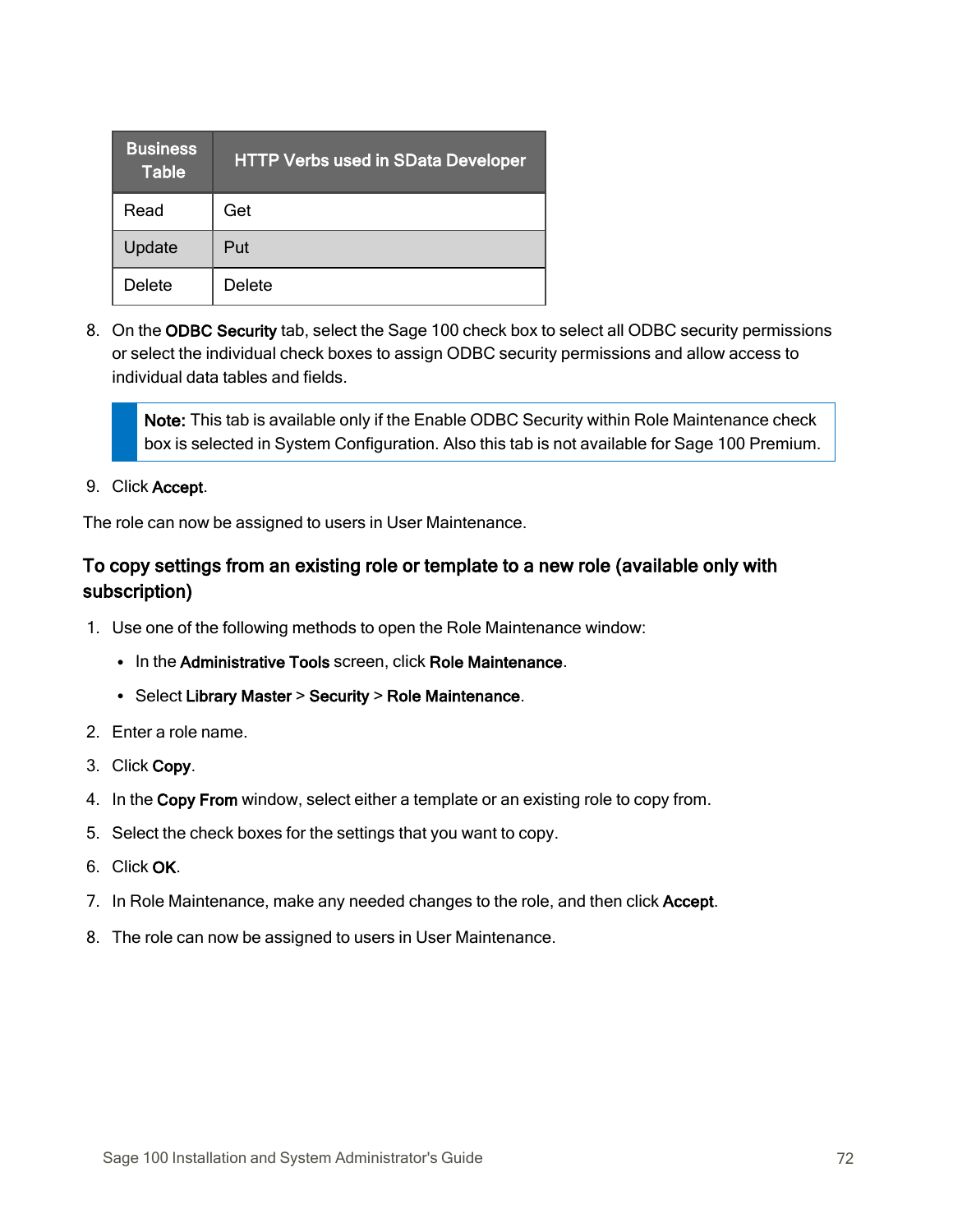### To define roles if you did not purchase Sage 100 through a subscription plan

- 1. Use one of the following methods to open the Role Maintenance window:
	- In the Administrative Tools screen, click Role Maintenance.
	- Select Library Master > Main > Role Maintenance.
- 2. Enter a role name and description.
- 3. On the Tasks tab, select the check boxes for the modules and tasks to which users should have access. To allow access to all modules and tasks, select the Sage 100 check box.

To refine the level of security for each task, click the + icon to expand the list of related permissions. When you select the task check box, the permissions are selected by default, but you can clear them for more granular access control.

- 4. On the Security Events tab, select the check boxes next to the security events that you want to enable for the role. Select the Sage 100 check box to select all security events.
- 5. On the Module Options tab, all check boxes are selected by default. Clear the check boxes next to the module options that you do not want to enable for the role.
- 6. On the SData Security tab, select check boxes to assign SData security permissions and allow access to individual data tables. Select the Sage 100 check box to select all SData security permissions.

Note: This tab is available only if the Enable Native SData Provider and Access within Role Maintenance check box is selected in System Configuration.

| <b>Business</b><br><b>Table</b> | <b>HTTP Verbs used in SData Developer</b> |
|---------------------------------|-------------------------------------------|
| Create                          | Post                                      |
| Read                            | Get                                       |
| Update                          | Put                                       |
| Delete                          | Delete                                    |

Within each data table, you can further allow or restrict the following levels of security for the role.

7. On the ODBC Security tab, select the Sage 100 check box to select all ODBC security permissions or select the individual check boxes to assign ODBC security permissions and allow access to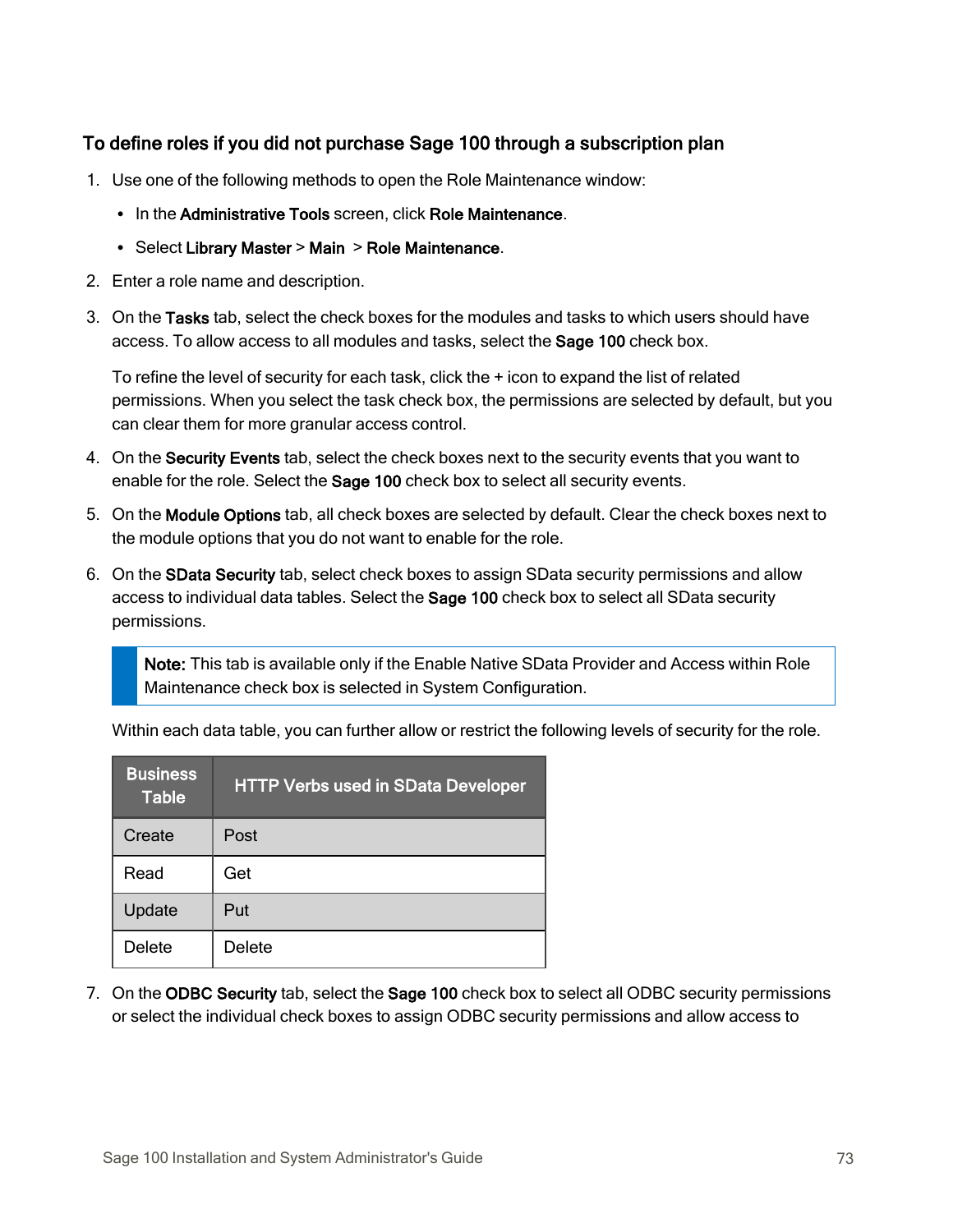individual data tables and fields.

Note: This tab is available only if the Enable ODBC Security within Role Maintenance check box is selected in System Configuration. Also this tab is not available for Sage 100 Premium.

8. Click Accept.

The role is defined and can now be assigned to users in User Maintenance.

After defining all roles for the system, you can create users, and then assign these roles to users.

### Creating Users and Assigning Roles

Defining a user includes setting up a logon and password, assigning access to specific companies, and assigning a role or multiple roles to the user.

A user account can be defined with an expiration date to lock the user out of the system after a certain amount of time. You can also define start and end dates for any role assigned to the user. This feature allows a user access to certain areas of the system and security events for the limited period of time.

If you have multiple roles assigned to a user, the role with the most access takes precedence.

Note: You can access User Maintenance only if you are logged on as Administrator, or if you have a role assigned to you that allows access to User Maintenance.

#### To create users and assign them to roles in User Maintenance

- 1. Use one of the following methods to open the User Maintenance window:
	- In the Administrative Tools screen, click User Maintenance.
	- If you purchased Sage 100 through a subscription plan, select Library Master > Security > User Maintenance.
	- If you did not purchase Sage 100 through a subscription plan, select Library Master > Main > User Maintenance.
- 2. Enter a user logon.
- 3. Enter the user's name and user code.

Note: The user code is referenced in the software, but it is not used as the user's logon.

- 4. Complete the remaining fields in the heading section.
- 5. On the Maintenance tab, select the one or more companies and a corresponding role. Enter start and expiration dates if applicable.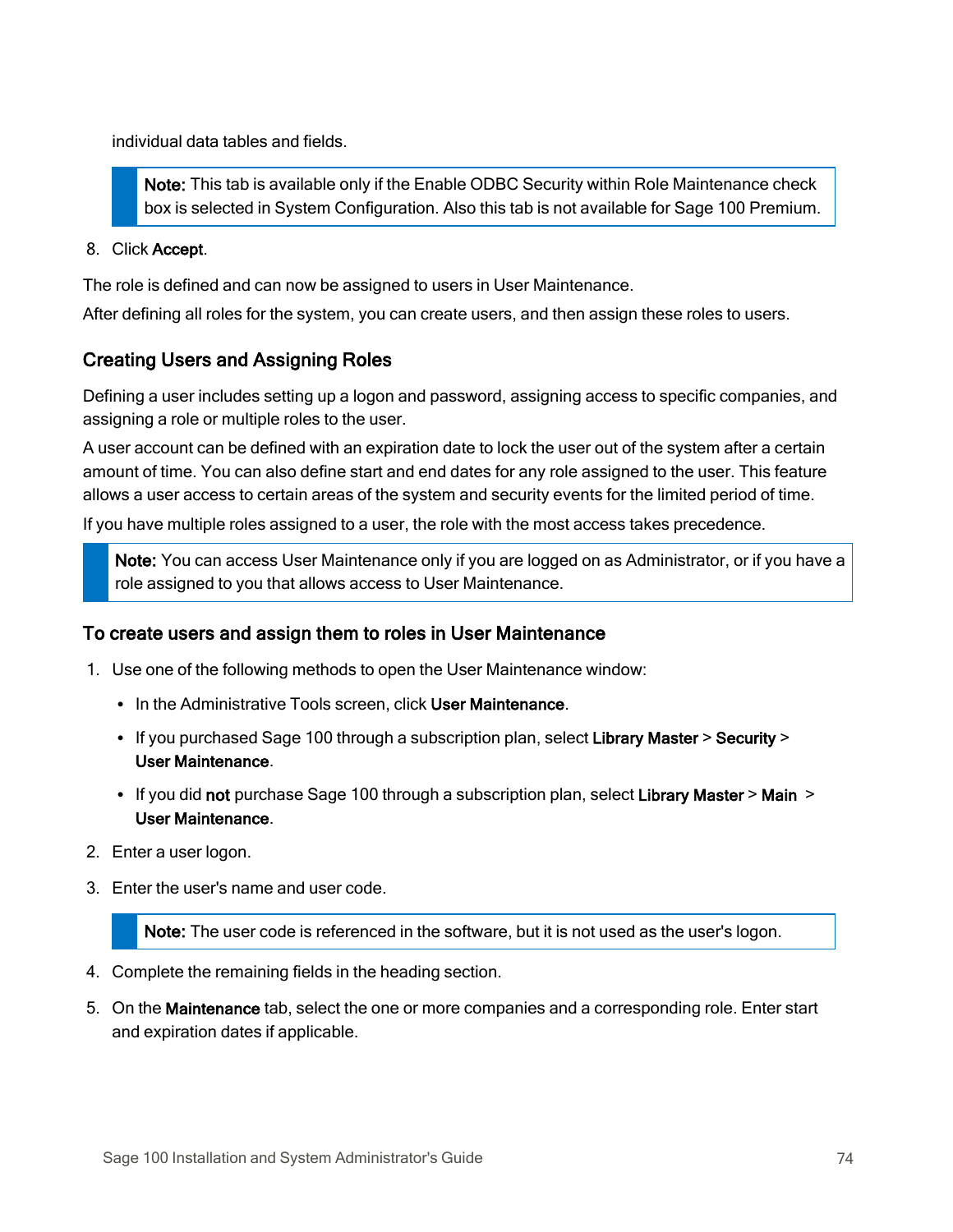Note: If you purchased Sage 100 through a subscription plan, you can also assign users to roles through Role Maintenance. See the following section for more information.

- 6. On the Preferences tab, select user-specific preferences, such as the default zoom level when previewing reports.
- 7. If the Enable Auto-Complete check box is selected in System Configuration, you can configure this feature on a per-user basis on the Auto-Complete tab.
- 8. Click Accept.

The user can now log in to Sage 100 using the account.

#### To assign existing users to roles in Role Maintenance (subscription plan only)

- 1. Select Library Master > Security > Role Maintenance.
- 2. Select a role.
- 3. Click Assign.
- 4. In the Assign Users to Role window, select one or more companies. You can either:
	- Enter a company code in the Company field.
	- Click the Lookup button to select a company or select ALL to enable this role in all companies.
	- Click the Select Company button, and then select companies.

You'll be able to change the company for individual users.

- 5. Enter a start date and expiration date if applicable. You'll be able to change these dates for individual users.
- 6. In the Available Users list, double click users or use the Add button to add them to the Assign to Role list.
- 7. To change the company or dates for a specific user:
	- a. select that user in the Assign to Role list.
	- b. Click the Edit Company button.
	- c. In the Company Access window, select the Include or Exclude check boxes to each company as needed.
	- d. Enter start and expiration dates if applicable.
	- e. Click OK to return to the Assign Users to Role window.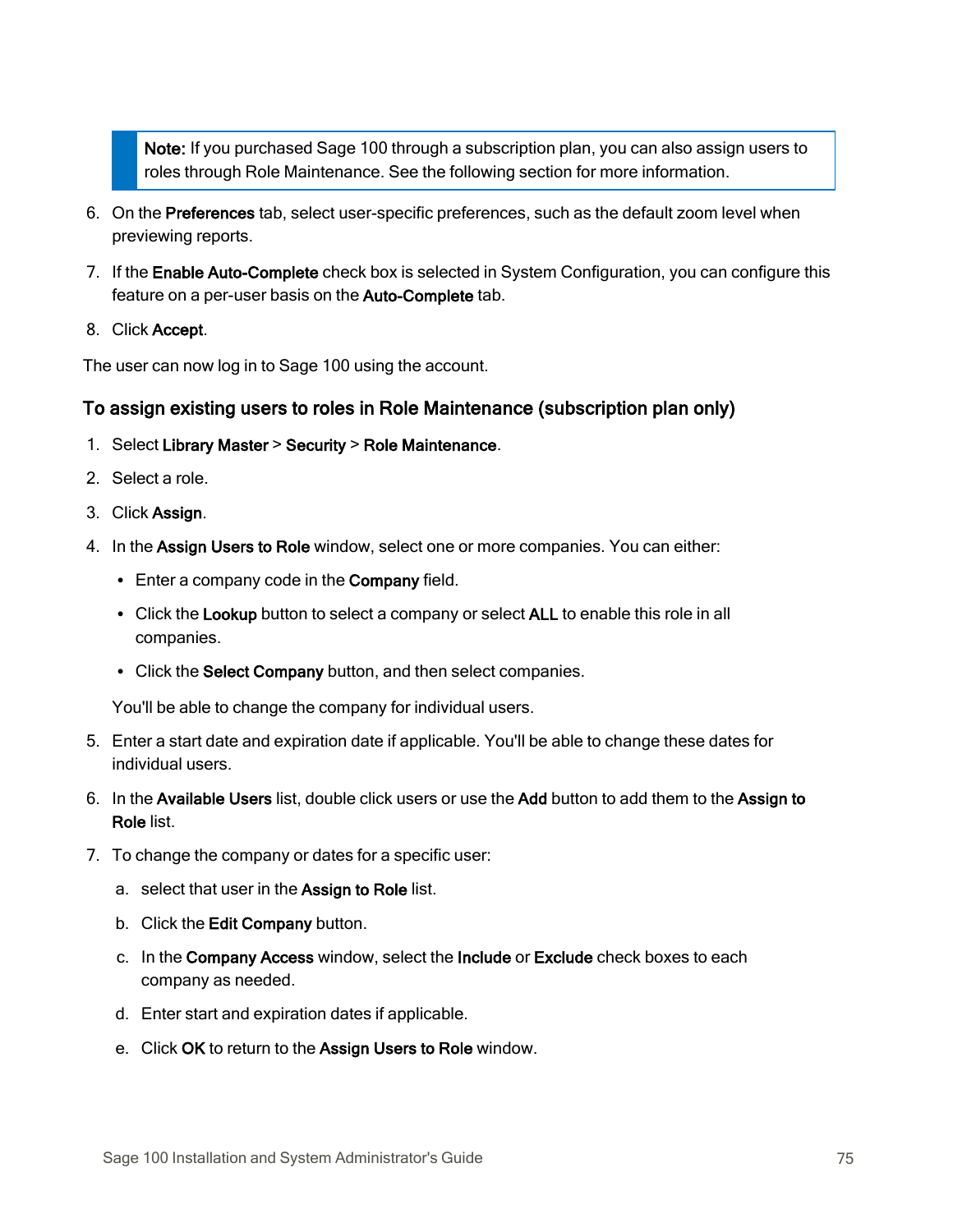#### 8. Click Proceed.

The users are assigned to the roles.

### Copying a User

You can create a new user from an existing user. You can copy information including roles and preferences.

#### To copy a user

- 1. Use one of the following methods to open the User Maintenance window:
	- In the Administrative Tools screen, click User Maintenance.
	- If you purchased Sage 100 through a subscription plan, select Library Master > Security > User Maintenance.
	- If you did not purchase Sage 100 through a subscription plan, select Library Master > Main > User Maintenance.
- 2. In the User Maintenance window, enter a new user logon.
- 3. Click Copy.
- 4. In the Copy User window, at the Copy From field, enter the user you are copying from.
- 5. Select whether you are copying all user information including roles and preferences, and then click Proceed.

### Setting Additional User Preferences for Security

User preferences are preferences that apply to each user. You can set up additional security measures for individual users such as setting a workstation to automatically log off, and manually locking certain users out of the system.

### Setting a Workstation to Automatically Log Off

For security purposes, a workstation can automatically log off if it is left unattended for a specified period of time. This feature ensures that workstations are not accidently left with the software running, allowing unauthorized users access to sensitive information.

The Automatic Logoff feature is not activated if the Sage 100 Desktop is the active window on your workstation. In addition, the Sage 100 Desktop does not automatically shut down any activity in process, such as an update or report, that is currently processing, or if the Sage 100 Desktop is idle within an option's window, such as a data entry or inquiry window.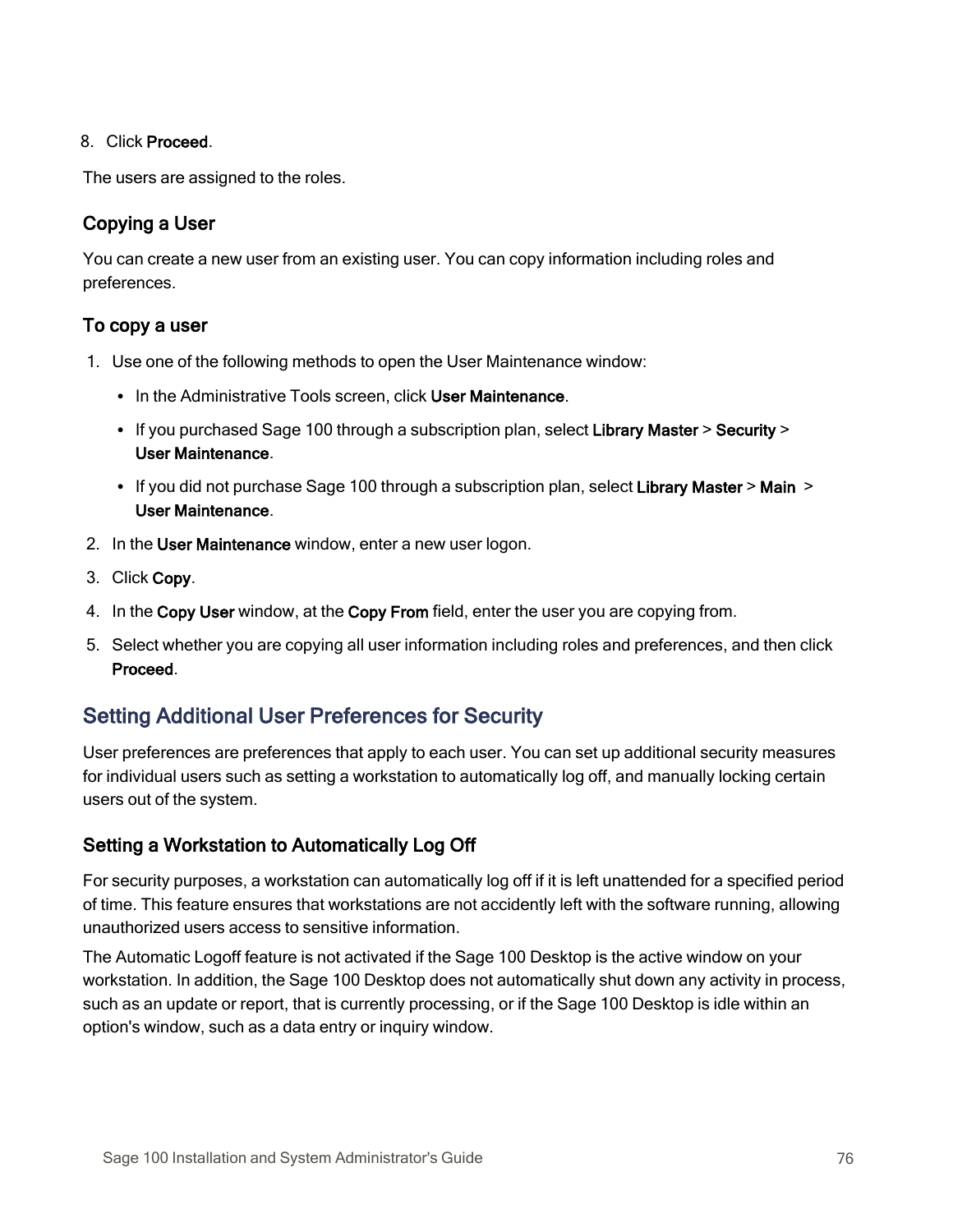Important! When a user is working in Sage CRM through the Sage 100 Desktop, the system does not recognize the Sage CRM activity for the purpose of determining whether to automatically log off the user. Therefore, if this check box is selected, and users are working exclusively in Sage CRM accessed through the Desktop, they may be logged out of Sage 100 without warning. The Desktop will close, and any unsaved changes in Sage CRM would be lost.

#### To automatically log off a workstation

- 1. Use one of the following methods to open the User Maintenance window:
	- In the Administrative Tools screen, click User Maintenance.
	- If you purchased Sage 100 through a subscription plan, select Library Master > Security > User Maintenance.
	- If you did not purchase Sage 100 through a subscription plan, select Library Master > Main > User Maintenance.
- 2. In the User Logon field select a user.
- 3. On the Preferences tab and select the Automatic Logoff check box.
- 4. In the Automatic Logoff Delay in Minutes field, type the number of minutes that the system is to remain active before automatically logging off this workstation. The maximum amount of time that can be specified is 999 minutes.
- 5. Click Accept. After you save a user record, the dollar signs (\$) in the Confirm Password field are no longer visible.

### Locking Users Out

Another security feature is the option to lock users out of the system. This procedure illustrates how to manually lock users out of the system. Users can also be locked out of the system if a number of incorrect logon attempts occur, or if the expiration date for all users' roles has expired. This can be done using the System Configuration task.

#### To lock users out of the system

- 1. Use one of the following methods to open the User Maintenance window:
	- In the Administrative Tools screen, click User Maintenance.
	- If you purchased Sage 100 through a subscription plan, select Library Master > Security > User Maintenance.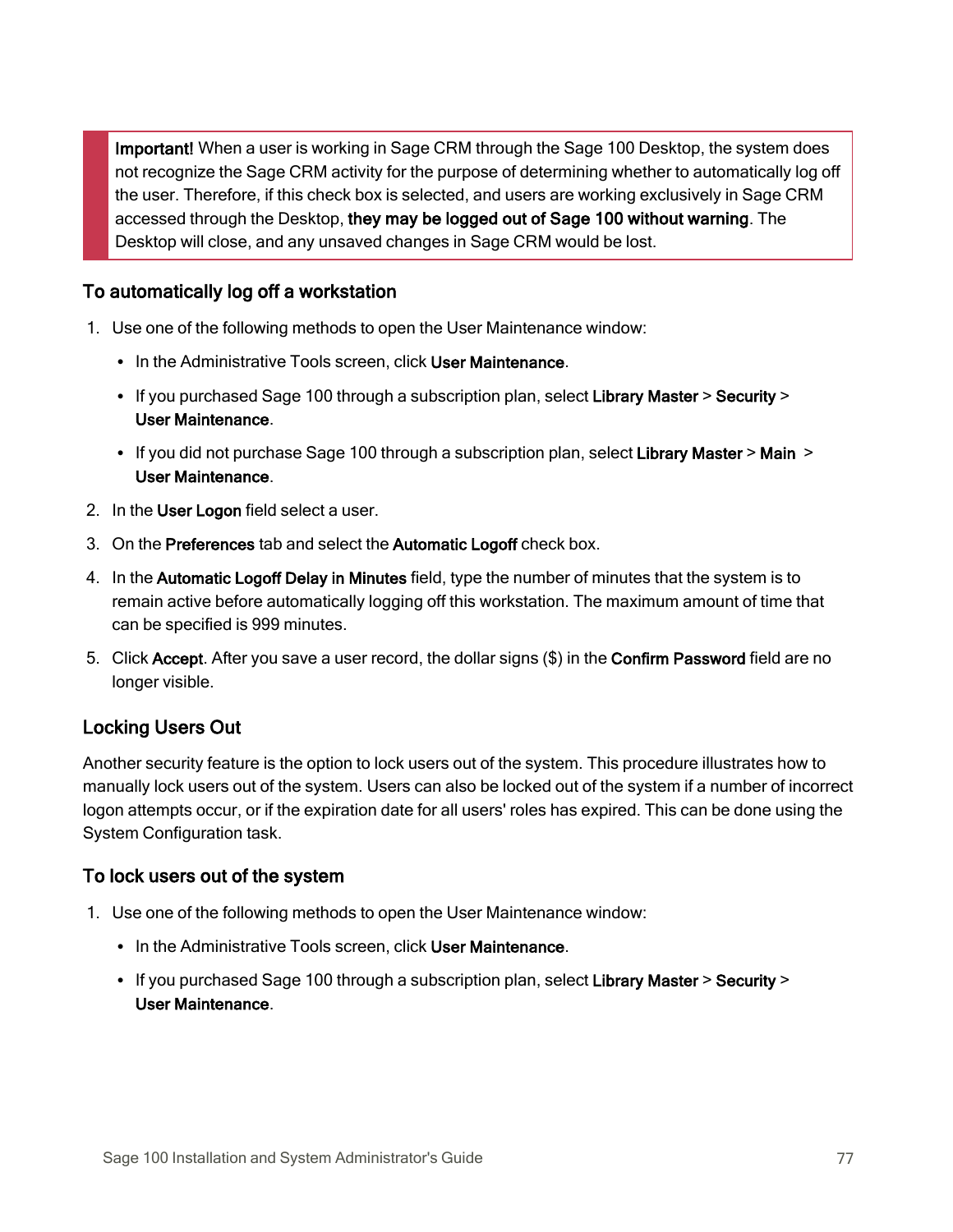- If you did not purchase Sage 100 through a subscription plan, select Library Master  $>$  Main  $>$ User Maintenance.
- 2. In the User Logon field select a user.
- <span id="page-83-0"></span>3. Select the User Account Locked check box and then click Accept.

### Setting System Preferences

The software is equipped with a number of features that can effectively keep unauthorized users from accessing programs and files. In addition to basic security features, additional measures can be taken to further secure your data. These additional measures include, requiring a password, enabling intruder detection, and specifying lockout duration.

### Requiring a Password

To further protect your system, you can require all users to have a password. First decide if you will set up your users with a unified logon, or a Sage 100 logon.

- A unified logon allows Sage 100 to authenticate and use the Windows logon. If you implement a unified logon, users do not need to reenter a logon and password when accessing Sage 100.
- A Sage 100 logon is independent of the Windows logon, and will be required to enter the software. When you set up a Sage 100 logon, which locks a user out of the system when a certain number of logon attempts fail. This prevents unauthorized users from trying numerous passwords while attempting to access your system.

### To use unified logon

- 1. Use one of the following methods to open the System Configuration window:
	- In the Administrative Tools screen, click System Configuration.
	- Select Library Master > Main > System Configuration.
- 2. In the System Configuration window, select the Use Unified Logon check box to enable a unified logon for each user.
- 3. Click Accept.

#### To require a Sage 100 password

- 1. Use one of the following methods to open the System Configuration window:
	- In the Administrative Tools screen, click System Configuration.
	- Select Library Master > Main > System Configuration.
- 2. In the System Configuration window, select the Require all Users to Enter a Password check box.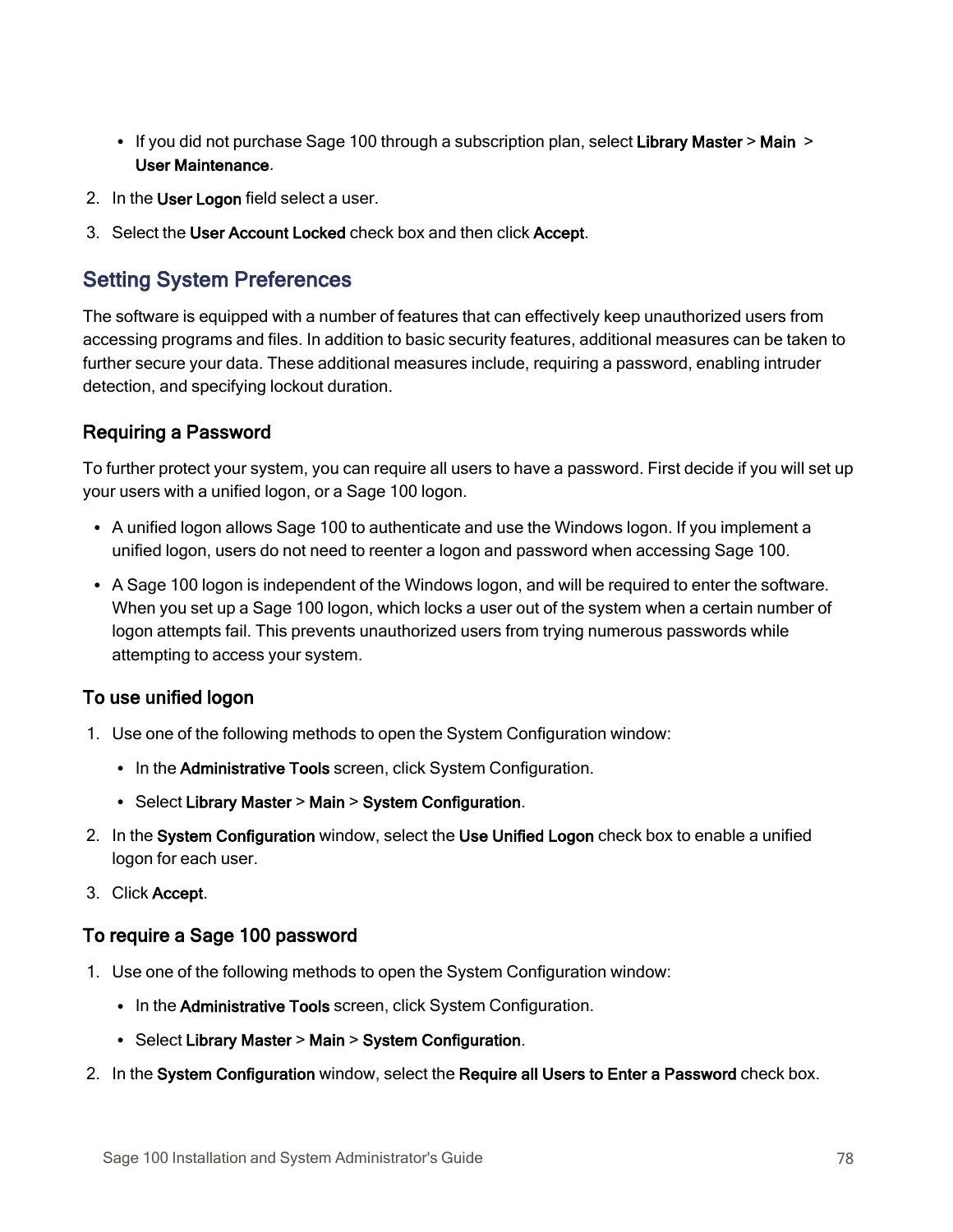- 3. To require passwords that meet the following criteria, select the Require all User Passwords to be System Defined Strong Passwords check box.
	- At least eight characters in length
	- Includes both letters and numbers
	- Does not include repeating characters
- 4. To include a minimum length on passwords, select the User Defined Passwords must be of a Minimum Length check box, and then enter the minimum number of characters required.
- 5. To require all users to change their password after a number of days, select the Force Password Change After a Set Number of Days check box, and then type a number of days.
- 6. To enable intruder detection, select the Lock Out User After a Set Number of Invalid Logon Attempts check box, and then type the number of attempts you will allow before a user is locked out of the system.
- 7. To specify an optional lockout duration, select the Unlock User After a Set Number of Minutes Elapse from the Last Invalid Logon check box, and type the amount of time you want the lockout to be in effect. After the amount of time has passed, the user can attempt to access the system.

Note: If you do not specify a lockout duration, a user locked out by intruder detection can attempt to log back onto the system only if the User Account Locked check box is cleared in the User Maintenance window.

8. Click Accept.

If users were initially set up without passwords, the next time they log into Sage 100, they will be asked to create a new password.

### Setting Accounting Date Preferences

The software maintains personal preferences for each workstation. One of these preferences is to prompt for the accounting date the first time a user accesses a module for that day, or you can automatically default the accounting date based on the system date.

### Setting a Prompt for the Accounting Date

If a prompt for the accounting date is not set in Company Maintenance, the module defaults to the accounting date it was last set at on that workstation, unless the Auto Set Accounting Date from System Date check box is selected.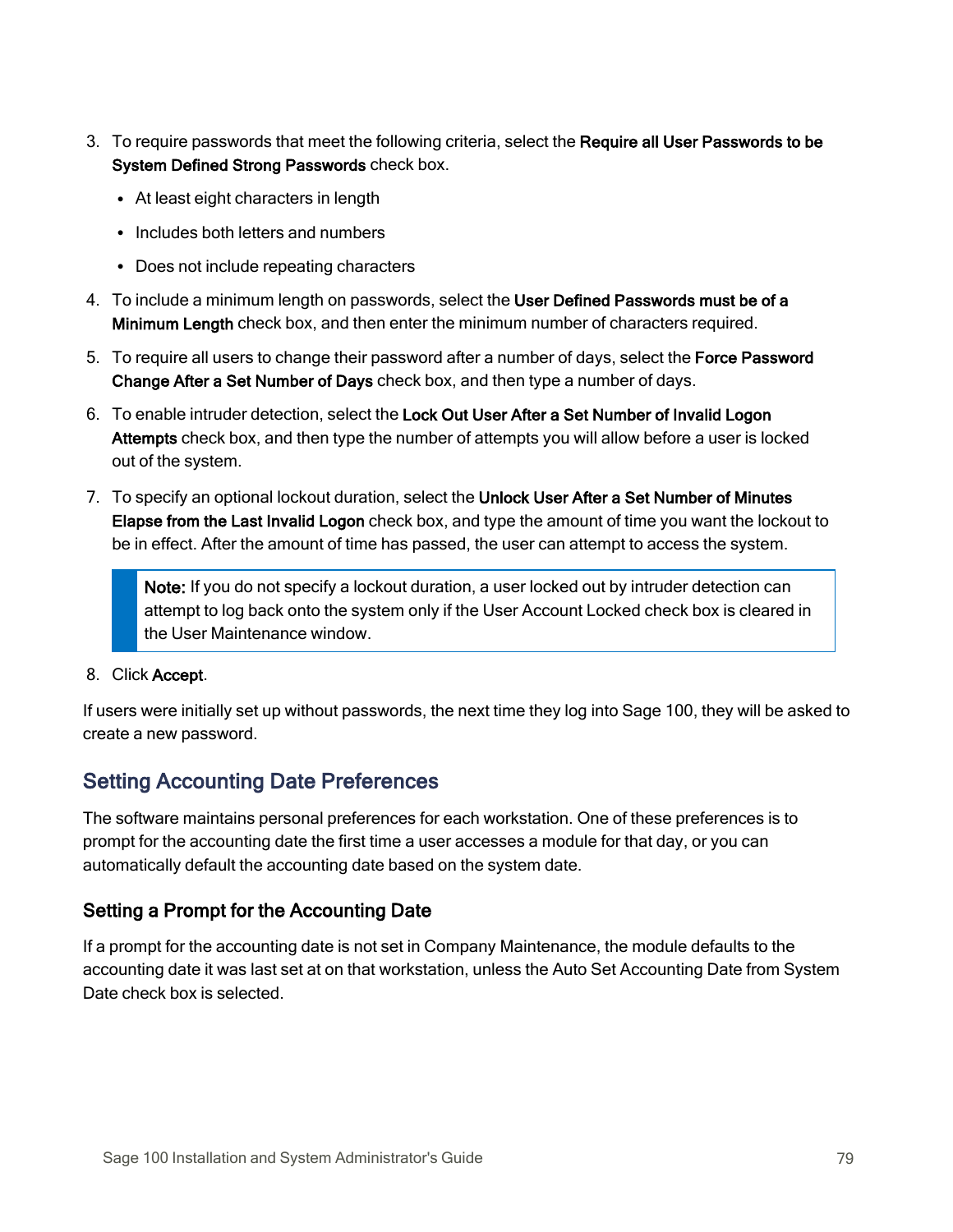### To set a prompt for the accounting date

- 1. Select Library Master > Main > Company Maintenance.
- 2. On the Preferences tab, select the Prompt for Accounting Date check box. The default date is the system date.
- 3. Click Accept.

### Setting the Accounting Date from the System Date

The accounting date for all modules can be set from the workstation's system date for convenience and to ensure that users do not accidentally use an old accounting date.

#### To set the accounting date from the system date

- 1. Select Library Master > Main > Company Maintenance.
- 2. On the Preferences tab, select the Auto Set Accounting Date from System Date check box.
- 3. Click Accept.

### Restricting the Accounting Date to Current and One Future Period

When performing certain data entry and register printing functions, the accounting date is used as the default date. When the posting date used for updates does not fall within the current or one future period for the module, the summarized totals for the current or future period will not match the transaction detail reports.

To prevent this problem, you can restrict the accounting date to the current and one future period for the Accounts Payable, Accounts Receivable, Inventory Management, Job Cost, Purchase Order, and Sales Order modules.

#### To restrict the accounting date

- 1. Select Library Master > Main > Company Maintenance.
- 2. On the Preferences tab, select the Restrict Accounting Date to Current and One Future Period check box.
- <span id="page-85-0"></span>3. Click Accept.

# Changing Your Administrator Password

Changing your administrator password on a frequent basis is a good idea to protect your system from unauthorized users.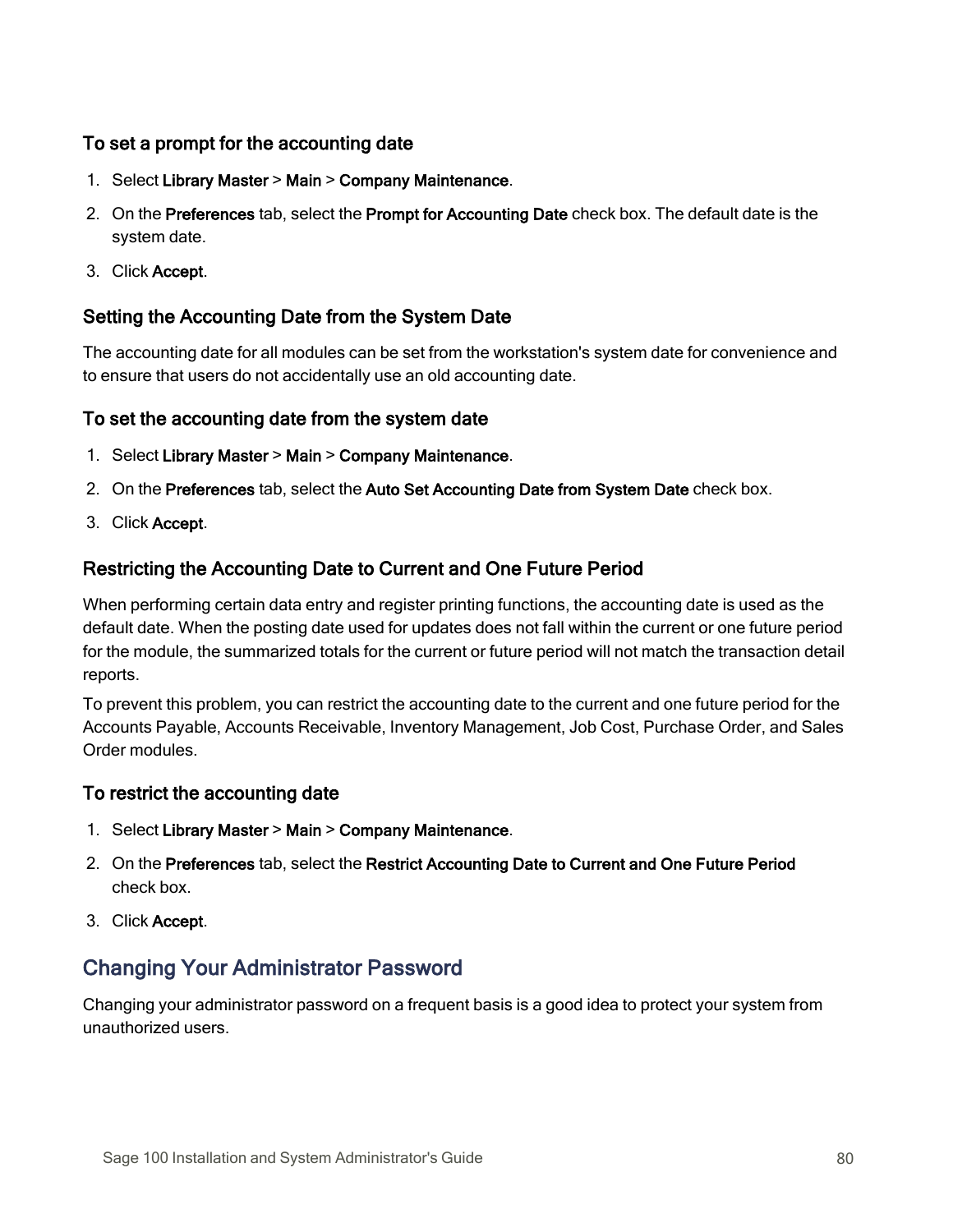#### To change your administrator password

- 1. In the Administrative Tools screen, click Administrator Password.
- 2. In the Administrator Security Password window, enter a new password and then confirm the password.
- 3. Click OK.

# Setting Up Security for Sage CRM

This section describes basic security concepts for Sage CRM, including how to log on after installing, passwords, and the types of security that can be set up. For more information about Sage CRM security, refer to your Sage CRM System Administrator Guide.

### Logging On as the Administrator

After installing Sage CRM, you can log on as the system administrator with a user name of admin and no password. You should also change the password to prevent unauthorized administrative access.

### User Authentication / Password Setup

A user requires a user name logon ID to access the system. You can also set the minimum length and strength of passwords. A user's password is encrypted both within the system and in the database for maximum security. The System Administrator can change, but not view, a user's existing password.

A password can also be set to expire within a specified number of days. When the password is changed, the expiration date is adjusted accordingly.

### Security Profiles and Territories

The system administrator can manage security access rights across the organization by setting up security profiles and territories. A profile is a way of grouping users together when defining access rights (for example, View, Update, Insert, and Delete).

In addition to basic access rights profiles, you can further divide users rights by territory. For example, you may want users in the West Coast territory to view all Opportunities within the East Coast territory, but not to be able to update them.

### Field Security

The system administrator can set up field security for the entire Sage CRM system, for individuals, teams, and for security profiles.

For example, it is possible to make a field invisible to some users, allow others to view the contents of the field but not to change it, and allow others to both view and change it. In addition, it is possible to require a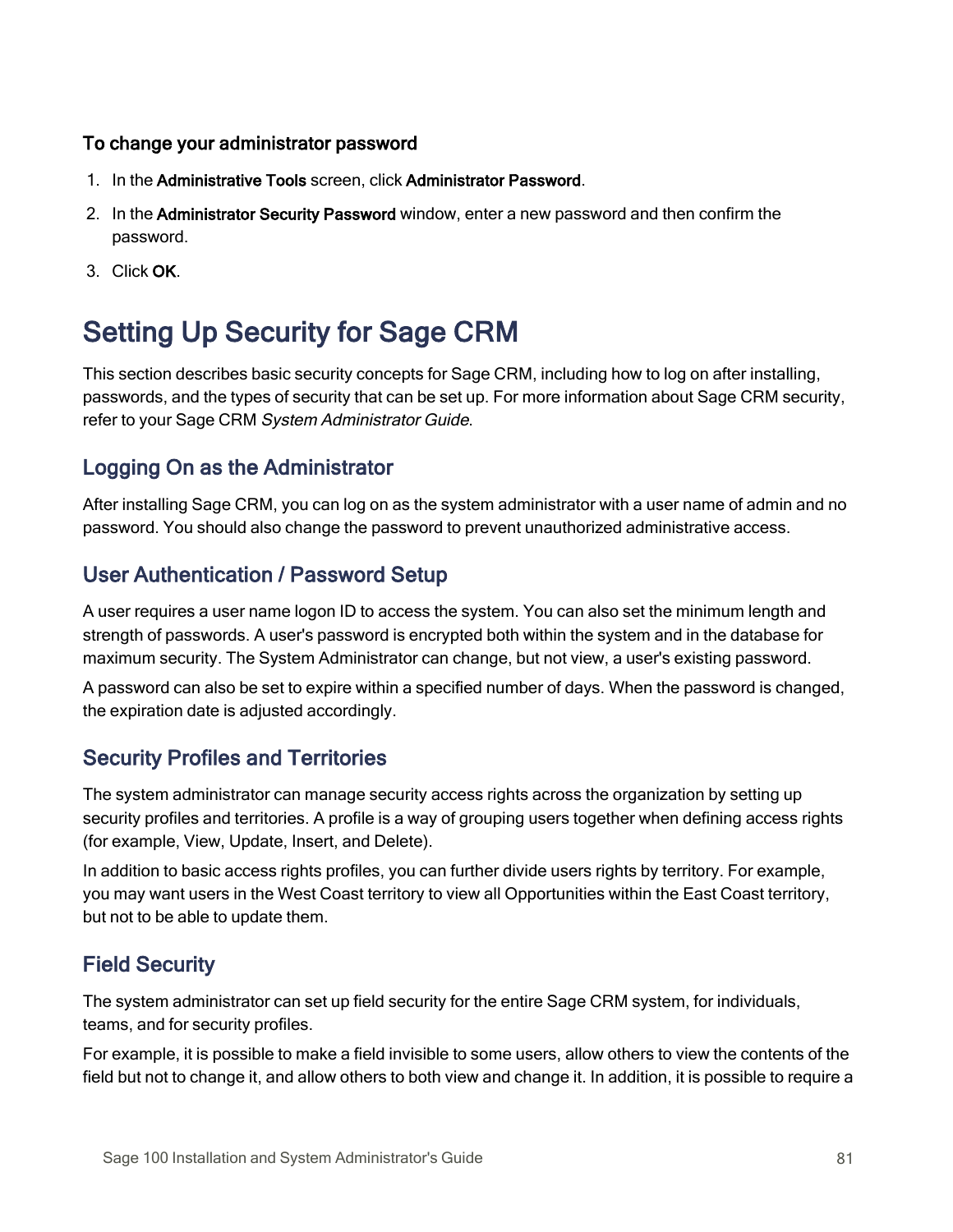field entry before the user can submit the form. For more information on field security, refer to the Sage CRM System Administrator Guide.

# Company Team Restrictions

Rights to view the following tabs can be restricted to individual users depending on company team membership. If a user has not been assigned to work on an account on the Company Team tab, that user cannot view or update information in the following tabs:

- Quick Look
- Dashboard
- Marketing (if available)
- Notes
- Communications
- Opportunities
- <sup>l</sup> Cases
- Company Team
- Documents

The tabs are displayed with "no entry" symbols. If the user selects one of the restricted tabs, a message is displayed informing the user that this information is available only to members of the appropriate team.

If the user searches for a related entity, such as an Opportunity, and they are not on the Company Team of the associated company, when they click the hyperlink of the entity in the list, a security message dialog box is displayed.

# Restricting Updates

The Delete and Edit buttons are available on the Company summary page only if the user is on the Company team.

In addition, rights to update the following tabs can be restricted for individual users depending on Company Team membership. This means that if you have not been assigned to work on an account using the Company Team tab, you can view, but not update any of the following information related to that account:

- Quick Look
- Notes
- Communications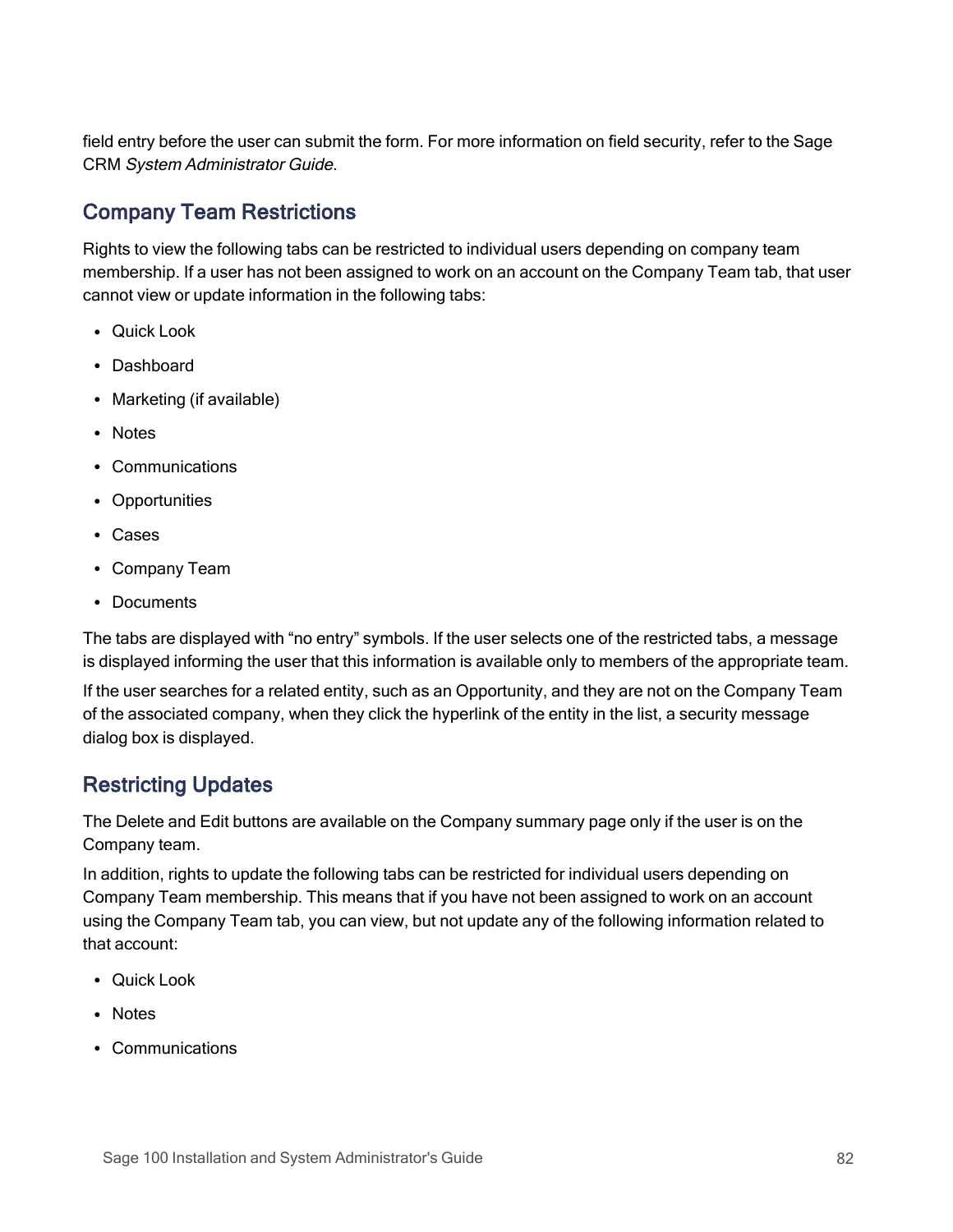- <sup>l</sup> Leads
- Opportunities
- <sup>l</sup> Cases
- Documents

# Server Security

There are many ways to secure the system from unauthorized access:

- Use NT Challenge/Response to allow access to clients with a valid domain login.
- Use SSL Encryption to secure your data sessions with client users.
- Use a firewall to restrict unauthorized access from outside of your network and allow only authorized users through.

You can use all three or a combination of the above methods to secure connections to the system.

# Database Security

Users do not have direct access to the SQL database for the Sage CRM server. The eWare DLL accesses the database by using a predefined logon. When a user requests data, the eWare DLL connects to the database using Microsoft Data Access Components (MDAC) and retrieves the required data.

For more security the eWare DLL can be configured to access SQL using a login with limited access, or access with the appropriate rights to add, change and delete data from every table in the database.

For information on changing the SQL logon password, refer to your Sage CRM System Administrator Guide.

# **Firewalls**

To allow users to access the system remotely, the best way to protect your network from the Internet is to install a firewall. This will ensure that only authorized traffic accesses your Sage CRM database and protects your server from unauthorized users. You can configure rules to allow only certain traffic through. By doing this you can ensure that your server is protected from Internet attacks. You can also install a firewall in all of your remote sites and set up Virtual Private Networks (VPNs) to increase the security of data being sent. Mobile users can be set up as mobile firewall users so they can access the VPN to transmit and receive data securely.

# SSL (Secure Sockets Layer)

Without using a firewall, IIS can use different methods to secure transmitted and received data. One of these methods is by using an SSL server certificate. This ensures that data that has been transmitted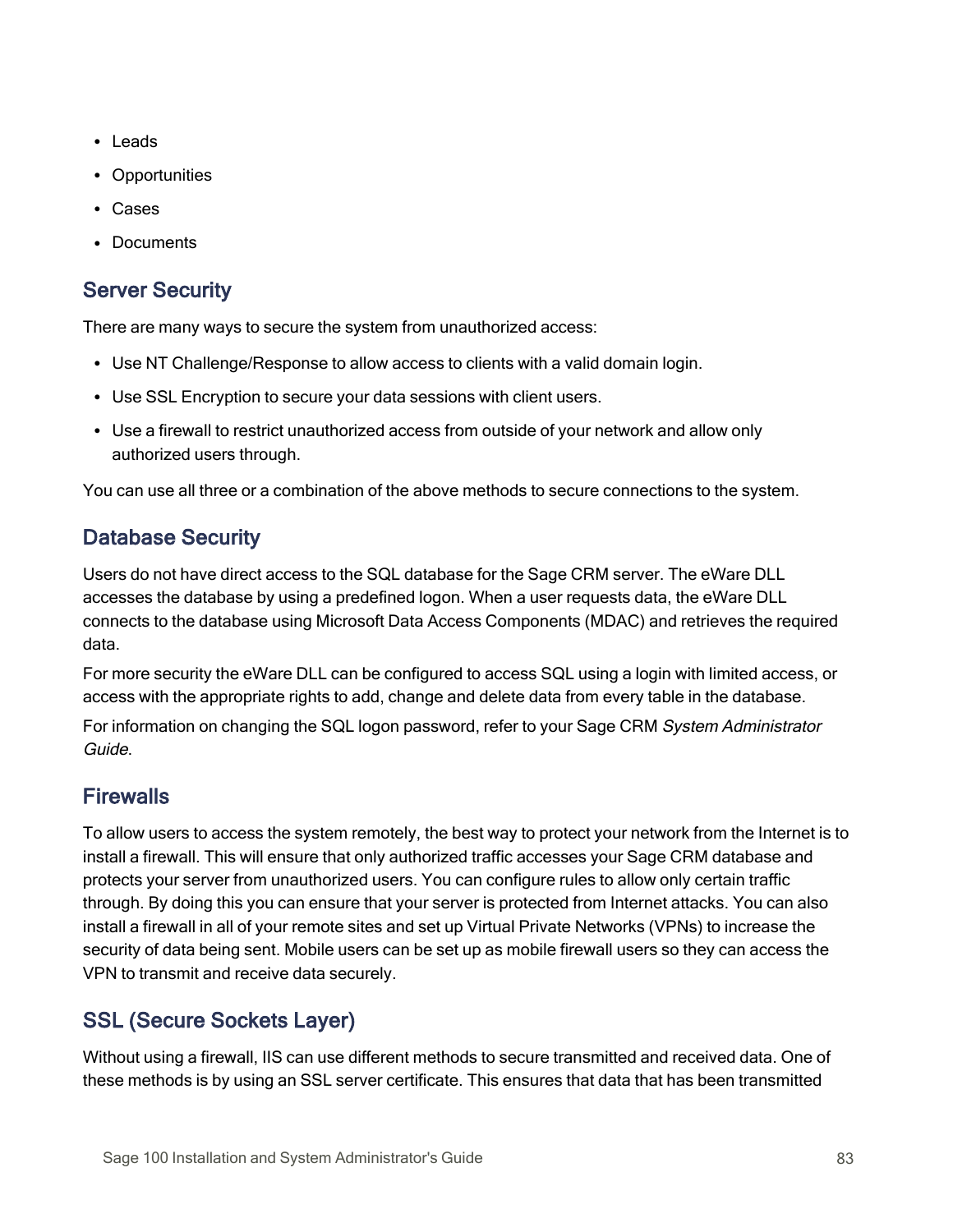and received between the server and the user is encrypted. There are two versions of SSL encryption: 40-bit and 128-bit. It is currently possible to crack the 40-bit encryption, but not 128-bit. SSL cannot protect your server from unauthorized access, only encrypt sessions between the server and a user.

An SSL certificate can be imported into IIS to create a secure connection between Sage CRM and its users. When a client logs onto Sage CRM, the SSL certificate is downloaded and the data sent to and from the client is encrypted. Using this method, anybody can log on and download the SSL certificate. To be more secure, IIS can be configured to only allow clients with a SSL certificate installed on their machine and deny anybody without the appropriate certificate. IIS can also use Windows NT Challenge/Response, which requests a user to log on using a valid user name and password for that domain before allowing them access to data.

# Application Security

All users must be assigned a valid user name and password by the system administrator. Each user can be assigned different levels of access security depending on their job role (for example, IT, Accounts). To increase security, all users should be advised to use an alphanumeric password of no fewer than six characters. When IIS uses SSL encryption, Sage CRM is aware of this and when the client attaches any documents to a form in Sage CRM, it sends it through the encrypted session.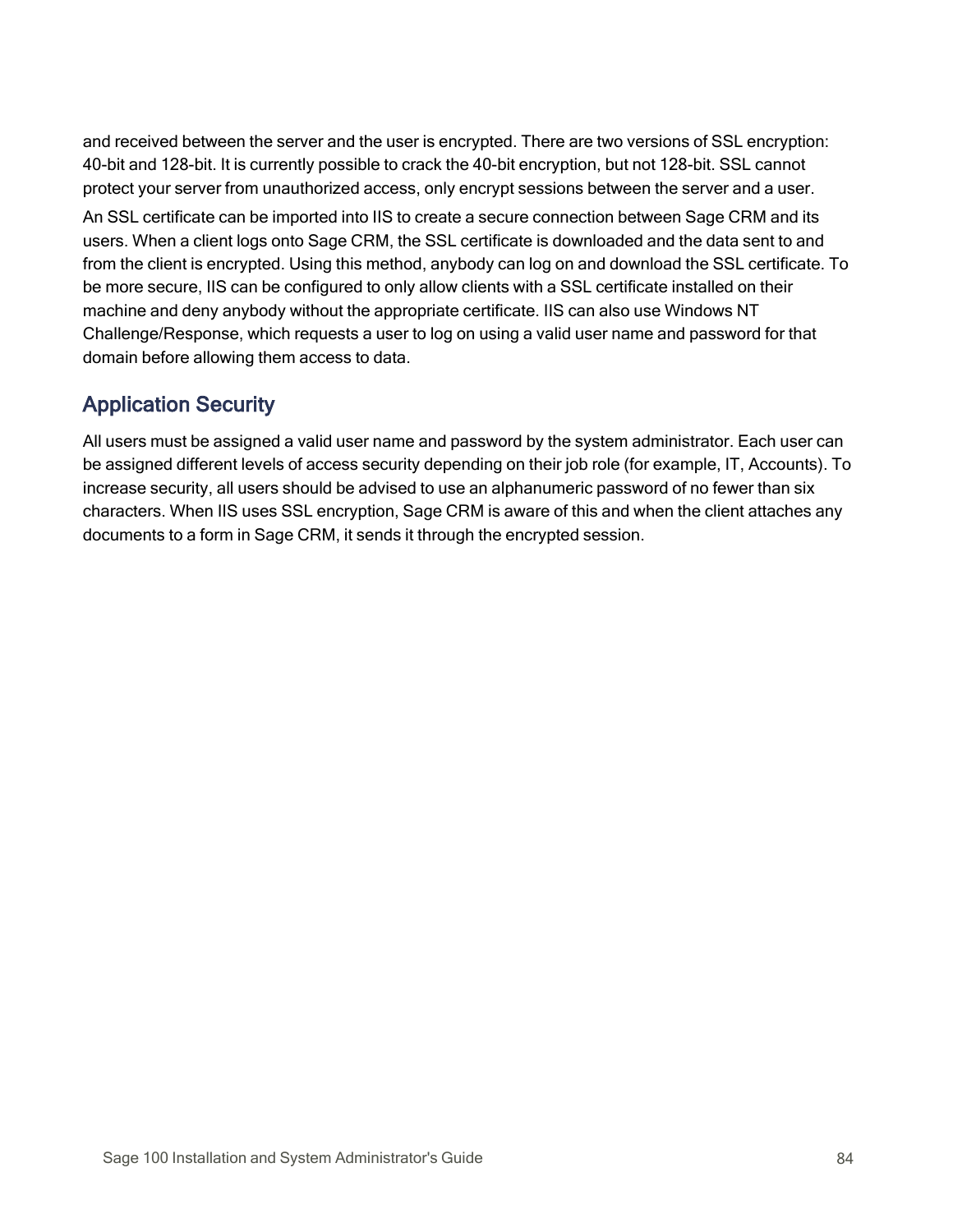# System Administrator Tasks

This chapter provides procedures for maintaining certain tasks that are performed by a system administrator.

# Determining Who is Accessing the System and Modules

Use Master Console to display all currently logged on users. The Master Console includes data on each workstation, the module and task being accessed, and the accounting date for each user.

#### To determine who is accessing the system/modules

Use one of the following methods to open the Master Console window:

- Select Library Master > Main > Master Console.
- On the Sage 100 File menu, click Master Console.
- On the Home tab, click the Master Console button.

In the Master Console window, the user's logon is shown, as well as their current company. If they are using a task, it is shown in the Program column.

| User Logon          | jwsmith   |                |            |            |                       |                  |             | Active Users 1 |   |
|---------------------|-----------|----------------|------------|------------|-----------------------|------------------|-------------|----------------|---|
| <b>Station Name</b> | CAI705804 |                |            |            |                       |                  |             |                |   |
| Station             |           | User           | Company    | Module     | Program               | <b>Acct Date</b> | <b>HWND</b> | PD             | × |
| CAI705804<br>٠      |           | <b>jwsmith</b> | <b>ABC</b> | <b>SYS</b> | Launcher              | 2/27/2019        | 268226      | 20820          |   |
| * CAI705804         |           | jwsmith        | <b>ABC</b> | <b>SYS</b> | <b>Master Console</b> | 2/27/2019        | 1904978     | 25500          |   |
|                     |           |                |            |            |                       |                  |             |                |   |
|                     |           |                |            |            |                       |                  |             |                |   |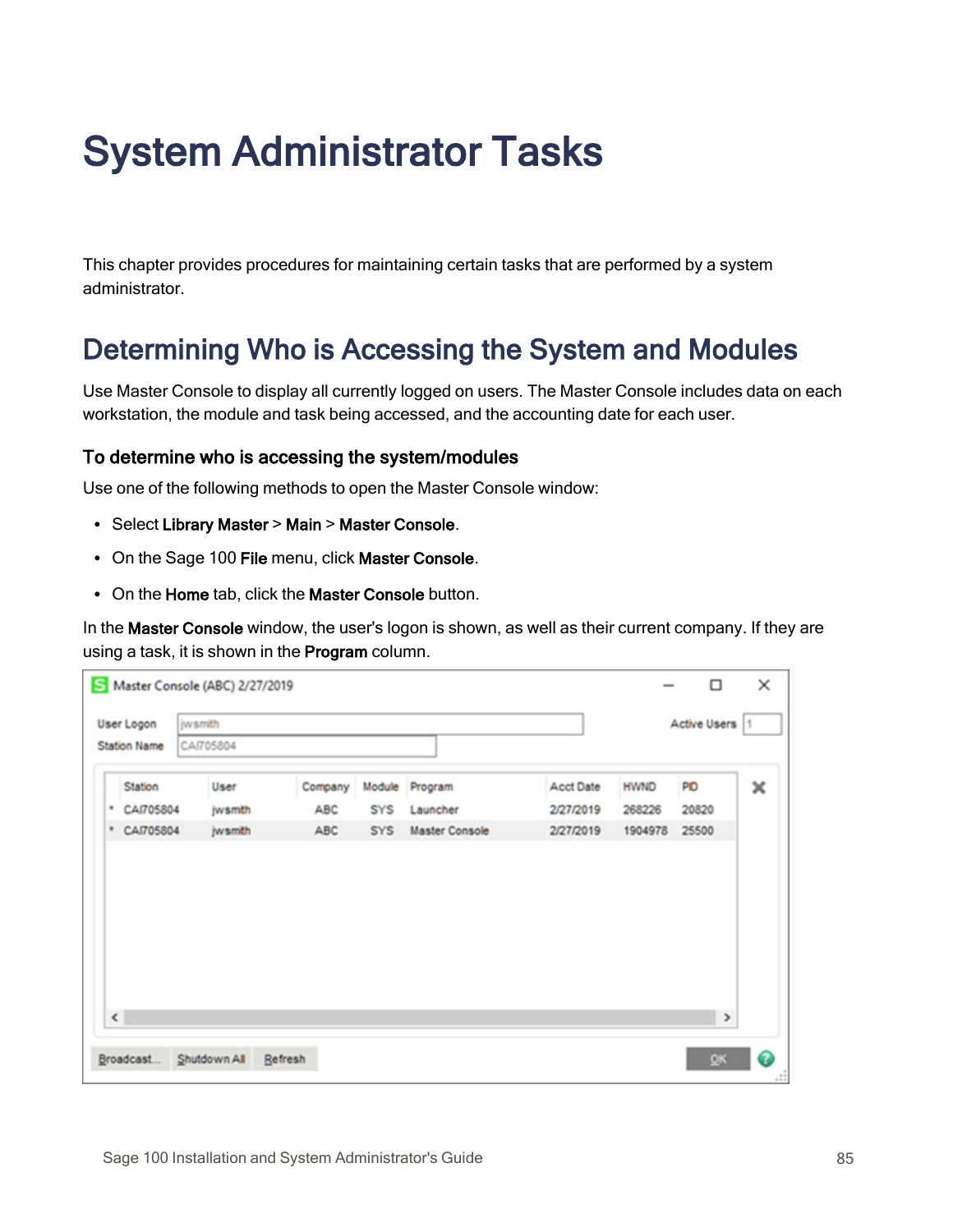# Modifying Company Preferences

For each company, you can set a preference to print a user logon on all reports, allow the company to be accessed externally, and change the location of the company data and Payroll folder.

### To modify company preferences

- 1. Use any of the following methods to open the Company Maintenance window:
	- In the Administrative Tools screen, click Company Maintenance.
	- Select Library Master > Main > Company Maintenance.
- 2. In the Company Maintenance window, click the Preferences tab.
- 3. To display the user logon of the user generating a report or listing on all reports, select the Print User Logon on Reports check box.
- 4. To use the workstation's default printer when printing reports with the STANDARD report setting, select the Use Workstation Default Printer for STANDARD Report Setting check box. Clear this check box to save a specific printer as the default for the STANDARD report setting in the report windows.
- 5. To use the workstation's default printer when printing forms with the STANDARD form code, select the Use Workstation Default Printer for STANDARD Form Code check box. Clear this check box to save a specific printer as the default for the STANDARD form code in the form windows.
- 6. To change the location of the company data and Payroll folder for security reasons, click Change Data Location, and type the path to the new location. The data location is company-specific and not module-specific. The path must be appended with MAS\_XXX, where XXX represents the company code.
- 7. Click Accept.

# Uninstalling Modules

You can remove all menu records and programs from Sage 100 for a specific module. Prior to removing modules, this utility will check to ensure there are no data files for that module. If data files exist, they can be deleted using the Remove feature in Company Maintenance.

The Custom Office module cannot be removed using Uninstall Modules. Removing this module will impact access to customized forms and user-defined fields (UDFs).

Removing the Visual Integrator (VI) module will remove the module from the Modules menu; however, the VI folder and two associated files, VI0PER and VI0XRF, will remain in the file structure. The VI0XRF file contains the definitions for the default VI perform logic and is a cross-referenced file that provides shared UDF access between Visual Integrator and Custom Office.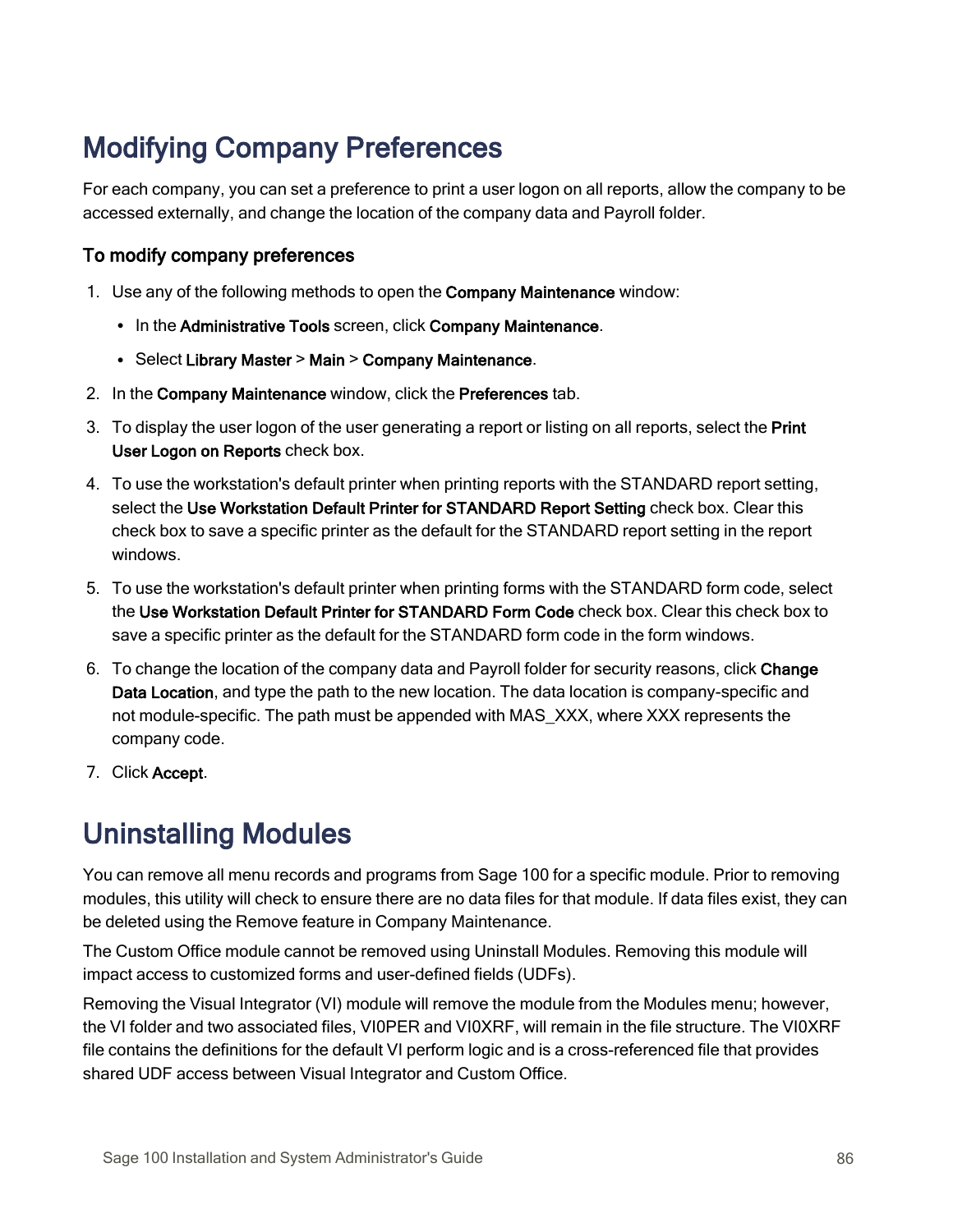### To uninstall a module

- 1. Use either of the following methods to open the System Configuration window:
	- In the Administrative Tools screen, click System Configuration.
	- Select Library Master > Setup > System Configuration.
- 2. In the System Configuration window, click Uninstall.
- 3. In the Uninstall Modules window, select the module to uninstall and then click Delete.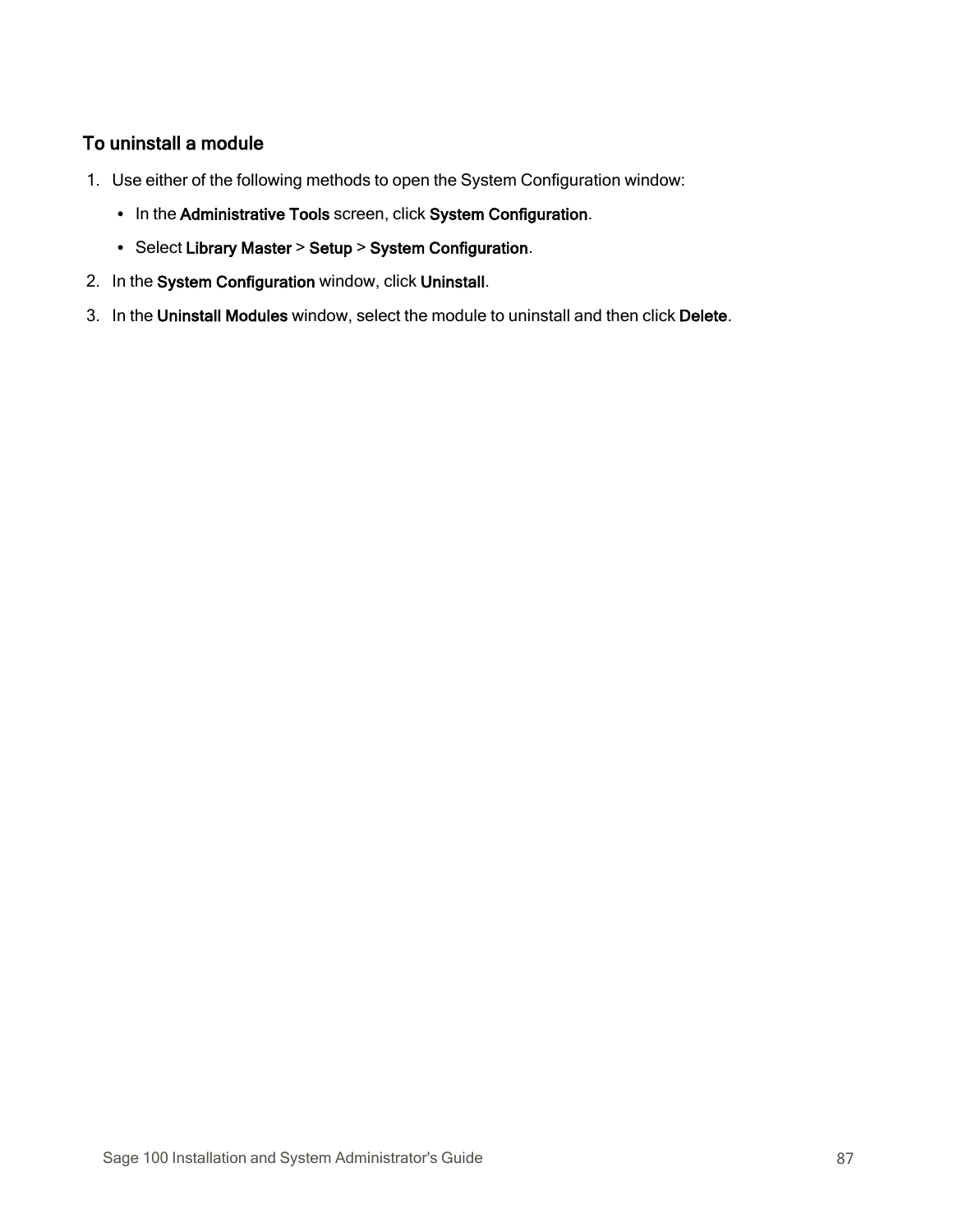# Advanced Features and Troubleshooting

Note: This chapter applies to Sage 100 Advanced and Premium.

This chapter explains some of the advanced features of Sage 100 Advanced and Premium, including Remote Access using Windows Routing and Remote Access Service (RRAS), push-down installation through Microsoft's Systems Management Server (SMS), and some basic troubleshooting techniques. Detailed technical information required by some IT professionals is also provided; some of the content in this chapter may not be applicable to every Sage 100 user.

# Remote Access

Sage 100 Advanced and Premium are ideally suited for remote access and wide-area networks (WANs) by virtue of the product architecture. Communication across the remote connection is limited to data displayed on the window and user interface commands from the server. The local workstation handles the actual user interface and leaves the processing to the server.

# Routing and Remote Access Service (RRAS)

Performance through RRAS is slower than the performance of a computer attached directly to the network because the transfer rate is limited by the Internet connection speed. The minimum workstation requirements are the same for a remote workstation as they are for a local workstation. For a complete list of system requirements, refer to the [Supported](https://support.na.sage.com/selfservice/viewdocument.do?noCount=true&externalId=47649) Platform Matrix.

Note: You should limit the initial number of records displayed in a lookup by setting the Lookup Limit for Initial Display field in Library Master User Maintenance.

The server must be configured with RRAS provided by Microsoft on the appropriate Windows Server DVD. For more information on installing and configuring RRAS on your server system, consult a Microsoft Windows Server engineer or consultant.

After RRAS is configured, remote users should be able to dial into the network and log on. Before attempting to start Sage 100, perform the following tasks:

- Verify that you can access Windows Explorer and see all appropriate network resources.
- Verify that firewalls between the remote workstation and the Sage 100 server are configured to allow traffic between the server and workstation using the specified TCP/IP port.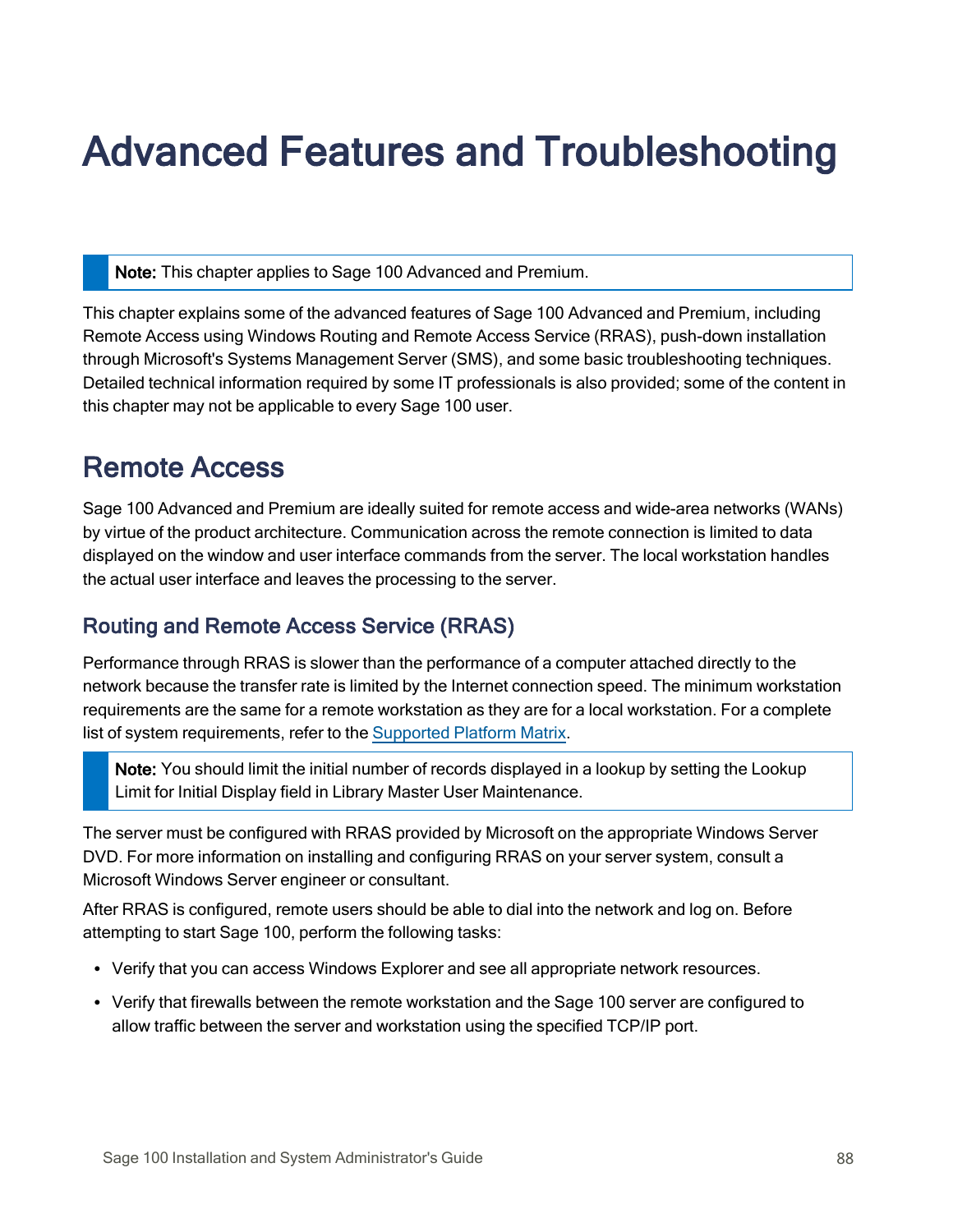- Verify that the IP addresses are unique.
- Verify that you can ping to the server on which Sage 100 is installed.

If these tasks are successful, Sage 100 will start. Run the workstation installation wizard from the server. The installation may take several minutes, depending on the speed of the network and the modem connecting the workstation to the server.

Sage 100 does not require a logical drive connection; however, if you intend to use SAP Crystal Reports or other third-party software that accesses Sage 100 data files, these programs will require a drive mapping. When accessing a system remotely, if possible, install the applications on the local hard drive rather than accessing them from the server. This minimizes the amount of data transferred across the phone line and significantly improves performance.

## Wide Area Networks (WAN)

Sage 100runs on any TCP/IP-based WAN and has been tested using ISDN, Frame Relays, and T1 connections. The configuration and setup of Sage 100 on a WAN are the same as those for remote access, and the same tests should be performed to make sure the remote workstation can access all network resources (including the ability to ping to the Sage 100 server).

Individual requirements vary from site to site, based on the amount of data being transferred and the number of users on the system. Sage cannot support the various hardware configurations possible in TCP/IP WANs. To set up and configure TCP/IP WANs using Windows servers (including routers, gateways, and DNS servers), consult with a Windows server WAN specialist or a Sage business partner qualified to support WAN configurations.

Note: Verify that routers and other network services do not re-map IP addresses for the server or workstation when packets are transferred through the WAN.

# Performance Over RRAS/WAN

When running Sage 100 over a WAN or RRAS, you will experience slower system performance, specifically with screen displays. Slower system performance is caused by actions that travel from the remote workstation through the phone lines or dedicated cabling to the server, which processes the request and sends the response back to the remote workstation.

Clicking action controls (such as buttons) may require you to click the control more than once before the action begins. To make sure the command executes, hold the mouse button down until you see the button change to its depressed mode. When you release the mouse button, control returns to its normal mode. Additionally, do not click controls before the screen loads completely.

The Low Speed Connection check box on the User Maintenance Preferences tab will turn off the screen display while the panel is loading. Otherwise, if you click controls before they are loaded completely, you may receive some error conditions if certain controls are not loaded or are not properly initialized. Similar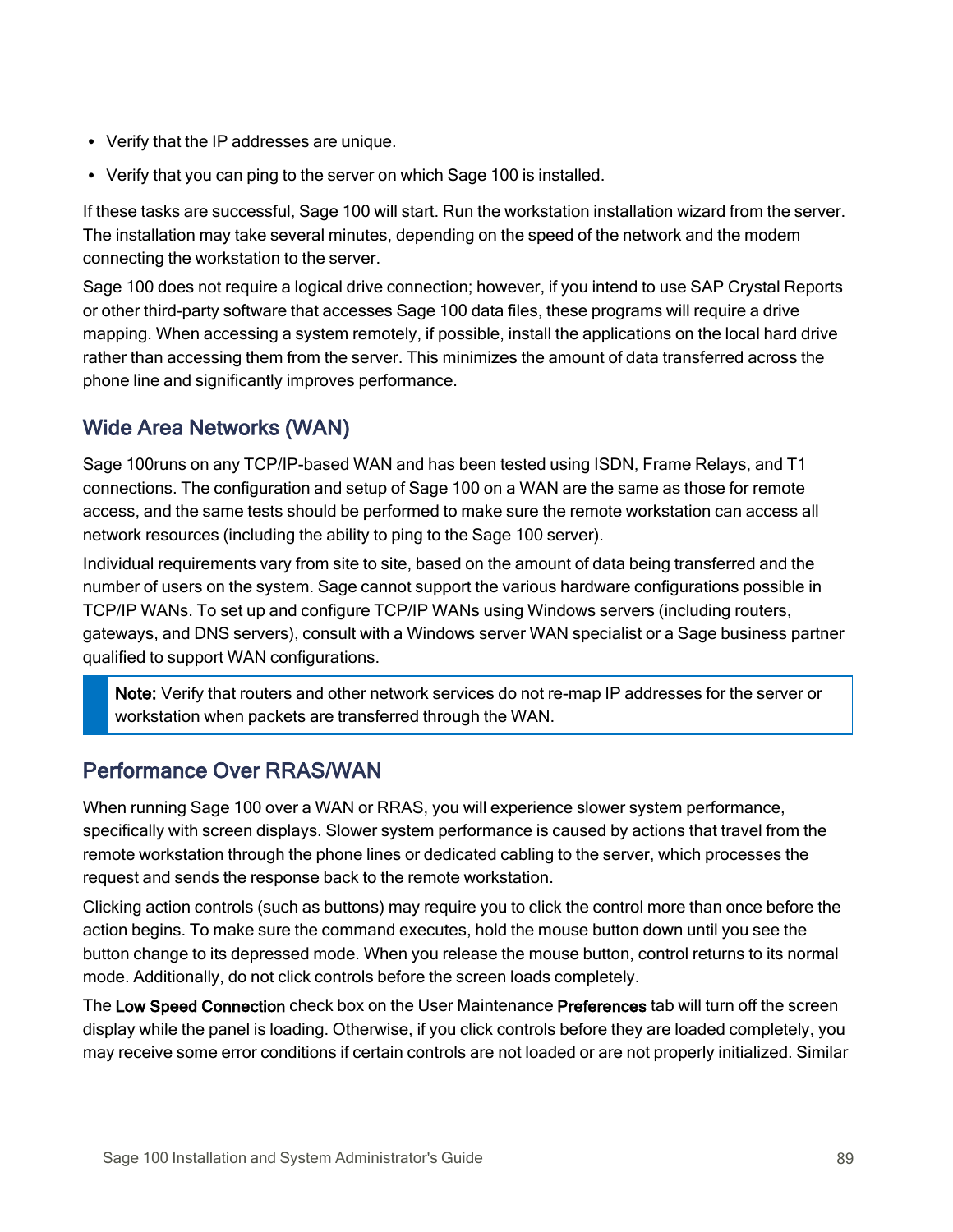conditions may also be experienced when running through Windows with Terminal Services, especially if you are dialing in to the Windows server.

Note: Selecting the Low Speed Connection check box is recommended in environments with low bandwidth.

## Virtual Private Network (VPN)

If you are implementing VPN, you should consider that software-based solutions, such as VPN bundled with Windows Server on low speed connections, may slow performance, because of the security overhead.

# <span id="page-95-0"></span>Pinging a Server or Workstation

If you are having problems pinging to a server or workstation, for each LAN workstation, use the built-in TELNET utility to ping the specific socket and port the Application Server is listening on. For remote workstations, you can use ping and TELNET if the server's router or firewall does not block Internet Control Message Protocol (ICMP) commands. If the router or firewall does block ICMP commands, use a port scanning utility instead.

# Configuring the Workstation for the ODBC Driver Service

When configuring a Sage 100 Advanced workstation to use the client/server ODBC driver, if a failure occurs when testing the connection from the workstation to the client/server ODBC service, use the builtin TELNET utility or a port scanning utility to verify the workstation can connect to the server on port 20222.

# Hanging Processes

On occasion, a process may become orphaned from the workstation if the connection between the workstation and server fails. This is more prevalent in low bandwidth remote WAN connections where reliability and stability cannot be guaranteed.

### Detecting Existing Processes

When the Sage 100 Desktop is started, Sage 100 checks to see whether any processes exist for that computer. If there are orphaned processes or if a Sage 100 Desktop is already in use by this workstation, a message appears informing you that another Desktop has already been started for the computer.

Users in a LAN environment should not encounter these errors unless an error previously occurred, causing the workstation to lose its connection with the server, or if another Sage 100 Desktop is in use for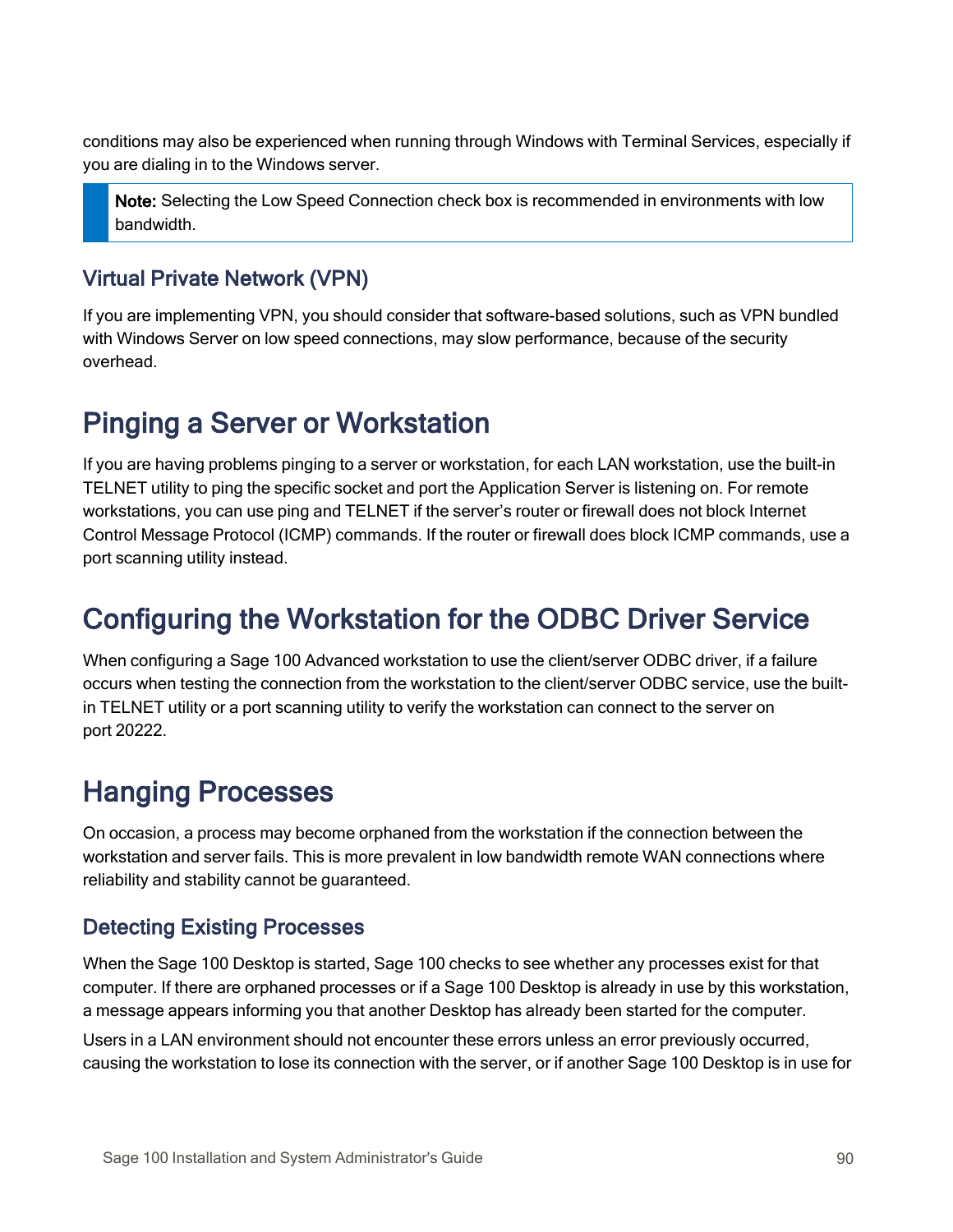this workstation. There is also the possibility that another computer on the network has the same name as the machine attempting to connect to the server.

# Ending Processes

If the message dialog box stating that a Sage 100 Desktop is already in use appears when there is no Desktop in use, use Windows Task Manager to end any orphaned processes.

Important! Use this option only when you are certain that the tasks left on the server are, in fact, orphaned and not processing any information. Tasks that are interrupted in the middle of an update can continue to update, even though the connection has been severed.

If an update process has started and the connection is lost, let the task complete and end rather than "kill" the task using the option mentioned "To end an [orphaned](#page-96-0) process" (page 91). Unless a remote connection is extremely stable (such as a dedicated ISDN line), do not run update or register programs from a remote workstation. This reduces the chances of data corruption and allows the files to be updated and closed correctly.

### <span id="page-96-0"></span>To end an orphaned process

- 1. Press CTRL + ALT + DELETE to access the Windows Task Manager.
- 2. In the Task Manager window, click the Processes tab.
- 3. Select each instance of Pvxwin32.exe, and click End Process.

# Increasing Default Limits Set by Windows Server

Windows servers may limit the number of Sage 100 processes that can run simultaneously, especially when the Application Server has been configured to run as a service. This can create an issue when a significant number of users are using Sage 100 at the same time. Blank, white screens may appear when any user tries to start a new task. If a user closes down an existing screen and then tries to open the original task, it then opens successfully. For more information on this issue, see article ID [20344](https://support.na.sage.com/selfservice/viewdocument.do?noCount=true&externalId=20344) in the Sage Knowledgebase.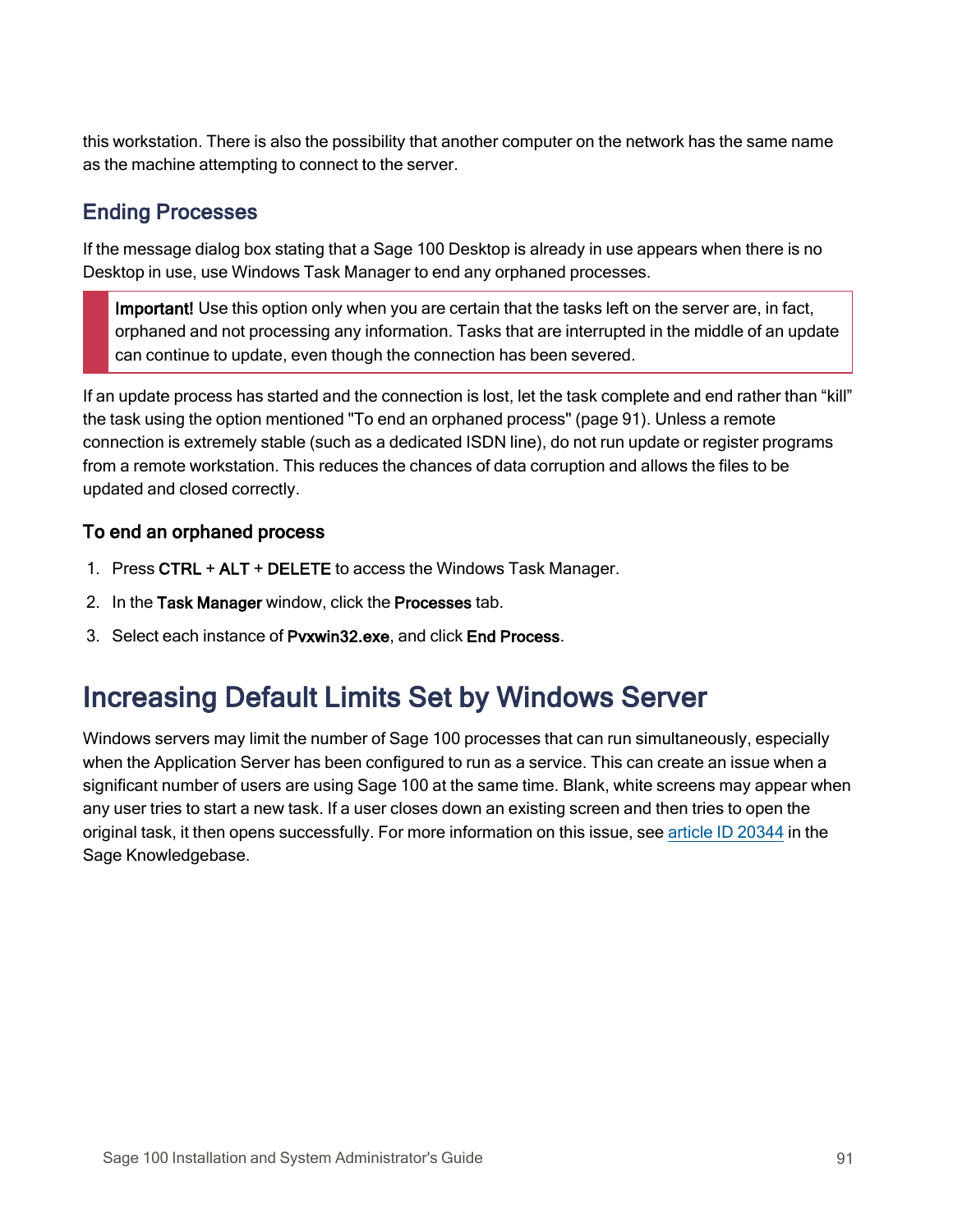# Sage 100 Security Permissions

The information in this appendix provides the minimum Share and NT File System (NTFS) permission settings for servers and workstations to work properly with Sage 100. This appendix also provides procedures for setting permissions.

# Setting NTFS and Share Permissions

There are two methods mentioned in this appendix for applying permission settings in an operating system: the Share (share point) method and the NTFS method. The following procedures describe how to set permissions using each method.

#### To set permissions using the Share method

- 1. In Windows Explorer, right-click the share point folder and select Properties. The Properties window opens.
- 2. Click the Sharing tab, and then select Share this folder.
- 3. Click Permissions. The Permissions window appears.
- 4. In the Group or user names section, select the group or user.
- 5. In the Permissions section, select the applicable permission (Full Control, Change, or Read).

#### To set permissions using the NTFS method

- 1. In Windows Explorer, right-click the folder and select Properties. The Properties window opens.
- 2. Click the Security tab.
- 3. In the Group or user names section, select the group or user.
- 4. In the Permissions section, select the applicable permission (Full Control, Change, or Read).

# Sage 100 Server Minimum Permission Settings

The following information provides minimum permission settings for the local user account running on the Sage 100 server and for any network user account accessing the server from another computer.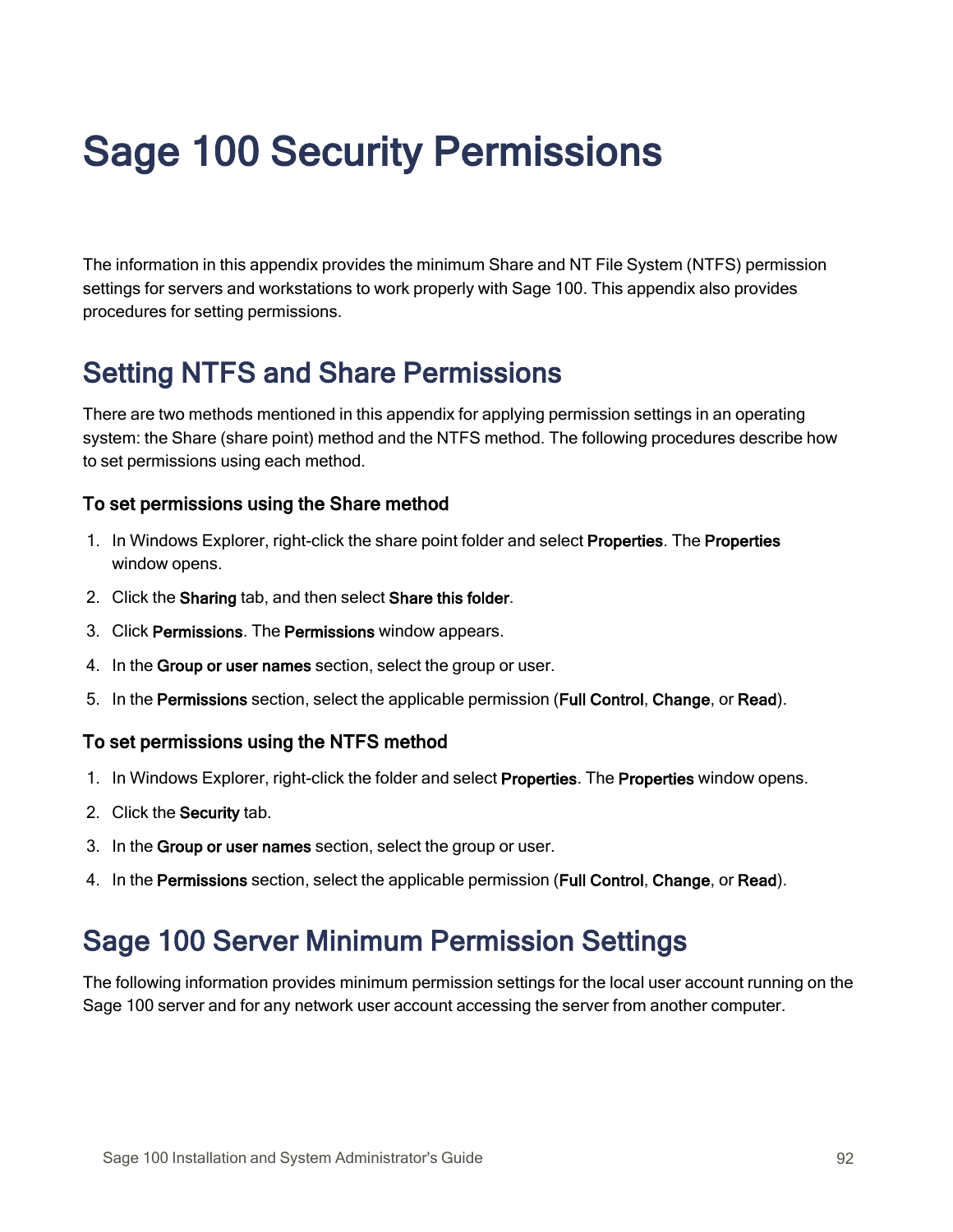# Permissions for the Local User Running the Sage 100 Server

The following table provides the minimum permission settings for the local user account running the Sage 100 application either as a service or an application. The user account must be a member of the Administrators group (or equivalent). Do not use the system account to run the Sage 100 server application.

Set the share point and NTFS permissions in the table below for the local user account running on the server to perform the functions and tasks indicated.

| <b>Task</b>                                                  | <b>Minimum Share</b><br><b>Permission</b>   | <b>Minimum NTFS</b><br><b>Permission</b>       | <b>Folder</b> |
|--------------------------------------------------------------|---------------------------------------------|------------------------------------------------|---------------|
| <b>Application Utilities</b>                                 | Change                                      | <b>Full Control</b>                            | $. \MAS90$    |
| <b>Business Insights</b><br>Explorer                         | Change                                      | <b>Full Control</b>                            | \MAS90        |
| <b>Business Insights</b><br>Reporter                         | Change                                      | <b>Full Control</b>                            | $. \MAS90$    |
| Change Data Location                                         | Change                                      | Full Control (for the<br>destination location) | .MAS90        |
| <b>Custom Office</b>                                         | Change                                      | <b>Full Control</b>                            | $. \MAS90$    |
| Office Template<br>Manager                                   | Change                                      | <b>Full Control</b>                            | .MAS90        |
| Modifying Forms and<br>Reports from within<br><b>Modules</b> | Change                                      | <b>Full Control</b>                            | .MAS90        |
| <b>Library Master Utilities</b>                              | Change<br>(for the Sage 100<br>share point) | <b>Full Control</b>                            | .MAS90        |
| <b>Printing Tasks</b>                                        | Change                                      | <b>Full Control</b>                            | $. \MAS90$    |
| <b>Report Manager</b>                                        | Change                                      | <b>Full Control</b>                            | $. \MAS90$    |
| <b>Update Tasks</b>                                          | Change                                      | <b>Full Control</b>                            | $. \MAS90$    |

Permissions for local user running the server

When updating user-defined fields (UDFs), if alternate directories exist, the account running on the Sage 100 server must have Change permissions set to all share point folders where company data exists to be able to update records.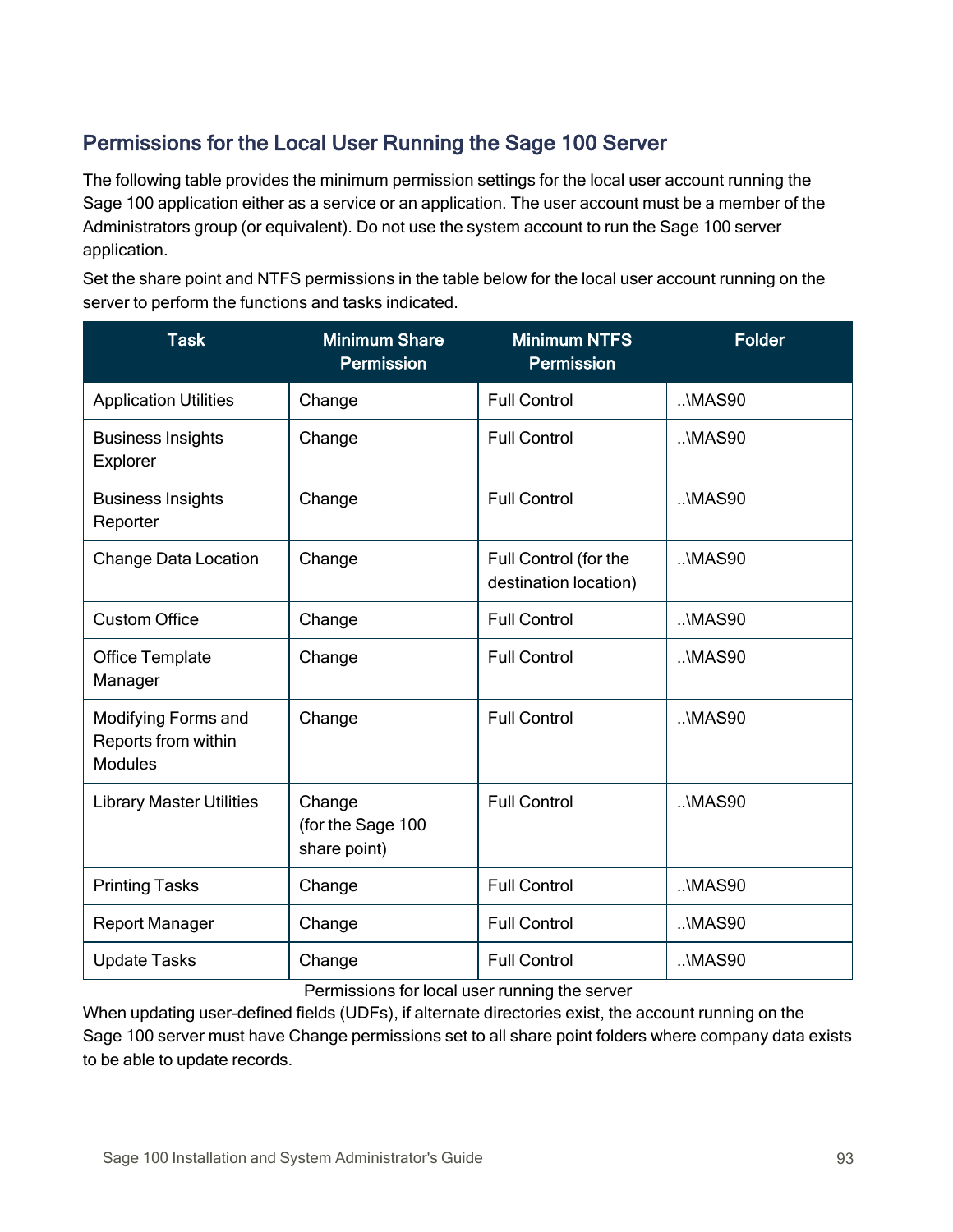# Permissions for Other Users accessing the Sage 100 Server

The following information provides the minimum permission settings for user accounts performing Sage 100 tasks on the Sage 100 server from another computer.

Note: For printing tasks, a Read, Change, or Full permission is required to print to local and network rinters. If no share permission is defined, printing is restricted to deferred reports. Access to the Deferred Printing task is based on security settings in Role Maintenance.

| <b>Task</b>                              | <b>Minimum Share</b><br><b>Setting</b> | <b>Minimum NTFS</b><br><b>Setting</b> | <b>File or Folder</b>                                                                                                                                                                                                    |
|------------------------------------------|----------------------------------------|---------------------------------------|--------------------------------------------------------------------------------------------------------------------------------------------------------------------------------------------------------------------------|
| <b>ACH Electronic</b><br>Payments Folder | Change                                 | Write                                 | \MASxxx\APxxx<br>where xxx represents the company<br>code<br>(Default folder can be changed in<br><b>Accounts Payable Options)</b>                                                                                       |
| <b>Application Utilities</b>             | No Permissions<br>Required             | No Permissions<br>Required            |                                                                                                                                                                                                                          |
| <b>Business Insights</b><br>Explorer     | Change                                 | Write                                 | \MAS90\BIExplorer\views                                                                                                                                                                                                  |
| <b>Business Insights</b><br>Reporter     | Change                                 | Write                                 | Files:<br>\MAS90\Providex.DDF<br>\MAS90\PVXVIEW<br>\MAS90\PVXVIEW.GPD<br>\MAS90\PVXVIEW.ITM<br>\MAS90\PVXVIEW.SRC<br>\MAS90\PVXVIEW.VUE<br>Folders:<br>\MAS90\HOME\LIB<br>\MAS90\MAS SYSTEM<br>\MAS90\Reports\BIReporter |
| Change Data<br>Location                  | No Permissions<br>Required             | <b>No Permissions</b><br>Required     |                                                                                                                                                                                                                          |
| <b>Custom Office</b>                     | No Permissions<br>Required             | <b>No Permissions</b><br>Required     |                                                                                                                                                                                                                          |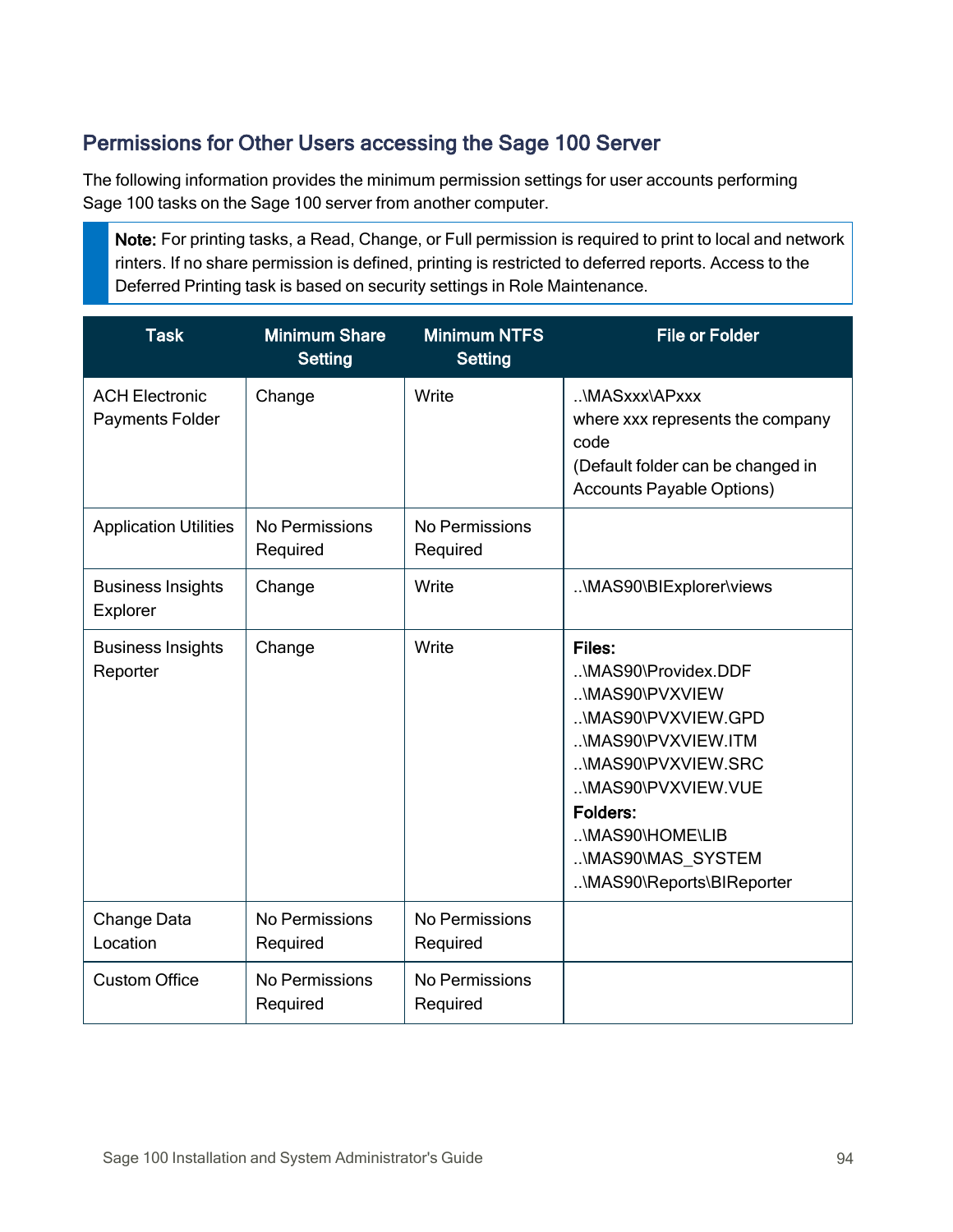| <b>Task</b>                                                  | <b>Minimum Share</b><br><b>Setting</b> | <b>Minimum NTFS</b><br><b>Setting</b> | <b>File or Folder</b>                                                                                                                       |
|--------------------------------------------------------------|----------------------------------------|---------------------------------------|---------------------------------------------------------------------------------------------------------------------------------------------|
| <b>Office Template</b><br>Manager                            | Change                                 | No Permissions<br>Required            | \MAS90\OfficeTemplates                                                                                                                      |
| Task                                                         | Minimum Share<br>Setting               | <b>Minimum NTFS</b><br>Setting        | File or Folder                                                                                                                              |
| <b>Modifying Forms</b><br>and Reports from<br>within Modules | Change                                 | Write                                 | \MAS90\MAS_XXX\Reports<br>\MAS90\Reports\###-###<br>$\ldots$ \MAS90\###-XXX<br>\MAS90\MAS_System\Reports<br>(where XXX is the company code) |
| <b>Federal and State</b><br>eFiling and<br>Reporting         | Change                                 | Write                                 | \MAS90\MAS_XXX<br>\APXXX\eFilingReporting<br>\MAS90\MAS XXX<br>\PRXXX\eFilingReporting<br>(where XXX is the company code)                   |
| <b>Library Master</b><br><b>Utilities</b>                    | No Permissions<br>Required             | No Permissions<br>Required            |                                                                                                                                             |
| Paperless Office<br><b>PDF Folder</b>                        | Change                                 | Write                                 | Defined in Paperless Office<br>maintenance tasks                                                                                            |
| <b>Payroll Direct</b><br>Deposit (ACH) File<br>Folder        | Change                                 | Write                                 | \MASxxx\PRxxx<br>where xxx represents the company<br>code<br>(Default folder can be changed in<br>Payroll Options)                          |
| <b>Printing Tasks</b>                                        | None/<br>Read/<br>Change/<br>Full      | <b>No Permissions</b><br>Required     |                                                                                                                                             |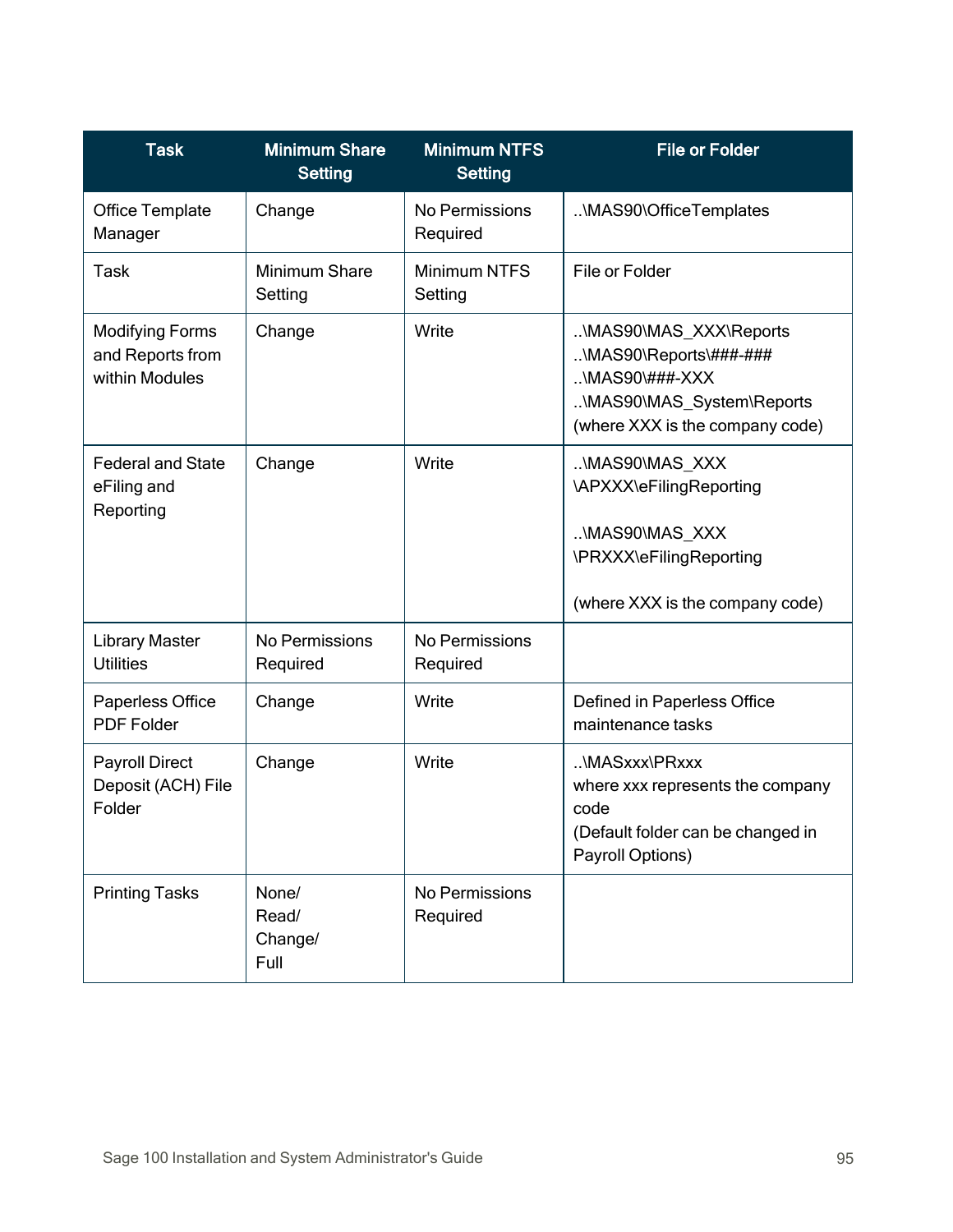| <b>Task</b>                                       | <b>Minimum Share</b><br>Setting | <b>Minimum NTFS</b><br>Setting | <b>File or Folder</b>                                                                                                |
|---------------------------------------------------|---------------------------------|--------------------------------|----------------------------------------------------------------------------------------------------------------------|
| <b>Report Manager</b><br>(for modifying<br>forms) | Change                          | Write                          | \MAS90\MAS XXX\Reports<br>$\MAS90\Re\$ eports $\# # # # #$ ##<br>$\ldots$ MAS90\###-XXX<br>\MAS90\MAS_System\Reports |
| Update Tasks                                      | No Permissions<br>Required      | No Permissions<br>Required     |                                                                                                                      |

Permissions for others accessing the server

# Sage 100 Workstation Permission Settings

The following information provides minimum permission settings that must be set for Sage 100 workstations.

## Installation Security for Workstations

Administrator rights must be set at the local workstation to install the workstation software and to run the Migrate Level 3 Data wizard and the Parallel Migration Wizard.

# Report Security for Sage 100 Advanced Workstations

For Sage 100 Advanced, reports are cached in the following client workstation hidden folder:

C:\ProgramData\Sage Software\Cache\MAS 200\Reports

<span id="page-101-0"></span>The permission setting for this folder is set by the operating system, and should not be changed.

# NTFS Permissions for Sage 100 Advanced and Premium Workstations

The following NTFS permission settings must be set at the Sage 100 Advanced and Premium workstations.

| <b>Minimum NTFS Setting</b> | <b>Folder</b>   |
|-----------------------------|-----------------|
| Modify                      | \Mas90\Launcher |
| Write                       | \Mas90\Home     |
| Write                       | \Mas90\Soa      |

#### NTFS permissions for Advanced and Premium workstations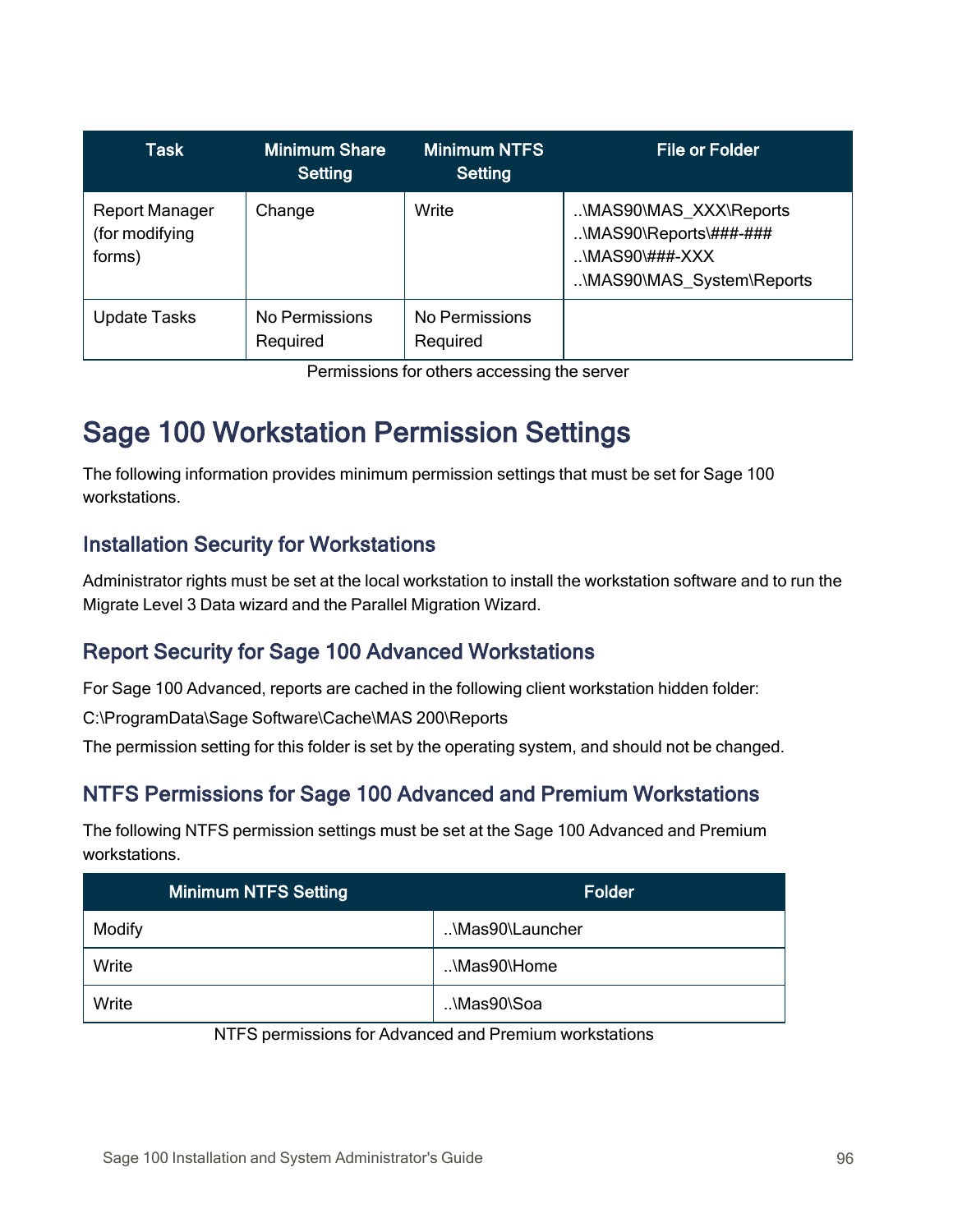# TCP/IP Protocol

Sage 100 uses the TCP/IP protocol for all communications between the workstation and server. TCP/IP must be properly configured on both the Windows server and all workstations.

Although this section discusses configuration settings and options available in configuring a TCP/IP network, it is not a guide for installing TCP/IP on your server or workstation. Contact your Windows systems consultant for specific information regarding the installation and configuration of TCP/IP on your network.

Warning! Do not make changes to the TCP/IP configuration without consulting your system administrator.

# Basic Configuration

There are no specific requirements for your Sage 100 system with regard to the configuration of TCP/IP. To determine if a workstation is communicating with a server or vice versa, ping the server or workstation.

### To ping a server or workstation

- 1. In the Windows Search field, type CMD, and then open the Command Prompt window.
- 2. In the Command Prompt window, type PING MACHINE\_NAME, where MACHINE\_NAME is the name of the server or workstation with which you are attempting to communicate.
- 3. If you are successful in communicating with another machine, a response similar to the output below will appear.

C:\WINDOWS>PING SERVER

Pinging SERVER [128.0.153.253] with 32 bytes of data:

Reply from 128.0.153.253: bytes=32 time=1ms TTL=32

Reply from 128.0.153.253: bytes=32 time=1ms TTL=32

Reply from 128.0.153.253: bytes=32 time=1ms TTL=32

Reply from 128.0.153.253: bytes=32 time=1ms TTL=32

C:\WINDOWS>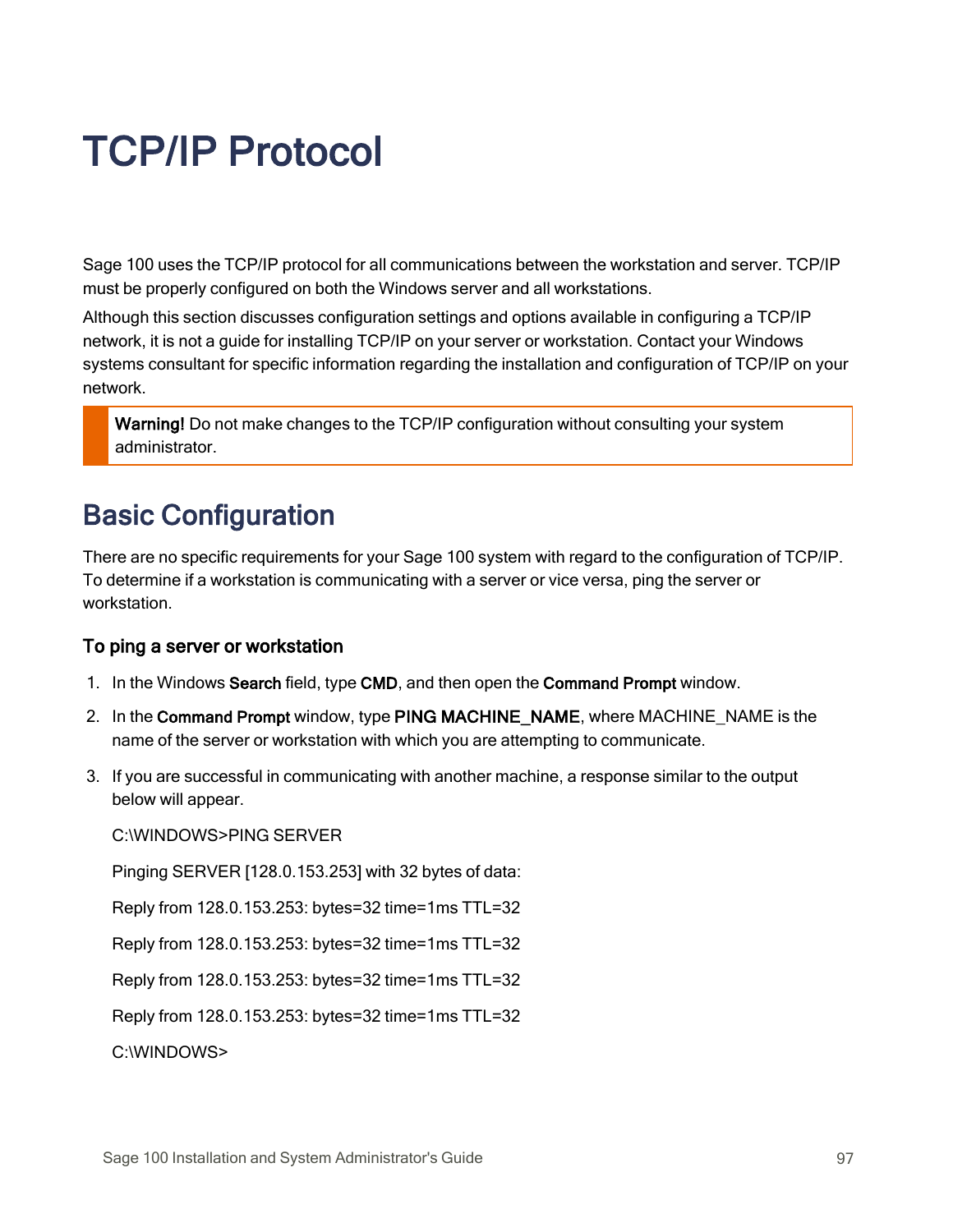If you do not get a response and receive messages such as "unknown host MACHINE\_NAME" or "timed\_ out," then the computer with which you are attempting to communicate is not receiving or acknowledging information from the workstation. This indicates that either TCP/IP is not configured correctly on the server or workstation, or the server is unreachable.

If the workstation cannot find a server by its name, it is likely that a name resolution mechanism is not in place. If this is the case, go to the server to find its IP address or contact your system administrator. You will receive a Bad IP address message dialog box if your name resolution is not working.

If you receive an error message when running the Ping program, it is possible that the workstation itself is not configured properly for TCP/IP. Contact your system administrator or a Windows system consultant for assistance in configuring TCP/IP.

Important! If an Internet connection is used in your Sage 100 infrastructure, make sure adequate precautions are taken to secure the data traveling through those connections.

# Testing the Configuration for Sage 100 Advanced and Premium

After installing Sage 100 Advanced or Premium, test the TCP/IP configuration.

### To test the configuration

- 1. At the server, use the built-in NETSTAT utility or equivalent software to verify that the Application Server is running on its configured port. The default port is 10000.
- 2. From each workstation, ping the Application Server on its configured port. The TCP/IP built-in ping.exe utility does not provide a way for pinging a specific port. The network administrator should use port scanning software or equivalent to ping the specific port the Application Server is listening on.

Note: If you encounter problems pinging the server, see "Pinging a Server or [Workstation"](#page-95-0) (page [90\).](#page-95-0)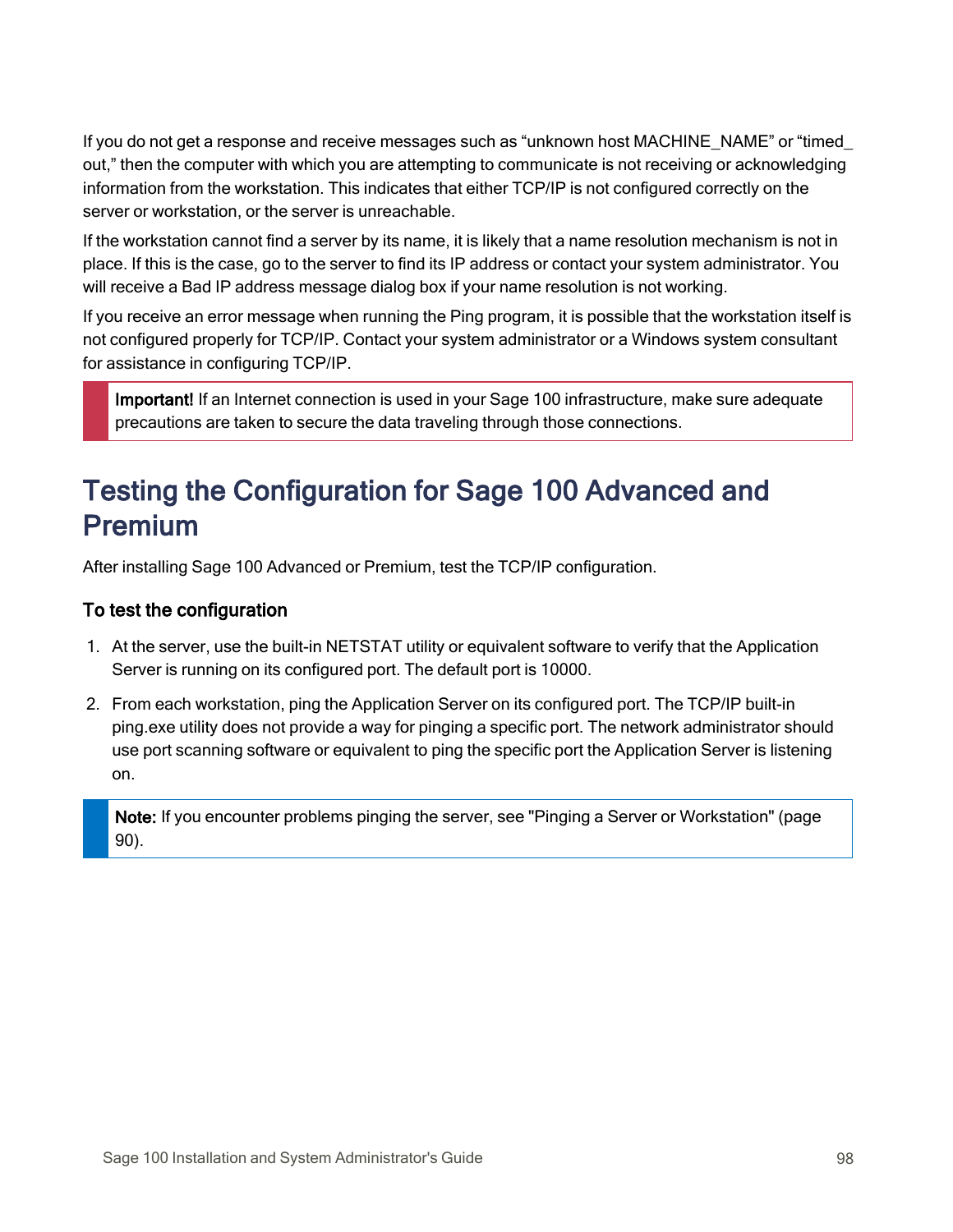# Running in a Remote Desktop Services or Citrix Environment

Note: This chapter applies to Sage 100 Advanced and Premium.

The Sage 100 server supports running through a Windows Server with Remote Desktop Services (RDS) enabled.

The Sage 100 server application should be installed on a server within the LAN that is not running RDS/Citrix. Remote users connect up to a Windows server running RDS. From there, they run the workstation component and connect to the Sage 100 server. This limits the amount of processing and resources required by the Terminal Server computer. Separating out the workstation and server components allows users coming through Remote Desktop Services to take advantage of the clientserver architecture of Sage 100.

# Installing the Sage 100 Server

Install Sage 100 as you would any other installation. This server should not have RDS running on it. Because the Sage 100 server is doing all the processing for each of the clients attaching to the server, having the additional burden of running RDS will significantly slow down the server. The Sage 100 Server can be a Windows server that meets the minimum system requirements for Sage 100.

Users can connect to the Sage 100 server from anywhere on the network; they do not have to come in through the Terminal Server. This flexibility allows some users who are running through a corporate intranet to connect directly to Sage 100 while remote users can run Sage 100 through the Terminal **Server** 

# Installing on the Workstation

From a RDS/Citrix session, run the workstation installation wizard logged on as an administrator. Do not run the workstation installation wizard directly at the RDS/Citrix Server.

Run the Sage 100 installation program from the Terminal Server. You can also run Workstation Setup from the Sage 100 server's share point by browsing to the MAS90\Wksetup folder and double-clicking the WkSetup.exe file.

Because multiple users will use the Sage 100 client, a multi-user activation key is required. To obtain this key, you must first activate the server before running Workstation Setup. This causes a multi-user activation key to be copied to the Sage 100 client folder on the Terminal Server.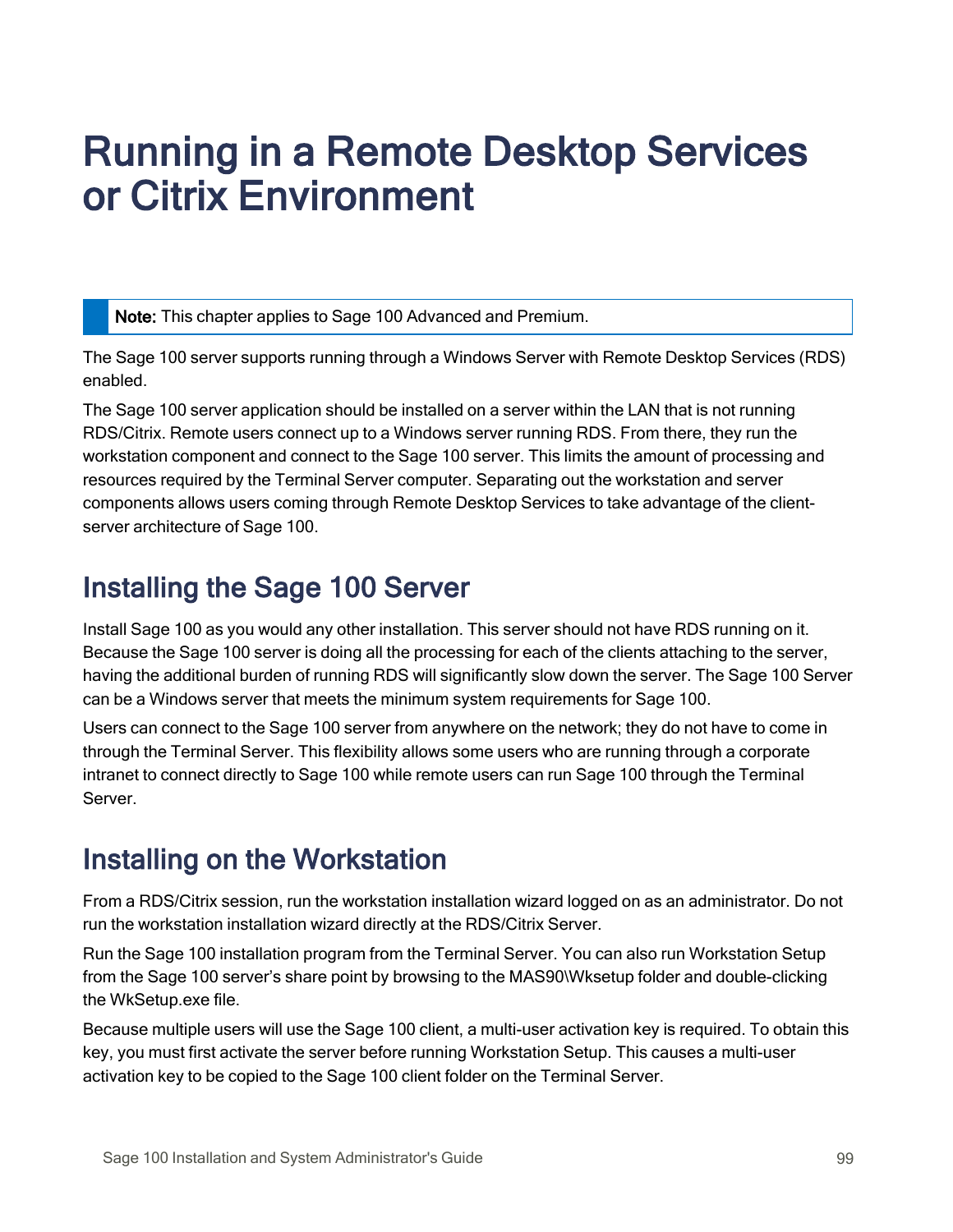To install the workstation, see ["Workstation](#page-22-0) Setup" (page 17) for Sage 100 Advanced or ["Workstation](#page-34-0) [Setup"](#page-34-0) (page 29) for Sage 100 Premium.

# Remote Desktop Services Considerations

Sage 100 will retrieve the workstation name of the client that is coming into the Terminal Server environment and will use that workstation's name for tracking sessions. This allows for a single installation of the workstation that all users can access; however, verify that all user's machines that are coming in through the Terminal Server have unique workstation names.

Because multiple users will use the Sage 100 client, a multi-user activation key is required. To obtain this key, you must first activate the server. After the server is activated, running the workstation installation wizard through a Terminal Server desktop session (not directly at the server) will copy the ACTIVATE.PVX file in the Sage 100 server's MAS90\Home\Lib\Keys folder to the MAS90\Home\Lib\Keys folder of the Sage 100 client on the Terminal Server. If a message appears indicating that the copy was not successful, you must manually copy the file.

To use Sage 100 under Remote Desktop Services, users must be granted permissions to the MAS90 folder where the client-side application software is installed, if it is installed on an NT File System (NTFS). For information on NTFS permissions requirements, see "NTFS [Permissions](#page-101-0) for Sage 100 Advanced and Premium [Workstations"](#page-101-0) (page 96).

For a complete list of system requirements, refer to the [Supported](https://support.na.sage.com/selfservice/viewdocument.do?noCount=true&externalId=47649) Platform Matrix.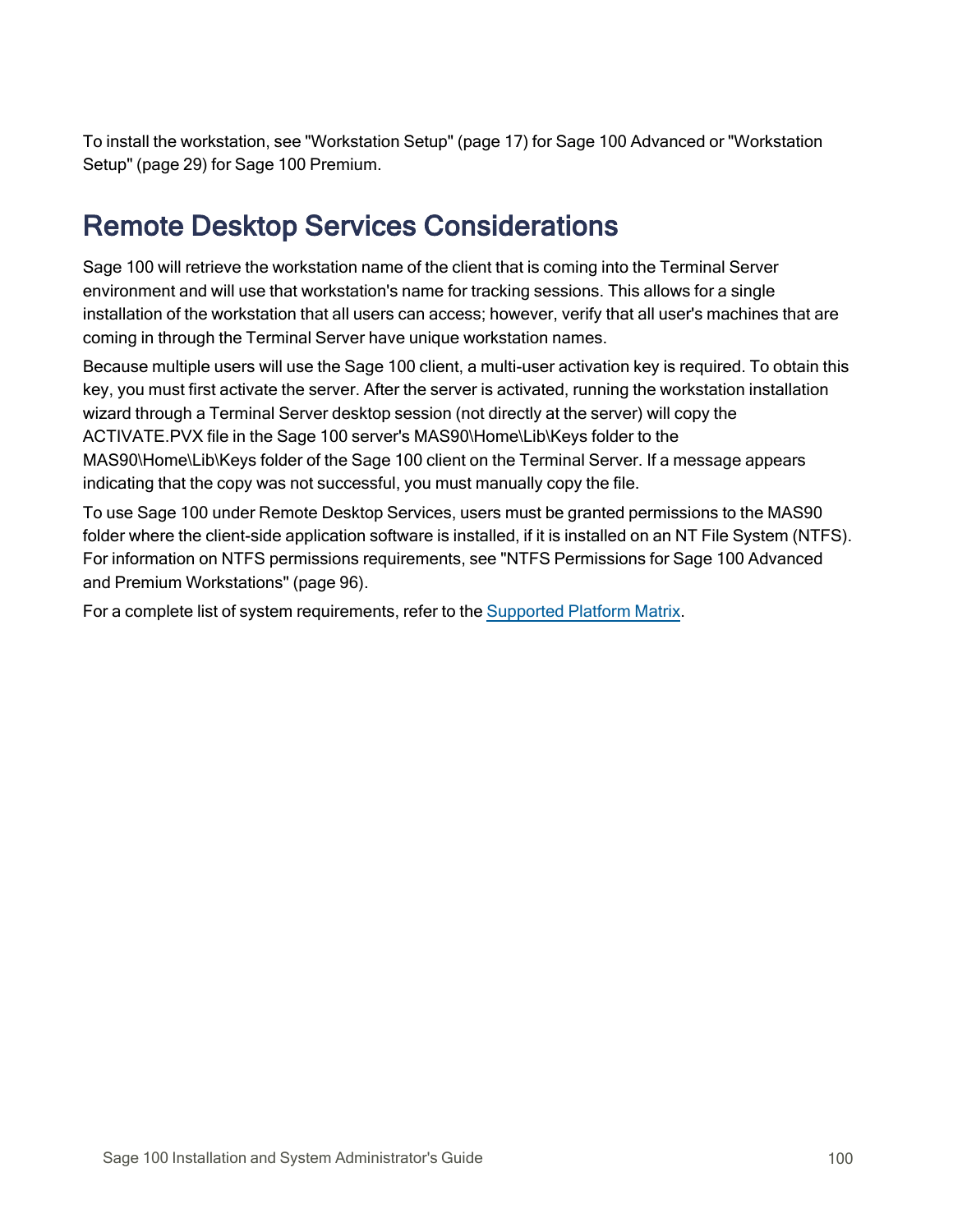# Running Sage Intelligence Reporting outside of Sage 100

Sage Intelligence Reporting is accessible from the Sage 100 Modules Menu toolbar and Tasks tab; however, you can also run the program outside of Sage 100. To do this, create shortcuts for the different Sage Intelligence Reporting menu items.

#### To create Sage Intelligence Reporting desktop shortcuts

- 1. Right-click the Windows Desktop, point to New, and then click Shortcut. The Create Shortcut window opens.
- 2. For the item location, enter the path to the BISignOn.exe file followed by the parameter for the specific Sage Intelligence Reporting menu item.

The table below lists the parameters that you must append to the item location to create each shortcut.

| Menu Item               | <b>Shortcut Name</b> |
|-------------------------|----------------------|
| <b>Report Manager</b>   | <b>RMNG</b>          |
| <b>Report Viewer</b>    | <b>VWR</b>           |
| Connector               | <b>ADMIN</b>         |
| License Manager         | <b>LICMAN</b>        |
| <b>Security Manager</b> | <b>SEC</b>           |

Menu items and their associated shortcut parameters

The BiSignOn.exe file is located in the ..\MAS90\Home\Intelligence folder.

You can click the Browse button to locate the file, and then type the parameter.

Type the location of the item:

"C:\Sage\Sage 100 Standard ERP 2014\MAS90\Home\Intelligence\BISignOn.exe" RMNG

Browse...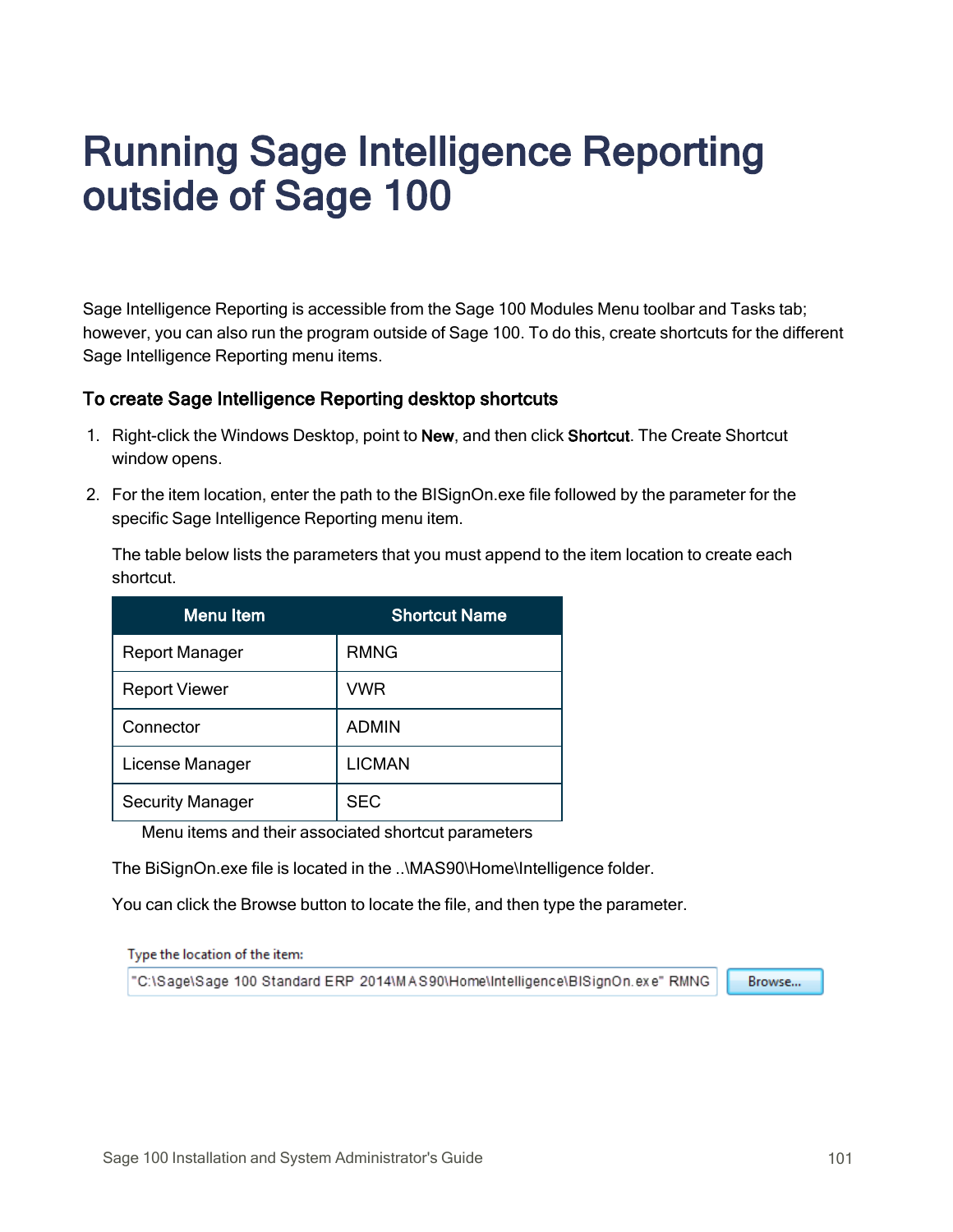#### 3. Click Next.

4. Type the name of the menu item, and then click Finish.

After creating the shortcuts, change the icons so that they match the ones used in the product.

#### To change the icon for a shortcut

- 1. Right-click the shortcut and select Properties.
- 2. On the Shortcut tab click the Change icon.
- 3. Click Browse, and browse to the ..\Intelligence\BIRES\Icons folder.
- 4. Select the appropriate icon for the menu item using the table below.

| <b>Menu</b> Item        | <b>Icon Name</b>    |
|-------------------------|---------------------|
| <b>Report Manager</b>   | ReportManager.ico   |
| <b>Report Viewer</b>    | ReportViewer.ico    |
| Connector               | Administrator       |
| License Manager         | LicenseManager.ico  |
| <b>Security Manager</b> | SecurityManager.ico |

Menu items and their associated icons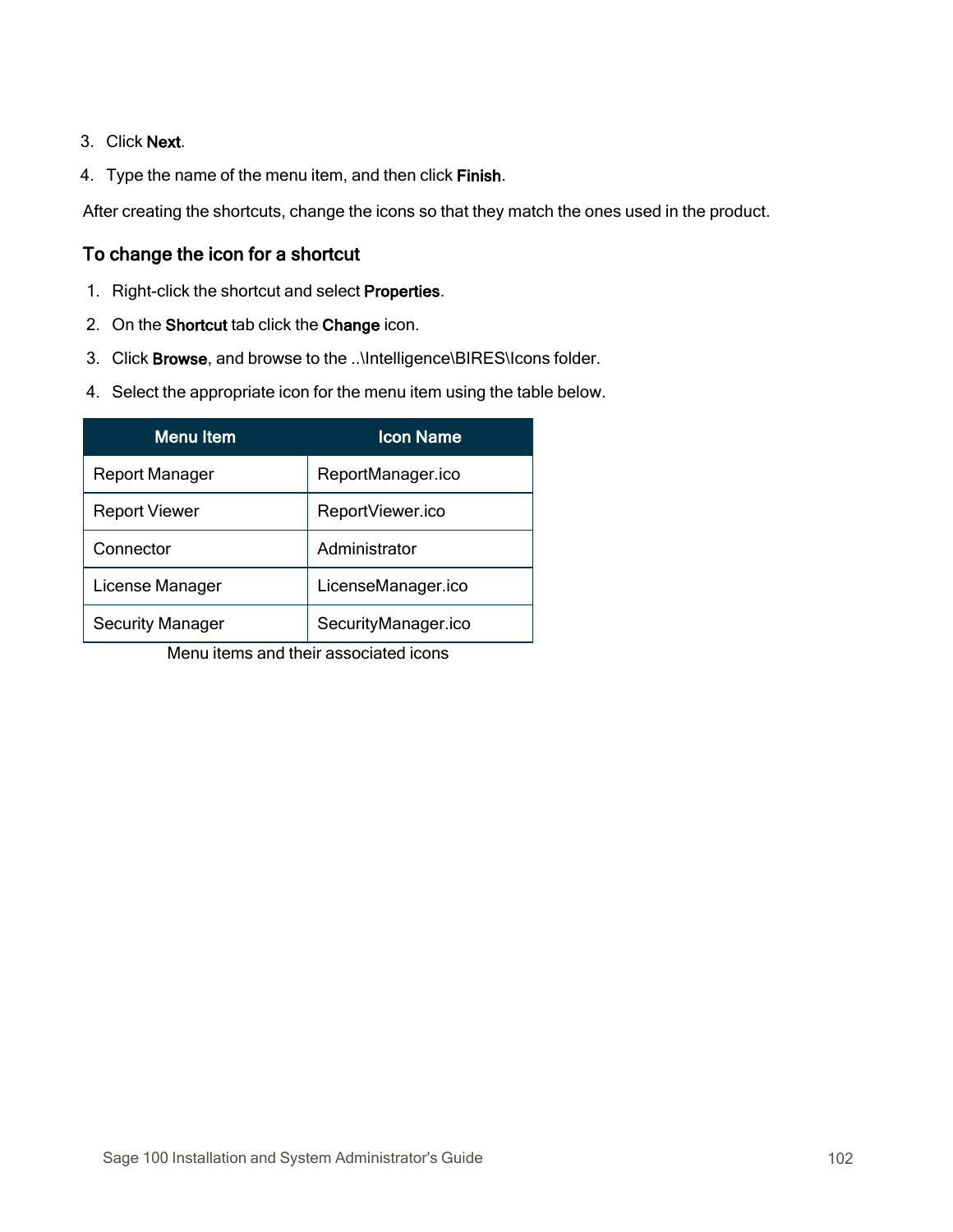# <span id="page-108-0"></span>Sage Configured Installation for SQL Server

Note: This chapter applies to Sage 100 Premium.

The Microsoft SQL Server Runtime Edition installation program purchased through Sage has a Sage Configured Option for installing SQL Server. If you select this option, parameter settings are defined as shown in the following table.

| <b>Parameter</b> | <b>Setting</b> | <b>Description</b>                                                                                                                                                                                                                                                                                                                                                                                                                                                                                                                                                                                                |
|------------------|----------------|-------------------------------------------------------------------------------------------------------------------------------------------------------------------------------------------------------------------------------------------------------------------------------------------------------------------------------------------------------------------------------------------------------------------------------------------------------------------------------------------------------------------------------------------------------------------------------------------------------------------|
| <b>ACTION</b>    | <b>INSTALL</b> | Specifies a setup work flow, such as Install,<br>Uninstall, or Upgrade. This is a required<br>parameter.                                                                                                                                                                                                                                                                                                                                                                                                                                                                                                          |
| <b>FEATURES</b>  | SQL, IS, TOOLS | Specifies which features to install, uninstall,<br>or upgrade. The list of top-level features<br>includes SQL, AS, RS, IS, and Tools. The<br>SQL feature installs the database engine,<br>replication, and full-text. The IS feature<br>installs Integration Services, which includes<br>the SQL Server Import and Export Wizard,<br>Log Providers and Logging, XML Source,<br>SSIS Run-Time, Basic Data Profiling Tools,<br>and SSIS Package Designer and Service.<br>The Tools feature installs Management<br>Tools, Books Online, Business Intelligence<br>Development Studio, and other shared<br>components. |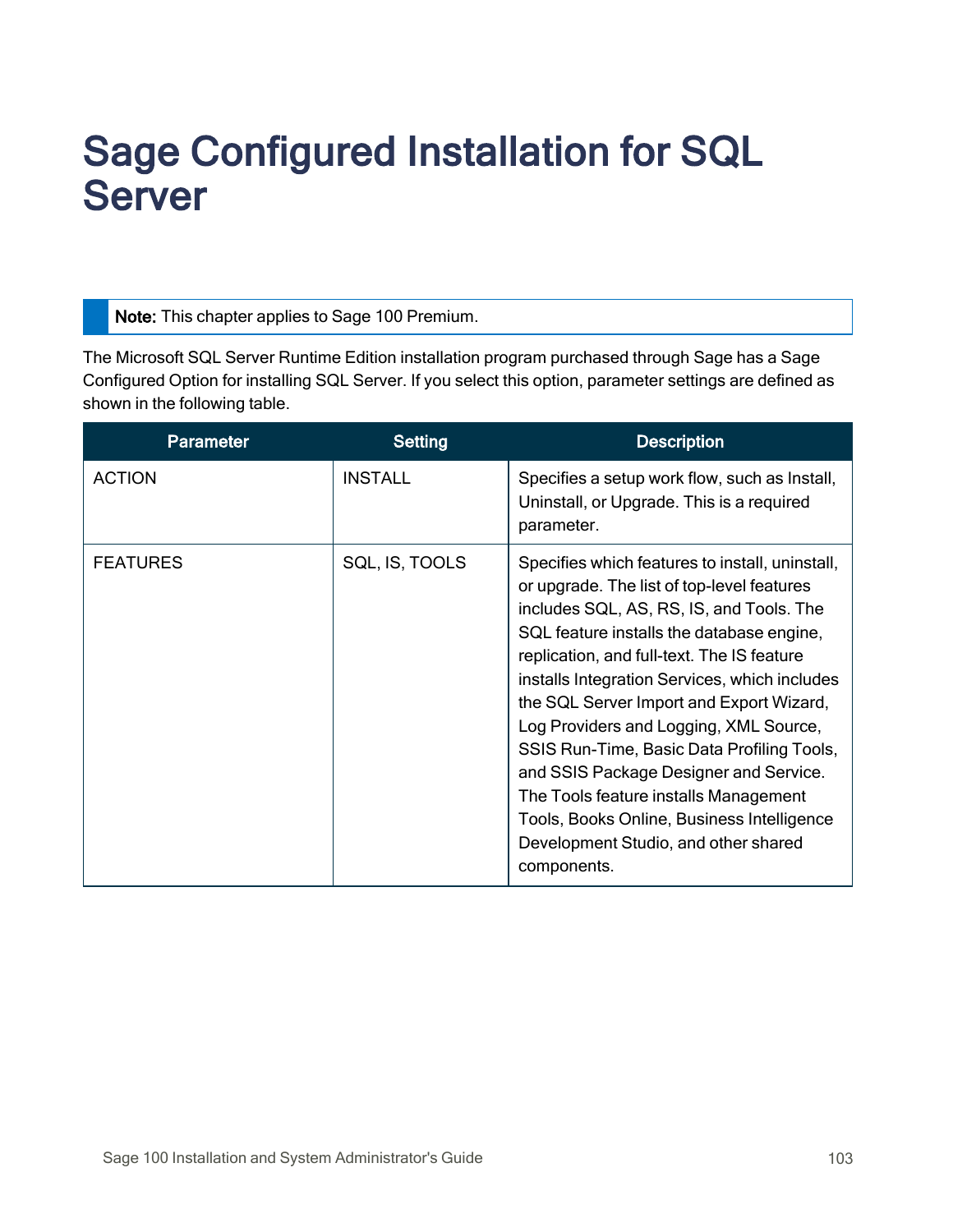| <b>Parameter</b>           | <b>Setting</b>       | <b>Description</b>                                                                                                                                                                                                                                                                                                  |
|----------------------------|----------------------|---------------------------------------------------------------------------------------------------------------------------------------------------------------------------------------------------------------------------------------------------------------------------------------------------------------------|
| <b>INSTANCENAME</b>        | <b>MSSQLSERVER</b>   | Specifies a default or named instance.<br>MSSQLSERVER is the default instance for<br>non-Express editions, and SQL Express is<br>the default for Express editions. This<br>parameter is required when installing the<br>SQL Server Database Engine (SQL),<br>Analysis Services (AS), or Reporting<br>Services (RS). |
| <b>SECURITYMODE</b>        | SQL                  | SQL is used for mixed-mode authentication.                                                                                                                                                                                                                                                                          |
| <b>SQLSVCACCOUNT</b>       | <b>SYSTEM</b>        | Specifies the account for the SQL Server<br>service: domain\user or system account.                                                                                                                                                                                                                                 |
| <b>ISSVCAccount</b>        | <b>SYSTEM</b>        | Can be either domain user name or a<br>system account.                                                                                                                                                                                                                                                              |
| <b>SQLSYSADMINACCOUNTS</b> | <b>ADMINISTRATOR</b> | Specifies which Windows account(s) to<br>provision as SQL Server system<br>administrators.                                                                                                                                                                                                                          |
| <b>AGTSVCACCOUNT</b>       | <b>SYSTEM</b>        | Can be either domain user name or a<br>system account.                                                                                                                                                                                                                                                              |

Parameters and settings used in Sage configured SQI Server installation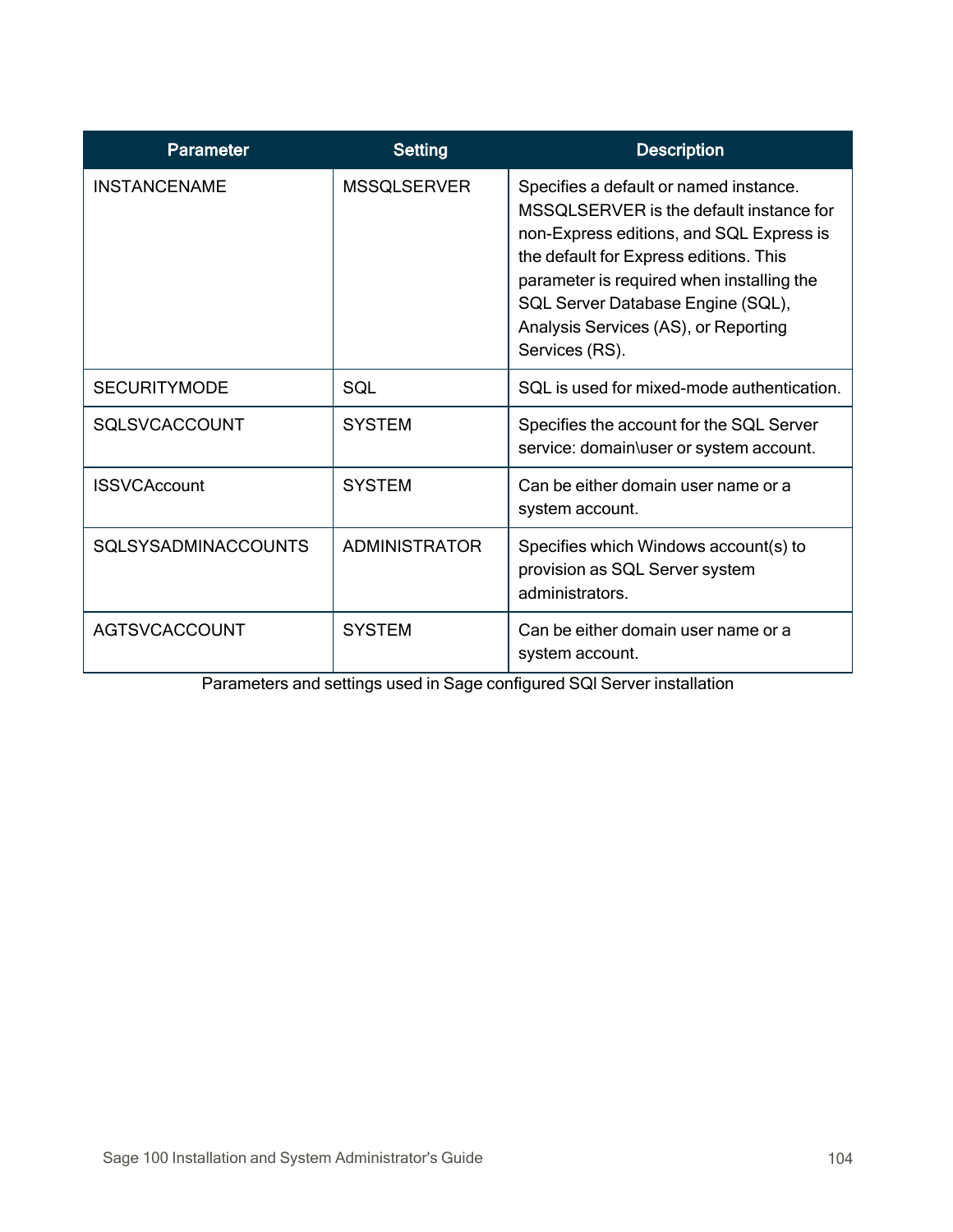# Default Database **Properties**

Note: This chapter applies to Sage 100 Premium.

Certain properties are set by default for the company and MAS\_SYSTEM SQL Server databases. Changing the default settings may cause the product to operate incorrectly. The following is a list of properties and their default settings that should not be changed.

| Property                     | <b>Default Setting</b>       |
|------------------------------|------------------------------|
| General                      |                              |
| Collation                    | SQL Latin1 General CP1 CI AS |
| <b>Options</b>               |                              |
| <b>ANSI NULL Default</b>     | False                        |
| <b>ANSI NULLS Enabled</b>    | False                        |
| <b>ANSI Padding Enabled</b>  | False                        |
| <b>ANSI Warnings Enabled</b> | False                        |
| Concatenate Null Yields Null | False                        |
| Parameterization             | Forced                       |
| Database Read-Only           | False                        |

Default settings for SQL Server databases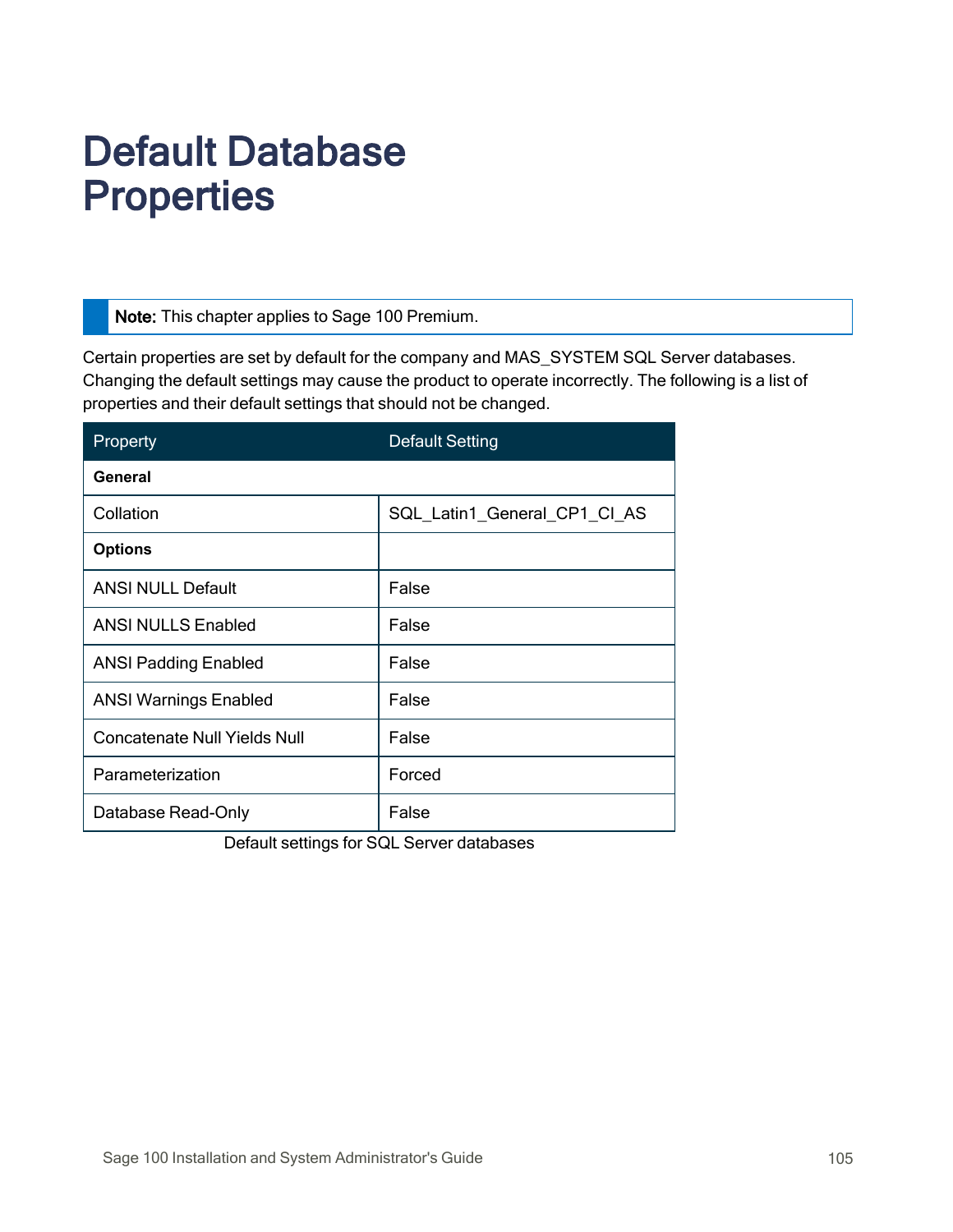# Index

A

accounting date

Application Server

overview [48](#page-53-1)

turning off [49,](#page-54-0) [55](#page-60-0)

restricting to current and one future

period [80](#page-85-0)

setting prompt for [79](#page-84-0) activating a company [67](#page-72-0)

configuring [48-49,](#page-53-0) [53](#page-58-0)

setting from system date [79](#page-84-0)

administrative tasks, performing [67](#page-72-1)

# creating companies [67](#page-72-0) user code [74](#page-79-0) Credit Card Processing, setting up [65](#page-70-0)

# D

data converting [69](#page-74-0) migrating [69](#page-74-0) date prompt for [79](#page-84-0) restricting accounting date [80](#page-85-0) setting accounting date from system [79](#page-84-0) defining System Security [69](#page-74-1)

# E

enabling intruder detection [79](#page-84-1)

# C

client workstation reinstalling [47](#page-52-0) company activating [67](#page-72-0) coping [68](#page-73-0) creating [67](#page-72-0) modifying preferences [86](#page-91-0) converting data [69](#page-74-0) SAP Crystal Reports from a prior version [58](#page-63-0) copy a company [68](#page-73-0)

# H

hanging process ending processes [91](#page-96-0) overview [90](#page-95-0)

# I

installation requirements Sage 100 Advanced [12](#page-17-0) Sage 100 Premium [23](#page-28-0) Sage 100 Standard [3](#page-8-0) installation, overview [1](#page-6-0)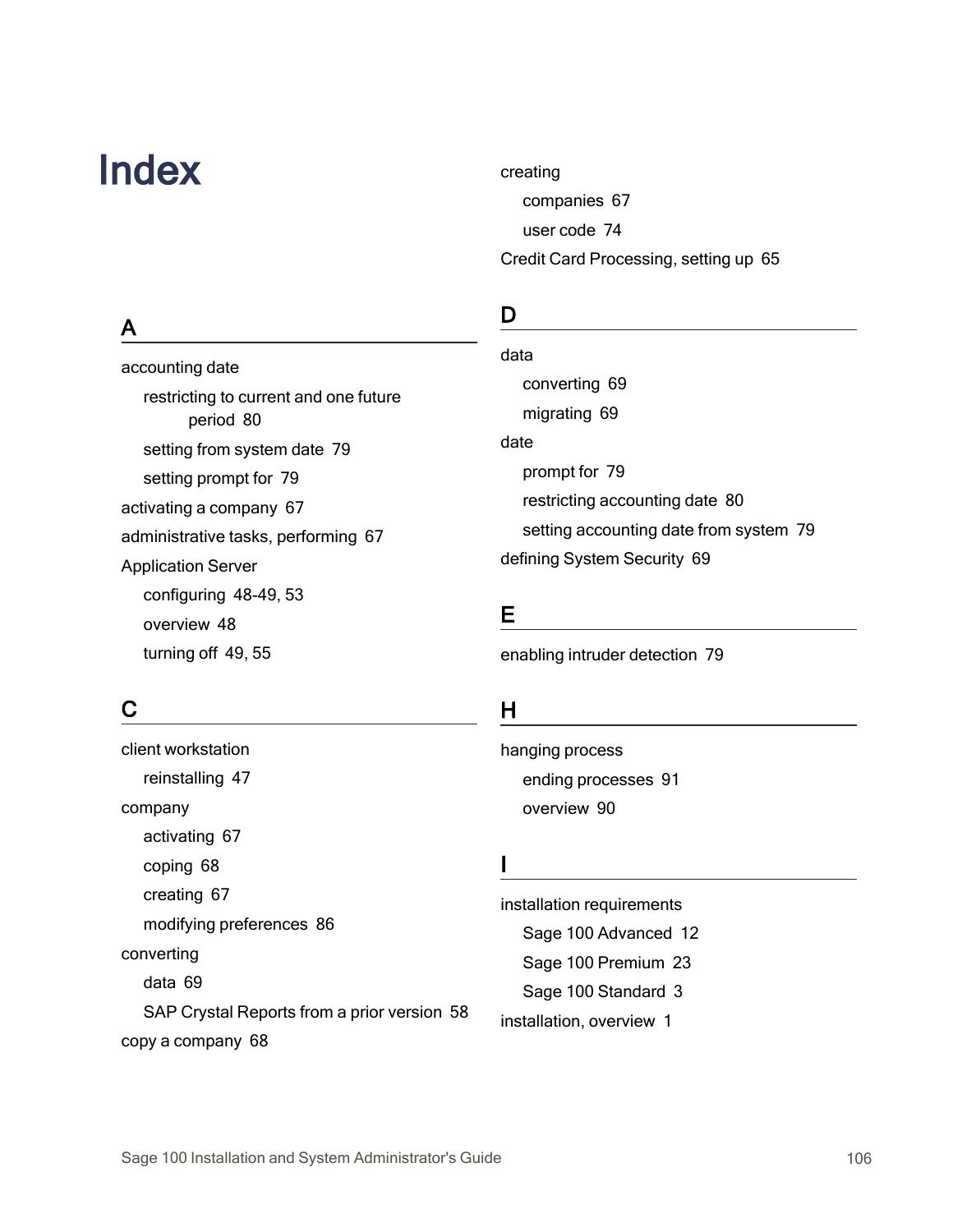#### installing

client workstation for Sage 100 Advanced [18](#page-23-0) client workstation for Sage 100 Premium [30](#page-35-0) Microsoft SQL Server Runtime Edition [24](#page-29-0) Sage 100 Advanced [14](#page-19-0) Sage 100 Premium [26](#page-31-0) Sage 100 Standard [4](#page-9-0) Sage CRM [36](#page-41-0) SAP Crystal Reports Designer [57](#page-62-0) workstation for Sage 100 Advanced [17](#page-22-0) workstation for Sage 100 Premium [29](#page-34-0) workstation for Sage 100 Standard [8](#page-13-0) intruder detection, enabling [79](#page-84-1)

# L

lockout duration, specifying [79](#page-84-1)

# M

migrating, data [69](#page-74-0) modifying company preferences [86](#page-91-0) modules, uninstalling [86](#page-91-1)

# P

password, requiring [78](#page-83-0) ping command [97](#page-102-0) server [97](#page-102-1) workstation [97](#page-102-1) post-installation tasks Sage 100 Advanced [15](#page-20-0) Sage 100 Premium [28](#page-33-0)

Sage 100 Standard [6](#page-11-0) Sage CRM [36](#page-41-1) pre-installation tasks Sage 100 Advanced [12](#page-17-1) Sage 100 Premium [25](#page-30-0) Sage 100 Standard [3](#page-8-1) Sage CRM [35](#page-40-0) productivity applications [1](#page-6-1) prompt for accounting date [79](#page-84-0)

### R

reinstalling client workstation [47](#page-52-0) Sage CRM [46](#page-51-0) remote access [88](#page-93-0) Remote Access Server (RAS) workstation requirements [88](#page-93-1) requiring a password [78](#page-83-0) restricting accounting date [80](#page-85-0) Routing and Remote Access Service (RRAS) performance [88](#page-93-2) RRAS, performance [88](#page-93-2)

### S

Sage 100 Advanced installation requirements [12](#page-17-0) installing [14](#page-19-0) installing workstation [17](#page-22-0) post-installation tasks [15](#page-20-0) Sage 100 Premium installation requirements [23](#page-28-0)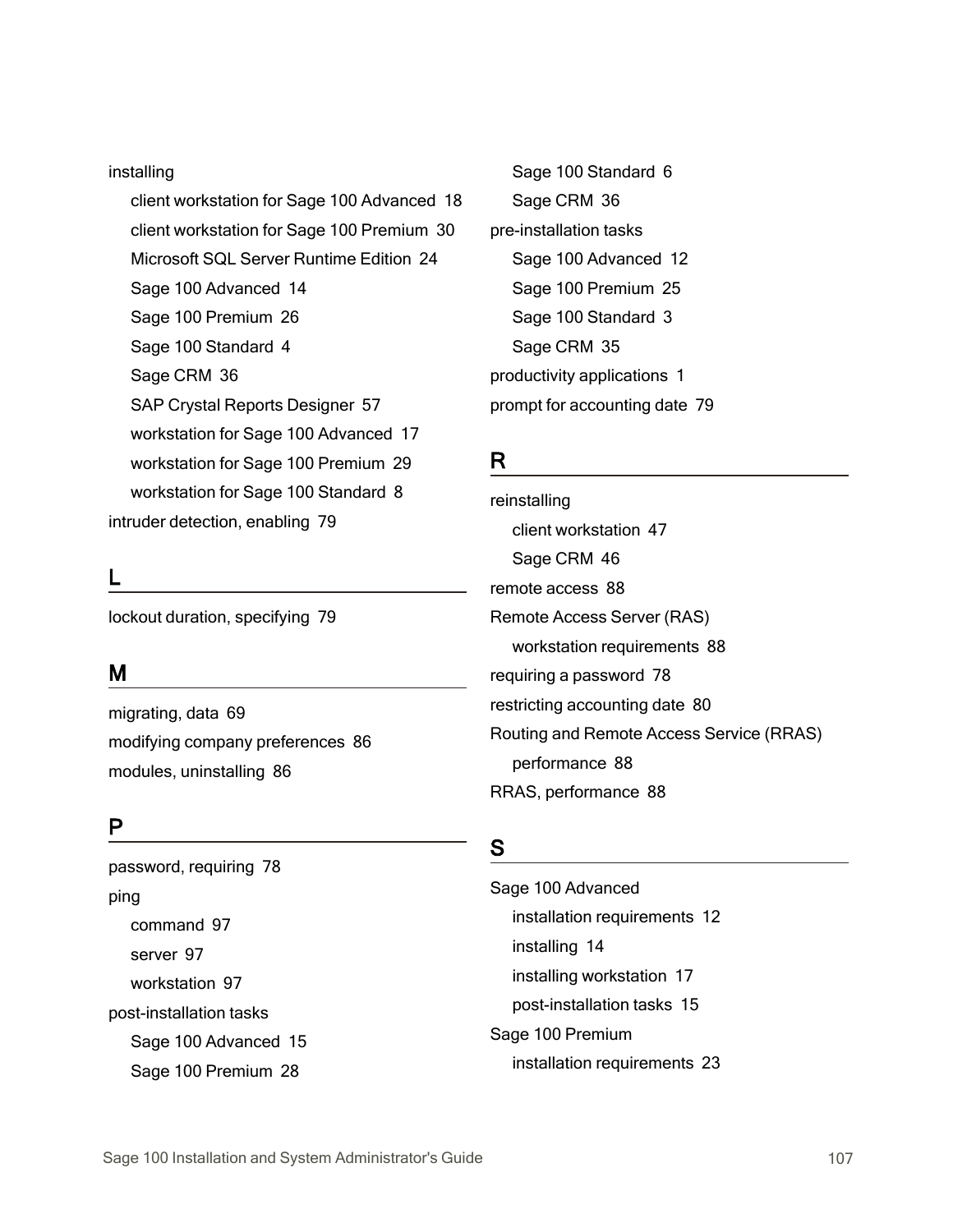installing [26](#page-31-0) installing workstation [29](#page-34-0) post-installation tasks [28](#page-33-0) Sage 100 Standard installation requirements [3](#page-8-0) installing [4](#page-9-0) installing workstation [8](#page-13-0) post-installation tasks [6](#page-11-0) Sage CRM installing [36](#page-41-0) post-installation tasks [36](#page-41-1) pre-installation tasks [35](#page-40-0) reinstalling [46](#page-51-0) upgrading [37](#page-42-0) Sage CRM Server uninstalling [44](#page-49-0) Sage Intelligence Reporting installing for Sage 100 Advanced [20](#page-25-0) installing for Sage 100 Premium [33](#page-38-0) installing for Sage 100 Standard [9](#page-14-0) SAP Crystal Reports Designer installing [57](#page-62-0) overview [57](#page-62-1) SAP Crystal Reports, converting from a prior version [58](#page-63-0) security See System Security [69](#page-74-1) security permissions [92](#page-97-0) session tracking [51](#page-56-0) setting accounting date from system date [79](#page-84-0)

prompt for accounting date [79](#page-84-0) SQL Server Sage Configured installation [24](#page-29-0) Sage Configured Installation Type [103](#page-108-0) **SSL** encryption [51](#page-56-1) generating a certificate [52](#page-57-0) system security administrative tasks [67](#page-72-1) creating user code [74](#page-79-0) intruder detection, enabling [79](#page-84-1) lockout duration, specifying [79](#page-84-1) overview [69](#page-74-1) setting permissions [92](#page-97-0)

# T

TCP/IP configuration [97](#page-102-2) ping [97](#page-102-1) protocol [97](#page-102-3)

### U

uninstalling modules [86](#page-91-1) overview [42](#page-47-0) Sage CRM Server [44](#page-49-0) workstation [44](#page-49-1) upgrading, Sage CRM [37](#page-42-0) user code creating [74](#page-79-0)